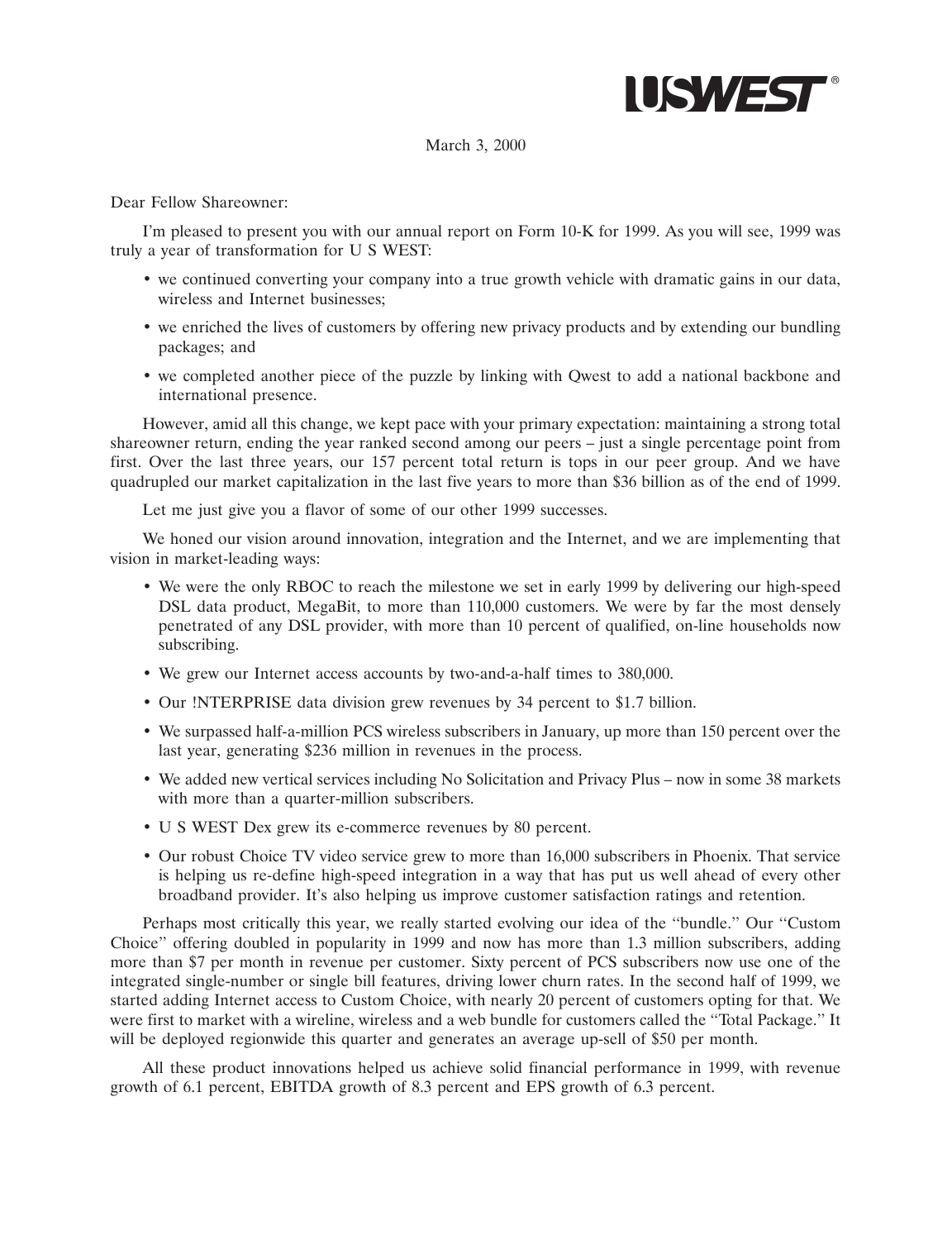In 2000, you'll see us continue expanding our suite of next-generation data, wireless, video and custom calling services. By the end of this year, we expect to have:

- 250,000 broadband subscribers;
- 120,000 new U S WEST, net subscribers, for a total of 500,000;
- 280,000 additional Advanced PCS users, for a total of 750,000;

And we plan to do this and still deliver on aggressive financial targets: revenue growth in the 6 percent range; EBITDA growth of 6-8 percent; and EPS growth in the mid-single digits.

Finally, I want to assure you that our impending merger with Qwest is well on track to completing by mid-year. Though I have said I will not be joining the executive team of the new Qwest when the merger closes later this year, until then I will remain chief executive of U S WEST.

After your shareowner approval of that merger in November, we received positive signs from the FCC and expect their approval at any time. As I write this, one of our states has given us the nod and we expect others to follow soon.

Nearly everyone agrees that this ''vertical'' merger makes great sense. I'm certain that it will be viewed as a watershed event in the telecommunications industry for years to come. And the year 2000 will be viewed as a time when one of the most innovative local, data and wireless players – U S WEST – linked with one of the boldest of the Internet and fiber players – Owest – to form a true powerhouse for the next millennium.

Thanks for joining us in the adventure.

Sincerely,

 $2\pi$ 

Sol Trujillo Chairman, President and Chief Executive Officer

A final note: The following Form 10-K serves as our annual report to you for 1999. With the Qwest merger on schedule, I don't expect to hold another U S WEST shareowner meeting. Therefore, there are no items in the Form 10-K that require your vote.

U S WEST will not publish a more traditional and familiar annual report – with photos, graphics, etc. – or a proxy statement this year. All that information is in the Form 10-K.

I expect the next shareowner meeting to be held by the new combined Qwest in 2001. You'll receive notice of and information about that meeting well in advance.

This letter contains statements about expected future events and financial results that are forward-looking and subject to risks and uncertainties. Please refer to page 1 of the annual report on Form 10-K for a discussion of factors that could cause actual results to differ from expectations.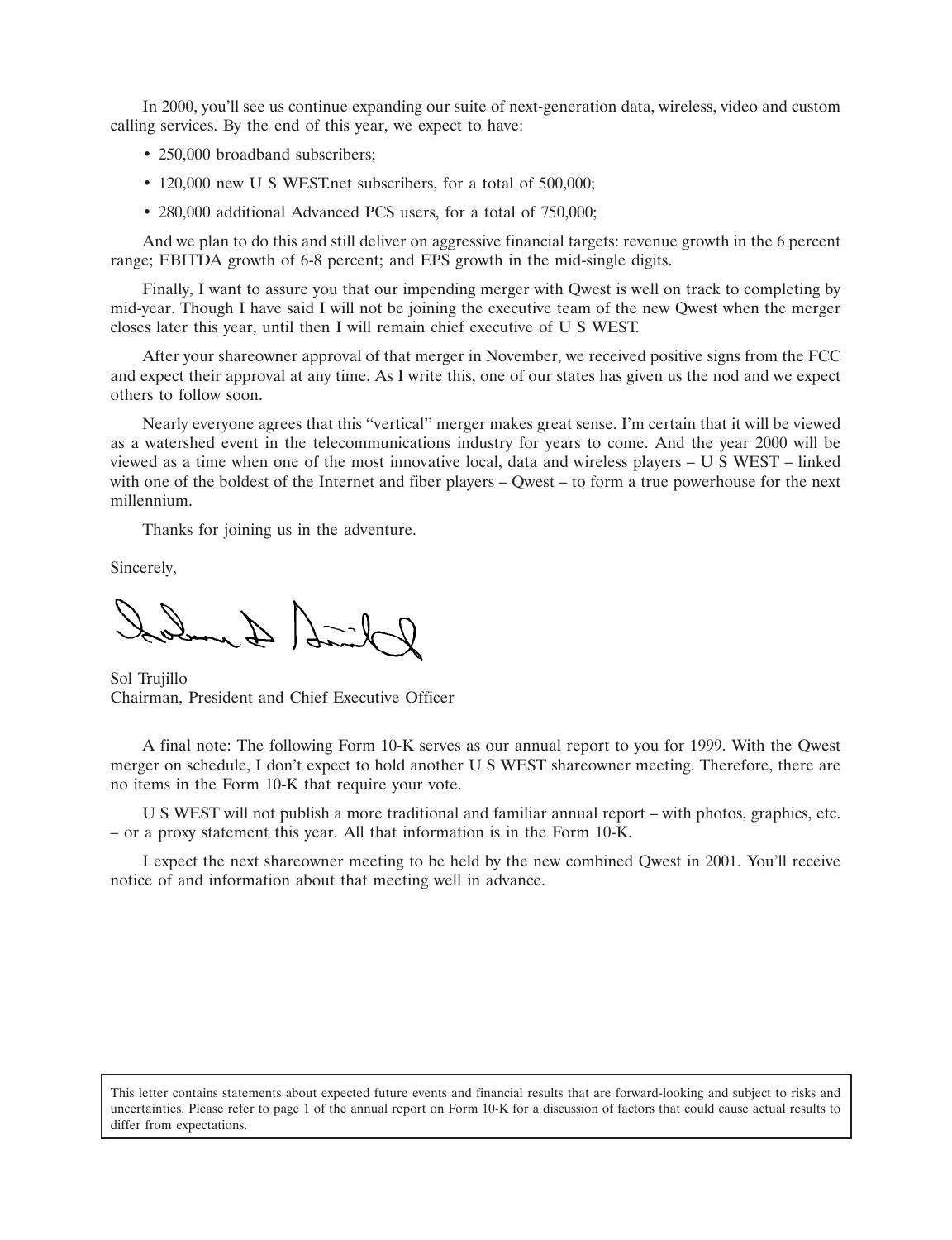# **UNITED STATES SECURITIES AND EXCHANGE COMMISSION**

**Washington, D.C. 20549**

# **FORM 10-K**

### ( **ANNUAL REPORT PURSUANT TO SECTION 13 OR 15(d) OF THE SECURITIES EXCHANGE ACT OF 1934 for the fiscal year ended December 31, 1999**

**OR**

9 **TRANSITION REPORT PURSUANT TO SECTION 13 OR 15(d) OF THE SECURITIES EXCHANGE ACT OF 1934 for the transition period from to** 

**Commission File No. 1-14087**

# **U S WEST, Inc.**

**(Exact name of registrant as specified in its charter)**

**A Delaware Corporation 84-0953188**

(State or other jurisdiction (I.R.S. Employer of incorporation or organization) Identification No.)

**1801 California Street, Denver, Colorado 80202 Telephone Number (303) 672-2700**

Securities registered pursuant to Section 12(b) of the Act:

**Title of each class** 

(\$0.01 per share, par value) Pacific Exchange

(\$500,000,000 6.125% Notes due July 15, 2002)

**Name of Each Exchange on**

U S WEST Common Stock New York Stock Exchange

U S WEST Capital Funding, Inc. New York Stock Exchange

Securities registered pursuant to Section  $12(g)$  of the Act:

None

At February 25, 2000, 507,402,131 shares of U S WEST common stock were outstanding. At February 25, 2000, the aggregate market value of the U S WEST voting stock held by non-affiliates was approximately \$37,430,299,416.

**Indicate by check mark whether the registrant (1) has filed all reports required to be filed by Section 13 or 15(d) of the Securities Exchange Act of 1934 during the preceding 12 months (or for such shorter period that the registrant was required to file such reports), and (2) has been subject to such filing requirements for the past 90 days. Yes X No** 

Indicate by check mark if disclosure of delinquent filers pursuant to Item 405 of Regulation S-K is not contained herein, and will not be contained, to the best of registrant's knowledge, in definitive proxy or information statements incorporated by reference in Part III of this Form 10-K or any amendment to this Form 10-K [X].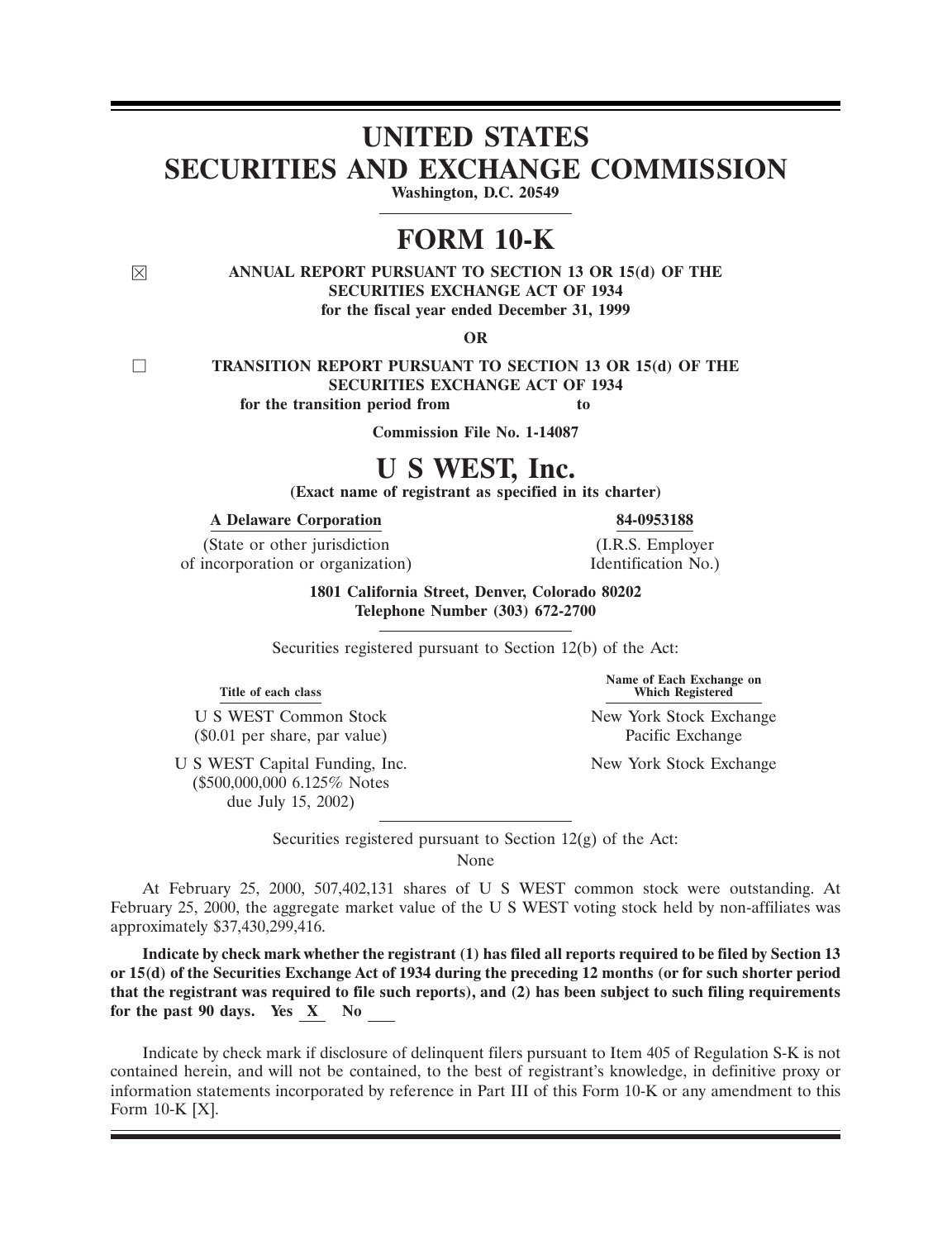### **TABLE OF CONTENTS**

## **Item Description Page**

### **PART I**

| 2.<br>3. |                                                                                       | $\mathcal{D}_{\mathcal{L}}$<br>$\overline{5}$<br>$\overline{5}$ |
|----------|---------------------------------------------------------------------------------------|-----------------------------------------------------------------|
| 4.       | Submission of Matters to a Vote of Security Holders                                   | $\overline{5}$                                                  |
|          | <b>PART II</b>                                                                        |                                                                 |
| 5.       | Market for Registrant's Common Equity and Related Stockholder Matters                 | 6                                                               |
| 6.       |                                                                                       | 6                                                               |
| 7.       | Management's Discussion and Analysis of Financial Condition and Results of Operations | 6                                                               |
| 7A.      | Quantitative and Qualitative Disclosures about Market Risk                            | 6                                                               |
| 8.       | Consolidated Financial Statements and Supplementary Data                              | -6                                                              |
| 9.       | Changes in and Disagreements with Accountants on Accounting and Financial             |                                                                 |
|          |                                                                                       | 6                                                               |

### **PART III**

|                                                                    | 7    |
|--------------------------------------------------------------------|------|
|                                                                    | -13  |
| 12. Security Ownership of Certain Beneficial Owners and Management | - 30 |
| 13. Certain Relationships and Related Transactions                 | - 31 |

### **PART IV**

|  |  |  |  |  |  | 14. Financial Statement Schedules, Reports on Form 8-K and Exhibits |  |
|--|--|--|--|--|--|---------------------------------------------------------------------|--|
|--|--|--|--|--|--|---------------------------------------------------------------------|--|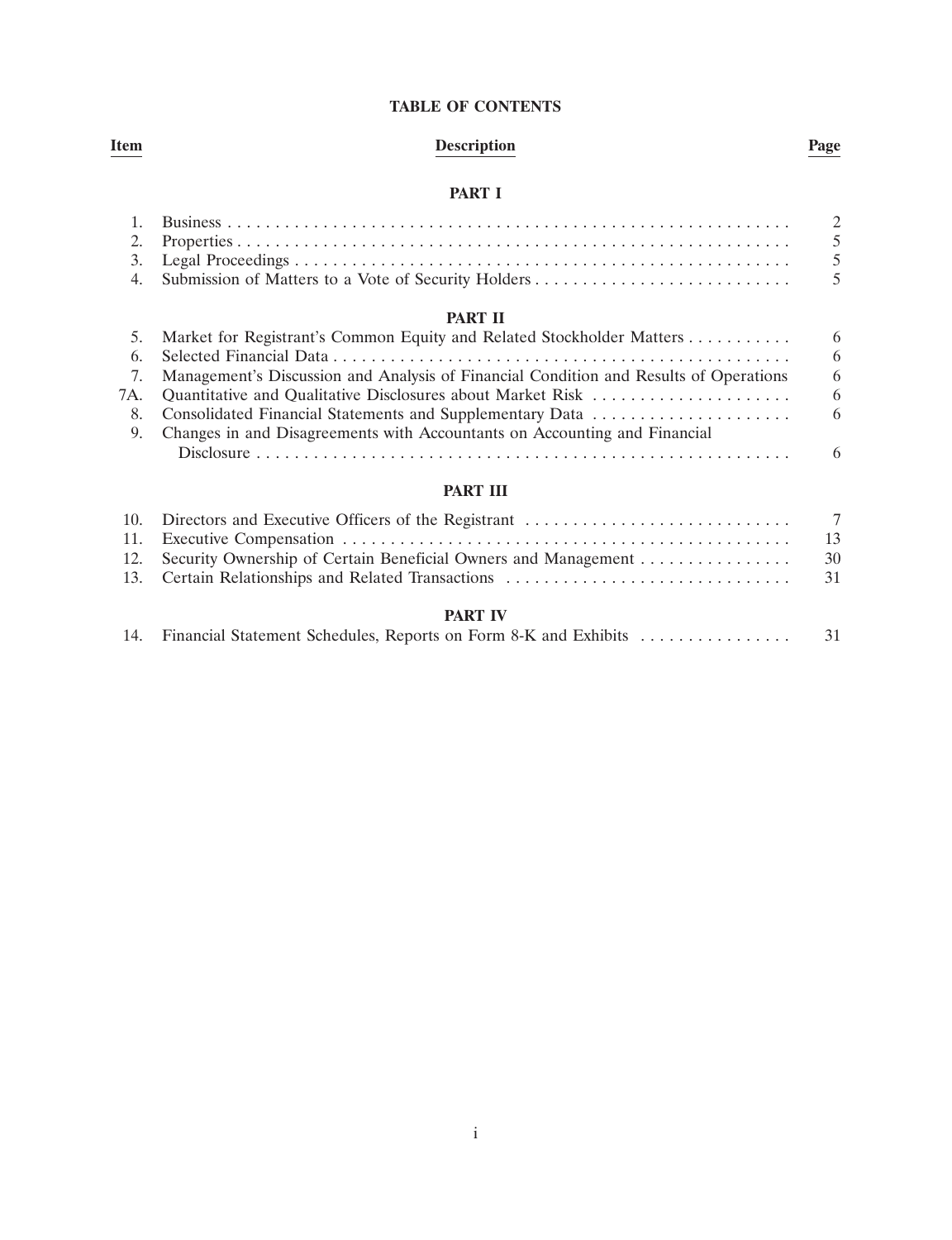### **U S WEST, INC. FORM 10-K**

### **Special Note Regarding Forward-Looking Statements**

Some of the information presented in this Annual Report on Form 10-K constitutes ''forward-looking statements'' within the meaning of the Private Securities Litigation Reform Act of 1995 (the ''Reform Act''). Although U S WEST, Inc. (''U S WEST'' or the ''Company,'' which may also be referred to as ''we,'' "us" or "our") believes that its expectations are based on reasonable assumptions within the bounds of its knowledge of its businesses and operations, there can be no assurance that actual results will not differ materially from its expectations. Factors that could cause actual results to differ from expectations include:

- greater than anticipated competition from new entrants into the local exchange, intraLATA (local access transport area) toll, wireless, data and directories markets, causing loss of customers and increased price competition;
- changes in demand for our products and services, including optional custom calling features;
- higher than anticipated employee levels, capital expenditures and operating expenses (such as costs associated with interconnection);
- the loss of significant customers;
- pending and future state and federal regulatory changes affecting the telecommunications industry, including changes that could have an impact on the competitive environment and service pricing in the local exchange market;
- acceleration of the deployment of additional services and/or advanced new services to customers, such as broadband data, wireless (including the purchase of spectrum licenses) and video services, which would require substantial expenditure of financial and other resources;
- changes in economic conditions in the various markets served by our operations;
- higher than anticipated start-up costs associated with new business opportunities;
- delays in our ability to begin offering interLATA long-distance services;
- timing, cost and consumer acceptance of broadband services, including telephony, data, video and wireless services;
- delays in the development of anticipated technologies, or the failure of such technologies to perform according to expectations; and
- timing and completion of the announced merger with Qwest Communications International Inc. (''Qwest'') and the subsequent integration of the businesses of the two companies.

You should not construe these cautionary statements as an exhaustive list or as any admission by us regarding the adequacy of disclosures made by us. We cannot always predict or determine after the fact what factors would cause actual results to differ materially from those indicated by our forward-looking statements or other statements. In addition, you are urged to consider statements that include the terms "believes," "belief," "expects," "plans," "objectives," "anticipates," "intends," or the like to be uncertain and forward-looking. All cautionary statements should be read as being applicable to all forward-looking statements wherever they appear.

We do not undertake any obligation to publicly update or revise any forward-looking statements, whether as a result of new information, future events or otherwise. In light of these risks, uncertainties and assumptions, the forward-looking events discussed in this report might not occur.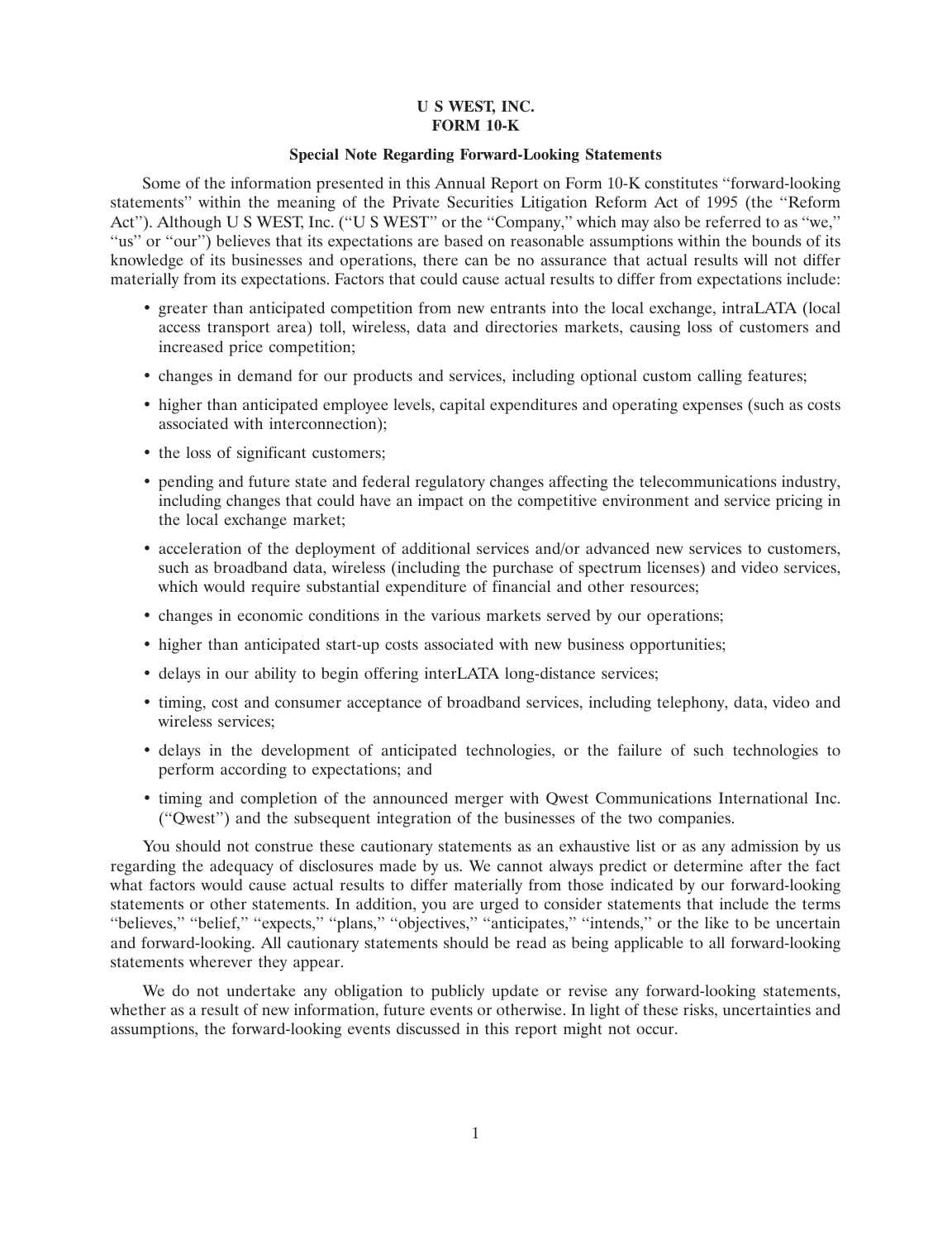### **PART I**

### **ITEM 1. Business**

#### **General**

We are incorporated under the laws of the State of Delaware and have our principal executive offices at 1801 California Street, Denver, Colorado 80202, telephone number (303) 672-2700. We are a diversified communications company providing services principally to customers in a 14-state mountain and western region of the United States, which is comprised of the states of Arizona, Colorado, Idaho, Iowa, Minnesota, Montana, Nebraska, New Mexico, North Dakota, Oregon, South Dakota, Utah, Washington and Wyoming (collectively referred to as the ''Region'' or ''U S WEST Region''). Our services include telecommunications and related services, wireless services, high-speed data and Internet services and directory services. The largest component of our company is U S WEST Communications, Inc. (''U S WEST Communications'') , a wholly-owned subsidiary, which provides communications services to more than 25 million residential and business customers in our Region.

U S WEST Communications serves approximately 74% of our Region's population. We had 58,272 employees at December 31, 1999. We have one class of common stock, par value \$.01 per share.

### **Recent Developments**

*Merger with Qwest.* On July 18, 1999, we entered into an Agreement and Plan of Merger (the ''Qwest Merger Agreement'') with Qwest to merge both companies. Upon completion of the merger, holders of our common stock will receive for each share, subject to the collar and the cash options described in the Qwest Merger Agreement, shares of Qwest common stock having a value of \$69. Subject to the terms of the Qwest Merger Agreement, we would be merged with and into Qwest with Qwest surviving. The merger was approved by our shareholders and Qwest's shareholders on November 2, 1999, and is subject to the approval of the Federal Communications Commission (''FCC'') and other state regulatory reviews.

*Termination of Global Merger.* Prior to the execution of the Qwest Merger Agreement, we terminated the Agreement and Plan of Merger, dated as of May 16, 1999 (the ''Global Merger Agreement''), between us and Global Crossing Ltd. (''Global Crossing''). In connection with the Global Merger Agreement, we completed a cash tender offer for approximately 39 million shares of Global Crossing common stock at a price of \$62.75 per share in June 1999. As consideration for the termination of the Global Merger Agreement, we paid Global Crossing \$140 million in cash and 2,231,076 shares of Global Crossing common stock. We obtained a \$140 million loan from Qwest to pay the cash portion and Qwest entered into an agreement to buy \$140 million in services from Global Crossing. In December 1999, we monetized a portion of our holdings in Global Crossing and sold 24 million Global Crossing shares for approximately \$1.14 billion (before expenses). For further information regarding the Global Crossing monetization, you should refer to the section entitled ''Risk Management'' under Management's Discussion and Analysis of Financial Condition and Results of Operations on page 48.

*The Separation.* On October 25, 1997, the Board of Directors of our former parent company (referred to as ''Old U S WEST''), adopted a proposal to separate Old U S WEST into two independent companies (the ''Separation''). Old U S WEST conducted its businesses through two groups: (i) the U S WEST Communications Group (the ''Communications Group''), which included the communications businesses of Old U S WEST, and (ii) the U S WEST Media Group (the ''Media Group''), which included the multimedia and directory businesses of Old U S WEST. On June 4, 1998, stockholders of Old U S WEST voted in favor of the Separation, which became effective June 12, 1998 (the ''Separation Date"). As part of the Separation, Old U S WEST contributed to us the businesses of the Communications Group and the domestic directories business of the Media Group known as U S WEST Dex, Inc. (''Dex''). The alignment of Dex with our Company is referred to in this report as the ''Dex Alignment.'' Old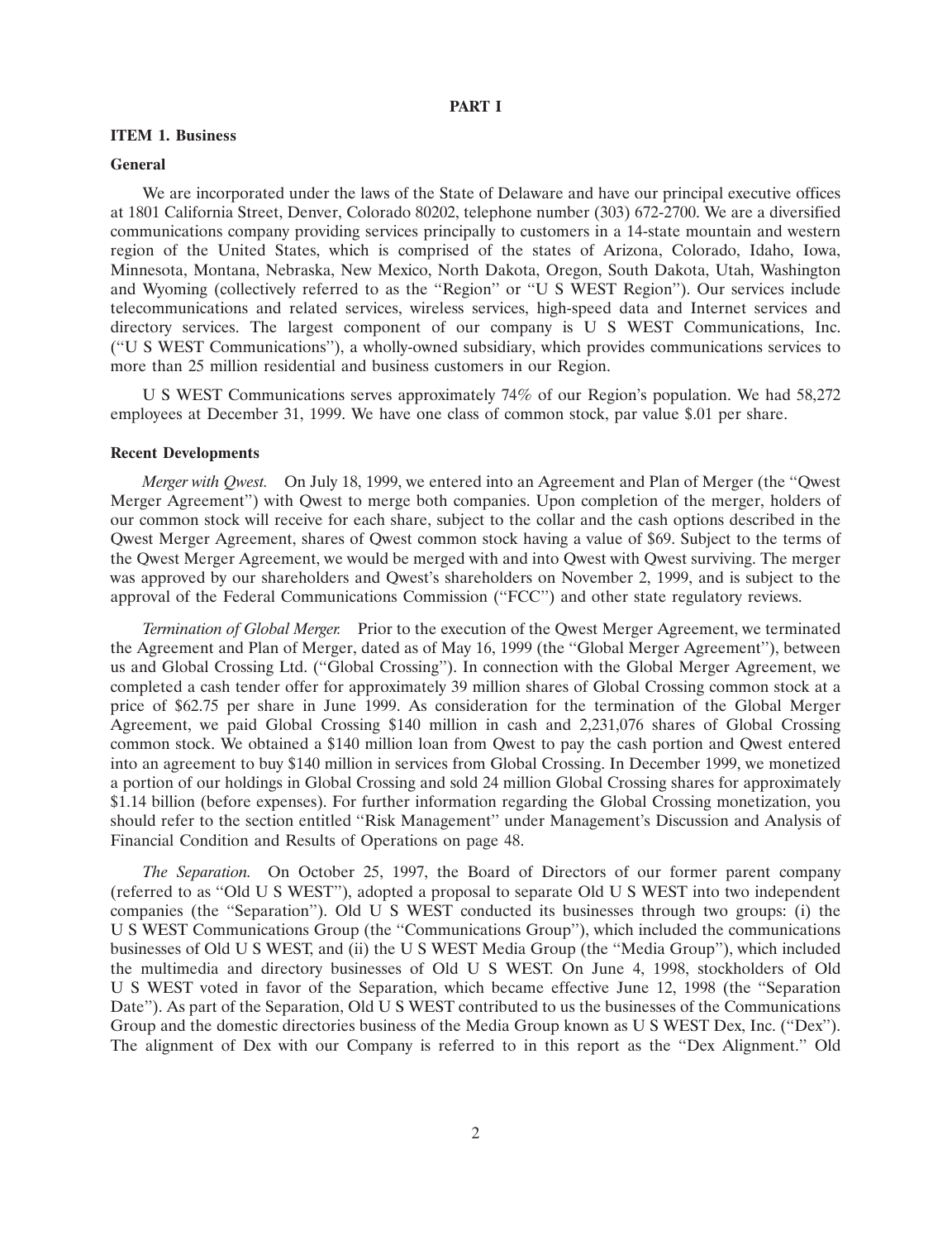U S WEST has continued as an independent public company comprised of the businesses of Media Group, other than Dex, and has been renamed MediaOne Group, Inc. (''MediaOne'').

The Separation was implemented under the terms of a separation agreement (the ''Separation Agreement") between us and MediaOne. In connection with the Dex Alignment: (i) Old U S WEST distributed, as a dividend to holders of Media Group common stock, approximately 16,341,000 shares of our common stock (net of the redemption of approximately 305,000 fractional shares) with an aggregate value of \$850 million (the ''Dex Dividend'') and (ii) we refinanced \$3.9 billion of Old U S WEST debt formerly allocated to Media Group (the ''Dex Indebtedness'').

### **Operations**

We are organized on the basis of our products and services and operate in four segments: (i) retail services, (ii) wholesale services, (iii) network services and (iv) directory services. For further financial information on our segments, you should refer to Management's Discussion and Analysis of Financial Condition and Results of Operations and Note 12 to the consolidated financial statements on pages F-24 through F-26.

#### **Retail Services**

The principal types of retail services we offer are: (i) local exchange telephone services, (ii) longdistance services within local access and transport areas (''LATAs'') in the Region, (iii) wireless services and (iv) high-speed data and Internet services.

*Local Exchange.* Local exchange telephone services provide lines from telephone exchange offices to customers' premises to originate and terminate telecommunications services within our local exchange service territories as defined by the state public utilities commissions (''PUCs''). These services include basic local exchange services provided through our regular switched network, dedicated private line facilities for voice and special services, such as transport of data, radio and video, switching services for customers' internal communications through facilities owned by us, data transport services that include managing and configuring special service networks and dedicated low and high-capacity public or private digital networks. Other local exchange revenue is derived from directory assistance, public telephone service and various custom calling features such as Caller ID, Call Waiting, Call Return and 3-Way Calling.

We also provide other products and services, such as customer premises equipment and enhanced services, including voice mail to residents, business customers and governmental agencies.

*IntraLATA Long-Distance.* We provide intraLATA long-distance services within our Region. These services include intraLATA service beyond the local calling area, Wide Area Telecommunications Service or ''800'' services for customers with highly concentrated demand, and special services, such as transport of data, radio and video. We intend to begin offering interLATA long-distance services in our Region pursuant to the Telecommunications Act of 1996 (the "Telecommunications Act" or the "Act") upon satisfaction of certain regulatory conditions primarily related to local exchange telephone competition. We currently offer limited out-of-region long-distance services.

*Wireless Services.* We hold 10 MHz licenses to provide personal communications services (''PCS'') in 53 markets in our Region. These licenses, which cover approximately 20 million POPs (i.e., potential customers), were purchased in an FCC auction held in January 1997. In December 1997, we purchased additional licenses for a majority of the Seattle market, which cover an additional 4 million POPs. Using these licenses, we are constructing networks utilizing digital code division multiple access technology. We launched wireless PCS services in (i) Denver, Fort Collins, Greeley and Colorado Springs, Colorado; Portland and Salem, Oregon; and Vancouver, Washington in 1997; (ii) Phoenix and Tucson, Arizona; Minneapolis, St. Cloud, St. Paul and Rochester, Minnesota; and Seattle, Olympia and Bremerton, Washington in 1998; and (iii) Cheyenne, Wyoming; Pueblo, Colorado and Salt Lake City, Utah (including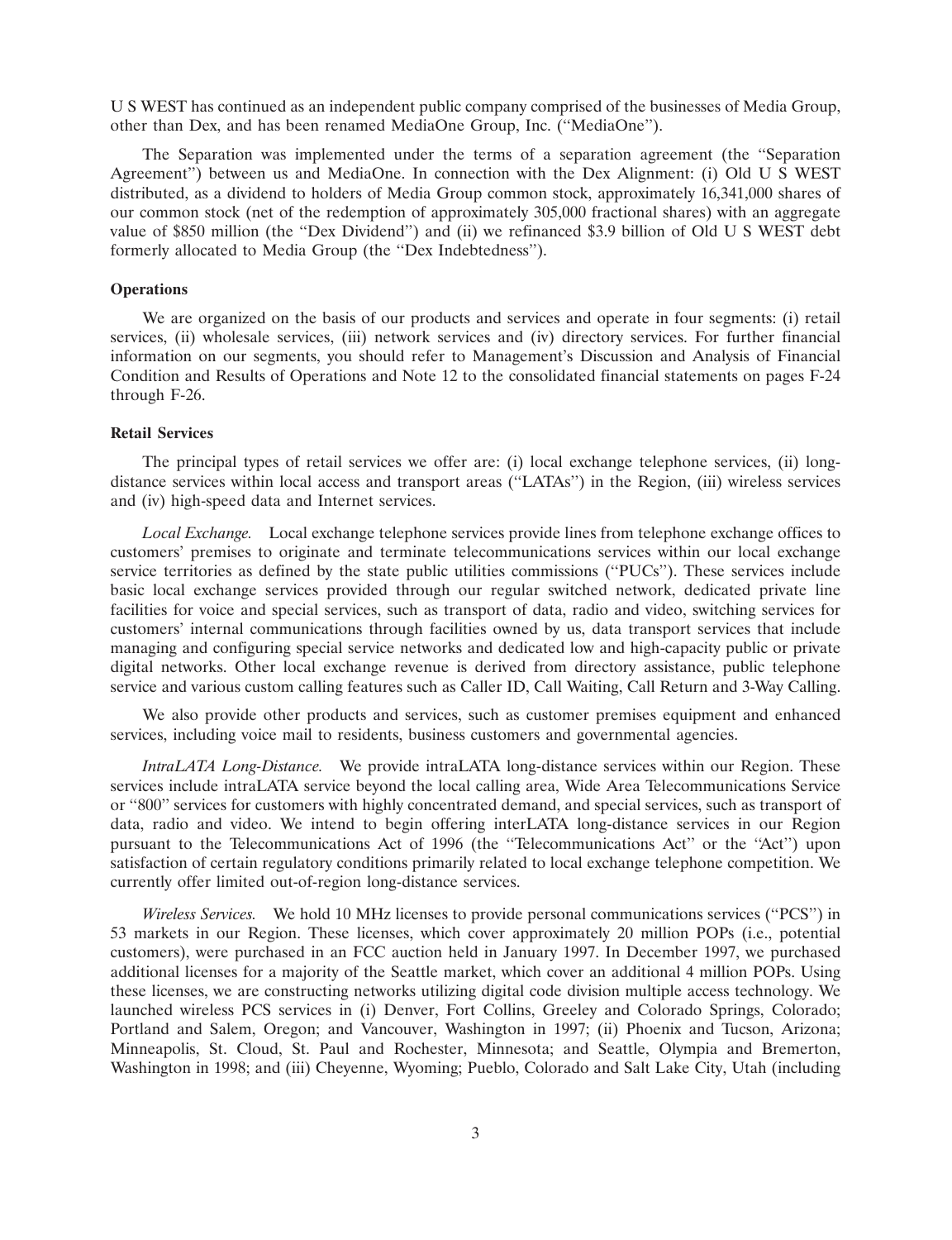the Wasatch front region) in 1999, covering approximately 15 million POPs. These wireless services, which are being marketed under the ''U S WEST Wireless'' brand, enable customers to use the same number for their wireless phone as for their home or business phone. We recently announced a joint venture with Touch America, Inc., the telecommunications subsidiary of The Montana Power Corporation, to provide the nation's only one-number digital PCS service to customers in seven states in the Pacific Northwest and the Upper Midwest.

*High-Speed Data and Internet Services.* We offer high-speed data and Internet services to customers inside and outside our Region. Through U S WEST !NTERPRISE, our data division, and U S WEST Interprise America, Inc., one of our subsidiaries, we provide high-speed data communications and network services, including frame relay service, transparent LAN (Local Area Network) service, ATM (Asynchronous Transfer Mode) Cell Relay Service, network integration solutions and other data-related services to business customers. In 1997 and 1998, we introduced U S WEST Megabit<sup>™</sup> Services, a high-speed Internet access service, and U S WEST.net, a standard Internet access service, in select markets and expect to launch these services in additional markets in 2000. In 1999, we also launched our Title VI broadband video and Internet services under the name of Choice TV and Online Services in Phoenix, Arizona.

At December 31, 1999, U S WEST Communications had over 17 million telephone network access lines in service, an increase of 2.5% over 1998. In June 1999, U S WEST Communications entered into a series of definitive agreements to sell local exchange telephone properties serving approximately 530,000 access lines in nine states for approximately \$1.65 billion in cash, subject to adjustment. Approval of the sale is subject to review by federal and state regulatory agencies. The transfer of ownership, which will occur on a state-by-state basis, is expected to be completed over the next two years. Additionally, U S WEST Communications is planning to sell approximately 270,000 access lines in New Mexico and Washington. For the year ended December 31, 1999, retail services accounted for 68% of U S WEST's total revenue. For financial information about segments of our business, please refer to Note 12 to the consolidated financial statements on pages F-24 through F-26.

### **Wholesale Services**

We provide sales, marketing and customer care for competitive local exchange carriers ("CLECs"), interexchange carriers (''IXCs'') and wireless providers in the purchase of wholesale local network services. CLECs are communications companies, certified by a state PUC, that provide local exchange service within a U S WEST associated local calling area. IXCs provide transitional long distance services to end users by handling calls that are made from a phone exchange in one LATA to an exchange in another LATA. We have 27 LATAs within our Region. We provide such wholesale local network services by interconnecting such carriers and providers to our public switched network or through our dedicated private lines. These carriers can resell our products and services. For the year ended December 31, 1999, wholesale services accounted for 22% of U S WEST's total revenue.

### **Network Services**

Our network segment provides access to our telecommunications network, including our information technologies, primarily to our retail services and wholesale services segments. Our revenue from network services accounted for less than 10% of U S WEST's total revenue.

### **Directory Services**

Through Dex, we publish White and Yellow Pages directories in our Region. Dex's business scope includes all facets of directory-related publishing services such as market identification, analysis and planning, advertising and sales, customer service, directory design, printing and distribution, billing and collection, and product service promotion. Dex's customers include businesses that purchase advertising in its directories and other related products, and consumers who use directories and other advertising and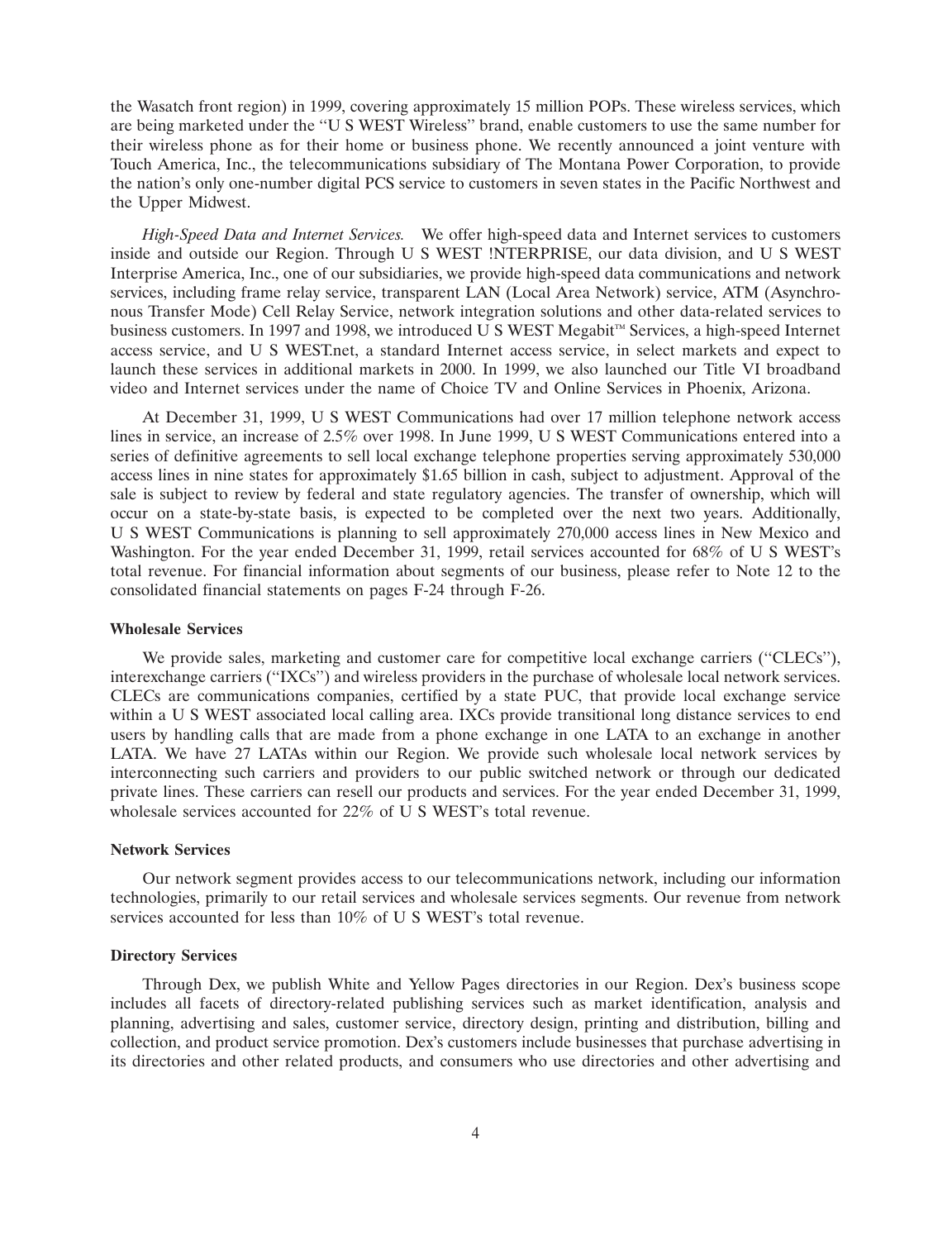information services. Dex also provides directory publishing services to other telephone companies on a contract basis and electronic directory services. Dex is expanding its directories business onto the Internet by marketing innovative and interactive listings, advertising and websites, primarily through existing sales channels throughout our Region. Our revenue from the directory services business accounted for approximately 11% of U S WEST's total revenue.

### **Competition**

We face increasing competition from a variety of sources, including other local service providers, longdistance service providers, cable television companies, wireless service providers, data and Internet service providers and other entrants from closely related industries. For a discussion of competition, you should refer to the section entitled ''Competition'' under Management's Discussion and Analysis of Financial Condition and Results of Operations on page 49.

### **Regulation**

U S WEST Communications is subject to varying degrees of regulation by state PUCs with respect to intrastate rates and services and access charge tariffs. We are also subject to the jurisdiction of the FCC with respect to interstate access tariffs (that specify the charges for the origination and termination of interstate communications) and other matters.

U S WEST Communications is currently working with regulators to gain approval of various initiatives, including gaining long-distance entry, efforts to rebalance prices, achieve alternative forms of regulation and accelerated capital recovery and eliminate subsidies.

State and local regulatory authorities may also regulate certain terms and conditions of the offering of wireless services, such as the siting and construction of transmitter towers, antennas and equipment shelters and zoning and building permit approvals. For a further discussion, you should refer to the section entitled ''Regulation'' under Management's Discussion and Analysis of Financial Condition and Results of Operations on page 50.

### **ITEM 2. Properties**

Our properties do not lend themselves to description by character and location of principal units. At December 31, 1999, substantially all of our property was utilized by U S WEST Communications (and in particular, the network segment) in providing telecommunications services. Substantially all of U S WEST Communications' central office equipment is located in owned buildings situated on land owned in fee, while many garages and administrative and business offices are leased.

### **ITEM 3. Legal Proceedings**

Our Company and its subsidiaries are subject to claims and proceedings arising in the ordinary course of business. For a discussion of certain of these actions that may be material, you should read Note 15 to the consolidated financial statements on pages F-27 through F-28.

### **ITEM 4. Submission of Matters to a Vote of Security Holders**

On November 2, 1999, we held our special meeting of shareholders to consider and vote upon a proposal to approve and adopt the merger with Qwest. As reported in our Quarterly Report on Form 10-Q for the quarterly period ended September 30, 1999, our shareholders approved the merger with Qwest.

We intend to hold our annual meeting of shareholders in December 2000 if the merger with Qwest is not consummated before then. Accordingly, shareholder proposals for inclusion in the annual meeting proxy statement should be sent to our Secretary at 1801 California Street, Suite 5100, Denver, Colorado, 80202 and must be received by August 3, 2000.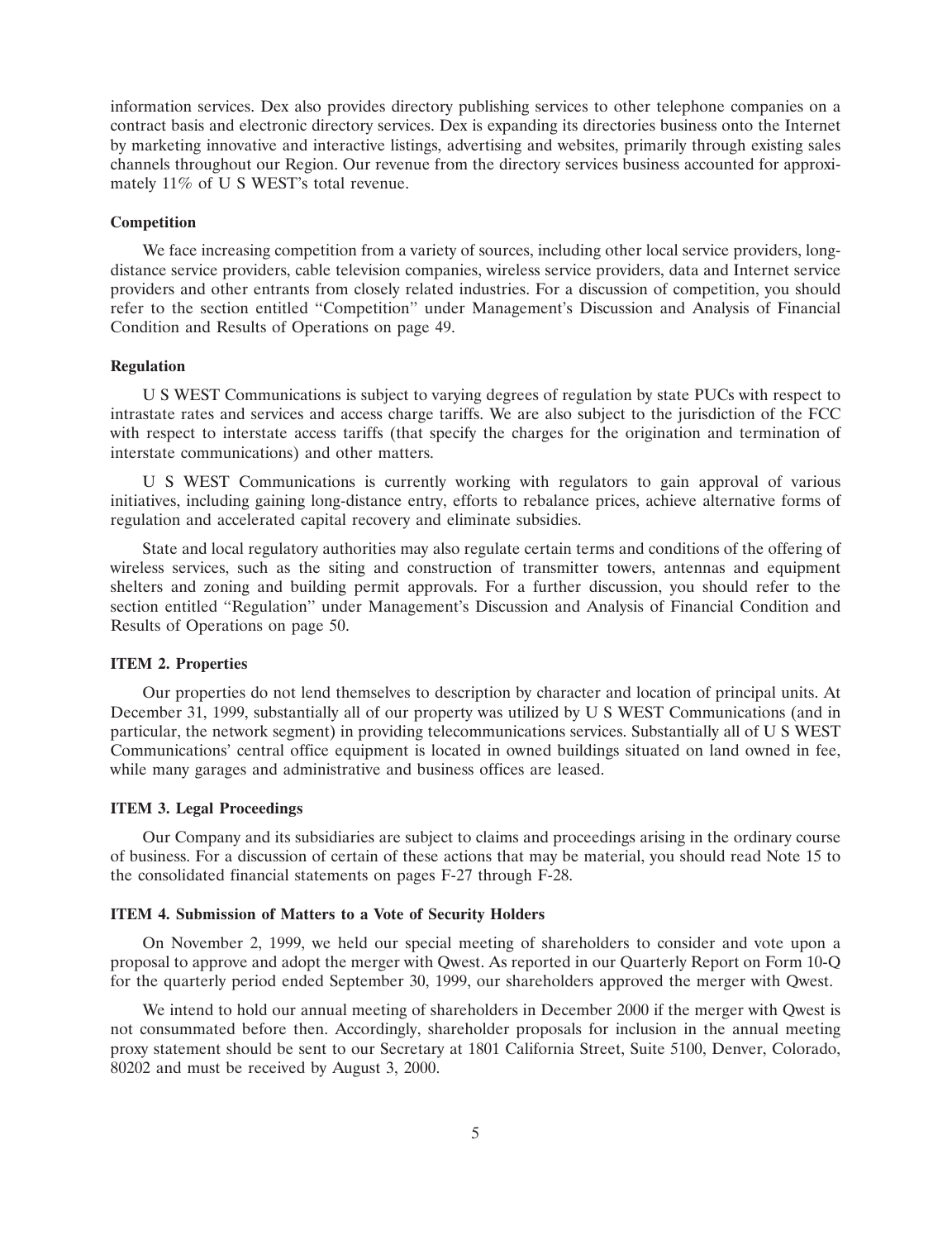### **PART II**

### **ITEM 5. Market for Registrant's Common Equity and Related Stockholder Matters**

The information required by this item can be found at Note 16 to the consolidated financial statements on page F-29. The United States markets for trading in U S WEST common stock are the New York Stock Exchange and the Pacific Exchange. As of February 25, 2000, our common stock was held by approximately 567,293 shareholders of record.

### **ITEM 6. Selected Financial Data**

For a discussion of the information required by this item, you should refer to pages 37 and 38.

### **ITEM 7. Management's Discussion and Analysis of Financial Condition and Results of Operations**

For a discussion of the information required by this item, you should refer to pages 38 through 53.

### **ITEM 7A. Quantitative and Qualitative Disclosures About Market Risk**

For a discussion of the information required by this item, you should refer to page 48 under the caption entitled ''Risk Management.''

### **ITEM 8. Consolidated Financial Statements and Supplementary Data**

For a discussion of the information required by this item, you should refer to pages F-1 through F-31.

### **ITEM 9. Changes In and Disagreements With Accountants on Accounting and Financial Disclosure**

We have nothing to report under this item.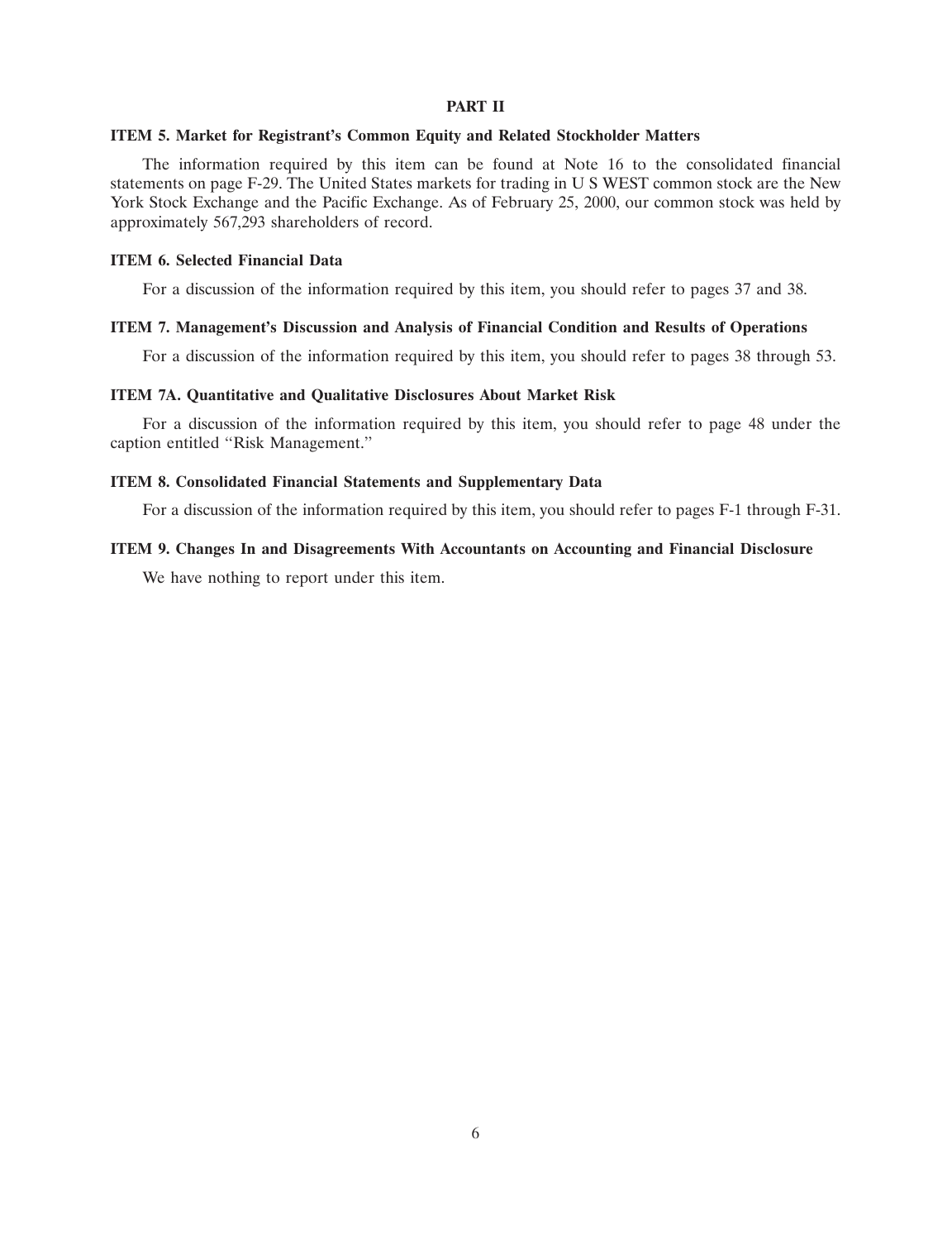### **PART III**

### **ITEM 10. Directors and Executive Officers of the Registrant**

The following table sets forth certain information regarding U S WEST's directors and executive officers:

| <b>Name</b>                        | Age | <b>Position</b>                                                |
|------------------------------------|-----|----------------------------------------------------------------|
| Solomon D. Trujillo                | 48  | President, Chief Executive Officer and Chairman <sup>(1)</sup> |
| Linda G. Alvarado $\ldots \ldots$  | 48  | Director <sup>(1)</sup>                                        |
| Craig R. Barrett                   | 60  | Director <sup>(1)</sup>                                        |
| Betsy J. Bernard                   | 44  | Executive Vice President - Retail Markets                      |
| Hank Brown                         | 60  | Director <sup>(2)</sup>                                        |
| Jerry J. Colangelo                 | 60  | Director <sup>(1)</sup>                                        |
| Janet K. Cooper $\dots \dots$      | 46  | Vice President - Finance and Controller                        |
| Manuel A. Fernandez                | 52  | Director <sup>(3)</sup>                                        |
| Sean P. Foley $\dots \dots \dots$  | 41  | Vice President - Treasurer                                     |
| George J. Harad                    | 55  | Director <sup>(2)</sup>                                        |
| Peter S. Hellman                   | 50  | Director <sup>(3)</sup>                                        |
| John A. Kelley, $Jr$               | 50  | President of Wholesale - U S WEST Communications, Inc.         |
| Marilyn C. Nelson                  | 60  | Director <sup>(2)</sup>                                        |
| Frank Popoff                       | 64  | Director <sup>(3)</sup>                                        |
| Mark Roellig                       | 44  | Executive Vice President - Public Policy, Human Resources &    |
|                                    |     | Law, General Counsel and Secretary                             |
| James A. Smith $\ldots$            | 47  | Executive Vice President and President of U S WEST Dex,        |
|                                    |     | Inc.                                                           |
| Allan R. Spies                     | 51  | Executive Vice President and Chief Financial Officer           |
| Gregory M. Winn $\dots \dots$      | 50  | Executive Vice President - Operations and Technology           |
| Joseph R. Zell $\dots \dots \dots$ | 40  | President - U S WEST !NTERPRISE Networking Services            |

Except for Ms. Bernard, Ms. Cooper, Mr. Foley and Mr. Kelley, each of the above executive officers has held a managerial position with Old U S WEST or an affiliate of Old U S WEST since 1994.

(1) Class III Director (Term Expires 2001)

(2) Class I Director (Term Expires 2002)

(3) Class II Director (Term Expires 2000)

The following is a brief description of the principal occupations, business experience, terms as director (if applicable) and directorships of the directors and executive officers of U S WEST. Executive officers are not elected for a fixed term of office, but serve at the discretion of the Board of Directors.

#### **Solomon D. Trujillo**

| Director Since:             | June 1998 (Chairman since 1999)                                                                                                                                                                                                                                                                                                                                                                                                                                   |
|-----------------------------|-------------------------------------------------------------------------------------------------------------------------------------------------------------------------------------------------------------------------------------------------------------------------------------------------------------------------------------------------------------------------------------------------------------------------------------------------------------------|
| Principal Occupation:       | President and Chief Executive Officer of U S WEST since June 1998.                                                                                                                                                                                                                                                                                                                                                                                                |
| <b>Business Experience:</b> | President and Chief Executive Officer of the Communications Group of<br>Old U S WEST from 1995 to 1998. President and Chief Executive<br>Officer of U S WEST Marketing Resources Group, Inc. from 1992 to<br>1995. Mr. Trujillo joined The Mountain States Telephone and Telegraph<br>Company in 1974 and has been affiliated with U S WEST and its<br>predecessors since that time, serving in various marketing, sales, finance<br>and public policy positions. |
| Other Directorships:        | BankAmerica Corporation; Dayton Hudson Corporation; PepsiCo, Inc.                                                                                                                                                                                                                                                                                                                                                                                                 |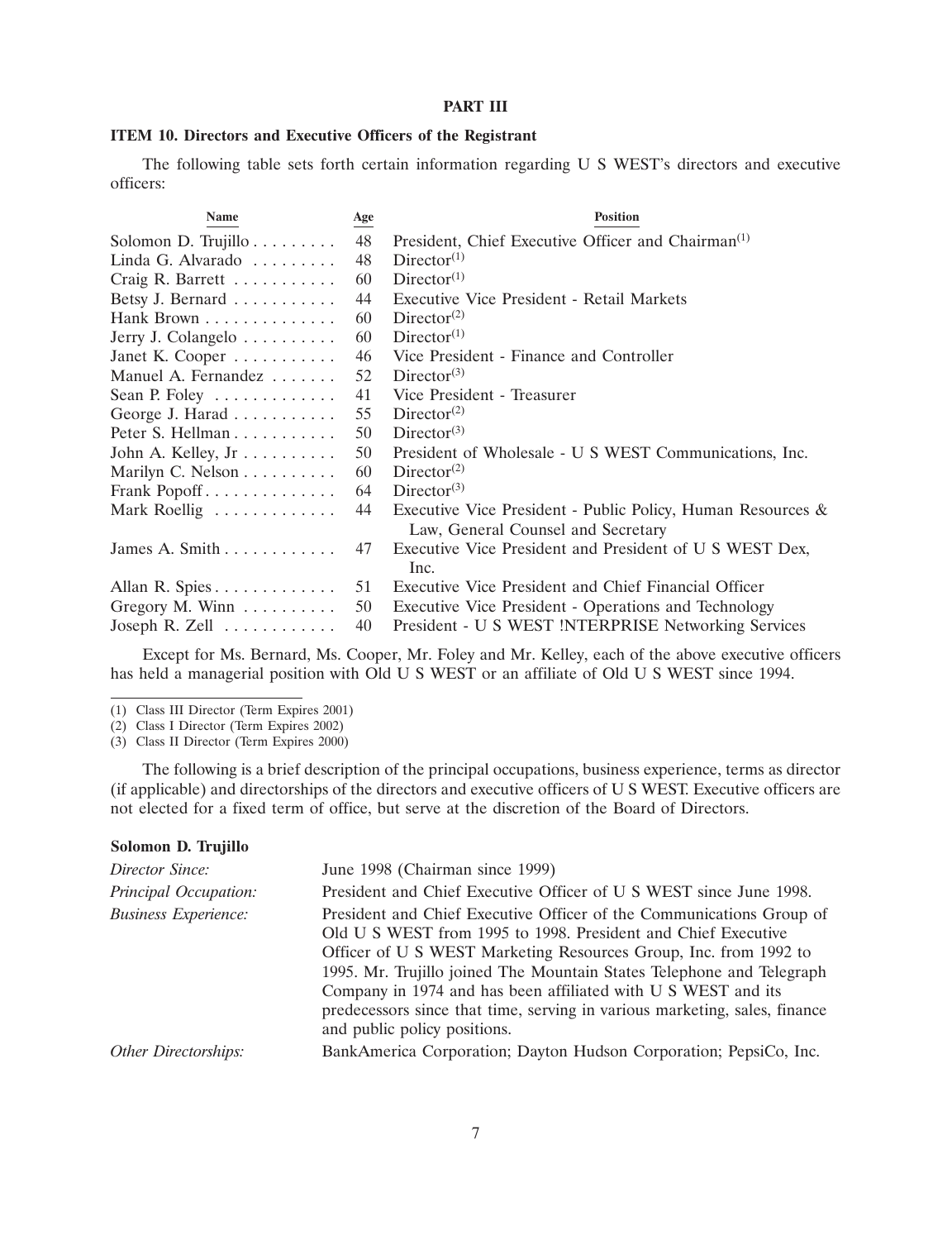| Linda G. Alvarado                                       |                                                                                                                                                                                                                                                                                                                                                                                                                                                       |
|---------------------------------------------------------|-------------------------------------------------------------------------------------------------------------------------------------------------------------------------------------------------------------------------------------------------------------------------------------------------------------------------------------------------------------------------------------------------------------------------------------------------------|
| Director Since:                                         | <b>June 1998</b>                                                                                                                                                                                                                                                                                                                                                                                                                                      |
| Principal Occupation and<br><b>Business Experience:</b> | President and Chief Executive Officer of Alvarado Construction, Inc.<br>since 1978.                                                                                                                                                                                                                                                                                                                                                                   |
| Other Directorships:                                    | Engelhard Corporation; Pitney Bowes, Inc.; Pepsi Bottling Group, Inc.;<br>Lennox International Inc.                                                                                                                                                                                                                                                                                                                                                   |
| Committees:                                             | Human Resources Committee; Public Policy/Nominating Committee                                                                                                                                                                                                                                                                                                                                                                                         |
| Craig R. Barrett                                        |                                                                                                                                                                                                                                                                                                                                                                                                                                                       |
| Director Since:                                         | <b>June 1998</b>                                                                                                                                                                                                                                                                                                                                                                                                                                      |
| Principal Occupation:                                   | President and Chief Executive Officer of Intel Corporation since 1998.                                                                                                                                                                                                                                                                                                                                                                                |
| <b>Business Experience:</b>                             | President and Chief Operating Officer of Intel Corporation from 1997 to<br>1998, Executive Vice President and Chief Operating Officer from 1993 to<br>1997 and Executive Vice President from 1990 to 1993. Various<br>technology, engineering and manufacturing management positions with<br>Intel Corporation from 1974 to 1990. Professor of Engineering at<br>Stanford University from 1965 to 1974. Member of National Academy of<br>Engineering. |
| Other Directorships:                                    | Intel Corporation                                                                                                                                                                                                                                                                                                                                                                                                                                     |
| Committees:                                             | Audit Committee; Finance Committee                                                                                                                                                                                                                                                                                                                                                                                                                    |
| Betsy J. Bernard                                        |                                                                                                                                                                                                                                                                                                                                                                                                                                                       |
| Principal Occupation:                                   | Executive Vice President - Retail Markets of U S WEST since July 1998.                                                                                                                                                                                                                                                                                                                                                                                |
| <b>Business Experience:</b>                             | Before joining U S WEST, Ms. Bernard was head of AVIRNEX, an<br>advanced international telecommunications services company from 1997<br>to 1998. Prior to that, Ms. Bernard was President and Chief Executive<br>Officer of Pacific Bell Communications, the long-distance subsidiary of<br>Pacific Telesis Group from 1995 to 1997. Before joining PacBell, Ms.<br>Bernard worked for AT&T from 1977 to 1995 in a number of positions.               |
| Directorships:                                          | Mile High United Way; The Principal Financial Group; Zantaz.com Inc.                                                                                                                                                                                                                                                                                                                                                                                  |
| <b>Hank Brown</b>                                       |                                                                                                                                                                                                                                                                                                                                                                                                                                                       |
| Director Since:                                         | November 1998                                                                                                                                                                                                                                                                                                                                                                                                                                         |
| Principal Occupation:                                   | President of the University of Northern Colorado since 1998.                                                                                                                                                                                                                                                                                                                                                                                          |
| <b>Business Experience:</b>                             | Director of the Center for Public Policy for the University of Denver<br>from 1997 to 1998. United States Senator for the State of Colorado from<br>1991 to 1997. United States Congressman for the State of Colorado from<br>1981 to 1991. Various positions with Monfort of Colorado Incorporated<br>from 1969 to 1981. United States Navy from 1962 to 1966. Attorney and<br>Certified Public Accountant.                                          |
| Other Directorships:                                    | Sealed Air Corporation; Centennial Bank Holdings Inc.                                                                                                                                                                                                                                                                                                                                                                                                 |
| Committees:                                             | Human Resources Committee; Public Policy/Nominating Committee                                                                                                                                                                                                                                                                                                                                                                                         |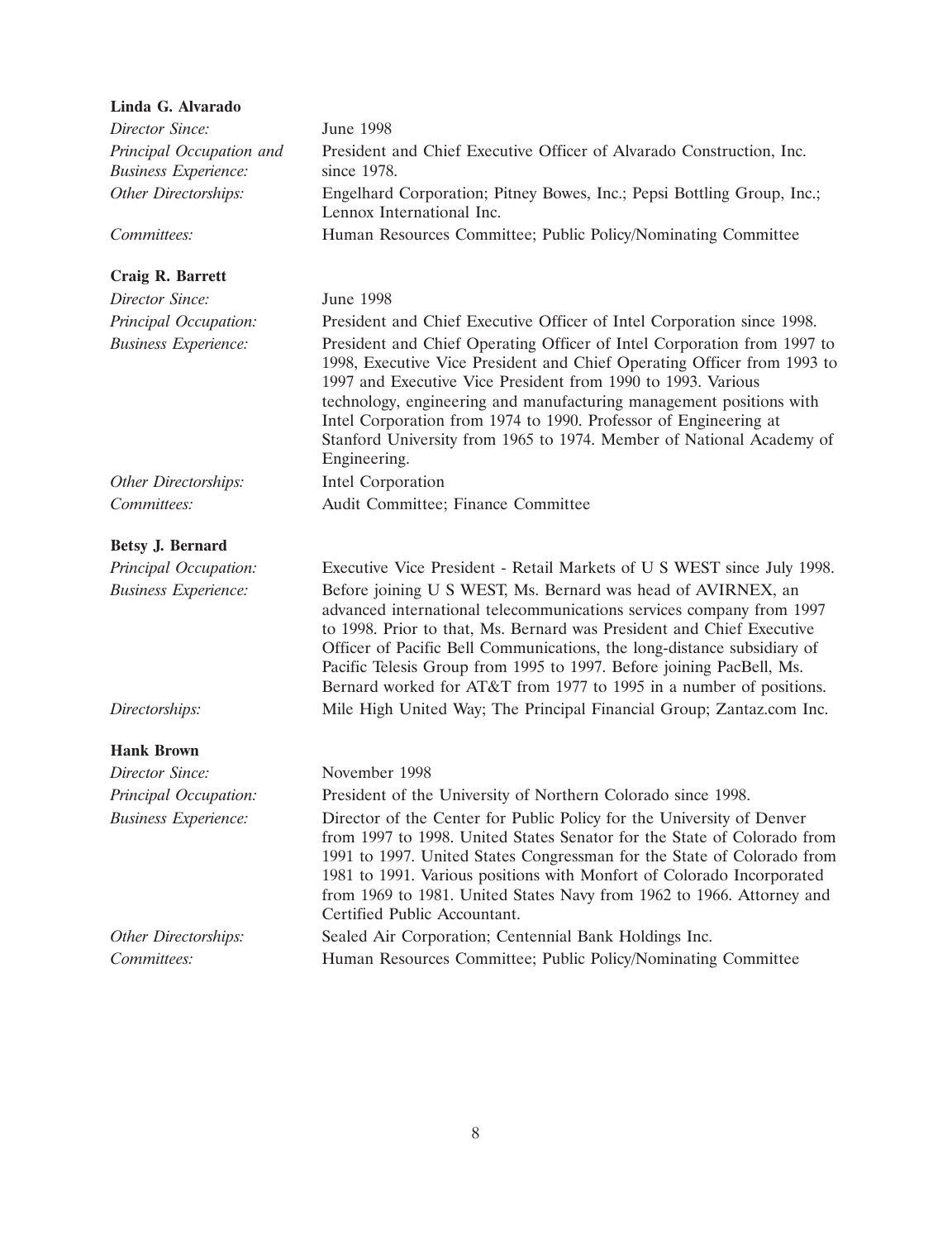| Jerry J. Colangelo          |                                                                                                                                                                                                                                                                                                                                                                                                                                                                                                                                 |
|-----------------------------|---------------------------------------------------------------------------------------------------------------------------------------------------------------------------------------------------------------------------------------------------------------------------------------------------------------------------------------------------------------------------------------------------------------------------------------------------------------------------------------------------------------------------------|
| Director Since:             | June 1998                                                                                                                                                                                                                                                                                                                                                                                                                                                                                                                       |
| Principal Occupation:       | Owner, Chairman and Chief Executive Officer of the Arizona<br>Diamondbacks since 1995. Chairman and Chief Executive Officer of the<br>Phoenix Suns, NBA since 1987.                                                                                                                                                                                                                                                                                                                                                             |
| <b>Business Experience:</b> | General Manager of the Phoenix Suns, NBA from 1968 to 1987. Head<br>Scout and Director of Merchandising for the Chicago Bulls, NBA from<br>1966 to 1968. Associate of D.O. Klein & Associates from 1964 to 1965.<br>Partner at the House of Charles, Inc. from 1962 to 1964.                                                                                                                                                                                                                                                    |
| Other Directorships:        | Phoenix Art Museum; Phoenix Community Alliance; Arizona<br>Diamondbacks; Phoenix Suns Charities                                                                                                                                                                                                                                                                                                                                                                                                                                 |
| Committees:                 | Human Resources Committee; Public Policy/Nominating Committee                                                                                                                                                                                                                                                                                                                                                                                                                                                                   |
| Janet K. Cooper             |                                                                                                                                                                                                                                                                                                                                                                                                                                                                                                                                 |
| Principal Occupation:       | Vice President - Finance and Controller of U S WEST since June 1999.                                                                                                                                                                                                                                                                                                                                                                                                                                                            |
| <b>Business Experience:</b> | Prior to her current assignment, Ms. Cooper was Vice President -<br>Treasurer and Controller of U S WEST from March 1999 to June 1999,<br>and Vice President and Treasurer of U S WEST from May 1998 to<br>March 1999. Before joining U S WEST, Ms. Cooper was Vice President<br>of Treasury and Tax Business of The Quaker Oats Company from 1997 to<br>1998, and Vice President and Treasurer from 1992 to 1997. Ms. Cooper<br>joined The Quaker Oats Company in 1978 and held various financial and<br>managerial positions. |
| Other Directorships:        | Lennox International Inc.; The Toro Company                                                                                                                                                                                                                                                                                                                                                                                                                                                                                     |
| <b>Manuel A. Fernandez</b>  |                                                                                                                                                                                                                                                                                                                                                                                                                                                                                                                                 |
| Director Since:             | April 1999                                                                                                                                                                                                                                                                                                                                                                                                                                                                                                                      |
| Principal Occupation:       | Chairman of the Gartner Group since 1995.                                                                                                                                                                                                                                                                                                                                                                                                                                                                                       |
| <b>Business Experience:</b> | Chief Executive Officer of the Gartner Group from 1995 to 1998; and<br>President from 1991 to 1995. President and Chief Executive Officer of<br>Dataquest, Inc. from 1984 to 1991. President and Chief Executive Officer<br>of Gavilan Computer Corporation from 1982 to 1984. President of Zilog<br>Incorporated from 1977 to 1982.                                                                                                                                                                                            |
| Other Directorships:        | Black & Decker; Brunswick Corporation; Click Commerce, Inc.;<br>NetNumbers; Timesoft, Inc.; Warrantycheck.com, Inc.                                                                                                                                                                                                                                                                                                                                                                                                             |
| Committees:                 | Human Resources Committee; Finance Committee                                                                                                                                                                                                                                                                                                                                                                                                                                                                                    |
| <b>Sean P. Foley</b>        |                                                                                                                                                                                                                                                                                                                                                                                                                                                                                                                                 |
| Principal Occupation:       | Vice President and Treasurer of U S WEST since June 1999                                                                                                                                                                                                                                                                                                                                                                                                                                                                        |
| <b>Business Experience:</b> | Prior to his current assignment, Mr. Foley was Assistant Treasurer for<br>U S WEST from June 1998 to June 1999. Mr. Foley joined U S WEST<br>in 1995 and served in various manager positions in the Capital Markets<br>and Corporate Finance organizations of the Company. Before joining<br>U S WEST, Mr. Foley served as Investment Officer for the City of<br>Westminster, Colorado from 1991 to 1995.                                                                                                                       |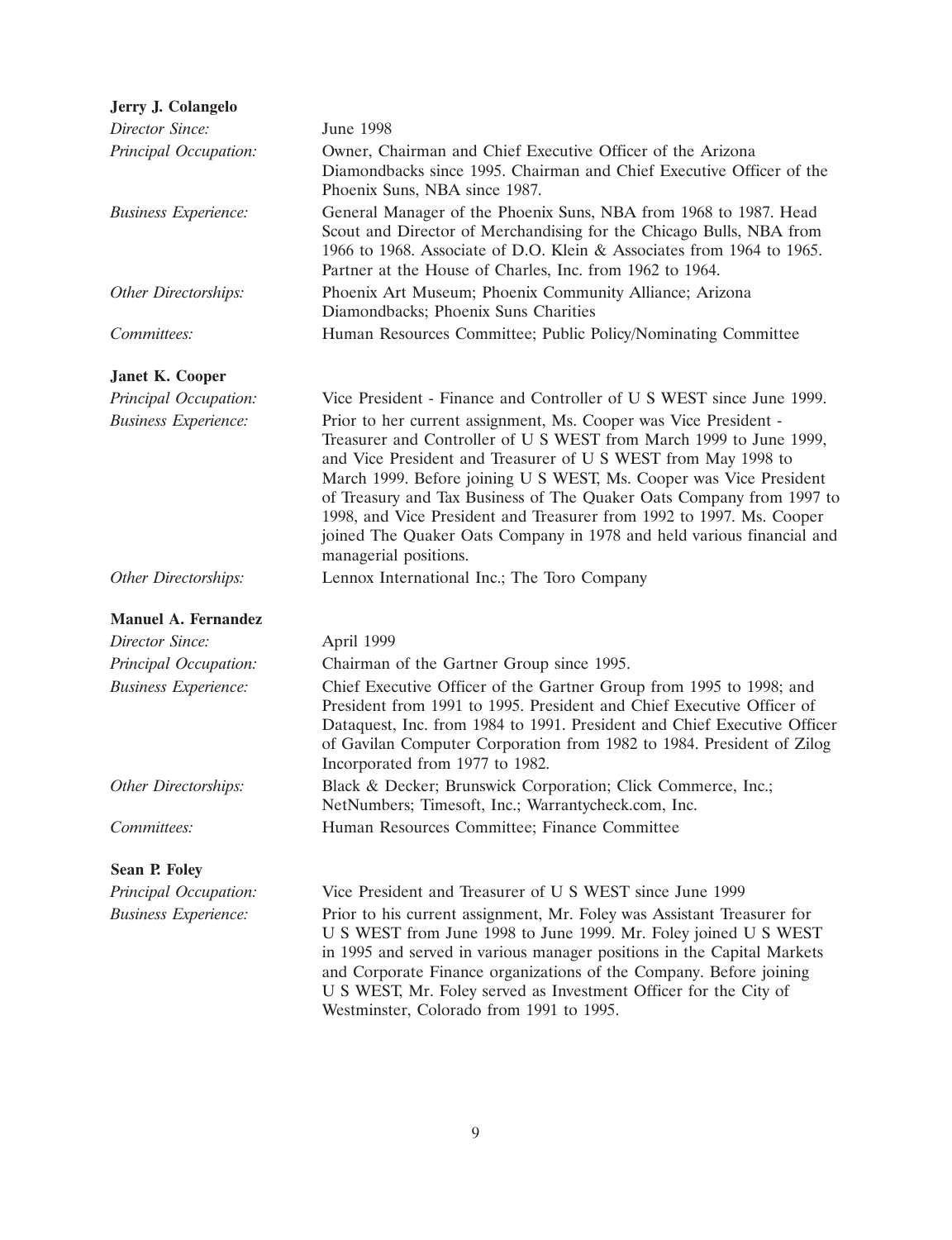| George J. Harad             |                                                                                                                                                                                                                                                                                                                                                                                                                                                                                                                                                                               |
|-----------------------------|-------------------------------------------------------------------------------------------------------------------------------------------------------------------------------------------------------------------------------------------------------------------------------------------------------------------------------------------------------------------------------------------------------------------------------------------------------------------------------------------------------------------------------------------------------------------------------|
| Director Since:             | June 1998                                                                                                                                                                                                                                                                                                                                                                                                                                                                                                                                                                     |
| Principal Occupation:       | Chairman of the Board of Boise Cascade Corporation since 1995.<br>President and Chief Executive Officer of Boise Cascade Corporation<br>since 1994.                                                                                                                                                                                                                                                                                                                                                                                                                           |
| <b>Business Experience:</b> | President and Chief Operating Officer of Boise Cascade Corporation<br>from 1991 to 1994. Chairman of the Board of Boise Cascade Office<br>Products Corporation since 1995.                                                                                                                                                                                                                                                                                                                                                                                                    |
| Other Directorships:        | FM Global Insurance; Homestead Technologies, Inc.                                                                                                                                                                                                                                                                                                                                                                                                                                                                                                                             |
| Committees:                 | Finance Committee (Chair); Audit Committee                                                                                                                                                                                                                                                                                                                                                                                                                                                                                                                                    |
| Peter S. Hellman            |                                                                                                                                                                                                                                                                                                                                                                                                                                                                                                                                                                               |
| Director Since:             | June 1998                                                                                                                                                                                                                                                                                                                                                                                                                                                                                                                                                                     |
| Principal Occupation:       | Executive Vice President, Chief Financial and Administrative Officer of<br>Nordson Corporation.                                                                                                                                                                                                                                                                                                                                                                                                                                                                               |
| <b>Business Experience:</b> | President and Chief Operating Officer of TRW Inc. from 1995 to 1999.<br>Assistant President of TRW Inc. from 1994 to 1995. Executive Vice<br>President and Chief Financial Officer from 1991 to 1994. Vice President<br>and Treasurer from 1989 to 1991. Various positions with BP America<br>from 1979 to 1989 and the Irving Trust Company from 1972 to 1979.                                                                                                                                                                                                               |
| Committees:                 | Audit Committee (Chair); Finance Committee                                                                                                                                                                                                                                                                                                                                                                                                                                                                                                                                    |
| John A. Kelley, Jr.         |                                                                                                                                                                                                                                                                                                                                                                                                                                                                                                                                                                               |
| Principal Occupation:       | President of Wholesale - U S WEST Communications since April 1998.                                                                                                                                                                                                                                                                                                                                                                                                                                                                                                            |
| <b>Business Experience:</b> | Prior to his current assignment, Mr. Kelley was Vice President - Large<br>Business and Government Accounts and President - Federal Services of<br>U S WEST Communications since 1995. Prior to joining U S WEST,<br>Mr. Kelley was Area President for Mead Corporation's Zellerbach<br>Southwest businesses and Vice President and General Manager for<br>Zellerbach's Industrial business unit.                                                                                                                                                                              |
| Marilyn C. Nelson           |                                                                                                                                                                                                                                                                                                                                                                                                                                                                                                                                                                               |
| Director Since:             | <b>June 1998</b>                                                                                                                                                                                                                                                                                                                                                                                                                                                                                                                                                              |
| Principal Occupation:       | Chairman, Chief Executive Officer and President of Carlson Companies,<br>Inc.                                                                                                                                                                                                                                                                                                                                                                                                                                                                                                 |
| <b>Business Experience:</b> | Since joining Carlson Companies in 1989, Ms. Nelson has held various<br>positions with Carlson Companies including Director, Chief Operating<br>Officer and Senior Vice President of Carlson Holdings, Inc., Co-Chair<br>Carlson Wagonlit Travel, and Deputy Chairman of Thomas Cook<br>Holdings, Inc. Ms. Nelson is also National Chair of Travel Industry of<br>America, and a member of the United States National Tourism<br>Organization, World Travel and Tourism Council, International Advisory<br>Council, Center for International Leadership and Committee of 200. |
| Other Directorships:        | Exxon Mobil Corporation; Carlson Companies, Inc.                                                                                                                                                                                                                                                                                                                                                                                                                                                                                                                              |
| Committees:                 | Public Policy/Nominating Committee (Chair); Audit Committee                                                                                                                                                                                                                                                                                                                                                                                                                                                                                                                   |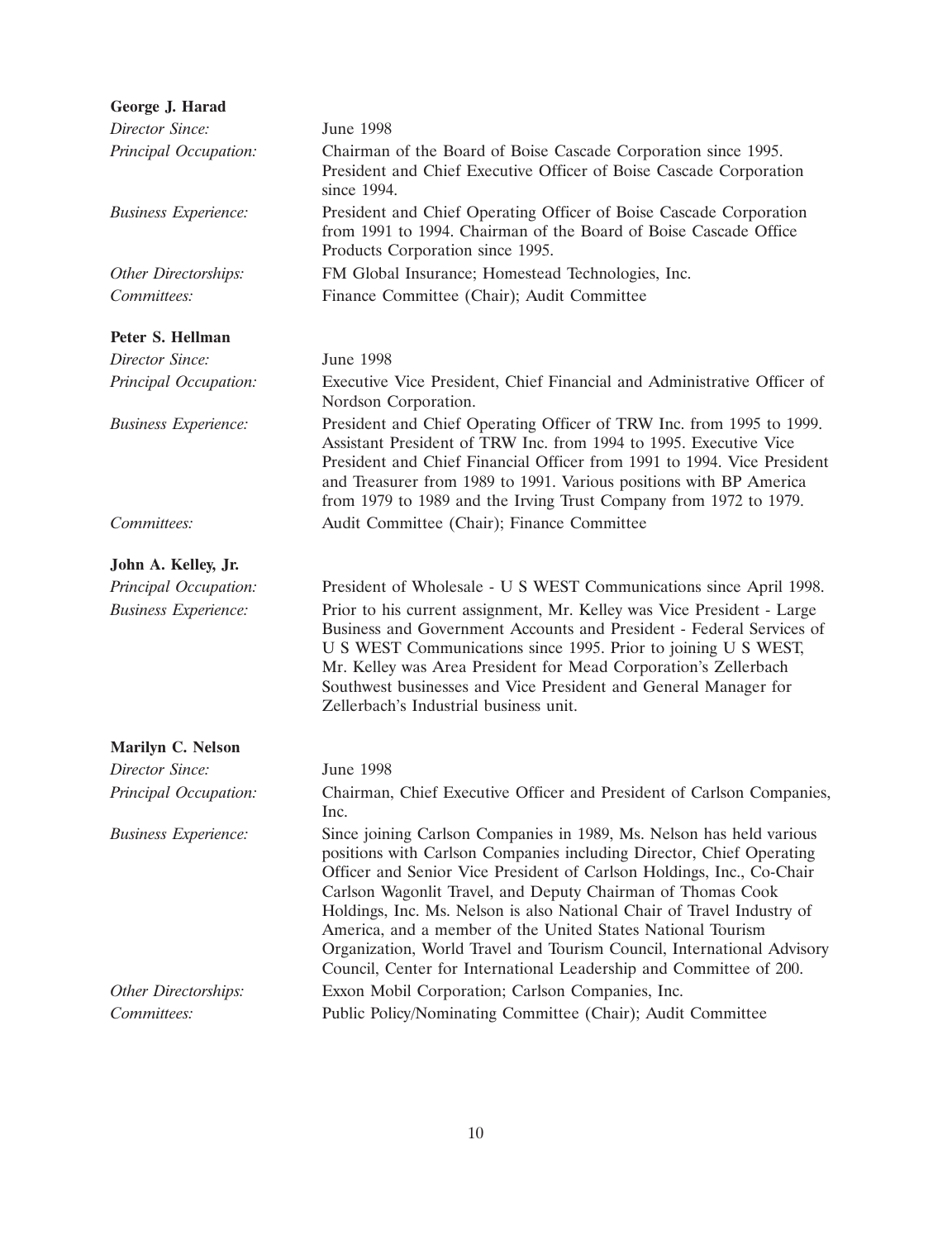| <b>Frank Popoff</b>         |                                                                                                                                                                                                                                                                                                                                                            |
|-----------------------------|------------------------------------------------------------------------------------------------------------------------------------------------------------------------------------------------------------------------------------------------------------------------------------------------------------------------------------------------------------|
| Director Since:             | <b>June 1998</b>                                                                                                                                                                                                                                                                                                                                           |
| Principal Occupation:       | Chairman of The Dow Chemical Company since 1992.                                                                                                                                                                                                                                                                                                           |
| <b>Business Experience:</b> | Chief Executive Officer of The Dow Chemical Company from 1987 to<br>1995.                                                                                                                                                                                                                                                                                  |
| Other Directorships:        | American Express Company; Chemical Financial Corporation; United<br>Technologies Corporation.                                                                                                                                                                                                                                                              |
| Committees:                 | Human Resources Committee (Chair); Finance Committee                                                                                                                                                                                                                                                                                                       |
| <b>Mark Roellig</b>         |                                                                                                                                                                                                                                                                                                                                                            |
| Principal Occupation:       | Executive Vice President - Public Policy, Human Resources and Law,<br>General Counsel and Secretary of U S WEST since June 1998.                                                                                                                                                                                                                           |
| <b>Business Experience:</b> | Prior to his current assignment, Mr. Roellig was Vice President - Public<br>Policy and Regulatory Law of U S WEST Communications Group from<br>1997 until the Separation. Mr. Roellig had served as a Vice President of<br>Old U S WEST since 1994 and has held a variety of positions in the Law<br>Department of Old U S WEST since 1983.                |
| James A. Smith              |                                                                                                                                                                                                                                                                                                                                                            |
| Principal Occupation:       | Executive Vice President of U S WEST since June 1998.                                                                                                                                                                                                                                                                                                      |
| <b>Business Experience:</b> | Mr. Smith has served as President and Chief Executive Officer of<br>U S WEST Dex, Inc. since 1997. Mr. Smith had been a Vice President of<br>Old U S WEST since 1987 and has held a variety of operational,<br>marketing and management positions with Old U S WEST and its<br>predecessors for 20 years.                                                  |
| Directorships:              | U S WEST Foundation; the Public Education Network; The Children's<br>Hospital; The Wigwam Club, Inc.; Critical Path, Inc.                                                                                                                                                                                                                                  |
| <b>Allan R. Spies</b>       |                                                                                                                                                                                                                                                                                                                                                            |
| Principal Occupation:       | Executive Vice President and Chief Financial Officer of U S WEST since<br>June 1998.                                                                                                                                                                                                                                                                       |
| <b>Business Experience:</b> | Prior to his current assignment, Mr. Spies was Vice President and Chief<br>Financial Officer of U S WEST Communications Group from 1997 until<br>the Separation. Mr. Spies had been a Vice President of Old U S WEST<br>since 1995 and has held a variety of finance and management positions<br>with Old U S WEST and its predecessors for over 29 years. |
|                             |                                                                                                                                                                                                                                                                                                                                                            |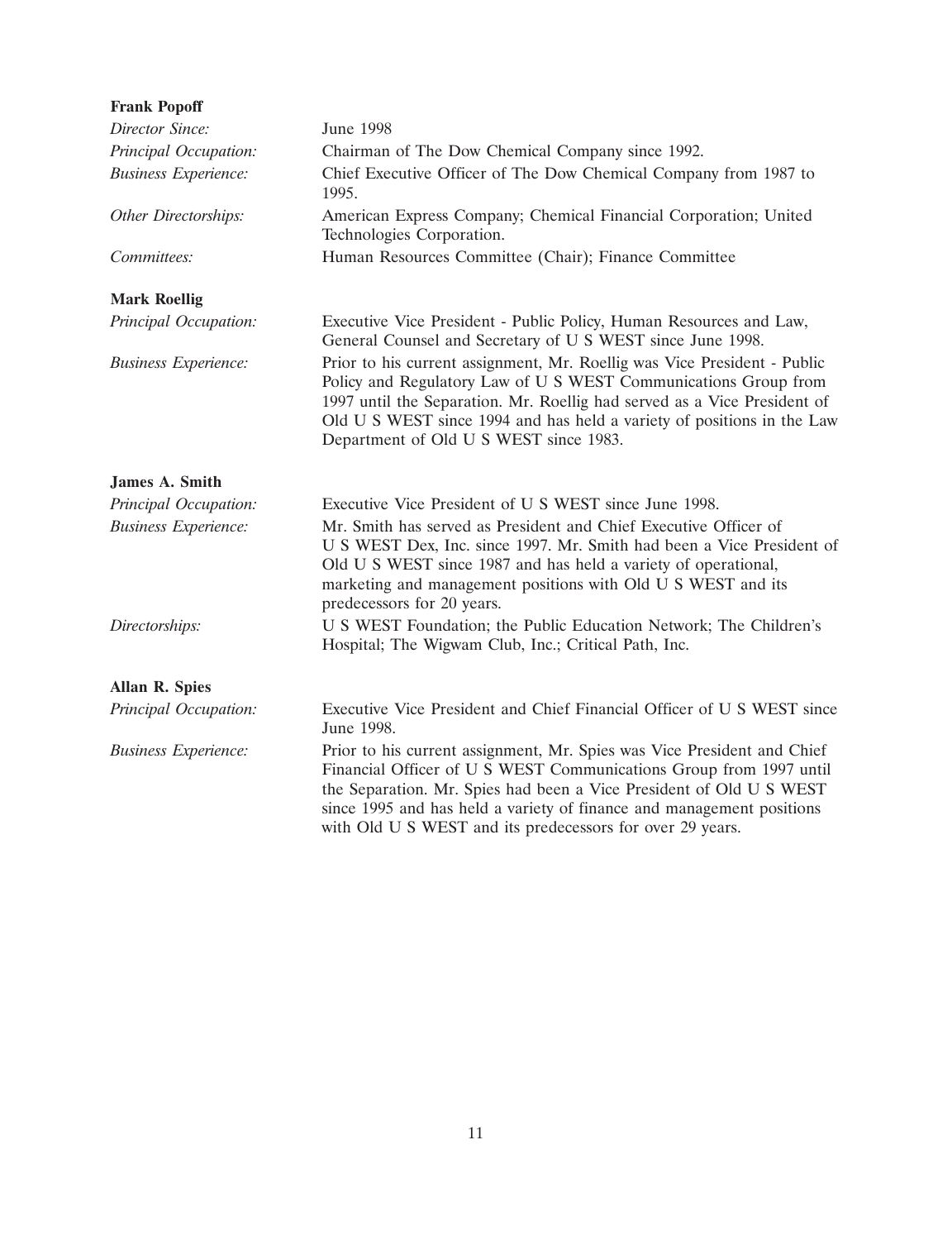| <b>Gregory M. Winn</b>      |                                                                                                                                                                                                                                                                                                                                                                                                          |
|-----------------------------|----------------------------------------------------------------------------------------------------------------------------------------------------------------------------------------------------------------------------------------------------------------------------------------------------------------------------------------------------------------------------------------------------------|
| Principal Occupation:       | Executive Vice President - Operations and Technology of U S WEST<br>since July 1998.                                                                                                                                                                                                                                                                                                                     |
| <i>Business Experience:</i> | Prior to his current assignment, Mr. Winn was Executive Vice President -<br>Retail Markets for U S WEST Communications Group from 1997 until<br>the Separation and for U S WEST from the Separation until July 1998.<br>Mr. Winn has been a Vice President of Old U S WEST since 1994 and<br>has held a variety of marketing and sales positions with Old U S WEST<br>and its predecessors for 29 years. |
| Joseph R. Zell              |                                                                                                                                                                                                                                                                                                                                                                                                          |
| Principal Occupation:       | President of U S WEST INTERPRISE Networking Services since 1997.                                                                                                                                                                                                                                                                                                                                         |
| <b>Business Experience:</b> | Prior to his current assignment, Mr. Zell was President of the Carrier<br>Wholesale Division of Old U S WEST from 1996 to 1997. Mr. Zell<br>began his career at Old U S WEST in 1991 as a director of Product<br>Development for !NTERPRISE. Later, he served as the Executive<br>Director of Applications Innovation and Vice President of Markets and<br>Innovation for U S WEST !NTERPRISE.           |
| Directorships:              | USInternetworking, Inc.; Intertainer, Inc.; Netpliance, Inc.                                                                                                                                                                                                                                                                                                                                             |
|                             |                                                                                                                                                                                                                                                                                                                                                                                                          |

The Board of Directors currently consists of 10 Directors divided into three classes (Class I, Class II and Class III) serving staggered three-year terms.

### **Other Matters**

On February 29, 2000, our Chairman, President and Chief Executive Officer, Solomon D. Trujillo, indicated that he would not join Qwest upon the completion of the merger. It is anticipated that announcements regarding the proposed management of the post-merger combined company may be made in the near future.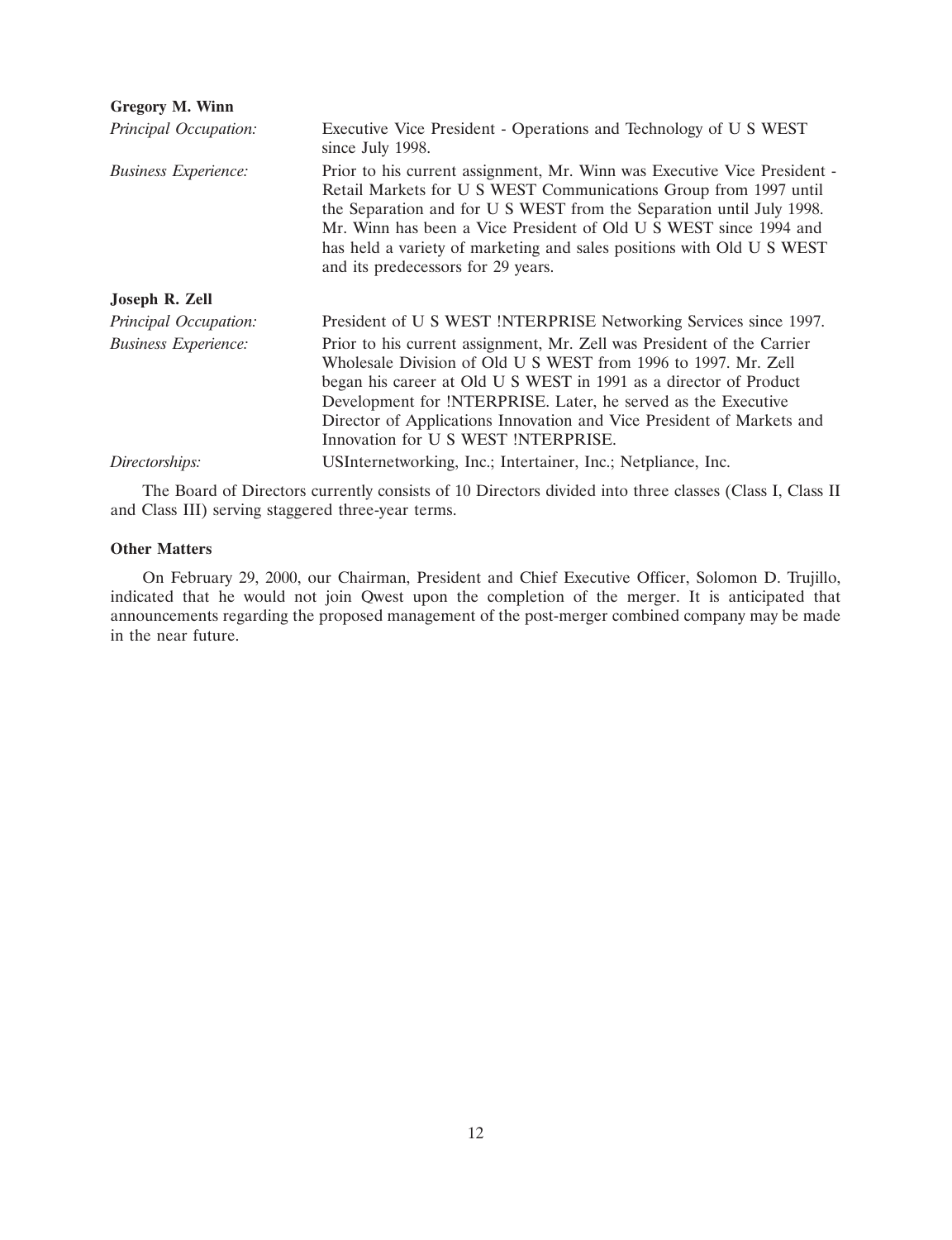#### **ITEM 11. Executive Compensation**

The table below shows the compensation for Solomon D. Trujillo, who served as President and Chief Executive Officer, and the four next most highly compensated executive officers for the last three years (with the exception of Ms. Bernard, who joined the company in 1998). Compensation for 1997 and from January 1, 1998 until the Separation relates to services rendered to Old U S WEST.

#### **Summary Compensation Table**

|                                                                                          | <b>Annual Compensation</b> |                                        |                                                                                    |                                               |                                                                     | <b>Long-Term Compensation</b>                                 |                                   |                                                                        |
|------------------------------------------------------------------------------------------|----------------------------|----------------------------------------|------------------------------------------------------------------------------------|-----------------------------------------------|---------------------------------------------------------------------|---------------------------------------------------------------|-----------------------------------|------------------------------------------------------------------------|
| <b>Name and Principal Position</b>                                                       | Year                       | <b>Salary</b><br>$(\$)$                | <b>Bonus</b><br>$(\$)$                                                             | <b>Other Annual</b><br>Compensation<br>$(\$)$ | <b>Restricted</b><br><b>Stock</b><br>Award(s) $(\frac{6}{3})^{(2)}$ | <b>Securities</b><br>Underlying<br><b>Options/SARs</b><br>(#) | (S)                               | <b>All Other</b><br>LTIP Payouts Compensation <sup>(9)</sup><br>$(\$)$ |
|                                                                                          |                            |                                        | 1999 \$896,552 \$1,025,000                                                         | $$119,132^{(1)}$                              | $$16,293,750^{(3)}$                                                 | 1,400,000                                                     | \$974,043                         | \$128,581                                                              |
| Chairman, President and Chief Executive<br>Officer                                       |                            |                                        | 1998 \$716,041 \$ 650,000<br>1997 \$525,220 \$ 645,000                             | \$42,432<br>\$11,821                          |                                                                     | 1,063,000<br>113,836                                          | \$414,090<br>\$267,319            | \$62,948<br>\$ 51,129                                                  |
| Gregory M. Winn<br>Executive Vice President - Operations &<br>Technology                 |                            | 1999 \$441,379 \$<br>1998 \$338,099 \$ | 300,000<br>217,000<br>1997 \$264,127 \$ 225,000                                    | \$16,294<br>\$11,475<br>\$9,033               | (4)<br>(5)<br>$$67,987^{(6)}$                                       | 415,212<br>364,071<br>25,933                                  | \$252,041<br>\$50,397<br>\$32,956 | \$98,467<br>\$111,376<br>\$301,296                                     |
| Joseph R. Zell $\ldots$<br>President - U S WEST<br><b>INTERPRISE Networking Services</b> |                            |                                        | 1999 \$364,943 \$ 275,000<br>1998 \$288,793 \$ 144,600<br>1997 \$206,688 \$115,000 | \$1,616<br>\$12,421<br>2,000<br>S.            | (4)<br>(5)<br>\$315,010                                             | 317,000<br>287,500<br>39,350                                  | \$174,719<br>\$24,396<br>\$15,907 | \$75,366<br>\$24,905<br>\$23,360                                       |
| Executive Vice President - Retail<br>Markets                                             |                            | 1999 \$373,372 \$                      | 262,500<br>1998 \$179,694 \$155,167                                                | \$3,410<br>\$10,066                           | (4)(7)<br>$$374,581^{(8)}$                                          | 614,000<br>101,500                                            | \$<br>\$<br>$\hspace{0.05cm}$     | \$334,592<br>\$111,068                                                 |
| John A. Kelley, Jr.<br>President of Wholesale -<br>U S WEST Communications               |                            | 1999 \$360,632 \$                      | 275,000<br>1998 \$307,084 \$ 157,750<br>1997 \$210,267 \$ 162,153                  | \$14,786<br>\$19,072<br>\$25,846              | (4)<br>(5)                                                          | 343,745<br>289,963<br>11,300                                  | \$149,182<br>\$54,570<br>\$35,814 | \$71,115<br>\$15,770<br>\$16,870                                       |

*Note:* On June 5, 1998, the shareholders of Old U S WEST approved the Separation. As part of the Separation: (i) restricted Old U S WEST Media Group targeted stock (''Media Stock''), held by individuals who became employees of U S WEST, was replaced immediately prior to the Separation with substitute restricted Old U S WEST Communications Group targeted stock (''Communications Stock''), each share of which, along with existing restricted Communications Stock, was then replaced with a share of restricted U S WEST common stock; (ii) phantom stock units for Media Stock, held by individuals who became employees of U S WEST, were replaced immediately prior to the Separation with substitute phantom stock units of Communications Stock, each unit of which, along with each existing unit of Communications Stock, was then replaced with a phantom unit for U S WEST common stock; (iii) option holders who continued employment with U S WEST did not forfeit their stock options for Media Stock as a result of their termination of employment with Old U S WEST; and (iv) stock options for Communications Stock were replaced with substitute options for U S WEST common stock. On October 31, 1995, the shareholders of Old U S WEST approved the creation of two classes of common stock, Communications Stock and Media Stock, intended to reflect separately the communications businesses and the multimedia businesses of Old U S WEST (the ''1995 Recapitalization''). Options granted between November 1, 1995 and June 12, 1998 were options in either Communications Stock or Media Stock.

- (1) Mr. Trujillo's other annual compensation includes aircraft use (\$65,463) and taxes paid by the company (\$35,956).
- (2) At December 31, 1999, Messrs. Trujillo, Winn, Zell, Kelley and Ms. Bernard, respectively, held 300,000, 9,600, 8,720, 13,400, and 7,300 shares of restricted U S WEST common stock with an aggregate value, respectively, of \$21,600,000, \$691,200, \$627,840, \$964,800 and \$525,600. Mr. Winn's, Zell's and Kelley's and Ms. Bernard's restricted U S WEST common stock share amounts at year end do not include 30,000, 25,000, 25,000 and 25,000 shares, respectively, which were granted in tandem with options (see Notes 5 and 7), and they do not include the August 1999 merger retention awards (see Note 4). At December 31, 1998, Messrs. Trujillo, Winn, Zell, Kelley and Ms. Bernard, respectively, held 0, 9,600, 8,720, 13,400 and 7,300 shares of restricted U S WEST common stock with an aggregate value, respectively, of \$-0-, \$620,400, \$563,350, \$865,975 and \$471,763. Dividends on restricted U S WEST common stock may be reinvested in U S WEST common stock.
- (3) Mr. Trujillo was granted 300,000 shares of restricted U S WEST common stock as part of the August 1999 merger retention plan.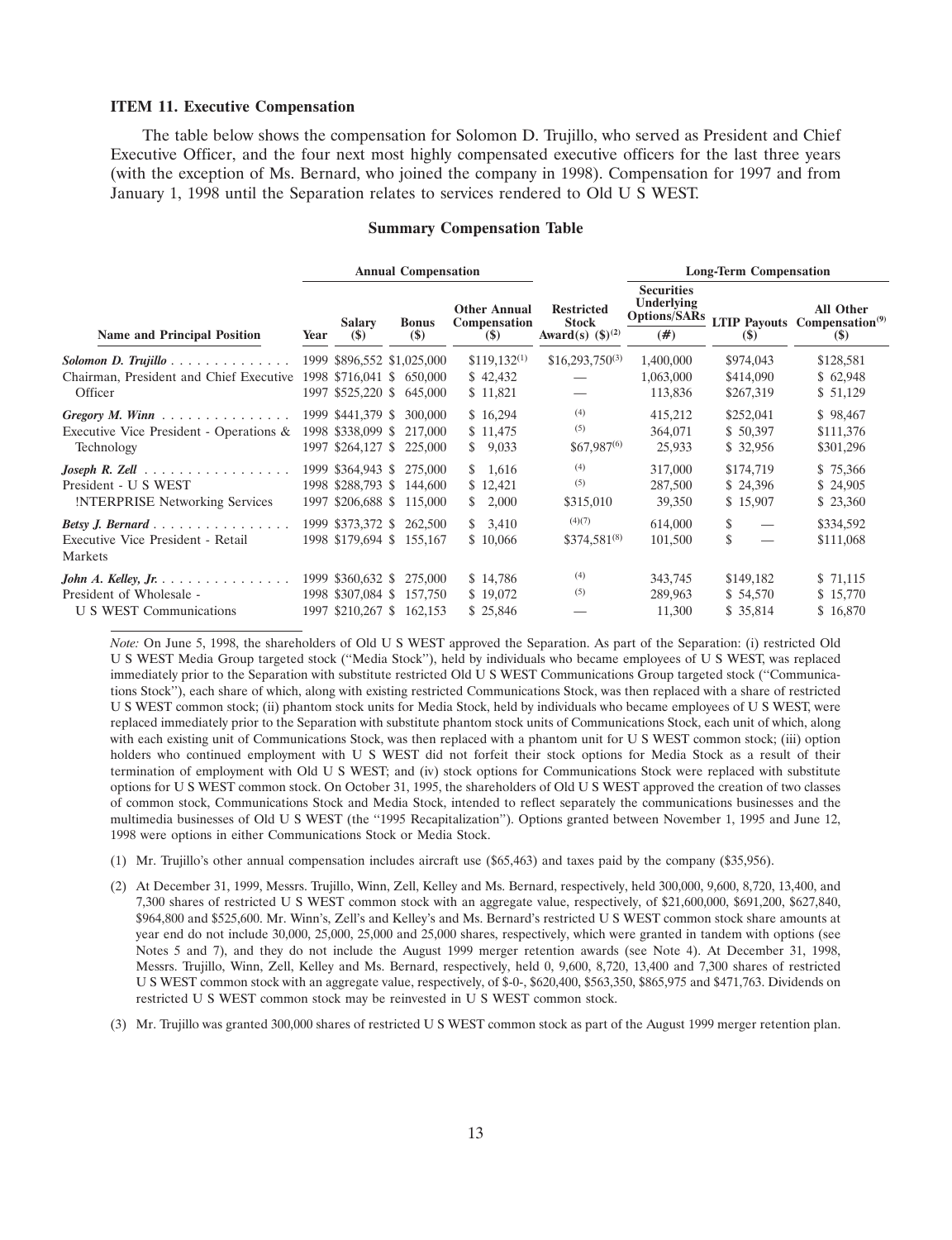- (4) The shares of restricted U S WEST common stock approved for Messrs. Winn, Zell and Kelley and Ms. Bernard in the amounts of 50,000, 30,000, 40,000 and 40,000, respectively, as part of the August 1999 merger retention plan, will not be granted until just prior to the merger with Qwest and therefore are not listed in the above table or in year end totals.
- (5) Messrs. Winn, Zell and Kelley were granted 30,000, 25,000 and 25,000 shares, respectively, of restricted U S WEST common stock in tandem with a grant of 300,000, 250,000 and 250,000 options, respectively, in August 1998. These tandem grants cliff vest four years from the date of grant. Upon vesting, these executives shall only be entitled to receive one of the tandem grants with the other grant being forfeited. Only the options are listed in the above table.
- (6) Mr. Winn was granted 1,550 shares of Communications Stock in February of 1997, subject to a six-month restriction as to sale or transferability. Mr. Winn was granted an additional 2,100 shares of Communications Stock in February of 1997, subject to a fouryear restriction as to sale or transferability. At December 31, 1997, Mr. Winn held 10,600 shares of restricted Communications Stock and 1,000 shares of restricted Media Stock, all of which were entitled to dividends, if any, paid during the restriction period, and which had an aggregate value of \$478,325 and \$28,875, respectively.
- (7) Ms. Bernard was granted 25,000 shares of restricted U S WEST common stock in tandem with a grant of 250,000 options in February, 1999. This tandem grant cliff vests four years from the date of grant. Upon vesting, Ms. Bernard shall only be entitled to receive one of the tandem grants with the other grant being forfeited. Only the options are listed in the above table.
- (8) Ms. Bernard was granted 7,300 shares of restricted U S WEST common stock in June 1998.
- (9) The amounts in this column are attributed to (a)(i) the U S WEST matching contribution under the Deferred Compensation Plan, (ii) the U S WEST matching contribution under the Savings Plan/ESOP, (iii) the current dollar value of the remainder of the premium paid under a split-dollar insurance arrangement and (iv) the amount paid for the term insurance portion of the foregoing split-dollar arrangement and (b) the retention and relocation payments. The separate amounts relating to (a)(i) through (a)(iv) are set forth in the table below. The separate amounts relating to (b) are described as follows in narrative form. In 1999, Messrs. Winn, Zell and Kelley were each paid \$40,000 in 1999 in accordance with their respective 1998 retention agreements. In 1998, U S WEST and Old U S WEST paid Mr. Winn \$68,450 for certain additional relocation expenses including spousal travel. In 1997, Old U S WEST paid Mr. Winn \$274,977 to cover certain housing expenses he incurred in connection with a relocation. In 1998, U S WEST paid Ms. Bernard \$48,505 for certain relocation expenses and \$62,500 as a sign-on cash award. In 1999, Ms. Bernard was paid a retention bonus of \$309,745 (\$282,000 plus interest) as part of her employment arrangement for remaining an employee for 18 months.

|                                            | <b>Deferred Compensation</b><br><b>Company Match</b> | <b>Savings Plan Company</b><br><b>Match</b> | <b>Split-Dollar Premium</b><br><b>Value</b> | <b>Term Portion</b><br>Premium |  |  |  |  |
|--------------------------------------------|------------------------------------------------------|---------------------------------------------|---------------------------------------------|--------------------------------|--|--|--|--|
|                                            |                                                      | Year Ended December 31, 1999                |                                             |                                |  |  |  |  |
| Solomon D. Trujillo $\ldots \ldots \ldots$ | \$69,327                                             | \$8,000                                     | \$50,309                                    | \$945                          |  |  |  |  |
| Gregory M. Winn                            | \$26,367                                             | \$6,552                                     | \$25,128                                    | \$420                          |  |  |  |  |
| Joseph R. Zell                             | \$10,247                                             | \$8,000                                     | \$16,951                                    | \$168                          |  |  |  |  |
| Betsy J. Bernard                           | \$24,502                                             |                                             |                                             | \$345                          |  |  |  |  |
| John A. Kelley, Jr.                        | \$10,247                                             | \$8,000                                     | \$12,532                                    | \$336                          |  |  |  |  |
|                                            | Year Ended December 31, 1998                         |                                             |                                             |                                |  |  |  |  |
| Solomon D. Trujillo $\ldots \ldots \ldots$ | \$29,576                                             | \$8,000                                     | \$24,770                                    | \$602                          |  |  |  |  |
| Gregory M. Winn $\dots \dots \dots$        | \$22,768                                             | \$7,480                                     | \$12,468                                    | \$210                          |  |  |  |  |
| Joseph R. Zell                             | \$5,750                                              | \$8,000                                     | \$11,028                                    | \$127                          |  |  |  |  |
| Betsy J. Bernard                           |                                                      |                                             |                                             | \$63                           |  |  |  |  |
| John A. Kelley, Jr. $\ldots \ldots \ldots$ |                                                      | \$8,000                                     | \$ 7,529                                    | \$241                          |  |  |  |  |
|                                            |                                                      | Year Ended December 31, 1997                |                                             |                                |  |  |  |  |
| Solomon D. Trujillo $\dots \dots$          | \$19,250                                             | \$8,000                                     | \$23,441                                    | \$438                          |  |  |  |  |
| Gregory M. Winn                            | \$ 6,666                                             | \$7,157                                     | \$12,319                                    | \$177                          |  |  |  |  |
| Joseph R. Zell                             | \$3,341                                              | \$8,000                                     | \$11,909                                    | \$110                          |  |  |  |  |
| John A. Kelley, Jr.                        |                                                      | \$8,000                                     | \$8,674                                     | \$196                          |  |  |  |  |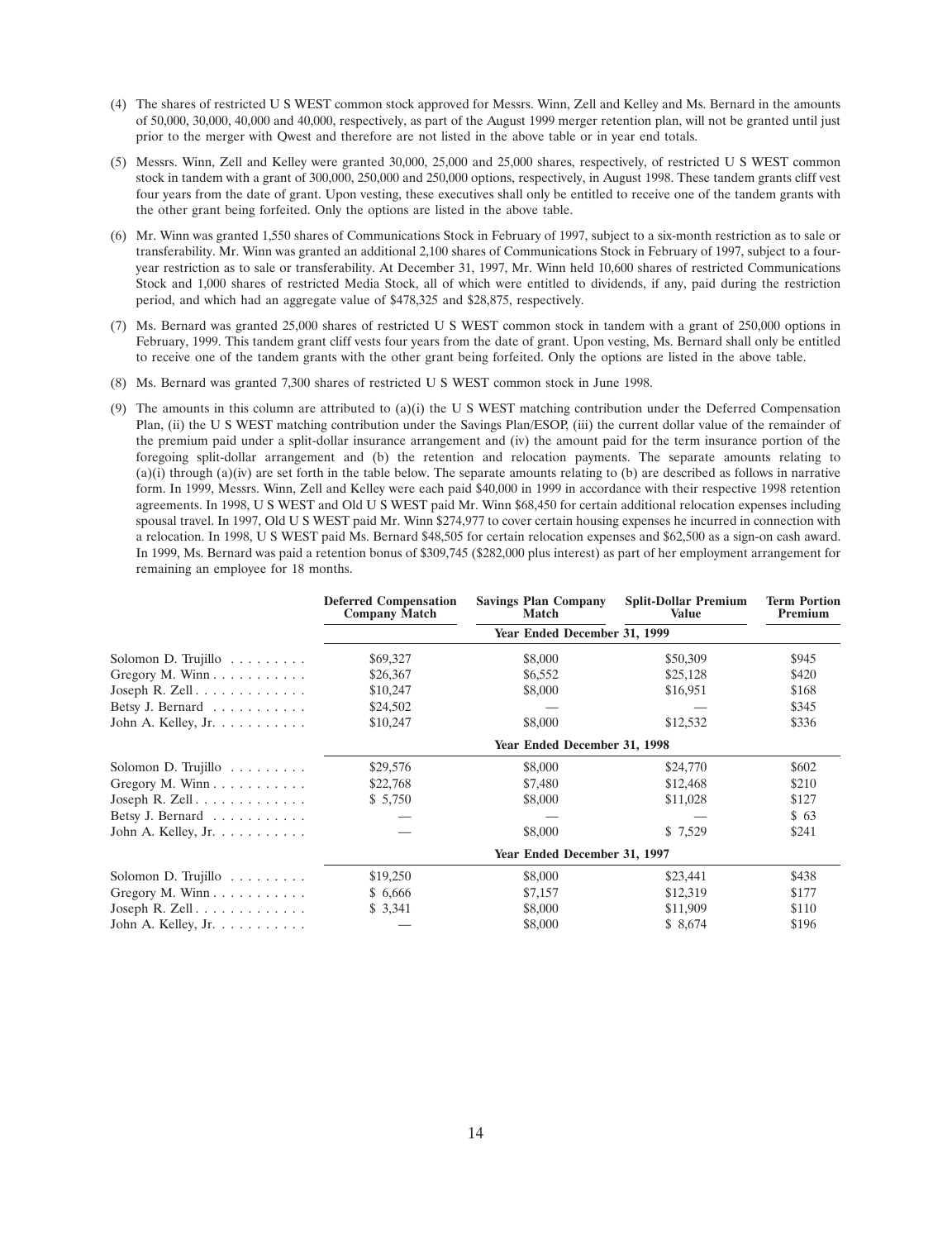### **Option/SAR Grants in Last Fiscal Year and Year End Option/SAR Values**

The table below shows the stock options granted to the named executive officers during 1999 by U S WEST. We employed the Black-Scholes option pricing model to develop the theoretical values set forth under the ''Grant Date Present Value'' column. These stock options comprise a portion of the named executive officers' total long-term compensation potential.

|                                | <b>Individual Grants</b>                                                         |                                                                                                                  |                                          |                           |                                                           |  |  |
|--------------------------------|----------------------------------------------------------------------------------|------------------------------------------------------------------------------------------------------------------|------------------------------------------|---------------------------|-----------------------------------------------------------|--|--|
| Name                           | <b>Number of Securities</b><br><b>Underlying Options/</b><br>SARs Granted $(\#)$ | <b>Percent of Total</b><br><b>Options/SARs</b><br><b>Granted</b> to<br><b>Employees</b> in<br><b>Fiscal Year</b> | <b>Exercise or Base</b><br>Price (\$/Sh) | <b>Expiration</b><br>Date | <b>Grant Date</b><br><b>Present Value</b><br>$(\$)^{(5)}$ |  |  |
| Solomon D. Trujillo            | $400,000^{(1)}$                                                                  | 3.5250\%                                                                                                         | \$62,2500                                | 02/05/09                  | \$12,073,880                                              |  |  |
|                                | $1,000,000^{(3)}$                                                                | 8.8126\%                                                                                                         | \$54.3125                                | 08/06/09                  | \$26,868,700                                              |  |  |
| Gregory M. Winn $\ldots$ .     | $112,000^{(1)}$                                                                  | 0.9870%                                                                                                          | \$62.2500                                | 02/05/09                  | \$3,380,686                                               |  |  |
|                                | $300,000^{(3)}$                                                                  | 2.6438%                                                                                                          | \$54.3125                                | 08/06/09                  | 8,060,610<br>S.                                           |  |  |
|                                | $1,141^{(2)}$                                                                    | 0.0101%                                                                                                          | \$55.6875                                | 09/01/05                  | \$<br>31,433                                              |  |  |
|                                | $414^{(2)}$                                                                      | 0.0036%                                                                                                          | \$55.6875                                | 11/08/03                  | \$<br>11,405                                              |  |  |
|                                | $1,657^{(2)}$                                                                    | $0.0146\%$                                                                                                       | \$55.6875                                | 03/15/06                  | \$<br>45,649                                              |  |  |
| Joseph R. Zell $\ldots \ldots$ | $67,000^{(1)}$                                                                   | $0.5904\%$                                                                                                       | \$62.2500                                | 02/05/09                  | 2,022,375<br>S.                                           |  |  |
|                                | $250,000^{(3)}$                                                                  | 2.2032%                                                                                                          | \$54.3125                                | 08/06/09                  | \$6,717,175                                               |  |  |
| Betsy J. Bernard $\ldots$ .    | $250,000^{(4)}$                                                                  | 2.2032%                                                                                                          | \$61.0250                                | 02/04/09                  | \$7,404,900                                               |  |  |
|                                | $89,000^{(1)}$                                                                   | 0.7843%                                                                                                          | \$62.2500                                | 02/05/09                  | \$2,686,438                                               |  |  |
|                                | $275,000^{(3)}$                                                                  | 2.4235%                                                                                                          | \$54.3125                                | 08/06/09                  | \$7,388,893                                               |  |  |
| John A. Kelley                 | $89,000^{(1)}$                                                                   | $0.7843\%$                                                                                                       | \$62,2500                                | 02/05/09                  | \$2,686,438                                               |  |  |
|                                | $250,000^{(3)}$                                                                  | 2.2032\%                                                                                                         | \$54.3125                                | 08/06/09                  | \$6,717,175                                               |  |  |
|                                | $3,392^{(2)}$                                                                    | $0.0299\%$                                                                                                       | \$55.6880                                | 09/01/05                  | 93,446<br>\$                                              |  |  |
|                                | $1,353^{(2)}$                                                                    | 0.0119%                                                                                                          | \$55.6880                                | 09/01/05                  | \$<br>37,274                                              |  |  |

<sup>(1)</sup> These stock options become exercisable and cliff vest on the third anniversary of the date of grant, and include the reload feature. The reload feature gives the optionee the right to receive a further option, at the then current market price, for a number of shares equal to the number of shares of stock surrendered by the optionee in payment of the exercise price of the original option.

(2) These stock options become fully exercisable one year from the date of grant and do not include a reload feature.

- (4) Ms. Bernard was granted 25,000 shares of restricted U S WEST common stock in tandem with a grant of 250,000 options on February 4, 1999. This tandem grant cliff vests four years from the date of grant. Upon vesting, Ms. Bernard shall only be entitled to receive one of the tandem grants with the other grant being forfeited.
- (5) Standard application of Black-Scholes option pricing model using the expected dividend yield (0.0%), expected stock price volatility (57.0%), two and five year risk free rate of return based on United States Treasury Bond rates and options being outstanding for an average term of 4.0 years.

<sup>(3)</sup> These stock options become exercisable in one-fourth increments on the first, second, third, and fourth anniversaries of the date of grant, and include a reload feature. The reload feature gives the optionee the right to receive a further option, at the then current market price, for a number of shares equal to the number of shares of stock surrendered by the optionee in payment of the exercise price of the original option.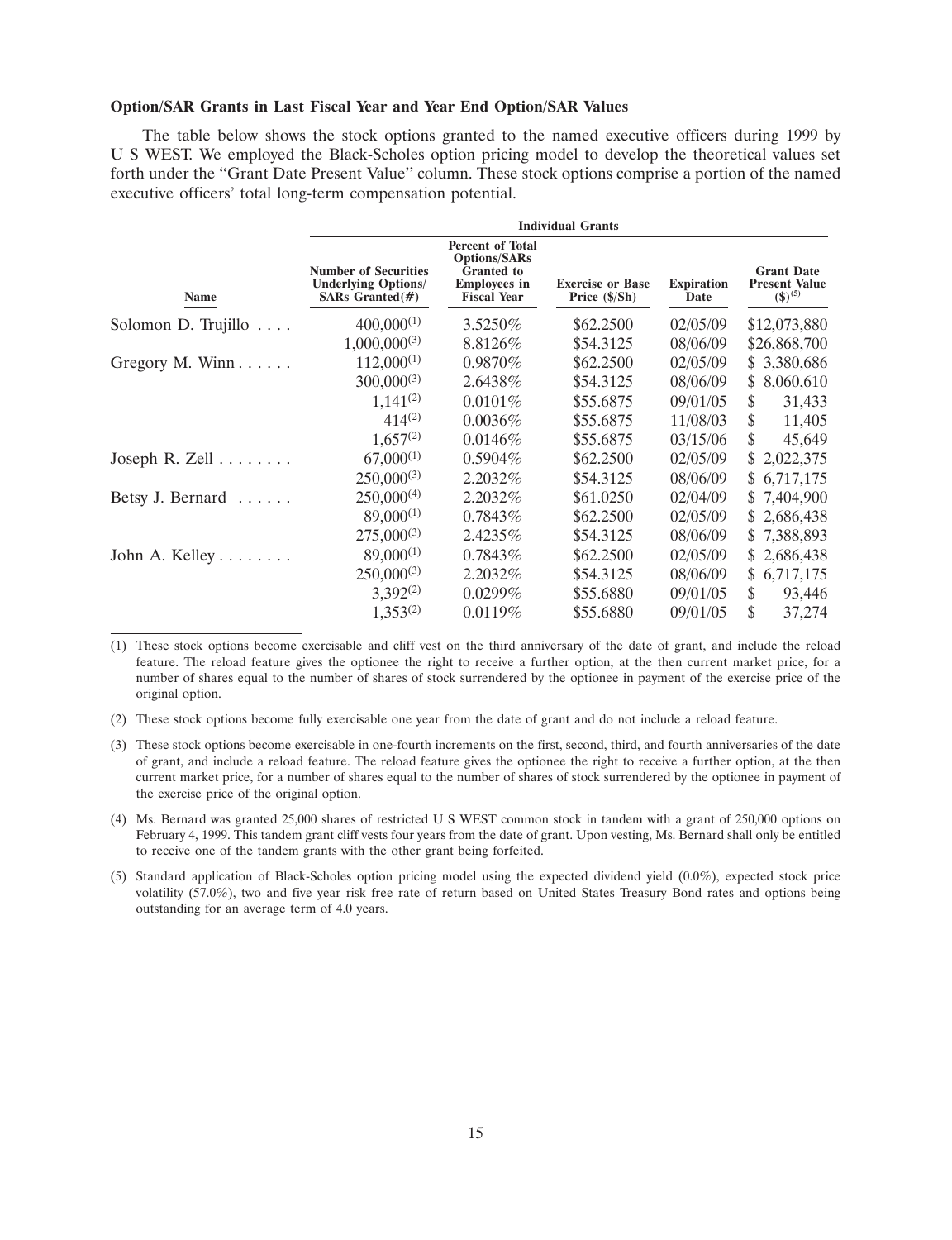|                           | <b>Shares Acquired on</b> | Value         |                    | <b>Number of Securities</b><br><b>Underlying Unexercised</b><br><b>Options/SARs at FY-End</b><br>(#) |              | <b>Value of Unexercised</b><br><b>In-the-Money Options/SARs</b><br>at $FY\text{-}End(S)$ |
|---------------------------|---------------------------|---------------|--------------------|------------------------------------------------------------------------------------------------------|--------------|------------------------------------------------------------------------------------------|
| Name                      | Exercise $(#)$            | Realized (\$) | <b>Exercisable</b> | Unexercisable                                                                                        | Exercisable  | Unexercisable                                                                            |
| Solomon D. Trujillo.      |                           |               | 429,890            | 2,383,334                                                                                            | \$15,851,035 | \$42,508,937                                                                             |
| Gregory M. Winn $\ldots$  | 4,700                     | \$126,469     | 81.197             | 763,579                                                                                              | \$ 2,816,911 | \$13,740,346                                                                             |
| Joseph R. Zell $\ldots$ . |                           |               | 50,183             | 622.617                                                                                              | \$1,896,553  | \$11,841,919                                                                             |
| Betsy J. Bernard          |                           |               | 33,832             | 681,668                                                                                              | 691,307      | \$9,858,255                                                                              |
| John A. Kelley, Jr.       | 7.202                     | \$208,808     | 70,895             | 622,713                                                                                              | \$2.621,901  | \$11,156,441                                                                             |

### **Aggregated Option/SAR Exercises in Last Fiscal Year and Fiscal Year-End Option/SAR Values**

### **Long-Term Incentive Plans and Awards in Last Fiscal Year**

No dividend equivalent units were granted during 1999. The table below shows dividend equivalent units granted to the named executive officers during 1998 under the Long-Term Incentive Plan for U S WEST and Old U S WEST and the target payout at the effective time of the merger with Qwest. Each dividend equivalent unit represents the right to receive an amount equal to the cumulative dividends paid on our common stock during a performance period, multiplied by a percentage representing the extent to which our Company achieves certain performance goals based on financial results, revenue, productivity and efficiency, service and customer care, employee satisfaction, and stock performance.

| Name                               | <b>Number of Units</b><br>Granted in 1998 | <b>Performance Period Until</b><br><b>Maturation or Payout</b> | <b>Estimated Future Payouts Under</b><br>Non-Stock Price-Based Plan Target <sup>(1)</sup> |
|------------------------------------|-------------------------------------------|----------------------------------------------------------------|-------------------------------------------------------------------------------------------|
| Solomon D. Trujillo $\dots \dots$  | 231,000                                   | 1998-2000                                                      | \$1,532,685                                                                               |
| Gregory M. Winn $\dots \dots$      | 47,000                                    | 1998-2000                                                      | \$311,845                                                                                 |
| Joseph R. Zell $\dots \dots \dots$ | 27,700                                    | 1998-2000                                                      | \$183,790                                                                                 |
| Betsy J. Bernard                   |                                           |                                                                |                                                                                           |
| John A. Kelley, Jr. $\dots \dots$  | 28,000                                    | 1998-2000                                                      | \$185,780                                                                                 |

(1) These amounts have been estimated based on the anticipated merger with Qwest. Estimated future payouts comprised of eleven quarters at \$0.535 per share and one quarter at \$0.750 per share for August 1999.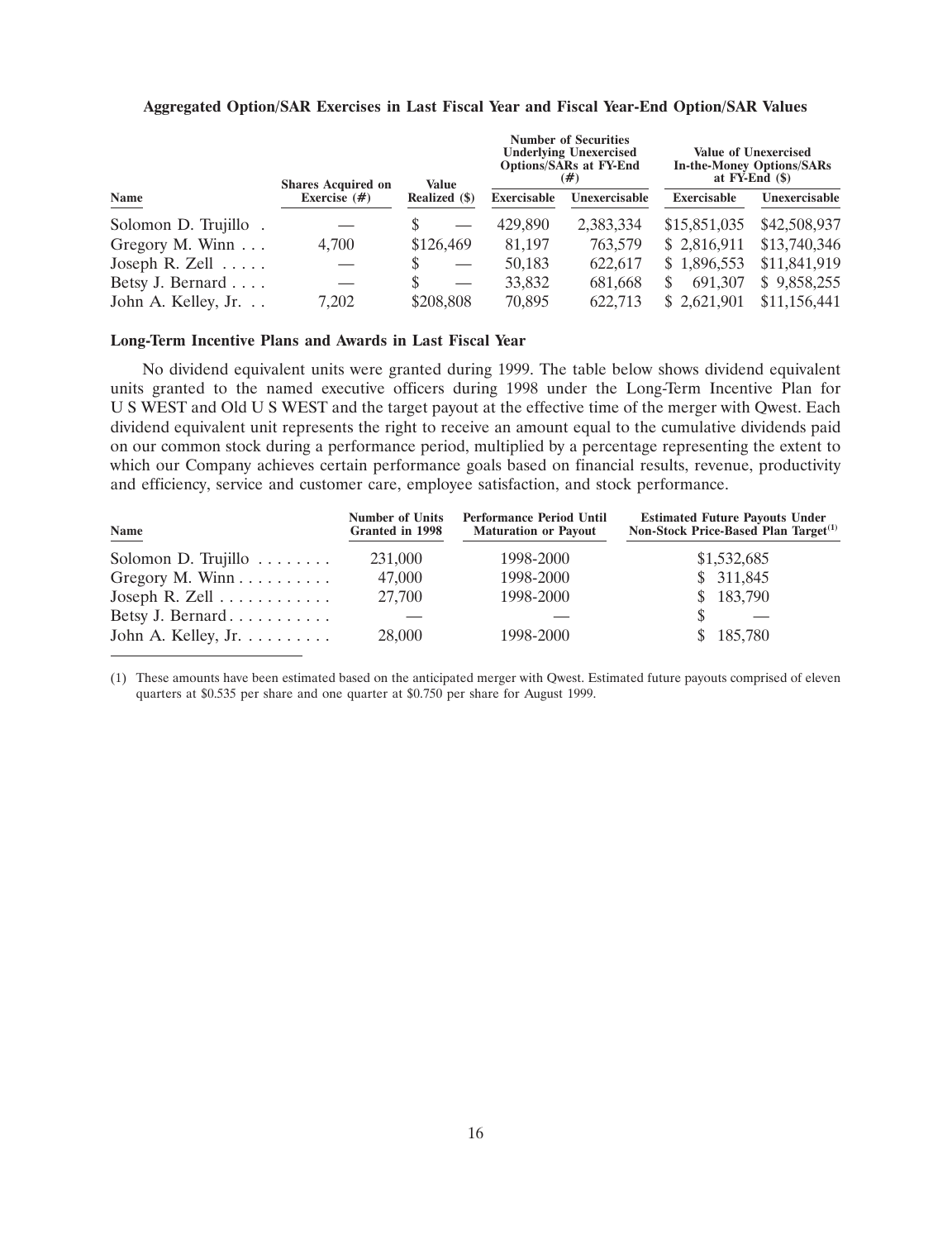### **U S WEST Pension Plans**

The tables below show the maximum estimated annual benefits payable to the named executive officers when they retire under the U S WEST Pension Plans. These estimates are based on applicable pension plan formulas for specified final average annual compensation and specified years of service. The second table is based on the ''defined lump sum'' pension plan formula. Messrs. Trujillo and Winn and Ms. Bernard are eligible to receive the greater of any pension amount that is calculated under either table. Messrs. Zell and Kelley are eligible to receive pension amounts under the second table.

## **Pension Plan Table**

### *First Table*

| <b>Final Average Annual</b> |           |           |           | <b>YEARS OF SERVICE</b> |               |              |               |
|-----------------------------|-----------|-----------|-----------|-------------------------|---------------|--------------|---------------|
| Compensation                | 15        | 20        | 25        | 30                      | 35            | 40           | 45            |
| \$<br>500,000               | \$111,200 | \$148,200 | \$185,300 | \$222,400               | 259,400<br>\$ | 290,700<br>S | 321,900<br>\$ |
| 600,000                     | 133,700   | 178,200   | 222,800   | 267,400                 | 311,900       | 349,400      | 386,900       |
| $700,000$ .<br>.            | 156,200   | 208,200   | 260,300   | 312,400                 | 364,400       | 408,200      | 451,900       |
| 800,000<br>.                | 178,700   | 238,200   | 297,800   | 357,400                 | 416,900       | 466,900      | 516,900       |
| $900,000$ .<br>1.1.1.1.1    | 201,200   | 268,200   | 335,300   | 402,400                 | 469,400       | 525,700      | 581,900       |
| 1,000,000                   | 223,700   | 298,200   | 372,800   | 447,400                 | 521,900       | 584,400      | 646,900       |
| 1,100,000                   | 246,200   | 328,200   | 410,300   | 492,400                 | 574,400       | 643,200      | 711,900       |
| 1,200,000                   | 268,700   | 358,200   | 447,800   | 537,400                 | 626,900       | 701,900      | 776,900       |
| 1,300,000                   | 291,200   | 388,200   | 485,300   | 582,400                 | 679,400       | 760,700      | 841,900       |
| 1,400,000                   | 313,700   | 418,200   | 522,800   | 627,400                 | 731,900       | 819,400      | 906,900       |
| 1,500,000                   | 336,200   | 448,200   | 560,300   | 672,400                 | 784,400       | 878,200      | 971,900       |
| 1,600,000                   | 358,700   | 478,200   | 597,800   | 717,400                 | 836,900       | 936,900      | 1,036,900     |
| 1,700,000                   | 381,200   | 508,200   | 635,300   | 762,400                 | 889,400       | 995,700      | 1,101,900     |
| 1,800,000                   | 403,700   | 538,200   | 672,800   | 807,400                 | 941,900       | 1,054,400    | 1,166,900     |
| 1,900,000                   | 426,200   | 568,200   | 710,300   | 852,400                 | 994,400       | 1,113,200    | 1,231,900     |
| 2,000,000                   | 448,700   | 598,200   | 747,800   | 897,400                 | 1,046,900     | 1,171,900    | 1,296,900     |
|                             |           |           |           |                         |               |              |               |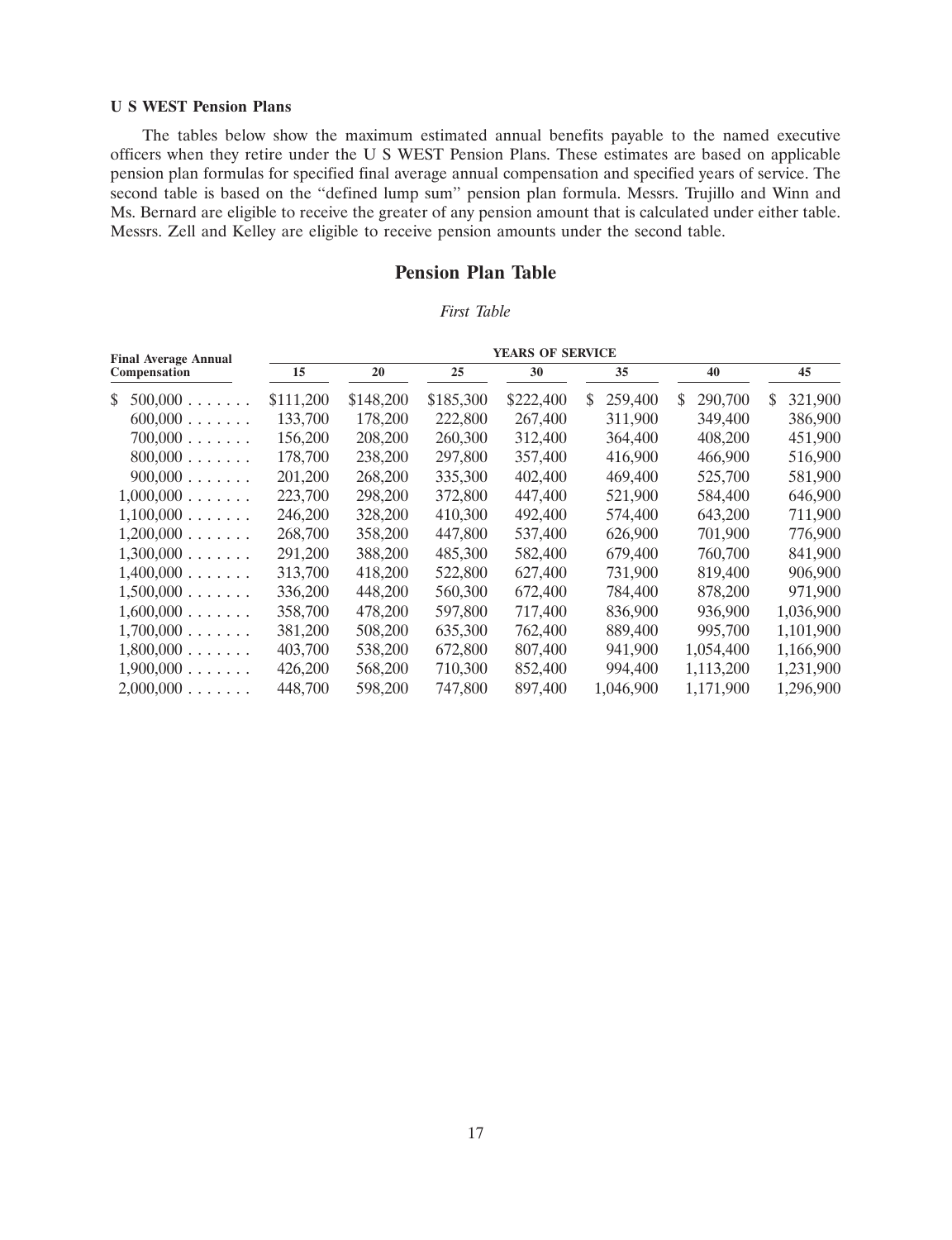### *Second Table*

| <b>Final Average Annual</b> |           |           |           | <b>YEARS OF SERVICE</b> |               |              |              |
|-----------------------------|-----------|-----------|-----------|-------------------------|---------------|--------------|--------------|
| Compensation                | 15        | 20        | 25        | 30                      | 35            | 40           | 45           |
| \$<br>500,000               | \$152,400 | \$187,600 | \$211,000 | \$228,600               | 240,300<br>S. | 246,200<br>S | 252,100<br>S |
| 600,000                     | 183,400   | 225,700   | 253,900   | 275,100                 | 289,200       | 296,200      | 303,300      |
| 700,000                     | 214,300   | 263,800   | 296,800   | 321,500                 | 338,000       | 346,200      | 354,500      |
| 800,000                     | 245,300   | 301,900   | 339,600   | 367,900                 | 386,800       | 396,200      | 405,600      |
| 900,000                     | 276,200   | 340,000   | 382,500   | 414,300                 | 435,600       | 446,200      | 456,800      |
| 1,000,000                   | 307,200   | 378,100   | 425,300   | 460,800                 | 484,400       | 496,200      | 508,000      |
| 1,100,000                   | 338,100   | 416,200   | 468,200   | 507,200                 | 533,200       | 546,200      | 559,200      |
| 1,200,000                   | 369,100   | 454,300   | 511,100   | 553,600                 | 582,000       | 596,200      | 610,400      |
| 1,300,000                   | 400,000   | 492,400   | 553,900   | 600,100                 | 630,800       | 646,200      | 661,600      |
| 1,400,000                   | 431,000   | 530,500   | 596,800   | 646,500                 | 679,700       | 696,200      | 712,800      |
| 1,500,000                   | 462,000   | 568,600   | 639,600   | 692,900                 | 728,500       | 746,200      | 764,000      |
| 1,600,000                   | 492,900   | 606,700   | 682,500   | 739,400                 | 777,300       | 796,200      | 815,200      |
| 1,700,000                   | 523,900   | 644,800   | 725,400   | 785,800                 | 826,100       | 846,200      | 866,400      |
| 1,800,000                   | 554,800   | 682,900   | 768,200   | 832,200                 | 874,900       | 896,200      | 917,600      |
| 1,900,000                   | 585,800   | 721,000   | 811,100   | 878,700                 | 923,700       | 946,200      | 968,800      |
| 2,000,000                   | 616,700   | 759,000   | 853,900   | 925,100                 | 972,500       | 996,300      | 1,020,000    |

The pension benefits, listed in the above tables, set forth the projected benefit assuming the executive retires at age 65. The calculation of ''final average annual compensation'' is the highest average compensation for 60 consecutive months of the 120 consecutive-month period preceding retirement and includes compensation that would appear under the ''Salary'' and ''Bonus'' columns of the Summary Compensation Table. At December 31, 1999, Messrs. Trujillo, Winn, Zell and Kelley and Ms. Bernard had 25, 29, 8, 4 and 23 years of service, respectively. Ms. Bernard is subject to a special arrangement that grants her full service credit under the old formula of the U S WEST Pension Plan for her original AT&T employment date of 1977.

Benefits set forth in the preceding tables are computed as a straight-life annuity and are subject to deduction for Social Security. For information relating to a recent increase in Mr. Trujillo's base salary, please refer to the section entitled ''Report of Human Resources Committee on Executive Compensation—Base Salary'' on page 25.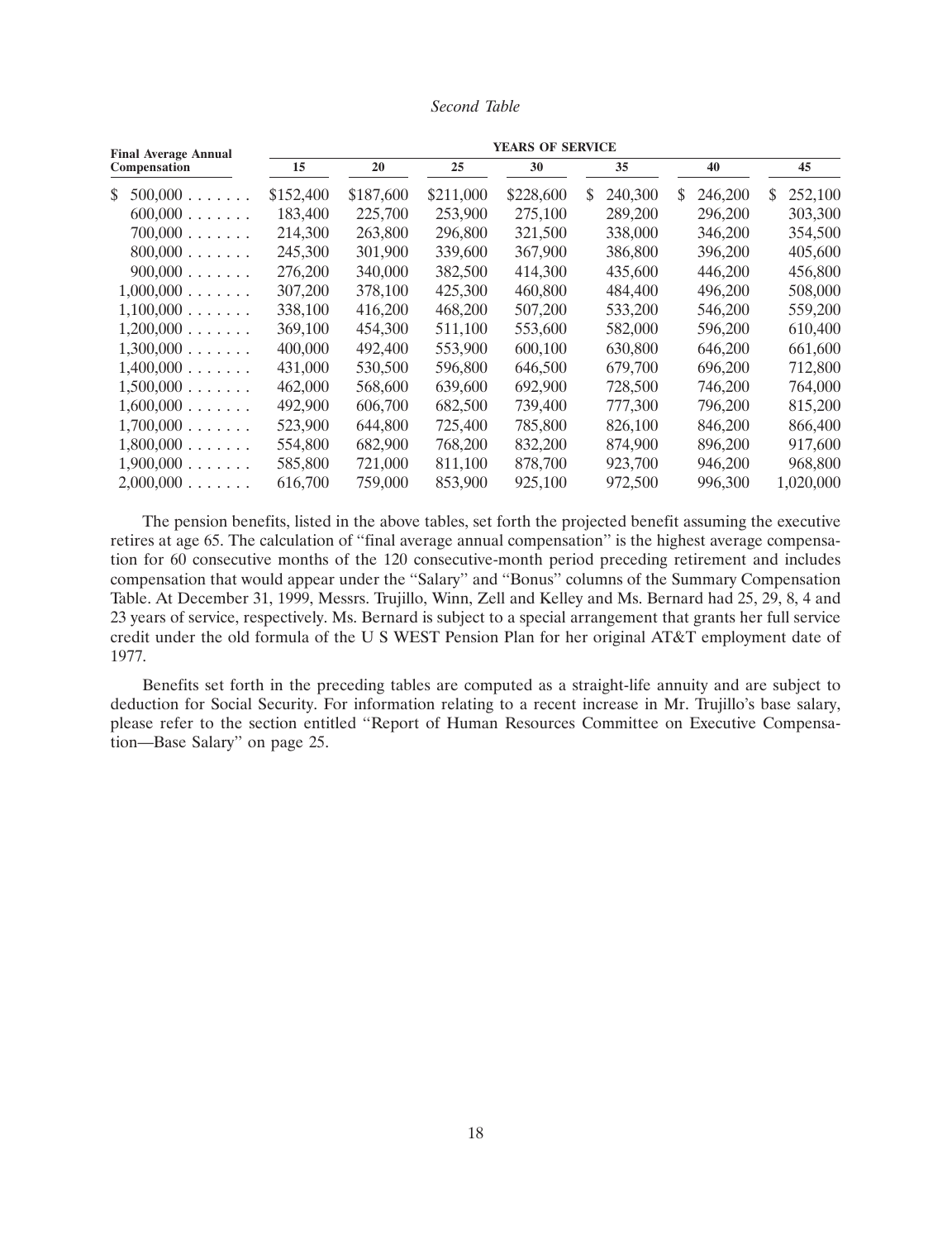### **Compensation of Directors**

### **Goal**

To attract and retain highly qualified Directors, we offer a competitive Director compensation package. This compensation package includes various equity components intended to align the interests of Directors with the long-term interests of shareholders. The Board of Directors periodically reviews Director compensation policies, and based on the input of several nationally recognized sources, the Board of Directors has determined that the Company's policies are in line with suggested industry standards.

### **Fees**

Directors fees, paid only to Directors who are not U S WEST employees, are as follows:

| Significant special project consultation fee $\dots \dots \dots \dots$ \$ 1,500 |  |
|---------------------------------------------------------------------------------|--|
| Attendance fee for each Board or Committee meeting  \$ 1,500 per day            |  |
| Annual telecommunications services and equipment allowance (net                 |  |
|                                                                                 |  |

Any Director who is an employee of U S WEST or one of its subsidiaries receives no compensation for serving as a Director. Directors may elect to receive payment of all or any portion of their annual or committee chair retainers and meeting fees in common stock.

### **Deferred Fees**

Directors can choose to have the payment of all or some of their fees deferred in the form of common stock or cash. Deferred amounts that otherwise would be payable in common stock are credited in an account as phantom stock units. The value of these phantom stock units rises and falls with the price of our common stock. Also, we provide a five percent match if a Director defers into phantom stock. Additional phantom stock units are credited to the account when we declare a dividend on our common stock. Deferred cash payments earn interest that is compounded quarterly at a rate equal to the average interest rate for ten-year United States Treasury notes plus one percent.

### **Stock Plan**

Under the terms of the U S WEST 1998 Stock Plan, as amended, Directors also receive (i) an up-front grant of 3,000 shares of restricted common stock, which becomes unrestricted over four years, (ii) options to purchase 30,000 shares of common stock that vest equally over three years, with annual grants of 10,000 options after the initial vesting period, and (iii) shares of restricted common stock equal to ten times the annual retainer paid to Directors which vests 50% at five years and 10% per year thereafter for the next 5 years, and immediately upon certain events. The options have value for Directors only if the price of our common stock appreciates from the date of the option grant. Non-employee Directors who were Directors of Old U S WEST are also entitled to their vested pension on the Separation Date.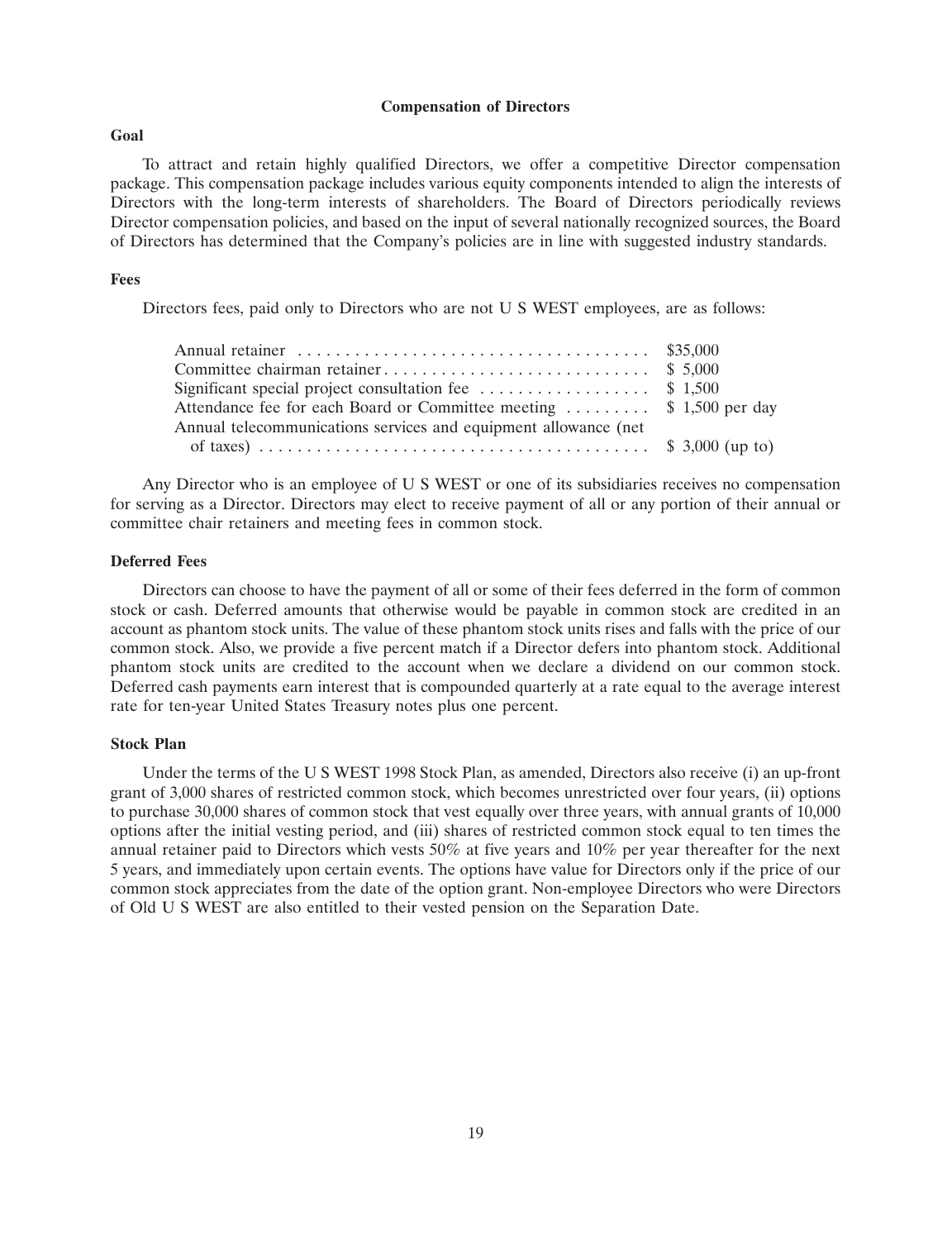### **Executive Change of Control and Termination Arrangements**

We have entered into change of control agreements with certain of our executive officers, including each of our named executive officers. By providing these executive officers with either compensation or termination benefits or both, if a change of control of the Company occurs, these agreements encourage these executive officers to continue to perform their duties after the announcement of a change of control. The following discussion is a summary of such agreements. The actual forms of the agreements have been filed as exhibits to our filings with the Securities and Exchange Commission.

In certain circumstances, the officers are entitled to receive specified benefits upon termination of their employment or if their duties or compensation and benefits are reduced or substantially changed in another manner after a change of control. Since the Chief Executive Officer's duties necessarily are significantly impacted as a result of a change of control, he may voluntarily resign within 90 days after a change of control and receive his benefits.

### **What is a Change of Control?**

Any of the following events is a change of control:

(i) a change of control that would have to be reported under Item 6(e) of Schedule 14A of the Securities Exchange Act of 1934, even if the Company is not subject to that reporting requirement;

(ii) a party or certain related parties directly or indirectly acquiring securities representing twenty percent or more of the total voting power of the Company's outstanding voting securities at that time;

(iii) any period of two consecutive calendar years during which a majority of the Board of Directors ceases to be composed of individuals who either (a) were a Director at the beginning of the two-year period or (b) are a new Director whose election by the Board or nomination for election by the Company's shareholders was approved by at least two-thirds of the Directors who either were Directors at the beginning of the two-year period or whose election or nomination for election was previously so approved (and excluding for this purpose any individual whose initial assumption of office resulted from an actual or threatened proxy contest);

(iv) shareholders of the Company approve a merger, consolidation, sale or other disposition of all or substantially all of the assets of the Company, unless immediately afterwards the holders of the Company's voting securities prior to this change of control hold securities representing more than seventy percent of the voting power of the outstanding voting securities of the Company or other surviving entity at that time and, also immediately afterwards, no party or certain related parties (other than trustees of employee benefit plans) hold twenty percent or more of the total voting power of the Company's outstanding voting securities at that time and members of the Board of Directors prior to such transaction constitute more than half of the Company's or other surviving entity's Board of Directors;

- (v) the shareholders of the Company approve a plan of complete liquidation or dissolution; or
- (vi) any other event that a majority of the Board of Directors deems to be a change of control.

Under the change of control agreements, termination benefits are to be paid immediately following the officer's termination, under certain circumstances, after a change of control. These benefits include salary and payments under both short and long-term incentive plans in which the officers participate. These benefit payments will be calculated as if a change of control had also occurred under these plans.

Termination benefits also consist of three times an amount equal to the sum of:

• the officer's annual base salary before termination, plus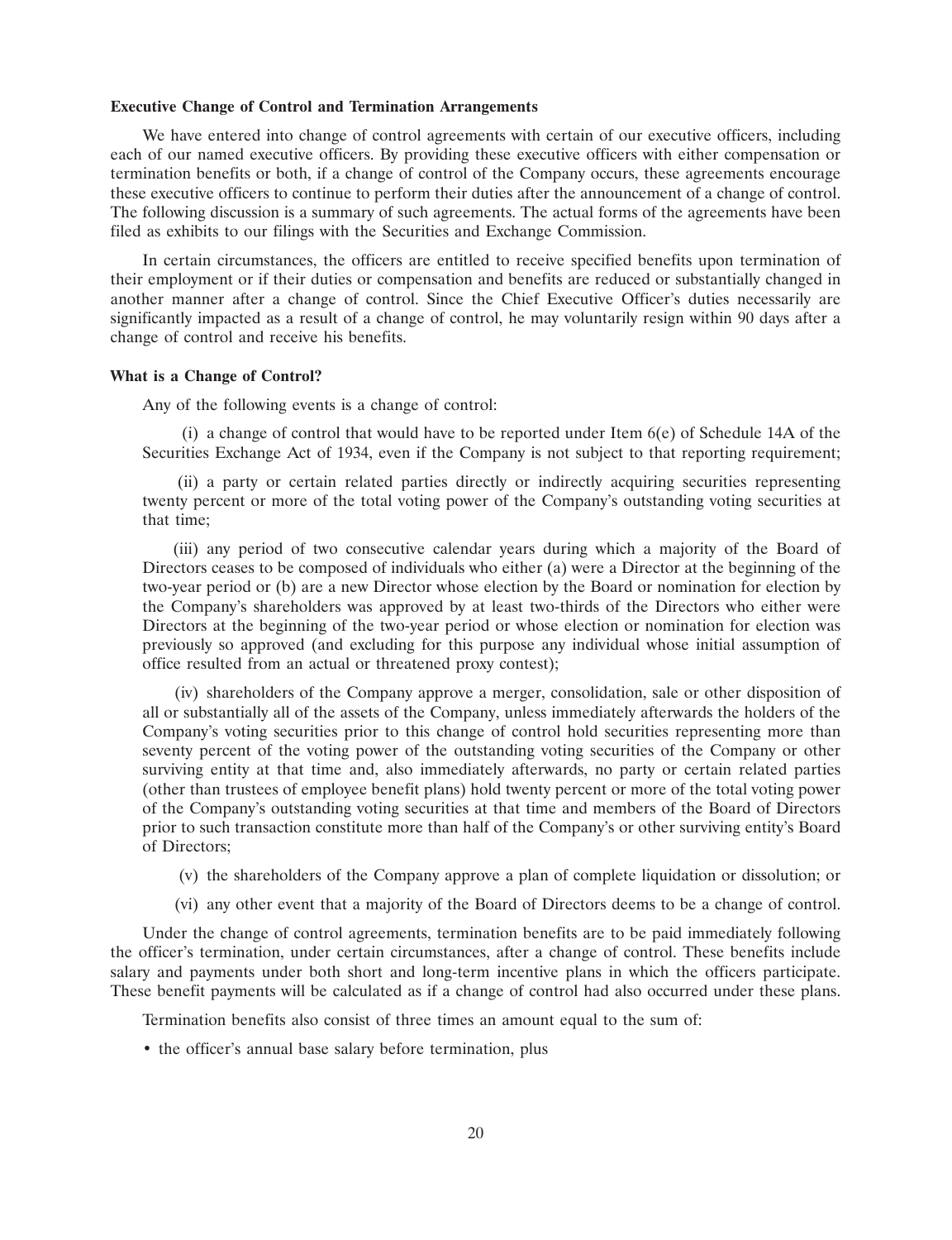- the officer's annual bonus amount under any short-term incentive program in which the officer participates (which will be calculated as if 100% of the target was achieved, unless the percentage actually achieved is greater than 100%, in which case the higher percentage shall apply), plus
- for the Chief Executive Officer, the annual long-term incentive grant value under any long-term incentive program in which he participates (also calculated as if 100% of the target was achieved, unless the percentage actually achieved is greater than 100%, in which case the higher percentage shall apply).

In addition, all unvested stock options ( except as described below) held by the officer on the termination date will vest immediately and be fully exercisable, and any restrictions on restricted stock will immediately lapse. Options granted after the announcement of the Qwest merger will not immediately vest upon the Qwest merger but would immediately vest upon a subsequent change of control. The Company will adjust income in order to cover any excise taxes incurred in connection with the benefits paid upon termination. The change of control agreements also provide for continued health care benefits on terms substantially similar to those that would have been provided if the officer were eligible for retiree health care benefits immediately before the change of control. If pension benefits are not already vested, they will vest immediately before the change of control and an additional three years will be added to both the officer's age and years of service for the purpose of calculating the officer's benefits.

### **Automatic Renewal; Cancellation**

The change of control agreements automatically renew every three years. However, the Board of Directors may cancel them before renewal by giving the officers notice at least 90 days before the approaching three-year renewal date.

### **Chief Executive Officer's Covenant Not To Compete**

In exchange for receiving these benefits on a change of control, the Chief Executive Officer has agreed he will not, for a three-year period after his termination:

(i) directly or indirectly engage in the United States, in any business that competes with the Company's business as of his termination date or at any time during such three-year period (certain investments of not more than two percent are nonetheless permissible);

(ii) solicit, entice or endeavor to solicit or entice away from the Company or its subsidiaries any person who was an officer, employee or sales representative either for his own account or for another individual, firm or corporation, even if as a result of leaving the Company or its subsidiaries, such officer, employee or sales representative would not breach his or her employment contract with the Company;

(iii) directly or indirectly employ any person who was an officer, employee or sales representative of the Company or its subsidiaries or who, by reason of such position at any time, possesses or may likely possess any confidential information or trade secrets relating to the Company's or its subsidiaries' businesses or products; and

(iv) solicit, entice or endeavor to solicit or entice away from the Company or its subsidiaries any of the Company's customers or prospective customers, either for his own account or for another individual, firm or corporation.

Many of these restrictions also apply to other officers of U S WEST.

### **Executive Severance Agreements**

We have also entered into executive severance agreements with certain of our officers, including the named executive officers. These agreements set forth benefits that are payable in certain circumstances,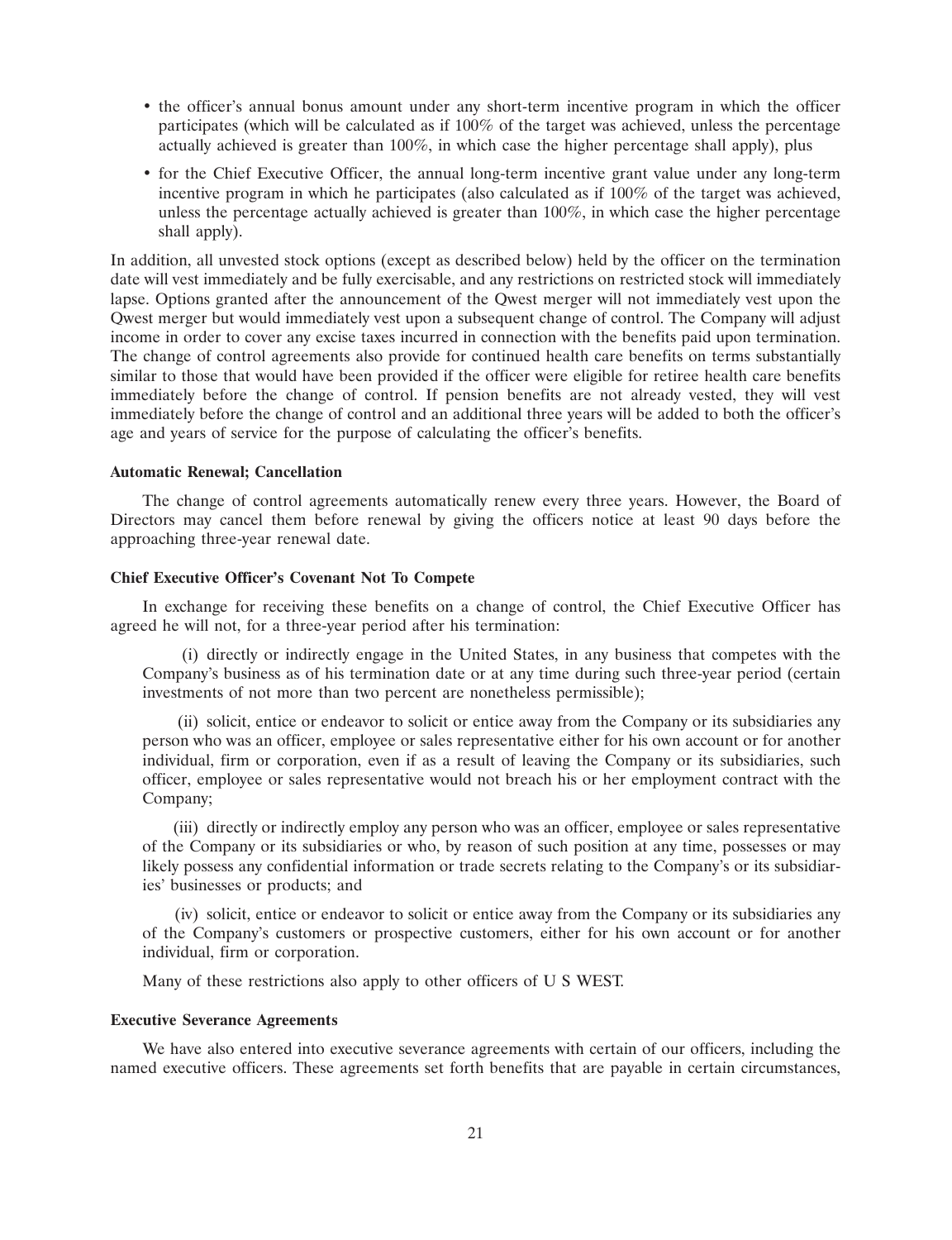including a change of control of the Company, an officer's termination that is not for cause, an officer's termination in connection with a downsizing, or an officer's resignation after electing not to accept a reassignment to a non-comparable position.

In general, if an officer's employment is terminated as a result of certain circumstances set forth in the agreements, he or she will be entitled to the following severance benefits:

(i) a sum equal to between 1.5 and 2 times, depending upon the officer, of his or her base salary;

(ii) amounts due under the Executive Short-Term Incentive Plan and any long-term incentive plan, based on the officer's date of termination and calculated as if each plan's applicable targeted performance levels had been fully achieved; and

(iii) financial counseling services through the year after the year in which the officer was terminated, or the cash value of such financial counseling services.

Restrictions placed on certain grants of common stock issued to the officer would be terminated and the vesting of a proportionate amount of the officer's stock options would be accelerated. In addition, terminated officers are entitled to certain medical, dental and vision benefits. The agreements also contain certain confidentiality and arbitration provisions. Before receiving severance benefits, an executive officer must deliver to the Company a waiver and a release of claims. If a change of control occurs, the executive severance agreements will be superseded by any applicable change of control agreement, as supplemented by the terms and conditions of any option or restricted stock agreement.

In order to encourage Messrs. Winn's, Zell's and Kelley's continued employment, they received 30,000, 25,000 and 25,000 shares, respectively, of restricted U S WEST common stock in tandem with a grant of 300,000, 250,000 and 250,000 options, respectively, in August of 1998 which cliff vest four years from the date of grant, all pursuant to their 1998 retention agreements. Upon vesting, each executive will only be entitled to receive one of the tandem grants with the other grant being forfeited. These agreements also entitle Messrs. Winn, Zell and Kelley to annual cash payments, which are conditioned on their respective continuous employment until such payments are due. Messrs. Winn, Zell and Kelley each received an annual cash payment of \$40,000 in 1999 under such agreements, and each will receive annual cash payments of \$60,000 and \$100,000, respectively, in 2000 and 2001.

In order to encourage Ms. Bernard's continued employment, she received 25,000 shares of restricted U S WEST common stock in tandem with a grant of 250,000 options in February of 1999 which cliff vest four years from the date of grant, all pursuant to a 1999 stock and option agreement. Upon vesting, Ms. Bernard will only be entitled to receive one of the tandem grants with the other grant being forfeited.

### **Modification of Change of Control Agreements**

In connection with the anticipated merger with Qwest, the Human Resources Committee of the U S WEST Board approved and the U S WEST Board ratified various retention agreements and arrangements for Mr. Trujillo and for certain executive officers (including named executive officers) and certain other key executives and critical employees of U S WEST. The purpose for such retention awards and grants was to provide additional incentives to individuals who are critical to the business both in terms of completing the merger and beyond, and who are likely targets for competitive offers from other companies.

In order to provide retention incentives for Mr. Trujillo and given the demand for senior executives in the telecommunications industry, the Human Resources Committee approved and the U S WEST Board ratified the terms of a retention agreement with Mr. Trujillo. The retention agreement with Mr. Trujillo modifies the current terms of his change of control agreement and expires on August 31, 2003 or earlier if U S WEST and Qwest cease their efforts to complete the merger. Termination or expiration of the retention agreement will not affect any rights that would have accrued to Mr. Trujillo before the date of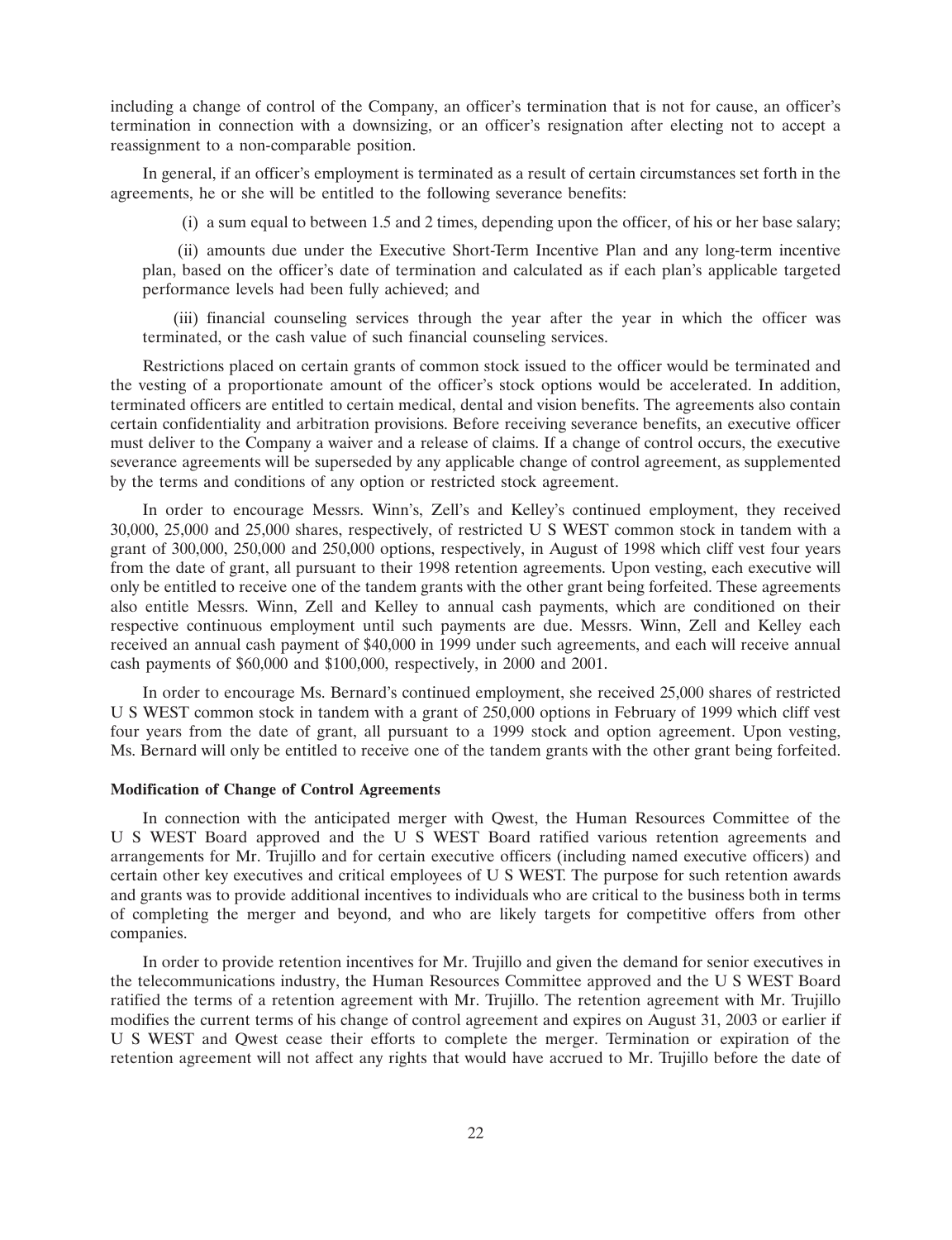termination. Under the retention agreement, Mr. Trujillo agreed (i) not to engage, directly or indirectly, within the United States, in any business that is competitive with U S WEST or the combined company for a period of eighteen months following his separation from employment for any reason and (ii) for the same period not to solicit or entice away any employee, sales representative or customer from U S WEST or the combined company. This non-compete provision is broader than the non-compete provision in Mr. Trujillo's change of control agreement. Mr. Trujillo also agreed under the retention agreement that mandatory arbitration would apply to all disputes with respect to the retention agreement and to his change of control agreement. In connection with Mr. Trujillo's agreement not to compete, not to solicit and to mandatorily arbitrate any disputes with U S WEST, and to further provide retention incentives for his employment, the Human Resources Committee approved and the U S WEST Board ratified grants of options and restricted stock to Mr. Trujillo that were described in U S WEST's Proxy Statement on Schedule 14A dated September 17, 1999 (the ''Merger Proxy Statement'').

The retention agreements for the named executive officers also modify the current terms of their respective change of control agreements and expire on December 21, 2001 or earlier if U S WEST and Qwest cease their efforts to complete the merger. Termination or expiration of the executive officers' retention agreements will also not affect any rights that would have accrued to them before the date of termination or expiration. Under their retention agreements, the named executive officers agreed to mandatory arbitration of all disputes which also would apply to their change of control agreements. In connection with these retention agreements, the Human Resources Committee also approved retention cash awards and option and restricted stock grants to the named executive officers as described in the Merger Proxy Statement.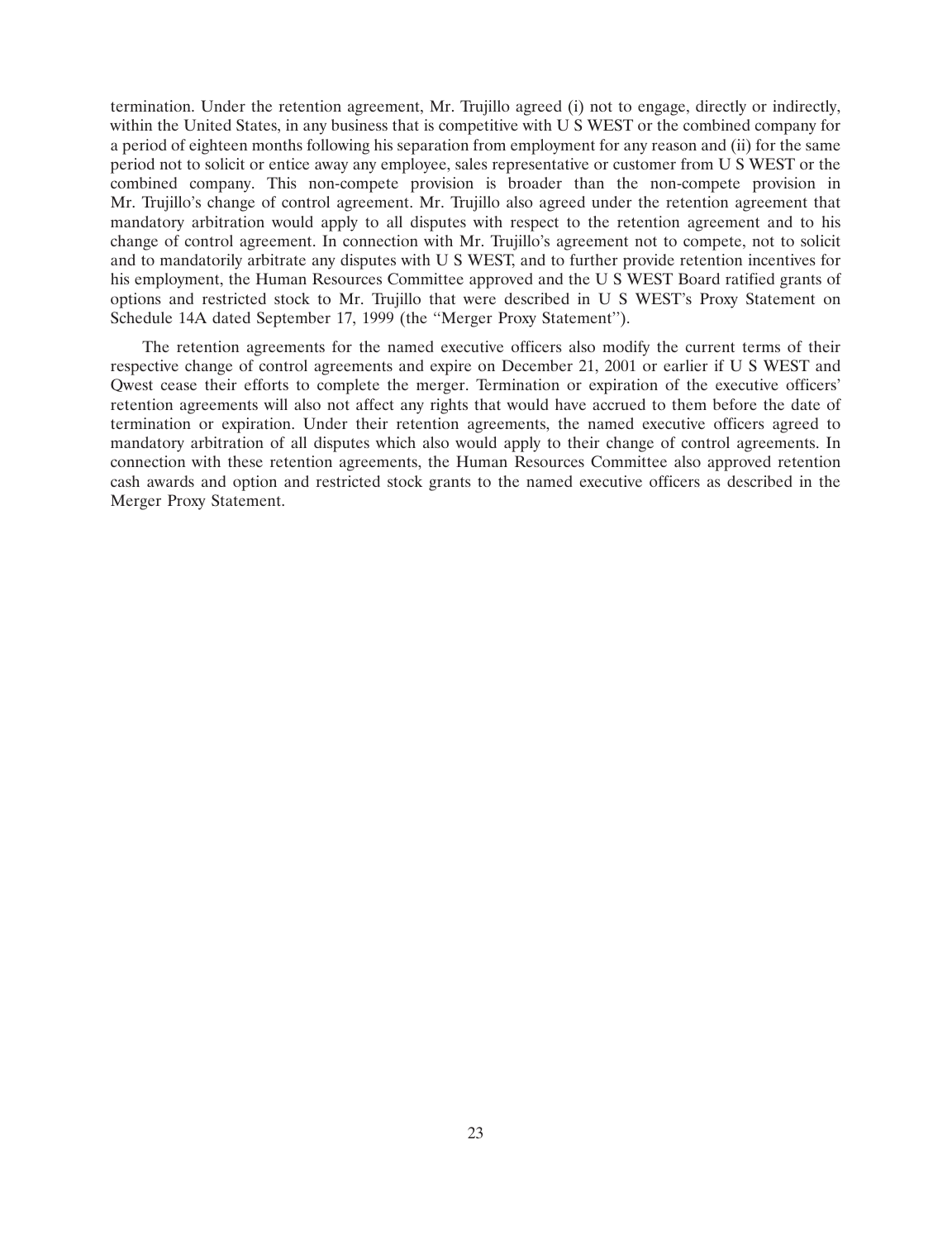### **Report of Human Resources Committee on Executive Compensation**

### **Human Resources Committee**

The Human Resources Committee of the Board of Directors is made up of independent outside Directors who meet regularly to oversee executive compensation and benefits plans. The Human Resources Committee makes every effort to ensure that executive compensation and benefit plans are both appropriately competitive with the marketplace and aligned with your interests as a shareholder. The Human Resources Committee submits reports to the full Board of Directors concerning its activities and decisions. None of the Human Resources Committee's Directors has interlocking or other relationships with other boards or the Company that would call into question his or her independence as a Human Resources Committee member.

### **Compensation Philosophy; Overall Principles**

The Company takes an integrated and managed approach to developing its executive compensation strategy and programs. This approach balances the overall needs of the Company, including its unique business strategies and human resources initiatives. The Human Resources Committee has approved a compensation plan designed to attract, motivate and retain the high-caliber executives needed to achieve the Company's business strategies. The plan rewards those executives for building and enhancing longterm value for Company shareholders.

Each element of the compensation plan supports the Company's mission, values and culture. The following compensation principles link the individual elements into an integrated compensation strategy:

(i) creating and maintaining a compensation structure that aligns the interests and concerns of executives with those of shareholders;

(ii) providing competitive compensation that is comparable to compensation provided by the industry and our peer companies;

(iii) developing and maintaining customized business unit plans that reflect the unique characteristics of the Company's diversified operations;

(iv) providing individual compensation that is highly correlated with personal performance and the creation of shareholder value; and

(v) implementing executive development and succession planning programs to provide for longterm organizational strength and flexibility.

Overall, the Human Resources Committee believes that the Company's competitive market for executive talent is more comprehensive than those established by industry peer groups to compare shareholder returns, as are set forth on the accompanying Performance Graphs. Accordingly, the population of companies surveyed for compensation data extends beyond the companies included in peer group indices set forth in the Performance Graphs.

For each component of compensation, the Human Resources Committee targets total compensation to industry median benchmarks of surveyed companies. As a result, superior performance will lead to above-market total compensation delivered through variable-pay components, and less-than-satisfactory performance will result in below-market total compensation.

### **Key Elements**

The key elements of the Company's executive compensation program are base salary, annual incentives, and long-term incentive compensation. In developing an executive's total compensation package, the Human Resources Committee considers each of these key elements, as well as retirement benefits, insurance, and limited perquisites.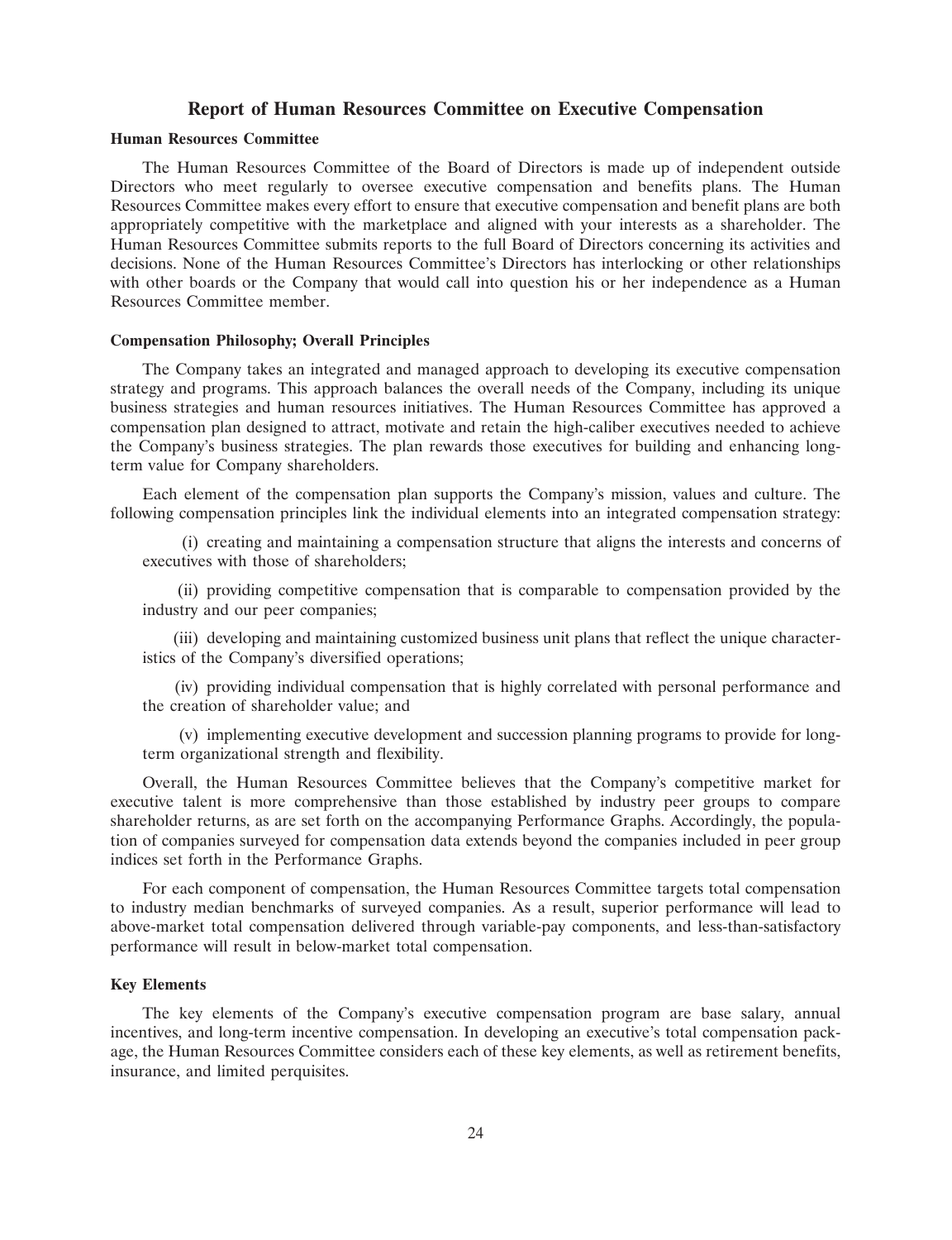### **Base Salary**

The Company has implemented a combined market and performance-based salary structure for its executive employees. Determination of appropriate compensation is based on the following factors:

- the executive's level of responsibility,
- the scope and impact of decision-making, and
- internal and external comparability.

For purposes of comparability and competitive market pricing, the Company uses annual executive compensation salary surveys that are prepared by nationally recognized independent compensation consulting firms. These surveys encompass the telecommunications industry as well as companies of similar size in other industries. On average, the Company seeks to target executive base salary levels at the median range of the surveyed companies.

Executive salary reviews generally are conducted on a 12-month cycle. Base salary adjustments may occur at the time of these reviews and depend upon individual performance results, changes in job responsibilities, competitive forces, and/or the overall financial condition of the Company.

Mr. Trujillo's base salary for 1999 was \$900,000. Mr. Trujillo's current base salary places him within the median range of surveyed companies.

### **Short-Term Incentive Compensation**

The Executive Short-Term Incentive Plan, which was approved by shareholders in May 1994 and ratified as part of the Separation by the Company, provides each named executive officer with the potential to earn annual cash awards based on the achievement of pre-established performance goals. Participants include the Chief Executive Officer and any individual employed by the Company at the end of any calendar year who appears in the Summary Compensation Table of the Annual Proxy Statement to Shareholders. The cash bonus pool from which the Company pays the bonuses for the Chief Executive Officer and the other named executive officers is limited to 0.25% of ''Cash Provided by Operating Activities'' for the annual performance period. The Human Resources Committee may pay any portion of this pool based on various factors, including the Company's performance relative to pre-set financial, strategic and customer goals, as well as individual performance goals. Any amount of the cash bonus pool not paid in this manner may be added, at the Human Resources Committee's sole discretion, to the cash bonus pool that is available for any subsequent year or combination of years. The Human Resources Committee has elected not to add unpaid portions of the cash bonus pool to the bonus pool for future years.

The pre-set performance goals for 1999 were based on various factors including the Company's net cash flow, operating income, revenue, service and independent customers' analysis of the reputation of the Company (CVA or Customer Value Analysis).

In determining the amount to be paid to Mr. Trujillo in connection with 1999 performance goals, the Human Resources Committee considered the above-mentioned pre-set performance goals for the Company and individual performance. Mr. Trujillo received Executive Short-Term Incentive Plan compensation of \$1,025,000, or 113% of his 1999 base salary.

### **Long-Term Incentive Compensation**

For 1999, the Company's long-term incentive compensation program was comprised of stock options issued under the U S WEST 1998 Stock Plan and performance-based Dividend Equivalent Units previously issued under Long-Term Incentive Plans approved in prior years. Shareholders have previously approved all three plans.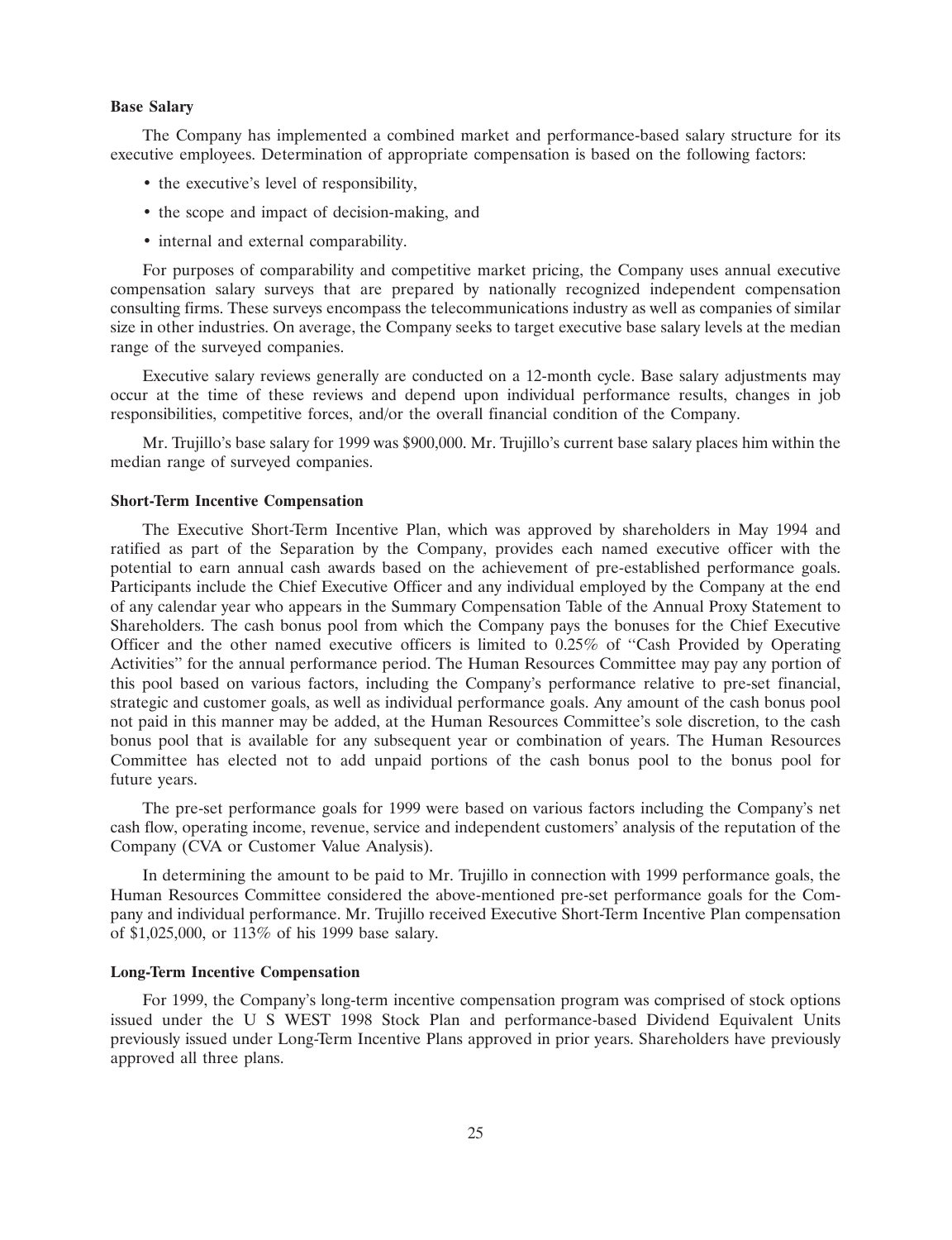During the past year, the combination of stock options and performance-based long-term incentive opportunities provided a strategic mix of equity-based incentives that:

- continues to focus performance on the attainment of long-term strategic objectives;
- provides an incentive to the executives to increase total shareholder return; and
- provides continuity throughout the officer team by rewarding long-term commitment to the Company.

#### **The Long-Term Incentive Plan**

New grants of Dividend Equivalent Units under the Long-Term Incentive Plan were suspended in 1999; however payouts were made for Dividend Equivalent Units issued under that plan in prior years.

In general, the Human Resources Committee has assigned Dividend Equivalent Units to participants in the Long-Term Incentive Plan at the beginning of each performance period. A ''Dividend Equivalent Unit" equaled the regular cash dividends, if any, that are paid on our common stock that is paid during a performance period under the Long-Term Incentive Plan. The Long-Term Incentive Plan includes a threeyear performance period that ended on December 31, 1999. At the conclusion of each performance period, participants may receive a percentage of the product of their respective Dividend Equivalent Units times the total value of dividends paid during the performance period on one share of our common stock. The percentage, which for the 1997-1999 performance period could not exceed 100%, is determined pursuant to a performance formula established by the Human Resources Committee. This formula is based on one or more of the Company's financial results, productivity and efficiency measures, customer service, stock performance and employee and management satisfaction measures. Under this formula, Mr. Trujillo received 13,731 shares of our common stock worth \$974,043.

### **Stock Options**

In general, the Human Resources Committee has elected to grant stock options annually. The Company's stock option grants are designed to deliver, together with other long-term incentives, the opportunity for the executive to earn a market-based percentage of salary dependent on future stock performance. In determining the current year's stock option grants, the Human Resources Committee may take into consideration prior years' grants and circumstances.

Stock options granted during 1999 have an exercise price equal to the market price of our common stock on the date of grant and carry a ten-year term and, except in the retention grants described below, vest in one-third increments beginning one year from the grant date.

In 1999, Mr. Trujillo received a stock option grant of 400,000 shares of common stock. The Human Resources Committee believes that the grant to Mr. Trujillo in 1999 is consistent with its total compensation philosophy to link a substantial portion of the Chief Executive Officer's compensation directly with the long-term value created for shareholders. In addition, Mr. Trujillo's option grant is consistent with the average grants made to peer company chief executive officers as determined by market survey data. In connection with our proposed merger with Qwest, Mr. Trujillo also received three million stock options (one million in August 1999 and two million in January 2000) as a special incentive grant that will incrementally vest over four years from the August 1999 grant date.

### **Restricted Stock**

In connection with the proposed merger with Qwest, Mr. Trujillo also received 300,000 shares of restricted stock which will vest, contingent upon the merger closing, 50 percent after two years, 75 percent after three years and 100% after four years. For a further discussion of the terms of Mr. Trujillo's retention grants, please refer to the Merger Proxy Statement.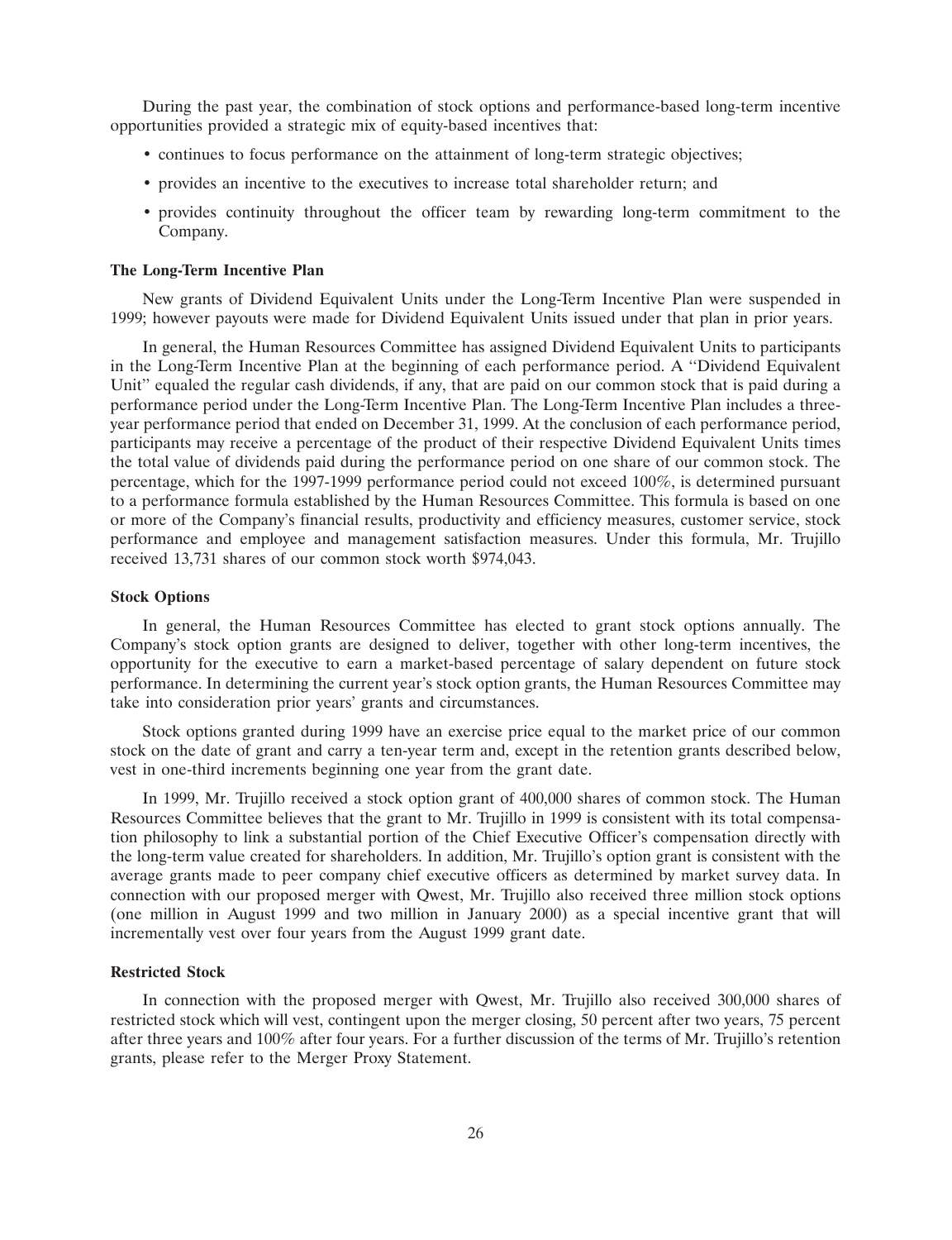#### **Deductibility of Compensation; Tax Code Concerns**

The Human Resources Committee has carefully considered Section 162 (m) of the Internal Revenue Code of 1986 and believes the Company's pay-for-performance practices ensure that executive compensation is strongly tied to performance. The Human Resources Committee believes it is in the best interests of the Company and its shareholders to comply with the tax law while still preserving the flexibility to reward executives consistent with the Company's pay philosophy for each compensation element. The Human Resources Committee is obligated to the Board of Directors and shareholders to recognize and reward performance that increases the value of the Company. Accordingly, the Human Resources Committee will exercise its discretion in those instances where tax law considerations would compromise the interests of the shareholders.

### **Stock Ownership Guidelines**

To encourage further growth in shareholder value, the Board of Directors has approved stock ownership targets for the Company's executive officers. The Board of Directors established these targets because it believes that a significant level of stock ownership provides a powerful incentive to executive officers to manage the Company as owners. On an annual basis, the Human Resources Committee reviews executive officers' stock ownership and, at its discretion, may consider such ownership in the granting of restricted shares and stock options.

The target ownership level for the Chairman and Chief Executive Officer equals 5 times his base salary. At the end of 1999, Mr. Trujillo held common stock valued at approximately 68 times his 1999 salary.

### **Conclusion**

It is the Human Resources Committee's opinion that the Company's integrated executive compensation strategy aligns the Company's executive compensation practices with corporate performance and your best interests as a shareholder. The strategy does so by ensuring both the continuity and ongoing development of a strong leadership team that is fully in line with our shareholders. We trust this letter and the accompanying tables and graphs will help you understand further the Company's compensation philosophy, programs and actions.

U S WEST, Inc. Human Resources Committee of the Board of Directors:

Frank Popoff (Chairman) Hank Brown Jerry J. Colangelo Manuel A. Fernandez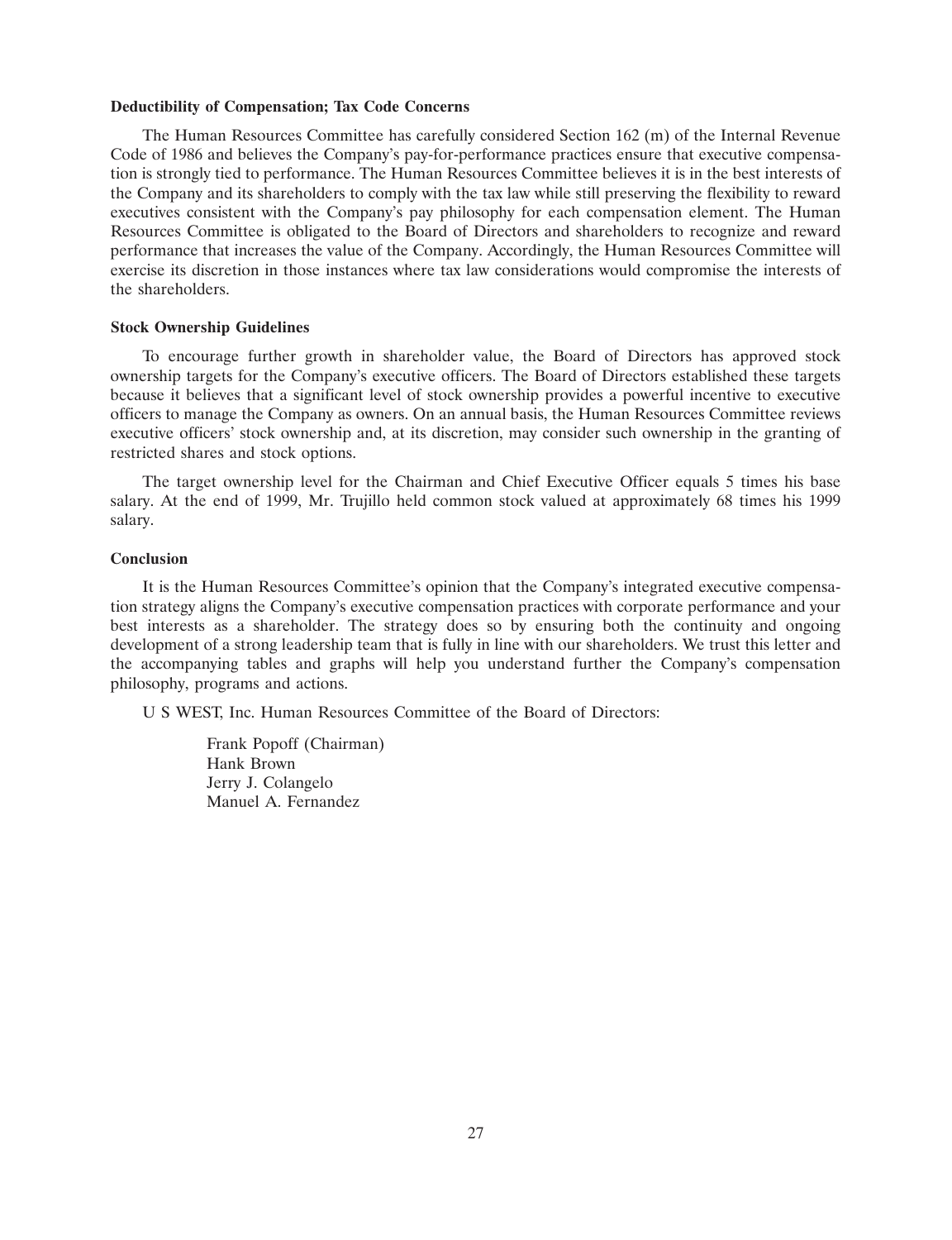#### **Stockholder Return Performance Graphs**

The graph and chart below compares the yearly change in cumulative total stockholder return on our common stock since the Separation and Communications Group targeted stock from October 31, 1995 to the Separation, including the reinvestment of dividends, with the return on the Standard & Poor's 500 Stock Index, the S&P Telecommunications Index, and a customized peer group (the ''Communications Peer Group") that includes companies that offer communications services, including local telephone services, to business and residential customers in domestic geographic markets. The performance graph shows the return of \$100 invested in Communications Group targeted stock on October 31, 1995, and reflects a return for (i) Communications Group targeted stock from October 31, 1995 to the Separation, which occurred on June 12, 1998, and (ii) U S WEST common stock for periods after the Separation to December 31, 1999. In accordance with the Separation, holders of Communications Group targeted stock received one share of U S WEST common stock for each share of Communications Group targeted stock.



Notes.

<sup>(</sup>a) Total return assumes the reinvestment of dividends.

<sup>(</sup>b) Consists of returns weighted by market capitalization of Alltel, Bell Atlantic, BellSouth, Centurytel, GTE and SBC Communications.

<sup>(</sup>c) Consists of returns weighted by market capitalization of Alltel, BellSouth, GTE, Nynex, Pacific Telesis, SBC Communications and Southern New England Telecommunications. Pacific Telesis, Southern New England Telecommunications and Ameritech were acquired by SBC Communications on April 1, 1997; October 26, 1998; and October 8, 1999, respectively. The total shareholder returns of the acquired companies parallel that of SBC Communications after such dates. Nynex was acquired by Bell Atlantic on August 14, 1997. The total shareholder return of Nynex parallels that of Bell Atlantic after such date. Frontier and Cincinnati Bell, both companies contained in last year's peer group, were acquired by companies outside of the peer group and thus omitted from this year's total shareholder return calculation.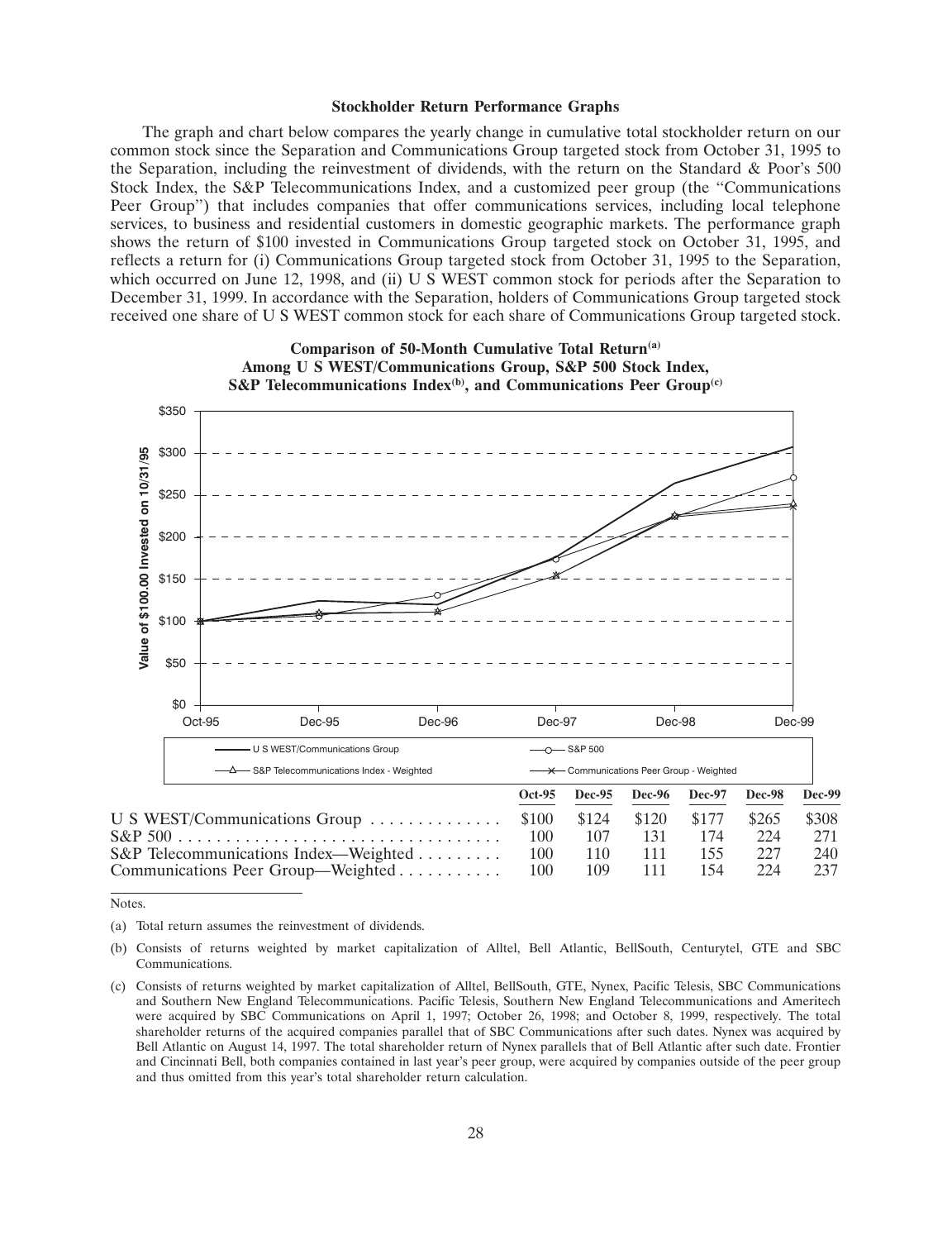Assumes \$100 invested on October 31, 1995 in Communications Group targeted stock, the Standard & Poor's 500 Stock Index, the S&P Telecommunications Index, and the Communications Peer Group.

The graph and chart below compares the quarterly change in cumulative total stockholder return on our common stock since the Separation, including the reinvestment of dividends, with the return on the Standard & Poor's 500 Stock Index, the S&P Telecommunications Index, and the Communications Peer Group. The performance graph shows the return of \$100 invested in our common stock for quarterly periods after the Separation to December 31, 1999.

**Comparison of 18-Month Cumulative Total Return(a)**



Notes.

- (b) Consists of returns weighted by market capitalization of Alltel, Bell Atlantic, BellSouth, Centurytel, GTE, and SBC Communications.
- (c) Consists of returns weighted by market capitalization of Alltel, Ameritech, Bell Atlantic, BellSouth, GTE, Nynex, Pacific Telesis, SBC Communications and Southern New England Telecommunications. Pacific Telesis, Southern New England Telecommunications and Ameritech were acquired by SBC Communications on April 1, 1997; October 26, 1998; and October 8, 1999, respectively. The total shareholder returns of the acquired companies parallel that of SBC Communications after such dates. Nynex was acquired by Bell Atlantic on August 14, 1997. The total shareholder return of Nynex parallels that of Bell Atlantic after such date. Frontier and Cincinnati Bell, both companies contained in last year's peer group, were acquired by companies outside of the peer group and thus omitted from this year's total shareholder return calculation.

Assumes \$100 invested on June 30, 1998 in our common stock, the Standard & Poor's 500 Stock Index, the S&P Telecommunications Index, and the Communications Peer Group.

<sup>(</sup>a) Total return assumes the reinvestment of dividends.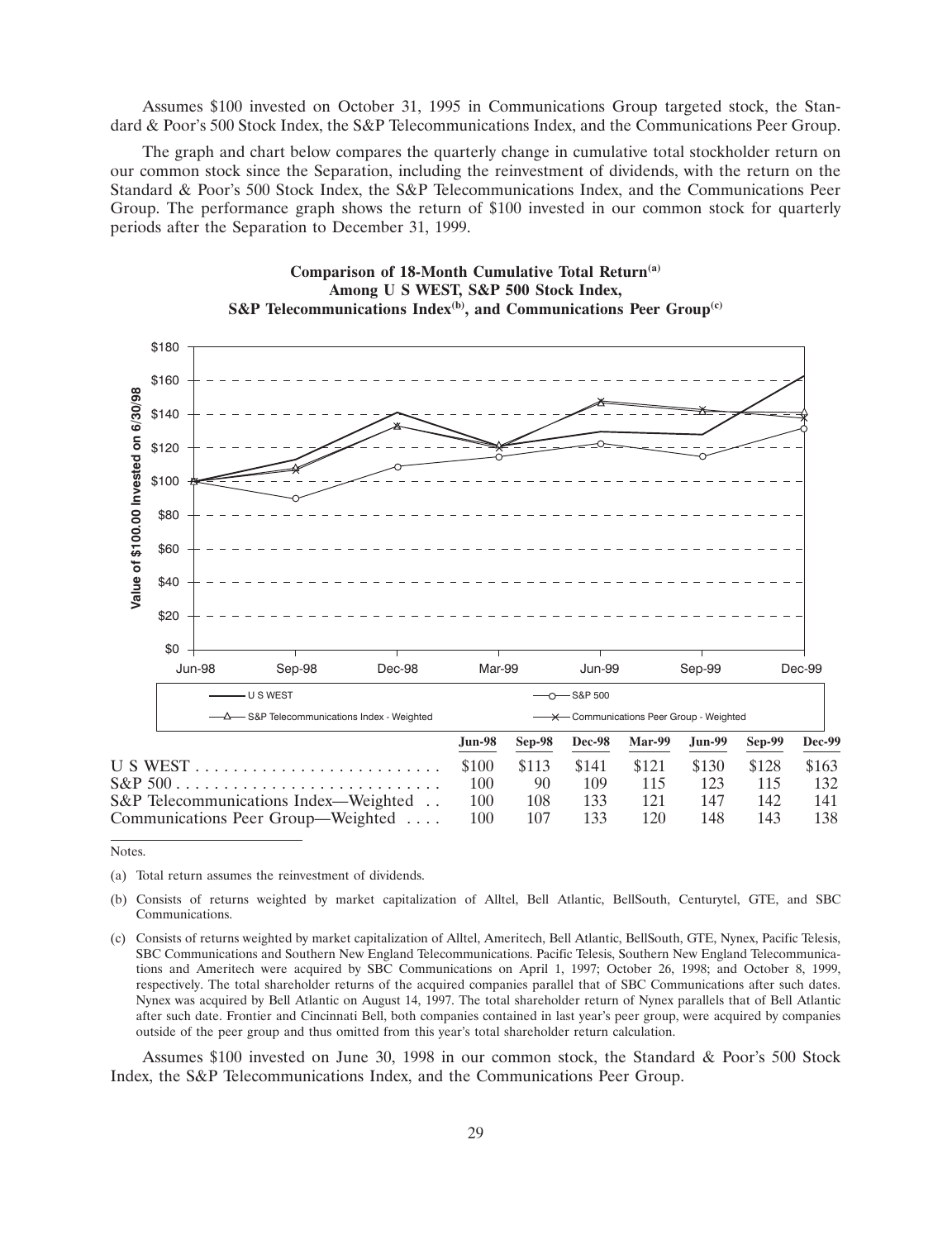### **ITEM 12. Security Ownership of Certain Beneficial Owners and Management**

### **Security Ownership of Management**

The following table sets forth the information concerning shares of common stock beneficially owned by each Director and named executive officer of U S WEST as of December 31, 1999 (or as of such other date as may be specified) and by the Directors and executive officers of U S WEST as a group. These shares represent less than one percent of the outstanding shares of U S WEST common stock. Fractional shares have been rounded to the nearest whole share.

| Name                                                      | <b>Total Number</b><br>of Shares* | <b>Shares Subject</b><br>to Options**<br>(Included in<br>Total) | <b>Savings Plan/ESOP</b> | <b>Share Equivalents</b><br><b>Held in Deferred</b><br><b>Compensation Plans***</b> |
|-----------------------------------------------------------|-----------------------------------|-----------------------------------------------------------------|--------------------------|-------------------------------------------------------------------------------------|
| Linda G. Alvarado $\ldots \ldots \ldots$                  | $20,986^{(1)}$                    | 10,000                                                          |                          | 2,740                                                                               |
| Craig R. Barrett                                          | $32,072^{(1)}$                    | 10,000                                                          |                          |                                                                                     |
| Betsy J. Bernard                                          | 67,313                            | 33,832                                                          |                          | 5,694                                                                               |
| Hank Brown                                                | $20,464^{(2)}$                    | 10,000                                                          |                          | 2,916                                                                               |
| Jerry J. Colangelo                                        | $21,273^{(1)}$                    | 10,000                                                          |                          |                                                                                     |
| Manuel A. Fernandez                                       | $9,601^{(3)}$                     |                                                                 |                          | 1,690                                                                               |
| George J. Harad                                           | $23,885^{(1)(4)}$                 | 13,000                                                          |                          | 3,976                                                                               |
| Peter S. Hellman                                          | $21,386^{(1)}$                    | 10,000                                                          |                          | 2,721                                                                               |
| John A. Kelley, Jr.                                       | 132,305                           | 82,995                                                          | 839                      | 518                                                                                 |
| Marilyn C. Nelson                                         | $32,386^{(1)(5)}$                 | 22,000                                                          |                          | 10,502                                                                              |
| Frank Popoff                                              | $39,470^{(1)}$                    | 16,000                                                          |                          | 1,385                                                                               |
| Solomon D. Trujillo                                       | 909,355(6)                        | 558,890                                                         | 3,030                    | 15,801                                                                              |
| Gregory M. Winn                                           | 159,175                           | $106,564^{(7)}$                                                 | 4,524                    | 3,937                                                                               |
| Joseph R. Zell                                            | 99.535                            | 59,550                                                          | 1,632                    | 667                                                                                 |
| All Directors and executive<br>officers of U S WEST (as a |                                   |                                                                 |                          |                                                                                     |
|                                                           | 1,922,430                         | 1,187,259                                                       | 23,167                   | 68,525                                                                              |

\* Includes shares subject to acquisition through exercise of stock options within 60 days and equivalent Savings Plan/ESOP shares.

\*\* Shares subject to acquisition through exercise of stock options within 60 days.

\*\*\* Includes units denominated as common share equivalents held in deferred compensation accounts.

(1) Includes 8,700 unvested shares of restricted stock granted as part of director compensation.

(2) Includes 7,887 unvested shares of restricted stock granted as part of director compensation.

(3) Includes 8,700 unvested shares of restricted stock granted as part of director compensation.

(4) Includes 40 shares subject to shared voting and investment power.

(5) Includes 3,002 shares subject to shared voting and investment power.

(6) Includes 300,000 shares of restricted U S WEST common stock as part of the August 1999 merger retention plan.

(7) Includes 2,250 shares subject to options held by spouse.

#### **Security Ownership of Certain Beneficial Owners**

The following table sets forth, as of December 31, 1999, information with respect to each person who was known by U S WEST (based upon a review of schedules and reports filed with the Securities and Exchange Commission (the "Commission")) to be the beneficial owner of more than 5% of U S WEST's common stock.

**Reported**

| <b>Number of Shares</b> | <b>INCPULLED</b><br><b>Percent of Class</b> |
|-------------------------|---------------------------------------------|
| 45,304,700              | $9.0\%$                                     |
|                         |                                             |
|                         |                                             |
| 31,828,145              | $6.28\%$                                    |
|                         |                                             |
|                         |                                             |
|                         |                                             |
|                         | Capital Research and Management Company     |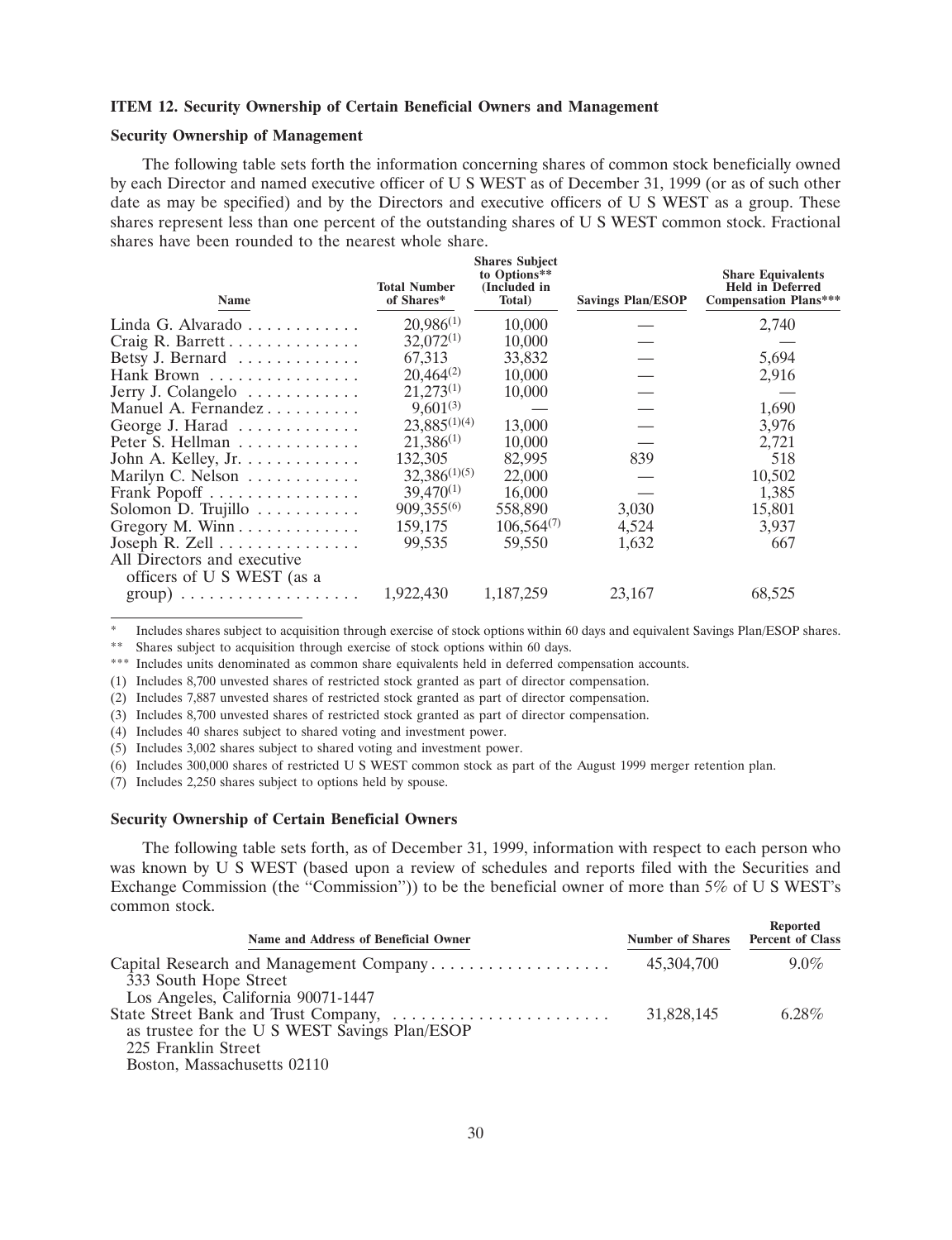### **Section 16(a) Beneficial Ownership Reporting Compliance**

Section 16(a) of the Securities Exchange Act of 1934 requires our Directors and executive officers, and persons who own more than 10% of our common stock, to file with the Commission, the New York Stock Exchange and the Pacific Exchange reports of ownership and changes in ownership of common stock and other equity securities of the Company. Executive officers, Directors and greater than 10% shareholders are required by Commission regulation to furnish to us copies of all Section 16(a) forms they file.

Based solely on a review of the copies of Section 16(a) forms furnished to us and written representations that no other filings were required, U S WEST believes that all Commission filing requirements applicable to its executive officers, Directors and greater than 10% shareholders were complied with for 1999.

### **ITEM 13. Certain Relationships and Related Transactions**

*Alvarado Construction Inc. (''Alvarado Construction'').* In February 2000, one of the Company's subsidiaries entered into a master professional services agreement with Alvarado Construction to provide project management services for certain of our high speed data initiatives and buildouts. Linda G. Alvarado is the President and Chief Executive Officer of Alvarado Construction and is a member of the Company's Board of Directors. The agreement expires in February 2002 and specific projects will be evidenced by separate statements of work. As of the filing of this Annual Report on Form 10-K, one statement of work (and associated work order) had been entered into between the parties for an amount of approximately \$1.5 million. The engagement of Alvarado Construction was approved by the Company's Board of Directors, and management believes that the engagement has been structured on an arm's-length basis.

For a discussion of other related transactions required to be disclosed under this item, you should refer to Note 13 of the consolidated financial statements on page F-26.

### **PART IV**

**Page**

### **ITEM 14. Financial Statement Schedules, Reports on Form 8-K and Exhibits**

(a) Documents filed as part of this report:

|       |                                                                                     | 105c            |
|-------|-------------------------------------------------------------------------------------|-----------------|
| (i)   |                                                                                     | $F-1$           |
| (ii)  | <b>Consolidated Financial Statements:</b>                                           |                 |
|       | Consolidated Statements of Income for the years ended December 31, 1999,            |                 |
|       |                                                                                     | $F-2$ and $F-3$ |
|       | Consolidated Balance Sheets as of December 31, 1999 and 1998                        | $F-4$           |
|       | Consolidated Statements of Cash Flows for the years ended December 31,              |                 |
|       |                                                                                     | $F-5$           |
|       | Consolidated Statements of Stockholders' Equity                                     | $F-6$           |
|       | Notes to Consolidated Financial Statements and Supplementary Data  F-7 through F-29 |                 |
| (iii) | Consolidated Financial Statement Schedule:                                          |                 |
|       |                                                                                     | $F-30$          |
|       |                                                                                     | $F-31$          |
|       |                                                                                     |                 |

Financial statement schedules other than those listed above have been omitted because the required information is contained in the consolidated financial statements and notes thereto or because such schedules are not required or applicable.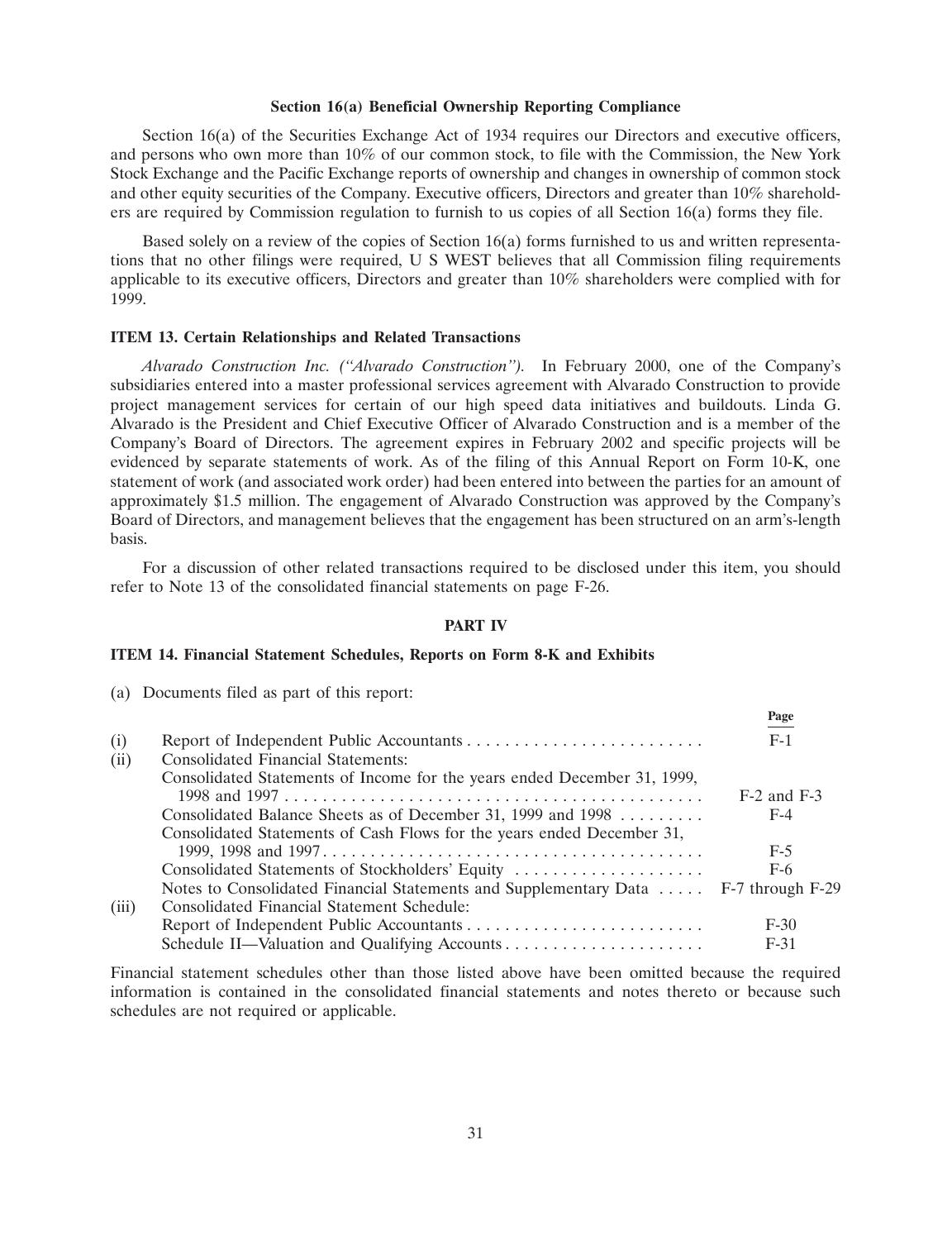### (b) Reports on Form 8-K:

U S WEST filed the following reports on Form 8-K during the fourth quarter of 1999 and through the filing of this Form 10-K:

- (i) Form 8-K dated October 22, 1999 providing notification of the release of third quarter earnings of U S WEST.
- (ii) Form 8-K dated November 2, 1999 providing notification of a press release announcing results of the November 2, 1999 special shareholders meeting regarding the Qwest Merger.
- (iii) Form 8-K dated January 4, 2000 providing notification of a press release announcing the Global Crossing Shares Monetization.
- (iv) Form 8-K dated January 26, 2000 providing notification of the release of fourth quarter earnings of U S WEST.
- (v) Form 8-K dated February 29, 2000 providing notification of a press release announcing our Chairman, President and Chief Executive Officer's decision not to join Qwest upon the completion of the merger.
- (c) Exhibits:

Exhibits identified in parentheses below are on file with the Commission and are incorporated herein by reference. All other exhibits are provided as part of this electronic submission.

#### **Exhibit Number**

| $(2-A)$ | -Separation Agreement between U S WEST, Inc. (renamed "MediaOne Group, Inc.")       |
|---------|-------------------------------------------------------------------------------------|
|         | and U S WEST, Inc. (formerly USW-C, Inc.), dated June 5, 1998 (Exhibit 99.1 to Form |
|         | 8-K/A dated June 26, 1998, File No. 1-14087).                                       |

- (2-A.1) —Amendment to the Separation Agreement between MediaOne Group, Inc. (formerly U S WEST, Inc.) and U S WEST, Inc. (formerly USW-C, Inc.) dated June 12, 1998 (Exhibit 10(p) to Form 10-K/A for the year ended December 31, 1998, File No. 1-14087).
- (2-A.2) —Offer to Purchase; Letter of Transmittal relating to the Common Stock; Letter to Brokers, Dealers, Commercial Banks, Trust Companies and Other Nominees; Letter from Brokers, Dealers, Commercial Banks, Trust Companies and Other Nominees to Clients, Notices of Guaranteed Delivery relating to the Common Stock; Press Release issued by the Offeror and the Company on May 17, 1999; and Guidelines for Certificate of Taxpayer Identification Number on Substitute Form W-9, each dated May 21, 1999 (Exhibits  $(a)(1)$  through  $(a)(7)$  to Schedule 14D-1, dated May 21, 1999, as amended).
- (2-A.3) —Agreement and Plan of Merger, dated as of May 16, 1999, between Global Crossing Ltd. and U S WEST, Inc. (Exhibit 2 to Form 8-K, dated May 21, 1999, File No. 1-14087).
- (2-A.4) —Tender Offer and Purchase Agreement, dated as of May 16, 1999, between Global Crossing Ltd. and U S WEST, Inc. (Exhibit  $(c)(2)$  to Schedule 14D-1 and Schedule 13-D, dated May 21, 1999, as amended).
- (2-A.5) —Voting Agreement, dated as of May 16, 1999, between Global Crossing Ltd. and U S WEST, Inc. (Exhibit (c)(3) to Schedule 14D-1 and Schedule 13D, dated May 21, 1999, as amended).
- (2-A.6) —Standstill Agreement, dated as of May 16, 1999, between Global Crossing Ltd. and U S WEST, Inc. (Exhibit (c)(4) to Schedule 14D-1 and Schedule 13D, dated May 21, 1999, as amended).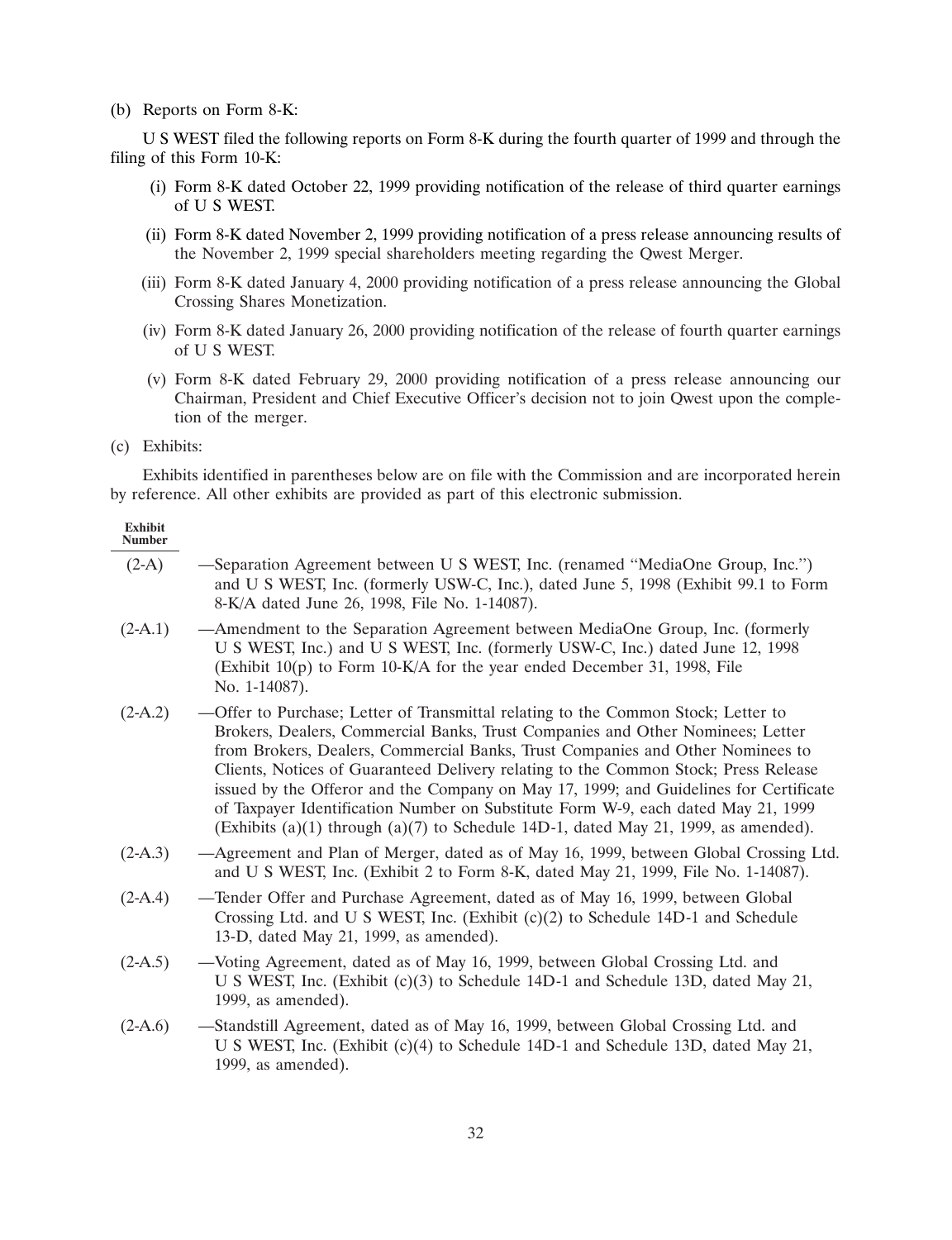| Exhibit<br><b>Number</b> |                                                                                                                                                                                                                                                                                                        |
|--------------------------|--------------------------------------------------------------------------------------------------------------------------------------------------------------------------------------------------------------------------------------------------------------------------------------------------------|
| $(2-A.7)$                | -Tender and Voting Agreement, dated as of May 16, 1999, between U S WEST, Inc.,<br>Global Crossing Ltd. and each of the parties listed on the signature page thereto<br>(Exhibit $(c)(5)$ to Schedule 14D-1 and Schedule 13D, dated May 21, 1999, as amended).                                         |
| $(2-A.8)$                | -Agreement, dated as of May 16, 1999, between Global Crossing Ltd. and each person<br>whose name appears on the signature page thereto (Exhibit $(c)(6)$ to Schedule 14D-1<br>and Schedule 13D, dated May 21, 1999, as amended).                                                                       |
| $(2-A.9)$                | -Letter Agreement, dated as of May 16, 1999, between U S WEST, Inc. and Global<br>Crossing Ltd. (Exhibit 99 to Form 8-K, dated May 21, 1999, File No. 1-14087).                                                                                                                                        |
| $(2-A.10)$               | -Transfer Agreement, dated as of May 16, 1999, between Global Crossing Ltd. and each<br>person whose name appears on the signature page thereto (Exhibit $(c)(8)$ to Schedule<br>14D-1 and Schedule 13D, dated May 21, 1999, as amended).                                                              |
| $(2-A.11)$               | -Agreement and Plan of Merger between U S WEST, Inc. and Qwest Communications<br>International Inc., dated as of July 18, 1999 and amended by Amendment No. 1, dated<br>as of September 8, 1999 (Annex A to Schedule 14A dated September 17, 1999).                                                    |
| $(2-A.12)$               | -Voting Agreement among each of the stockholders listed on the signature page thereto<br>and U S WEST, Inc., dated as of July 18, 1999 (Exhibit 10.1 to Form 8-K, dated July 20,<br>1999, File No. 1-14087).                                                                                           |
| $(2-A.13)$               | -Termination Agreement between U S WEST, Inc. and Global Crossing Ltd., dated as of<br>July 18, 1999 (Exhibit 10.2 to Form 8-K, dated July 20, 1999, File No. 1-14087).                                                                                                                                |
| $(2-A.14)$               | -Amendment No. 1, dated as of July 18, 1999, to Tender Offer and Purchase Agreement,<br>dated as of May 16, 1999, between U S WEST, Inc. and Global Crossing Ltd.<br>(Exhibit 2-A.14 to Form 10-Q for the quarter ended June 30, 1999, File No. 1-14087).                                              |
| $(3-A)$                  | -Restated Certificate of Incorporation of U S WEST, Inc. (Exhibit 3(A) to Form S-4/A<br>Registration Statement No. 333-45765, filed March 18, 1998).                                                                                                                                                   |
| $(3-B)$                  | dated June 26, 1998, File No. 1-14087).                                                                                                                                                                                                                                                                |
| $(4-A.1)$                | -Amendment No. 1 to Rights Agreement between U S WEST, Inc. and State Street Bank<br>and Trust Company, dated as of May 16, 1999 (Exhibit 4 to Form 8-K, dated May 21,<br>1999, File No. 1-14087).                                                                                                     |
| $(4-A.2)$                | -Amendment No. 2 to Rights Agreement between U S WEST, Inc. and State Street Bank<br>and Trust Company, dated as of July 18, 1999 (Exhibit 4-A.2 to Form 10-Q for the<br>quarter ended June 30, 1999, File No. 1-14087).                                                                               |
| $(4-A.3)$                | -Registration Rights Agreement, dated August 20, 1999, between U S WEST Capital<br>Funding, Inc., U S WEST, Inc., J.P. Morgan Securities, Inc. and Merrill Lynch, Pierce,<br>Fenner & Smith Incorporated (Exhibit 4-A.3 to Form S-4 Registration Statement No.<br>333-92523, filed December 10, 1999). |
| $(4-B)$                  | —Indenture, dated as of June 29, 1998, by and among U S WEST Capital Funding, Inc.,<br>U S WEST, Inc. and The First National Bank of Chicago (now known as Bank One<br>Trust Company, National Association) as Trustee (Exhibit 4(a) to Form 8-K dated<br>November 18, 1998, File No. 1-14087).        |
| $(10-A)$                 | -Employee Matters Agreement between U S WEST, Inc. (renamed MediaOne Group,<br>Inc.) and USW-C, Inc. (renamed U S WEST, Inc.), dated June 5, 1998 (Exhibit 99.2 to<br>Form 8-K/A dated June 26, 1998, File No. 1-14087).                                                                               |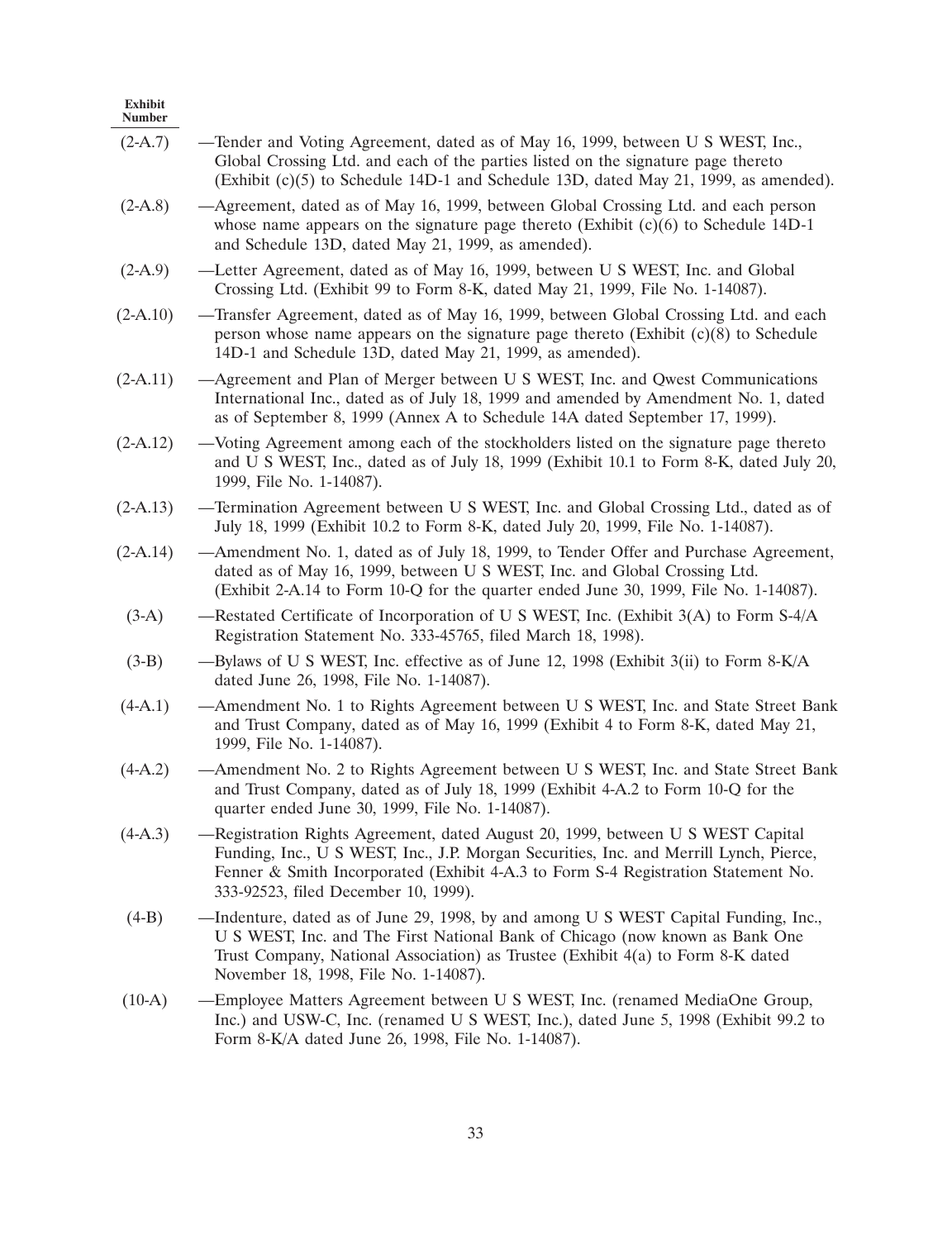| <b>Exhibit</b><br><b>Number</b> |                                                                                                                                                                                                                                                                                                                                                                                                                                                                                             |
|---------------------------------|---------------------------------------------------------------------------------------------------------------------------------------------------------------------------------------------------------------------------------------------------------------------------------------------------------------------------------------------------------------------------------------------------------------------------------------------------------------------------------------------|
| $(10-B)$                        | —Tax Sharing Agreement between U S WEST, Inc. (renamed MediaOne Group, Inc.) and<br>USW-C, Inc. (renamed U S WEST, Inc.), dated June 5, 1998 (Exhibit 99.3 to<br>Form 8-K/A dated June 26, 1998, File No. 1-14087).                                                                                                                                                                                                                                                                         |
| $(10-C)$                        | -364-Day Credit Agreement, dated May 8, 1998, with Morgan Guaranty Trust Company<br>of New York, as Administrative Agent (Exhibit 10A to Form 10-Q for the quarter ended<br>March 31, 1998, File No. 1-14087).                                                                                                                                                                                                                                                                              |
| $(10-D)$                        | -Five Year Credit Agreement, dated May 8, 1998, with Morgan Guaranty Trust Company<br>of New York, as Administrative Agent (Exhibit 10B to Form 10-Q for the quarter ended<br>March 31, 1998, File No. 1-14087).                                                                                                                                                                                                                                                                            |
| $(10-D.1)$                      | -Amendment No. 1 to Credit Agreements dated as of June 30, 1998 to the 364-Day<br>Credit Agreement and the Five Year Credit Agreement, each dated as of May 8, 1998,<br>among U S WEST Capital Funding, Inc., U S WEST, Inc., the banks listed on the<br>signature pages thereto and Morgan Guaranty Trust Company of New York<br>(Exhibit $10(e)(1)$ to Form 10-Q for the quarter ended September 30, 1998, File<br>No. 1-14087).                                                          |
| $(10-D.2)$                      | -Amended and Restated Credit Agreement, dated as of May 7, 1999, among U S WEST<br>Capital Funding, Inc., U S WEST, Inc. and the banks listed on the signature pages<br>thereof (Exhibit $(b)(4)$ to Schedule 14D-1 and Schedule 13D, dated May 21, 1999, as<br>amended).                                                                                                                                                                                                                   |
| $(10-D.3)$                      | -Amendment to Credit Agreements, dated as of June 11, 1999, which further amends<br>(i) the 364-Day Credit Agreement dated as of May 8, 1999, as amended and (ii) the Five<br>Year Credit Agreement dated as of May 8, 1998, as amended, among U S WEST<br>Capital Funding, Inc., U S WEST, Inc., the banks listed on the signature pages thereto,<br>and Morgan Guaranty Trust Company of New York (Exhibit 10-D.3 to Form 10-Q for<br>the quarter ended June 30, 1999, File No. 1-14087). |
| (10D.4)                         | -364-Day \$1.5 billion Credit Agreement dated as of June 11, 1999, among U S WEST<br>Capital Funding, Inc., U S WEST, Inc., the banks listed therein and Morgan Guaranty<br>Trust Company of New York, as administrative agent (Exhibit $(b)(6)$ to Amendment No.<br>3 to Schedule 14D-1 and Schedule 13D, dated June 11, 1999, filed on behalf of Global<br>Crossing Ltd. and U S WEST, Inc.).                                                                                             |
| $(10-D.5)$                      | — Assignment and Assumption Agreement among each institution listed on Schedule 1<br>thereto, U S WEST, Inc. and Morgan Guaranty Trust Company of New York, dated as<br>of July 6, 1999 (Exhibit 10-D.5 to Form 10-Q for the quarter ended June 30, 1999, File<br>No. 1-14087).                                                                                                                                                                                                             |
| $(10-E)$                        | -364-Day Credit Agreement, among the banks listed therein, U S WEST<br>Communications, Inc. and Morgan Guaranty Trust Company of New York, as<br>administrative agent, dated as of May 19, 1999 (Exhibit 10-E to Form 10-Q for the<br>quarter ended June 30, 1999, File No. 1-14087).                                                                                                                                                                                                       |
| $(10-F)$                        | -Amendment No. 1 to the 364-Day Credit Agreement, dated as of May 19, 1998, among<br>U S WEST Communications, Inc., U S WEST, Inc., the banks listed on the signature<br>pages thereto and Morgan Guaranty Trust Company of New York, as administrative<br>agent, dated as of June 11, 1999 (Exhibit 10-F to Form 10-Q for the quarter ended<br>June 30, 1999, File No. 1-14087).                                                                                                           |
| $(10-G)^*$                      | -Change of Control Agreement for the President and Chief Executive Officer of<br>U S WEST, Inc. (Exhibit $10(f)$ to Form 10-Q for the quarter ended June 30, 1998, File<br>No. 1-14087).                                                                                                                                                                                                                                                                                                    |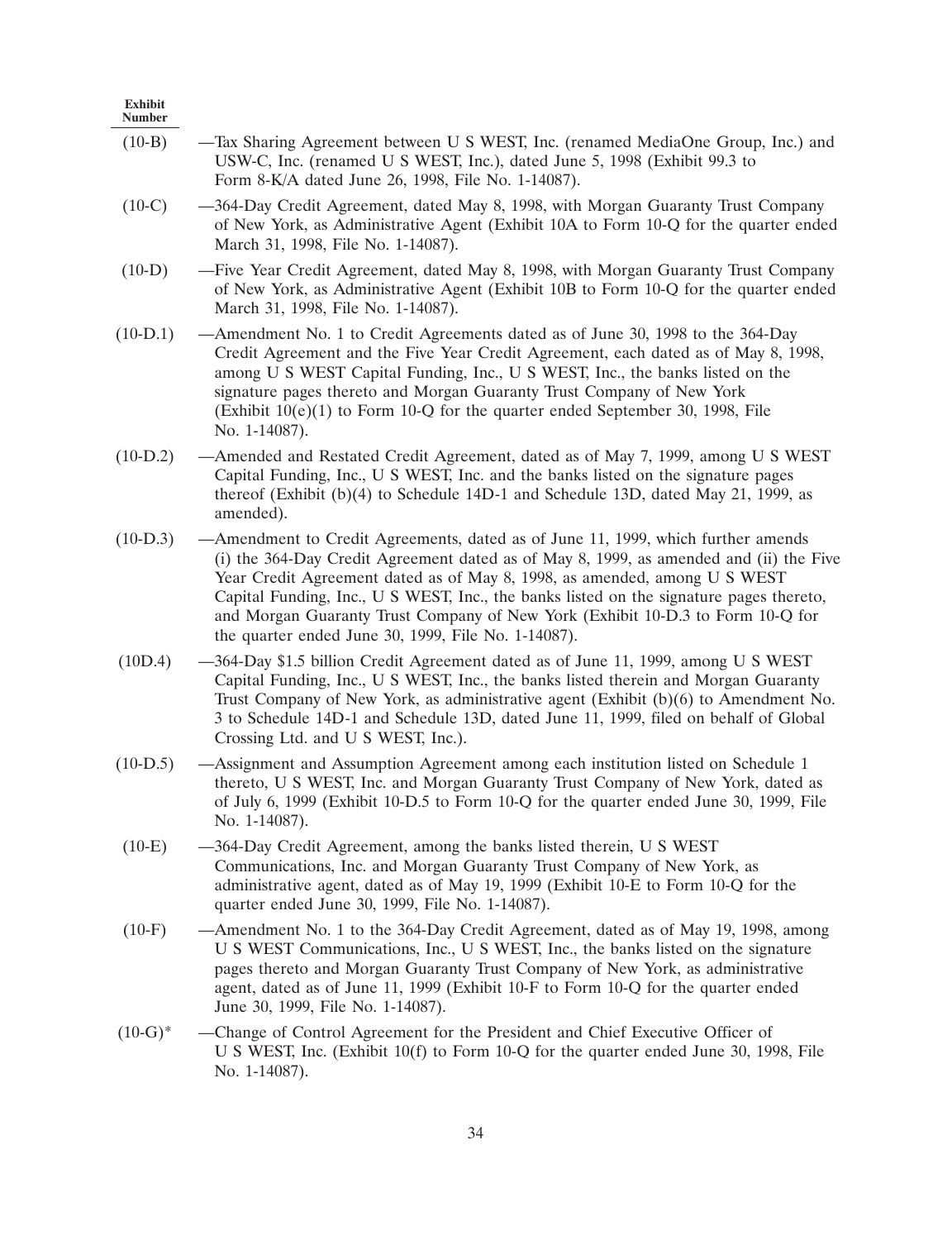| Exhibit<br><b>Number</b> |                                                                                                                                                                                                                                         |
|--------------------------|-----------------------------------------------------------------------------------------------------------------------------------------------------------------------------------------------------------------------------------------|
| $(10-G.1)^*$             | -Retention Agreement for the Chairman, Chief Executive Officer and President of<br>U S WEST, Inc., dated as of September 7, 1999 (Exhibit 10-G.1 to Form 8-K dated<br>September 20, 1999, File No. 1-14087).                            |
| $(10-H)^*$               | -Form of Change of Control Agreement for Tier II Executives of U S WEST, Inc.<br>(Exhibit $10(g)$ to Form 10-Q for the quarter ended June 30, 1998, File No. 1-14087).                                                                  |
| $(10-H.1)^*$             | -Form of Retention Agreement for Executive Officers of U S WEST, Inc. (Exhibit 10-H.1)<br>to Form 8-K dated September 20, 1999, File No. 1-14087).                                                                                      |
| $(10-I)^*$               | —Form of Executive Severance Agreement (Exhibit $10(h)$ to Form $10-Q$ for the quarter<br>ended June 30, 1998, File No. 1-14087).                                                                                                       |
| $(10-J)^*$               | -1998 U S WEST Stock Plan (Exhibit 10-A to the Form S-4 Registration Statement No.<br>333-45765, filed February 6, 1998, as amended).                                                                                                   |
| $(10-K)^*$               | -U S WEST Long-Term Incentive Plan (Exhibit 10-D to the Form S-4 Registration<br>Statement No. 333-45765, filed February 6, 1998, as amended).                                                                                          |
| $(10-L)^*$               | -U S WEST Executive Short-Term Incentive Plan (Exhibit 10-E to the Form S-4<br>Registration Statement No. 333-45765, filed February 6, 1998, as amended).                                                                               |
| $(10-M)^*$               | -U S WEST 1998 Broad Based Stock Option Plan dated June 12, 1998 (Exhibit 10(1) to<br>Form 10-Q for the quarter ended September 30, 1998, File No. 1-14087).                                                                            |
| $(10-N)^*$               | -U S WEST Deferred Compensation Plan, amended and restated effective as of June 12,<br>1998 (Exhibit 10(m) to Form 10-Q for the quarter ended September 30, 1998, File<br>No. 1-14087).                                                 |
| $(10-O)*$                | —U S WEST 1998 Stock Plan, as amended June 22, 1998 (Exhibit $10(n)$ to Form 10-Q for<br>the quarter ended September 30, 1998, File No. 1-14087).                                                                                       |
| $(10-O.1)^*$             | -1998 U S WEST Stock Plan, as amended August 6, 1999 (Exhibit 10-O.1 to Form 10-Q<br>for the quarter ended September 30, 1999, File No. 1-14087).                                                                                       |
| $(10-O.2)^*$             | -1999 U S WEST Stock Plan as amended August 6, 1999 (Exhibit 10-O.2 to Form 10-Q<br>for the quarter ended September 30, 1999, File No. 1-14087).                                                                                        |
| $(10-P)^*$               | -Shareowner Investment Plan dated June 12, 1998 (Form S-3 Registration Statement<br>No. 333-52781, filed May 15, 1998).                                                                                                                 |
| $(10-Q)^*$               | -Form of Non-Qualified Stock Option Agreement (Exhibit 10-Q to Form 10-Q for the<br>quarter ended March 31, 1999, File No. 1-14087).                                                                                                    |
| $(10-R)$                 | -Form of Agreement for Purchase and Sale of Telephone Exchanges, dated as of June 16,<br>1999, between Citizens Utilities Company and U S WEST Communications, Inc.<br>(Exhibit 99 to Form 8-K, dated June 17, 1999, File No. 1-14087). |
| 12                       | -Computation of Ratio of Earnings to Fixed Charges.                                                                                                                                                                                     |
| 18                       | -Preferability Letter on Change of Accounting Principles.                                                                                                                                                                               |
| 21                       | -Subsidiaries of the Registrant.                                                                                                                                                                                                        |
| 23                       | -Consent of Arthur Andersen LLP.                                                                                                                                                                                                        |
| 24                       | -Powers of Attorney.                                                                                                                                                                                                                    |
| 27                       | -Financial Data Schedule.                                                                                                                                                                                                               |

<sup>(99) —</sup>Annual Report on Form 11-K for the U S WEST Savings Plan/ESOP for the year ended December 31, 1999 to be filed by amendment to this Form 10-K.

<sup>(\*)</sup> Executive Compensation Plans and Arrangements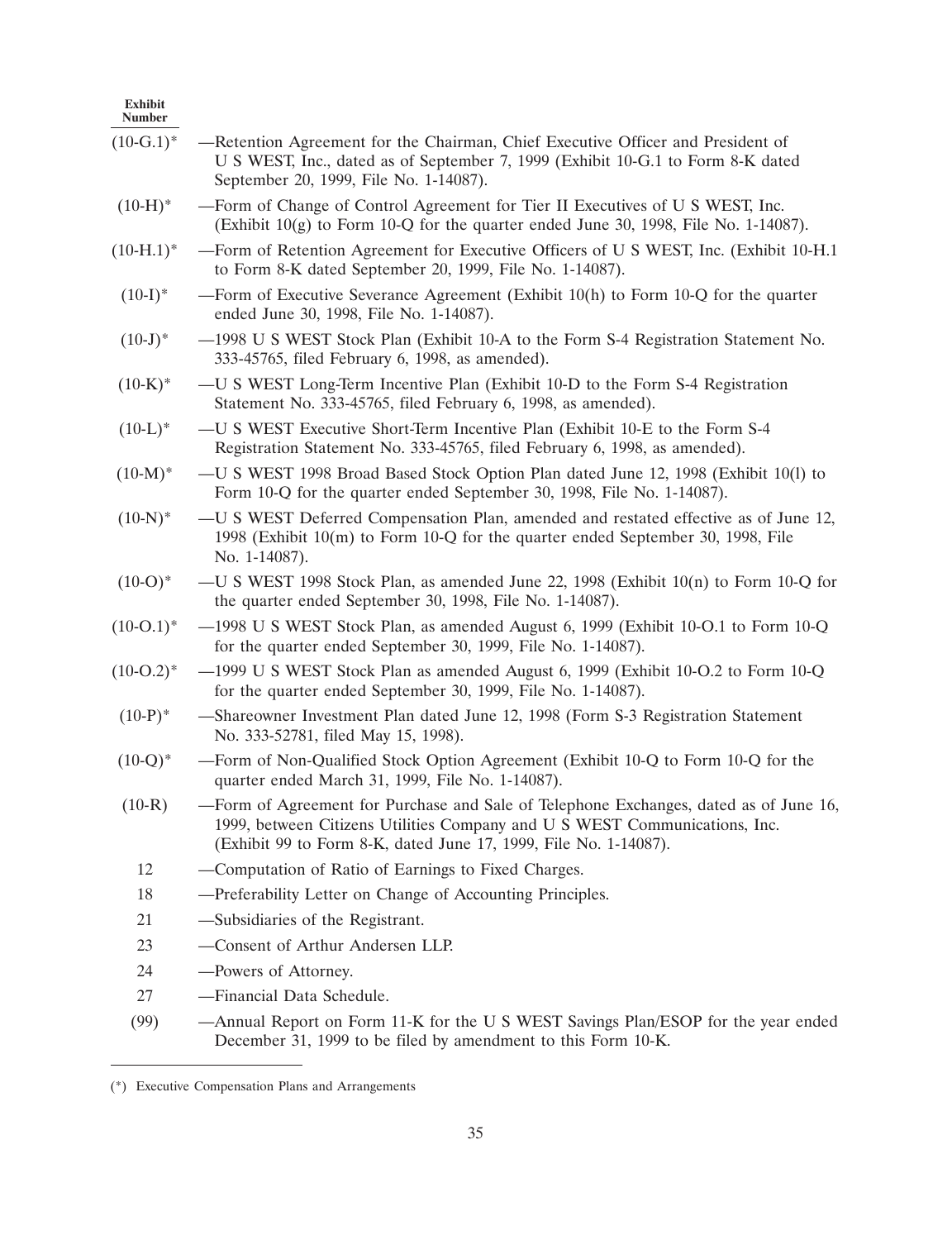### **SIGNATURES**

Pursuant to the requirements of Section 13 or 15(d) of the Securities Exchange Act of 1934, the registrant has duly caused this report to be signed on its behalf by the undersigned, thereunto duly authorized, in the City of Denver, State of Colorado, on March 3, 2000.

# U S WEST, Inc.

By: /s/ ALLAN R. SPIES

Allan R. Spies *Executive Vice President and Chief Financial Officer*

Pursuant to the requirements of the Securities Exchange Act of 1934, this report has been signed below by the following persons on behalf of the registrant and in the capacities and on the date indicated.

| <b>Principal Executive Officer</b>   |                                                      |
|--------------------------------------|------------------------------------------------------|
| /s/ Solomon D. Trujillo              | President and Chief Executive Officer                |
| <b>Principal Financial Officer:</b>  |                                                      |
| /s/ Allan R. Spies                   | Executive Vice President and Chief Financial Officer |
| <b>Principal Accounting Officer:</b> |                                                      |
| /s/ Janet K. Cooper                  | Vice President-Finance and Controller                |
| Directors:                           |                                                      |
| /s/ Solomon D. Trujillo              | Chairman of the Board                                |
| /S/ Linda G. Alvarado                |                                                      |
| /s/ Craig R. Barrett                 |                                                      |
| /S/ The Honorable Hank Brown         |                                                      |
| /s/ Jerry J. Colangelo               |                                                      |
| /S/ Manuel A. Fernandez              |                                                      |
| /s/ George J. Harad                  |                                                      |
| /s/ Peter S. Hellman                 |                                                      |
| /S/ Marilyn C. Nelson                |                                                      |
| /S/ Frank Popoff                     |                                                      |
| Dated: March 3, 2000                 |                                                      |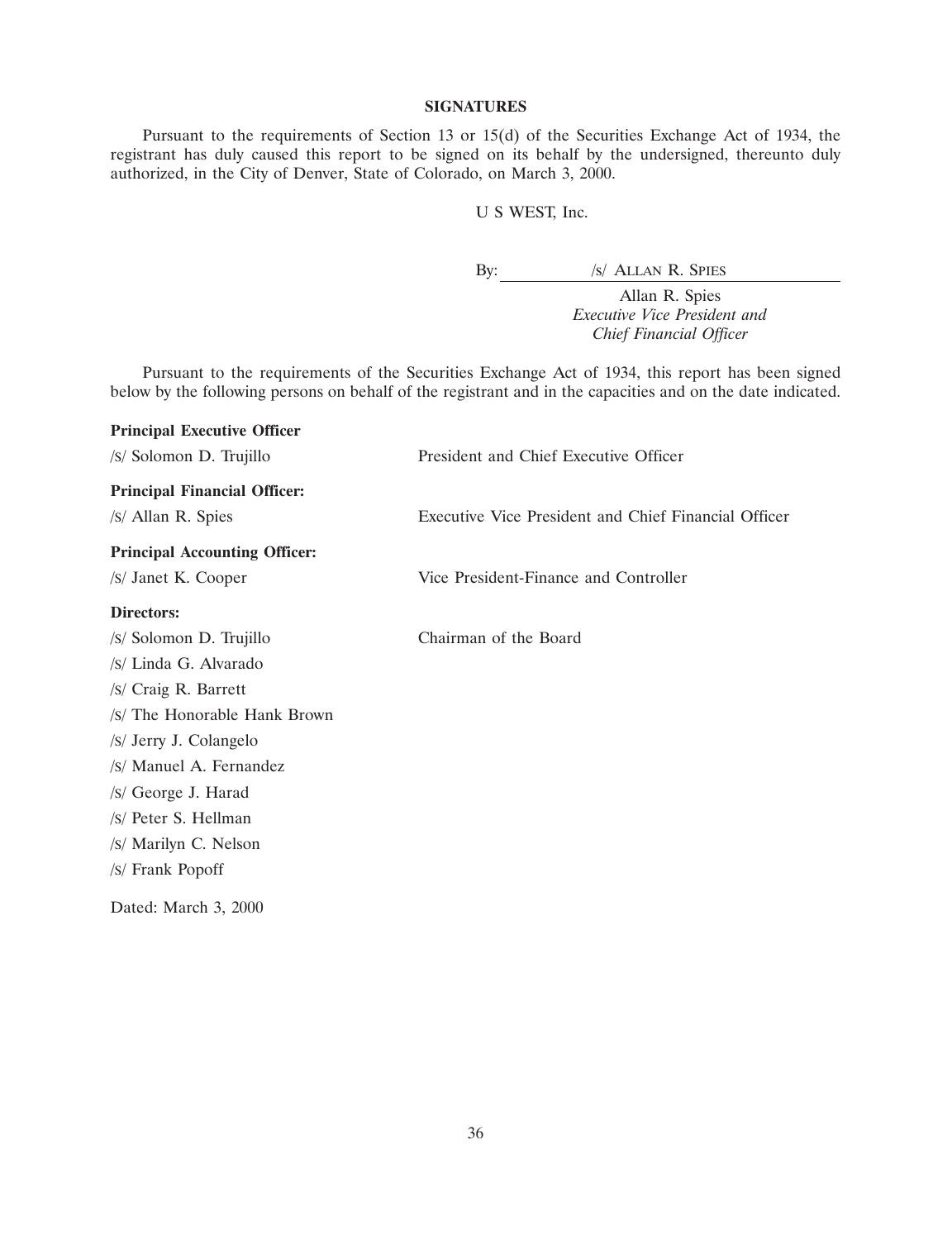### **ITEM 6. Selected Financial Data**

|                                                                          | Year Ended December 31,                        |              |                      |                      |             |
|--------------------------------------------------------------------------|------------------------------------------------|--------------|----------------------|----------------------|-------------|
|                                                                          | 1999                                           | $1998^{(5)}$ | $1997^{(5)}$         | 1996                 | 1995        |
|                                                                          | (dollars in millions except per share amounts) |              |                      |                      |             |
|                                                                          | \$13,182                                       | \$12,395     | \$11,521             | \$11,168             | \$10,508    |
| Operating expenses                                                       | 9,845                                          | 9,346        | 8.745                | 8.356                | 7.931       |
| Operating income                                                         | 3,337                                          | 3,049        | 2,776                | 2,812                | 2,577       |
| Income before extraordinary item and                                     |                                                |              |                      |                      |             |
| cumulative effect of change in accounting                                |                                                |              |                      |                      |             |
| $principle(1)$                                                           | 1,102                                          | 1,508        | 1,527                | 1,501                | 1,431       |
|                                                                          | 1,342                                          | 1,508        | 1,524                | 1,535                | 1,423       |
| Historical earnings per share: <sup>(4)</sup>                            |                                                |              |                      |                      |             |
|                                                                          | 2.66                                           | 3.05         | 3.16                 | 3.21                 | 3.02        |
| $Diluted \dots \dots \dots \dots \dots \dots \dots \dots \dots$          | 2.63                                           | 3.02         | 3.12                 | 3.17                 | 2.98        |
| Average common shares outstanding                                        |                                                |              |                      |                      |             |
| (thousands):                                                             |                                                |              |                      |                      |             |
|                                                                          | 504,423                                        | 494,395      | 482,751              | 477,549              | 470,716     |
| $Diluted \ldots \ldots \ldots \ldots \ldots \ldots \ldots$               | 509,306                                        | 498,798      | 491,232              | 488,591              | 481,933     |
|                                                                          | \$<br>2.36                                     | \$<br>2.14   | $\mathbb{S}$<br>2.14 | $\mathbb{S}$<br>2.14 | \$<br>2.14  |
| Total assets $\dots \dots \dots \dots \dots \dots \dots \dots \dots$     | 23,216                                         | 18,407       | 17,667               | 17,279               | 16,960      |
| Total debt $\dots \dots \dots \dots \dots \dots \dots \dots \dots \dots$ | 13,071                                         | 9,919        | 5,715                | 6,545                | 6,782       |
| Debt to total capital ratio $\ldots \ldots \ldots \ldots$                | 91.2%                                          | 92.9%        | 56.7%                | 61.6%                | 65.0%       |
|                                                                          | 4,218<br>\$                                    | 2,905<br>S.  | 2,672<br>\$          | 2,831<br>\$          | \$<br>2,770 |
| Telephone network access lines in service                                |                                                |              |                      |                      |             |
|                                                                          | 17,009                                         | 16,601       | 16,033               | 15,424               | 14,795      |
| Billed access minutes of use (millions):                                 |                                                |              |                      |                      |             |
|                                                                          | 61,854                                         | 58,927       | 55,362               | 52,039               | 47,801      |
|                                                                          | 13,022                                         | 12,366       | 11,729               | 10,451               | 9,504       |
|                                                                          | 58,272                                         | 54,483       | 51,110               | 51,477               | 54,552      |
| Telephone company employees                                              | 46,352                                         | 46,310       | 43,749               | 45,427               | 47,934      |
| Telephone company employees per 10,000                                   |                                                |              |                      |                      |             |
|                                                                          | 27.3                                           | 27.9         | 27.3                 | 29.5                 | 32.4        |

(1) 1999 income includes terminated merger-related expenses of \$282 (\$0.56 per diluted share) related to the Global Crossing merger termination, a loss of \$225 (\$0.44 per diluted share) on the sale of shares of Global Crossing common stock and a charge of \$34 (\$0.07 per diluted share) on the decline in the market value of derivative financial instruments. 1998 income includes Separation expenses of \$68 (\$0.13 per diluted share) associated with the Separation of Old U S WEST into two independent companies and an asset impairment charge of \$21 (\$0.04 per diluted share). 1997 income includes a \$152 regulatory charge (\$0.31 per diluted share) related primarily to the 1997 Washington State Supreme Court ruling that upheld a Washington rate order, a gain of \$32 (\$0.07 per diluted share) on the sale of the Company's 1⁄7th interest in Bell Communications Research, Inc. (''Bellcore'') and a gain of \$48 (\$0.10 per diluted share) on the sales of local telephone exchanges. 1996 income includes a gain of \$36 (\$0.07 per diluted share) on the sales of local telephone exchanges and the current effect of \$15 (\$0.03 per diluted share) from adopting Statement of Financial Accounting Standards (''FAS'') No. 121, ''Accounting for the Impairment of Long-Lived Assets and for Long-Lived Assets to be Disposed of.'' 1995 income includes a gain of \$85 (\$0.18 per diluted share) on the sales of local telephone exchanges and costs of \$8 (\$0.02 per diluted share) associated with the 1995 Recapitalization discussed in footnote 4 below.

<sup>(2) 1999</sup> net income includes \$240 (\$0.47 per diluted share) for the cumulative effect of a change in accounting principle related to recognizing directory publishing revenues and expenses from the ''deferral method'' to the ''point of publication'' method. See Note 2 to the consolidated financial statements. 1997 net income was reduced by an extraordinary charge of \$3 (\$0.01 per diluted share) for the early extinguishment of debt. 1996 net income includes a gain of \$34 (\$0.07 per diluted share) for the cumulative effect of the adoption of FAS No. 121. 1995 net income was reduced by an extraordinary charge of \$8 (\$0.02 per diluted share) for the early extinguishment of debt.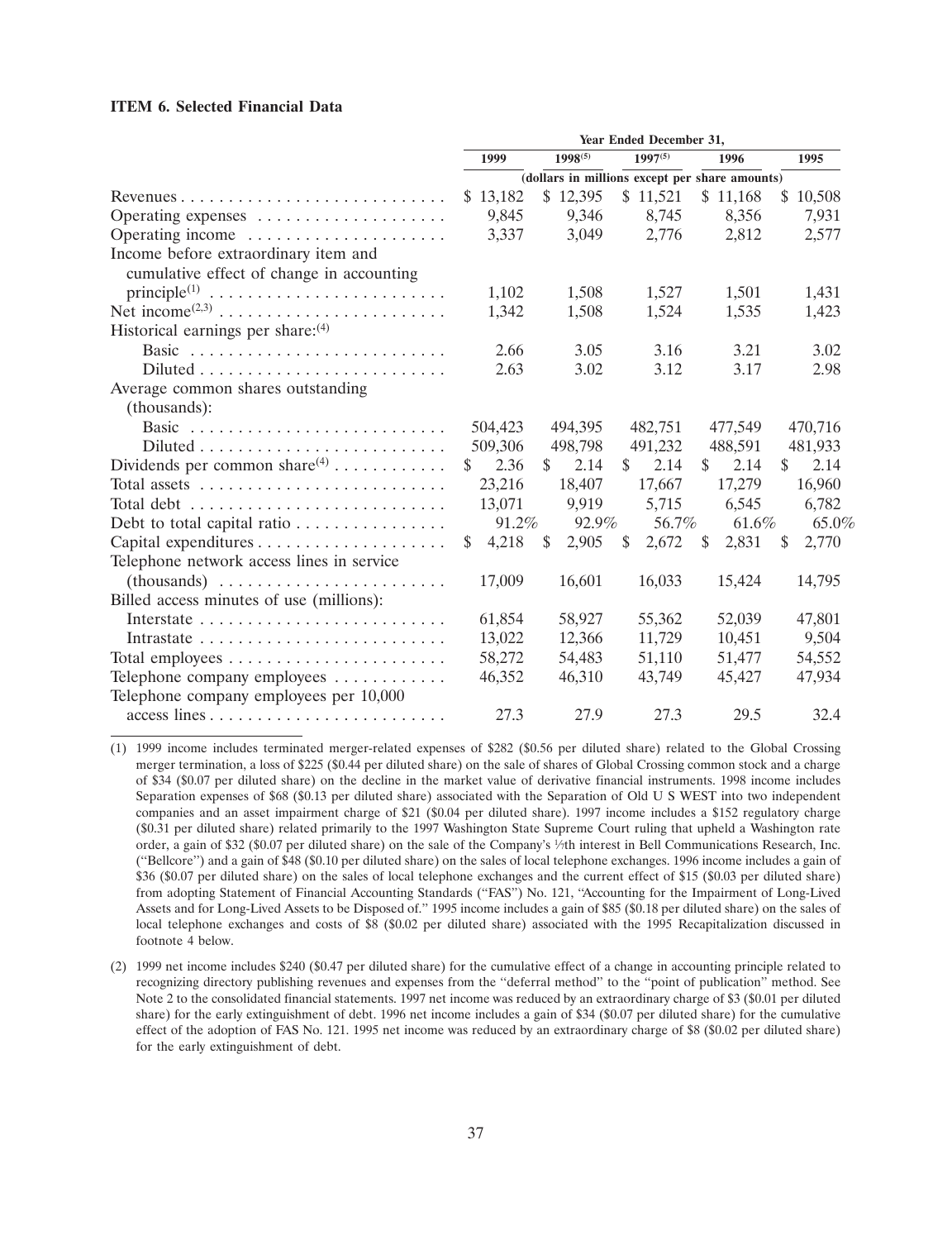- (3) For 1998, pro forma net income, assuming the incremental interest expense associated with the Dex Indebtedness was incurred from the beginning of the year through the Separation and approximately 16,341,000 shares of common stock (net of the redemption of approximately 305,000 fractional shares) issued in connection with the Dex Alignment had been issued at the beginning of the year, would have been \$1,436 (\$2.86 per basic share or \$2.84 per diluted share).
- (4) The historical average shares outstanding assume a one-for-one conversion of historical Communications Group common shares outstanding into shares of U S WEST as of the Separation date. The 1998 historical average common shares outstanding include the issuance of approximately 16,341,000 shares of common stock (net of redemption of approximately 305,000 fractional shares) issued in connection with the Dex Alignment. Effective November 1, 1995, each share of common stock of Old U S WEST was converted into one share each of Communications Group common stock and Media Group common stock (the ''1995 Recapitalization''). Earnings per common share and dividends per common share for 1995 have been presented on a pro forma basis to reflect the two classes of stock as if they had been outstanding since January 1, 1995.
- (5) Certain amounts have been reclassified to conform to the current year's presentation.

### **ITEM 7. Management's Discussion and Analysis of Financial Condition and Results of Operations (dollars in millions, except per share amounts)**

Special Note: Certain statements set forth below under this caption constitute ''forward-looking statements'' within the meaning of the Reform Act. See ''Special Note Regarding Forward-Looking Statements'' on page 1 for additional factors relating to such statements.

#### **Results of Operations**

#### *1999 Compared with 1998*

Several non-recurring and non-operating items impacted net income in 1999 and 1998. Results of operations for the two years, normalized to exclude the effects of such items, are as follows:

|                                                 | 1999             | 1998                              | <b>Increase</b><br>(Decrease) |            |
|-------------------------------------------------|------------------|-----------------------------------|-------------------------------|------------|
|                                                 | \$1,342          | \$1,508                           | \$ (166)                      | $(11.0)\%$ |
|                                                 |                  | (72)                              | 72                            | 100.0      |
|                                                 | 301              | -89                               | 212                           | 238.2      |
|                                                 | \$1,643          |                                   | $$1,525$ $$118$               | $7.7\%$    |
|                                                 |                  | $$2.63 \quad $3.02 \quad $(0.39)$ |                               | $(12.9)\%$ |
|                                                 | $\hspace{0.1cm}$ | (0.18)                            | 0.18                          | 100.0      |
|                                                 | 0.60             | 0.17                              | 0.43                          | 252.9      |
| Normalized pro forma diluted earnings per share | \$ 3.23          | \$ 3.01                           | \$0.22                        | $7.3\%$    |

(1) Reflects incremental (after-tax) interest expense associated with the Dex Indebtedness from the beginning of 1998 up to the Separation date.

(2) Reflects the issuance of approximately 16,341,000 shares of common stock (net of the redemption of approximately 305,000 fractional shares) issued in connection with the Dex Alignment as if the shares had been issued as of the beginning of 1998.

Non-recurring and non-operating items in 1999 include:

- an after-tax charge of \$282 or \$0.56 per diluted share for Global Crossing terminated mergerrelated expenses,
- an after-tax charge of \$225 or \$0.44 per diluted share for the loss on the sale of Global Crossing common stock,
- an after-tax charge of \$34 or \$0.07 per diluted share for the decline in the market value of derivative financial instruments associated with the sale of Global Crossing common stock, and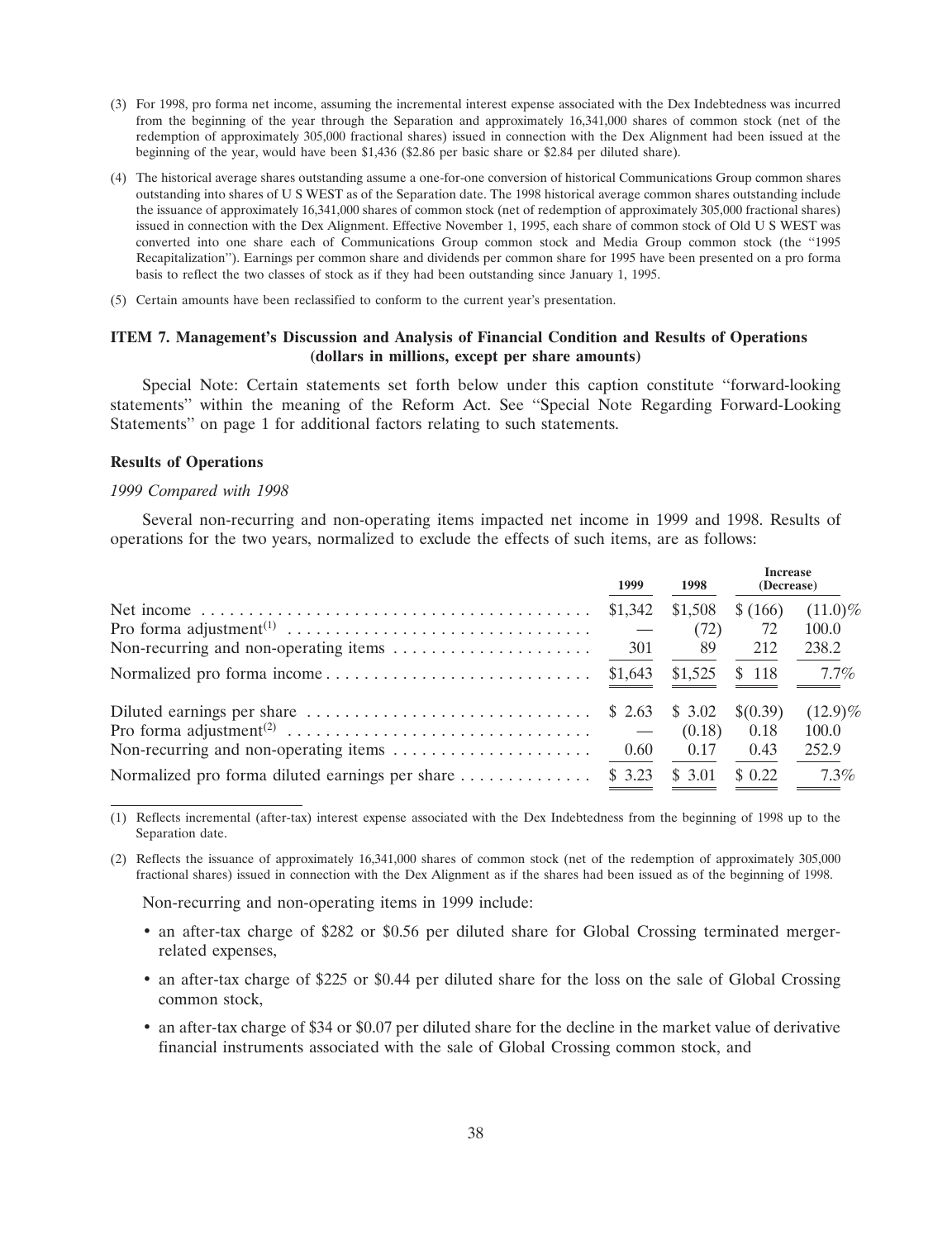• an after-tax benefit of \$240 or \$0.47 per diluted share representing the cumulative effect of change in accounting principle applicable to the change in accounting method for directory publishing revenues and expenses.

Non-recurring and non-operating items in 1998 include:

- an after-tax charge of \$68 or \$0.13 per diluted share for Separation costs, and
- an after-tax charge of \$21 or \$0.04 per diluted share related to the impairment of certain long-lived assets.

The following sections provide a more detailed discussion of the changes in revenues and expenses.

### **Revenues**

|  | 1999 1998 Increase |  |
|--|--------------------|--|
|  |                    |  |

*Local services revenues.* Local services revenues include retail and wholesale basic monthly service fees, fees for calling services such as voice messaging and caller identification, wireless revenues, subscriber line charges, MegaBit<sup>™</sup> data services, local number portability ("LNP") charges, public phone revenues, interconnection, paging, and installation and connection charges. State PUCs regulate most local service rates.

Local services revenues increased primarily due to greater sales of wireless and calling services of \$142 and \$119, respectively. Additionally, access line growth contributed to the rise in revenues. Second line additions by residential and small business customers contributed to access line growth due to continuing demand for Internet access and data transport capabilities. As of the end of 1999, we had added 408,000 access lines, an increase of 2.5% over the end of 1998. Of this increase, residential second line installations accounted for 187,000 lines, an increase of 11.8% compared with 1998. Also contributing to the revenue growth were greater revenues from inside wire maintenance plans, LNP charges, interconnection revenues, subscriber line charges and increases in the subscriber base of our Megabit<sup> $m$ </sup> data services, collectively contributing \$212. Partially offsetting these increases were net regulatory rate adjustments and refunds of \$16 for 1999, over the comparable 1998 period.

While local services revenues increased in 1999, our growth rate has declined from 1998. The decline in the growth rate was primarily attributable to increased competition as well as our customer retention strategy of offering bundles of services to customers at lower prices in return for entering into longer-term contracts. Additionally, some business customers have opted to migrate from multiple single lines to high capacity lines, which decreases local services revenues but increases access services revenues. We believe we may continue to experience declining growth rates as the level of customer demand slows and competition increases. In June 1999, we entered into a series of definitive agreements to sell local exchange telephone properties serving approximately 530,000 access lines in nine states for approximately \$1,650 in cash, subject to adjustment. The transfer of ownership, which will occur on a state-by-state basis, is expected to be completed over the next two years. The access lines accounted for approximately 3% of fiscal 1999 local services revenues. While the sale is expected to provide us with one-time gains in 2000 and 2001, it will negatively impact future local services revenue growth. Additionally, we are planning the sale of approximately 270,000 access lines in New Mexico and Washington.

|  | 1999 1998 Increase |  |
|--|--------------------|--|
|  |                    |  |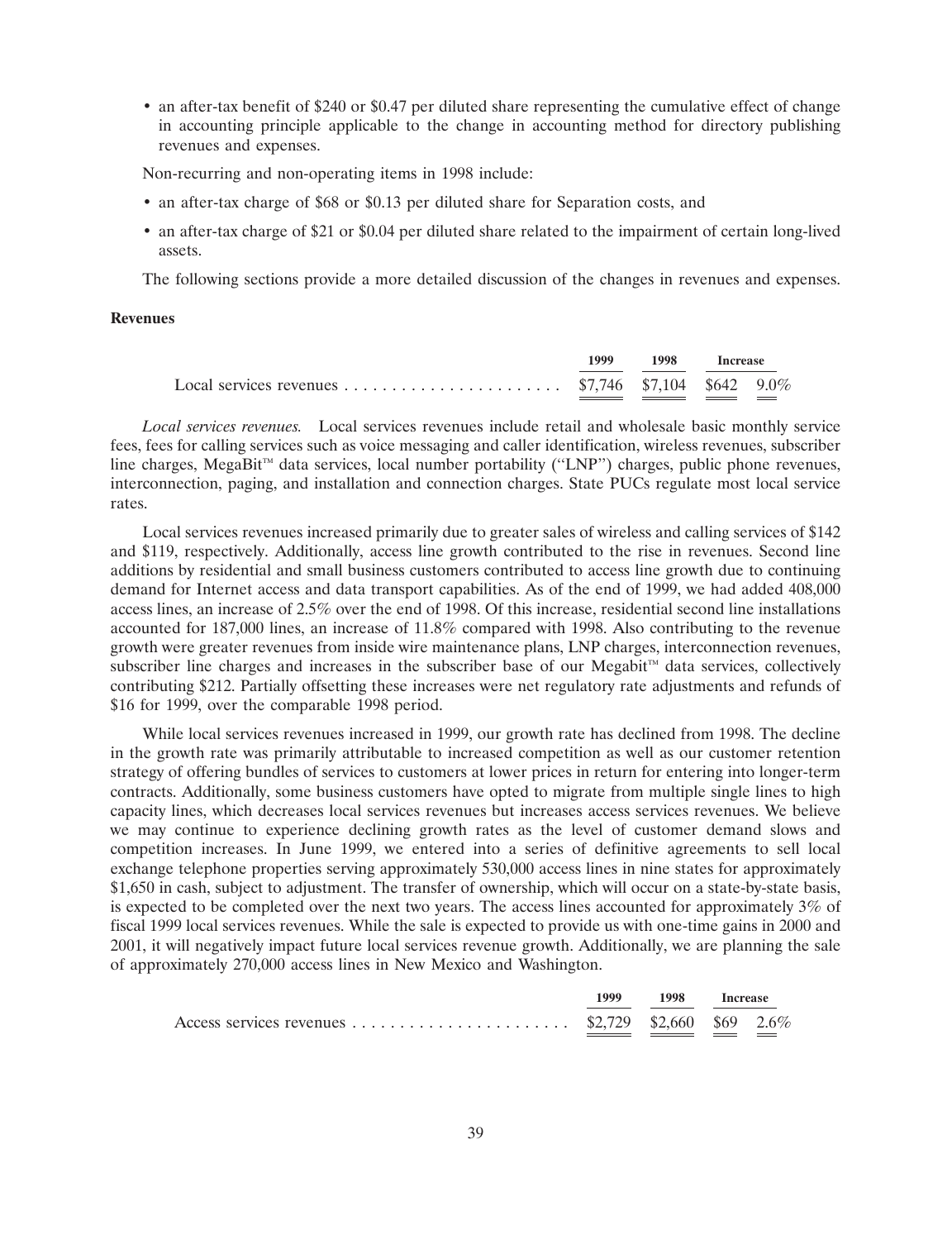*Access services revenues.* Access services revenues are derived primarily from charging IXCs, such as AT&T and MCI WorldCom, for use of our local network to connect customers to their long-distance networks. Also included in access services revenues are special access and private line revenues from endusers buying dedicated local exchange capacity to support their private networks.

The growth in access services revenues was attributable to increased demand for private line and special access services. Revenues from private line and special access services increased \$186 primarily due to the increased demand for data services. Additionally, increased demand from IXCs contributed to the revenue increase. Access minutes of use increased 5.0% for 1999. The growth in access minutes of use was partially offset by mandated rate reductions of \$164.

|  | 1999 1998 Increase |  |
|--|--------------------|--|
|  |                    |  |

*Directory services revenues.* Directory services revenues are primarily derived from selling advertising in our published directories. Effective in 1999, Dex changed to the ''point of publication'' method of accounting, which recognizes revenues and expenses at the time the related directory is published. Previously, revenues and expenses were recognized under the ''deferral'' method under which revenues and expenses were recognized over the lives of the directories, generally one year. We changed the methodology to align our revenue and expense policy with the earnings process and to better reflect the operating activity of the business. Directory services revenues for 1998 do not include the effects of the directory publishing accounting change. Including the effects of the accounting change in 1998, directory services revenues increased \$87, or 6.4%. The increase in directory services revenues was primarily attributable to increased sales of premium advertisements and price changes.

|  | 1999 1998<br><b>Decrease</b> |  |  |
|--|------------------------------|--|--|
|  |                              |  |  |

*Long-distance services revenues.* Long-distance services revenues are derived from customer calls to locations outside of their local calling area but within the same LATA. The decrease in long-distance services revenues for 1999 was primarily attributable to greater competition, strategic price reductions and the expansion in the number and size of extended service areas. Mandated rate reductions of \$40 for 1999 also contributed to the revenue decrease. As of December 31, 1999, customers in all 14 states in which we operate are able to choose an alternative provider for intraLATA calls without dialing a special access code when placing a call.

We believe we will continue to experience further declines in long-distance services revenues as regulatory actions provide for increased levels of competition. We are responding to competition through competitive pricing of intraLATA long-distance services and increased promotional efforts to retain customers. See ''Special Note Regarding Forward-Looking Statements'' on page 1.

| 1999 | 1998 Increase |  |  |
|------|---------------|--|--|
|      |               |  |  |

*Other services revenues.* Other services revenues include billing and collection services for IXCs, collocation services for other CLECs, customer equipment sales and sales of other unregulated products, such as U S WEST.net<sup>®</sup>, our Internet service. Other services revenues increased primarily as a result of increased revenues for U S WEST.net<sup>®</sup>, the national expansion of our data business and increased customer equipment sales.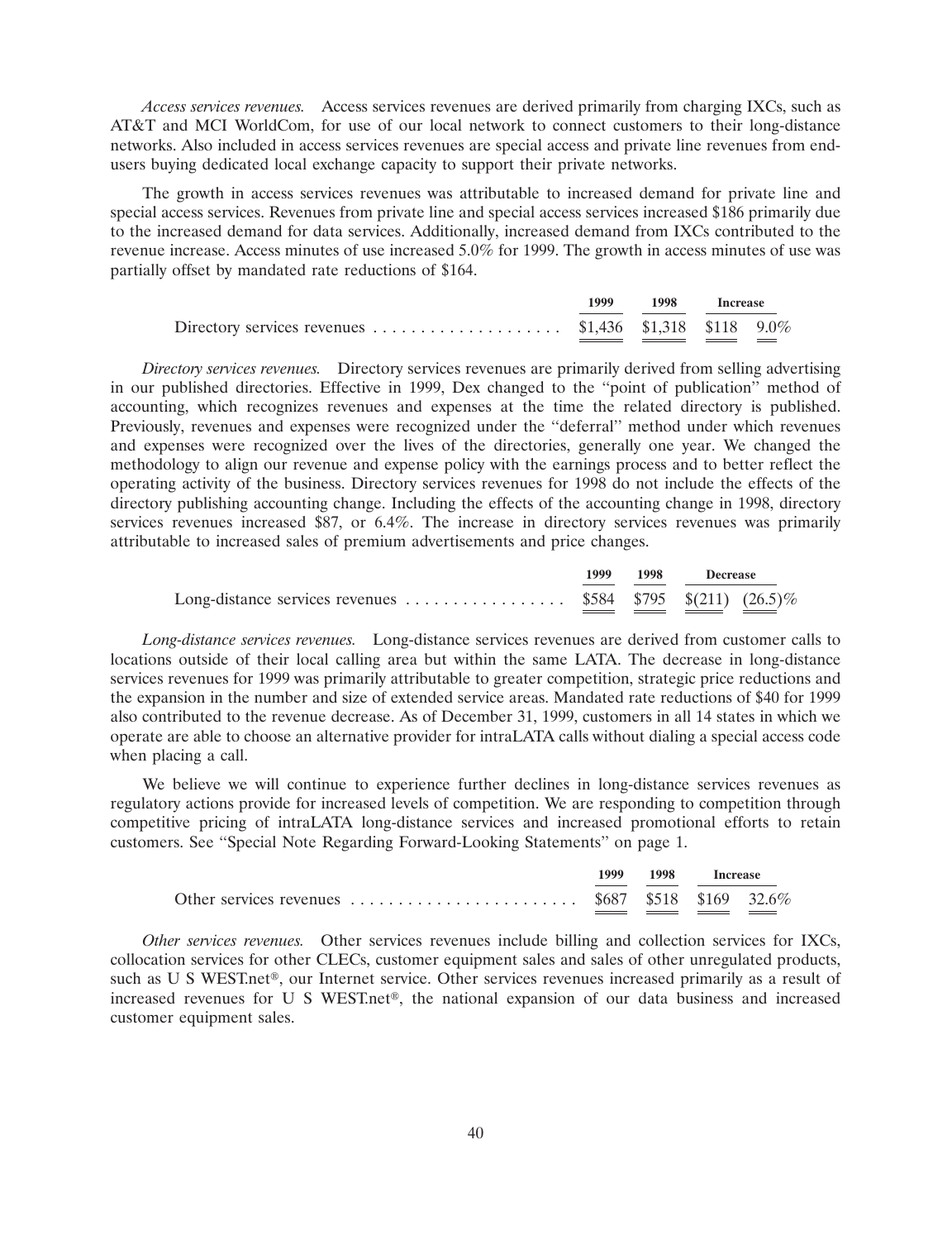### **Expenses**

|  | 1999 1998 Increase |  |
|--|--------------------|--|
|  |                    |  |

*Employee-related expenses.* Employee-related expenses include salaries and wages, benefits, payroll taxes and contract labor.

Employee-related expenses for 1998 include \$21 of costs related to the third quarter 1998 work stoppage and do not include the effects of the directory publishing accounting change. Including the effects of the accounting change and excluding the work stoppage costs, employee-related expenses increased \$439 or 10.2% for 1999 over 1998. The number of employees increased from 54,483 at the end of 1998 to 58,272 at December 31, 1999. Employee-related expenses increased because of increased commitments towards improving customer service, including meeting requests for installation and repair services, resulting in higher labor costs. Additionally, growth in several sectors of the business, primarily wireless and data communications and year 2000 costs, resulted in increased employee levels and contract labor costs. Across-the-board wage increases also contributed to the increase in employee-related expenses. Additionally, included in employee-related expenses for 1999 are the salary and benefit costs for employees who were transferred from Old U S WEST as part of the Separation. Prior to the Separation, these costs were allocated to us and included in other operating expenses. Partially offsetting these increases was the capitalization in 1999 of employee-related costs associated with developing internal use software due to the adoption of the American Institute of Certified Public Accountants' Statement of Position (''SOP'') 98-1, "Accounting for the Costs of Computer Software Developed or Obtained for Internal Use." In accordance with the SOP, \$85 of employee-related costs were capitalized in 1999. An increase in net pension credits of \$47 also partially offset the increase in employee-related expenses for 1999. As a result of the favorable return on investment earnings on pension plan assets, we will continue to experience increases in our pension credits in 2000.

|  | 1999 1998 Decrease |  |
|--|--------------------|--|
|  |                    |  |

*Other operating expenses.* Other operating expenses include access charges paid to carriers for the routing of local and long-distance traffic to their facilities, interconnection costs, taxes other than income taxes, paper, printing, delivery and distribution costs associated with publishing activities and other selling, general and administrative costs. Included in 1998 were \$129 of Separation costs and asset impairment charges. Additionally, 1998 does not include the effects of the directory publishing accounting change. Including the effects of the accounting change in 1998 and excluding the Separation costs and asset impairment charges, other operating expenses increased \$33, or 1.2% for 1999 over 1998. This increase was primarily attributable to the following:

- increased costs of product sales associated with our growth initiatives, including wireless handset costs and costs applicable to our data communications services and our directory segment,
- higher access and interconnection expenses resulting from regulatory rulings that require us to pay access charges to carriers for calls that originate on our network and terminate on other carriers' networks offset by reductions in access expense due to end-users dialing toll calls directly to IXCs and bypassing our network,
- higher rent expense related to increased computer software, hardware and telephone pole leasing,
- higher property taxes,
- higher bad debt expense related to increased revenues, and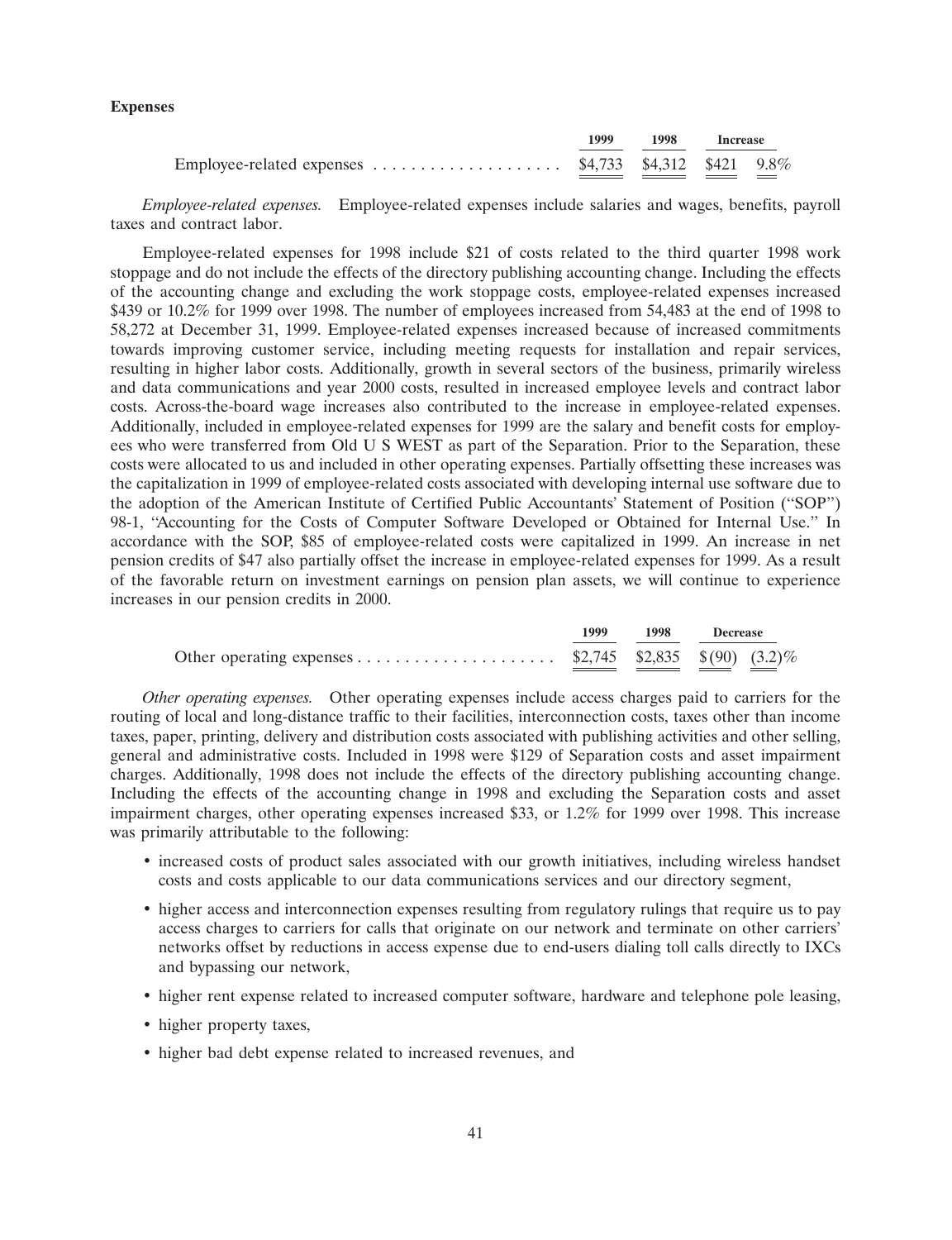• higher marketing and advertising costs for wireless, data communications services and calling services such as caller identification.

Offsetting the increase in other operating expenses was the effect of capitalizing \$329 of software costs in 1999 primarily associated with developing internal use software in accordance with SOP 98-1. A \$20 refund related to a gross receipts tax settlement also offset increases to expenses for 1999. Additionally, for the second half of 1998, the transfer of employees from Old U S WEST as part of the Separation resulted in the reclassification of related salary and benefit costs to employee-related expenses.

|                                                                   | 1999 1998 Increase |  |
|-------------------------------------------------------------------|--------------------|--|
| Depreciation and amortization expense  \$2,367 \$2,199 \$168 7.6% |                    |  |

*Depreciation and amortization expense.* Depreciation and amortization expense increased primarily due to higher overall property, plant and equipment balances resulting from continued investment in our network. Additionally, we incurred amortization costs related to the capitalization of internal use software in accordance with SOP 98-1 and reduced the useful lives of certain assets due to changes in technology, both of which caused greater depreciation expense. Partially offsetting the increases was the cessation of depreciation associated with access lines that are intended to be sold.

|  | 1999 1998 Increase |  |
|--|--------------------|--|
|  |                    |  |

*Other expense—net.* Interest expense was \$736 for 1999 compared to \$543 for 1998. The increase in interest expense for 1999 was primarily attributable to debt incurred to acquire 39 million shares of Global Crossing common stock and the \$3,900 in debt assumed in the Separation as part of the Dex Alignment.

We incurred a one-time charge in 1999 of \$282 to dissolve the proposed merger with Global Crossing. The charge included a cash payment of \$140 to Global Crossing, the transfer of \$140 of Global Crossing common stock, we had previously purchased, to Global Crossing and \$2 of miscellaneous merger-related costs.

We incurred a \$367 loss in 1999 on the sale of 24 million shares of Global Crossing common stock. In connection with this transaction, we entered into an equity return swap which is reflected at market value. In 1999, the market value of the swap declined by \$56.

Also included in other expense—net was other income of \$6 in 1999, compared to other expense of \$87 in 1998. The decrease in other expense was due to a reduction in regulatory interest expense, a reduction in interest expense on a federal income tax audit, gains on sales of real estate, net gains on sales of marketable securities, reduced contributions to an affiliated foundation and interest earned on a gross receipts tax settlement.

*Segment results.* Segment results represent margins which, for segment reporting purposes, exclude certain costs and expenses, including depreciation and amortization, corporate expenses and taxes other than income. See Note 12 to the consolidated financial statements on pages F-24 through F-26.

|                                                             | 1999  | 1998 | <b>Increasee</b><br>(Decrease) |  |
|-------------------------------------------------------------|-------|------|--------------------------------|--|
| Segment results:                                            |       |      |                                |  |
|                                                             |       |      |                                |  |
|                                                             |       |      |                                |  |
|                                                             |       |      |                                |  |
| Directory services segment $\dots\dots\dots\dots\dots\dots$ | - 741 | 657  | 84 12.8                        |  |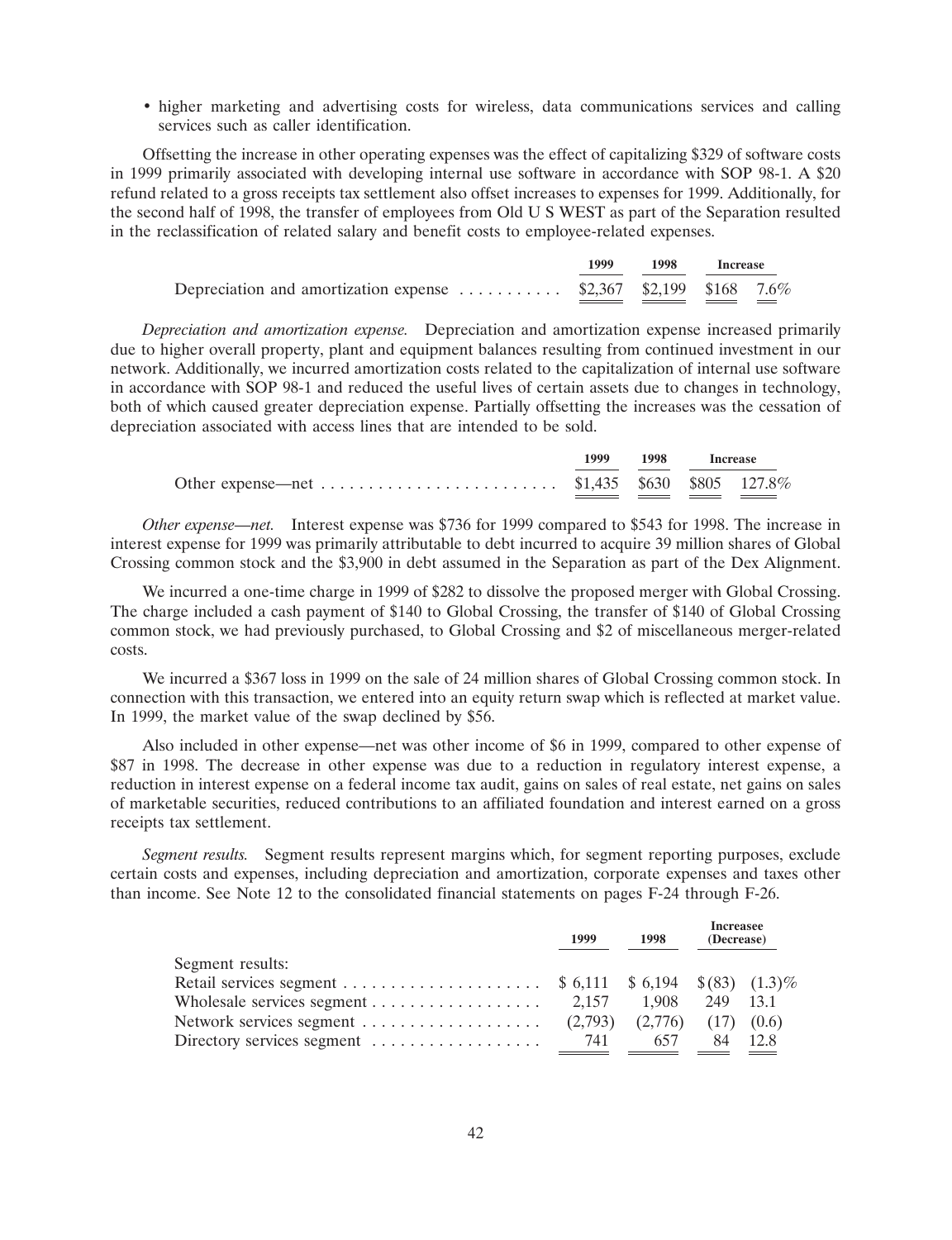Margin from the retail services segment decreased from 1998 due to operating expenses increasing at a greater rate than revenue growth. Revenues from the retail services segment increased 5.4% for 1999 over 1998, primarily due to growth in local services revenues which include wireless services, calling services and Megabit<sup> $M$ </sup> data services. The revenue increase was more than offset by higher operating expenses driven by growth initiatives and costs associated with enhancing customer service. Margin from the wholesale services segment increased as a result of greater demand for access and interconnect services, partially offset by price reductions as mandated by both federal and state regulatory authorities and higher access charge expenses. Margin from the network services segment decreased due to increased volumes, service initiatives and year 2000 costs. Margin from the directory services segment increased due to changing the manner in which revenues and expenses are recognized and due to growth in directory services revenue partially offset by increased sales support costs.

| 1999. | 1998 | <b>Decrease</b> |  |
|-------|------|-----------------|--|
|       |      |                 |  |

*Provision for income taxes.* The effective tax rate for 1999 was 42.1% compared to 37.7% for 1998. The increase in the effective tax rate in 1999 was primarily attributable to the exclusion of the tax benefit for terminated merger-related expenses. Excluding the effects of terminated merger-related expenses, the effective tax rate for 1999 was 36.6% compared to 37.7% for 1998. The decrease from the 1998 effective tax rate resulted primarily from certain non-deductible Separation costs in 1998 and the increase in taxexempt dividend income for 1999.

#### *1998 Compared with 1997*

Several non-recurring and non-operating items impacted net income in 1998 and 1997. Results of operations for the two years, normalized to exclude the effects of such items, are as follows:

|                                                                                                                  | 1998            | 1997             | <b>Increase</b><br>(Decrease) |                   |
|------------------------------------------------------------------------------------------------------------------|-----------------|------------------|-------------------------------|-------------------|
| Net income $\ldots \ldots \ldots \ldots \ldots \ldots \ldots \ldots \ldots$                                      | \$1,508<br>(72) | \$1,524<br>(162) | S.<br>(16)<br>90              | $(1.0)\%$<br>55.6 |
| Non-recurring and non-operating items $\dots \dots \dots$                                                        | 1.436<br>- 89   | 1,362<br>(77)    | -74<br>166                    | 5.4<br>215.6      |
| Normalized pro forma income                                                                                      | \$1,525         | \$1,285          | \$ 240                        | 18.7%             |
| Pro forma diluted earnings per share <sup>(2)</sup><br>Non-recurring and non-operating items $\dots \dots \dots$ | \$2.84<br>0.17  | \$2.70<br>(0.16) | \$0.14<br>0.33                | $5.2\%$<br>206.3  |
| Normalized pro forma diluted earnings per share                                                                  | \$ 3.01         | $$2.55*$         | $$0.46*$                      | $18.0\%$          |

Amount does not foot due to the rounding of individual components.

(1) Reflects incremental (after-tax) interest expense associated with the Dex Indebtedness for the full year 1997 and from the beginning of 1998 up to the Separation.

(2) Reflects the issuance of approximately 16,341,000 shares of common stock (net of the redemption of approximately 305,000 fractional shares) issued in connection with the Dex Alignment as if the shares had been issued as of the beginning of each period indicated.

Non-recurring and non-operating items in 1998 include:

- an after-tax charge of \$68 or \$0.13 per diluted share for Separation costs, and
- an after-tax charge of \$21 or \$0.04 per diluted share related to the impairment of certain long-lived assets.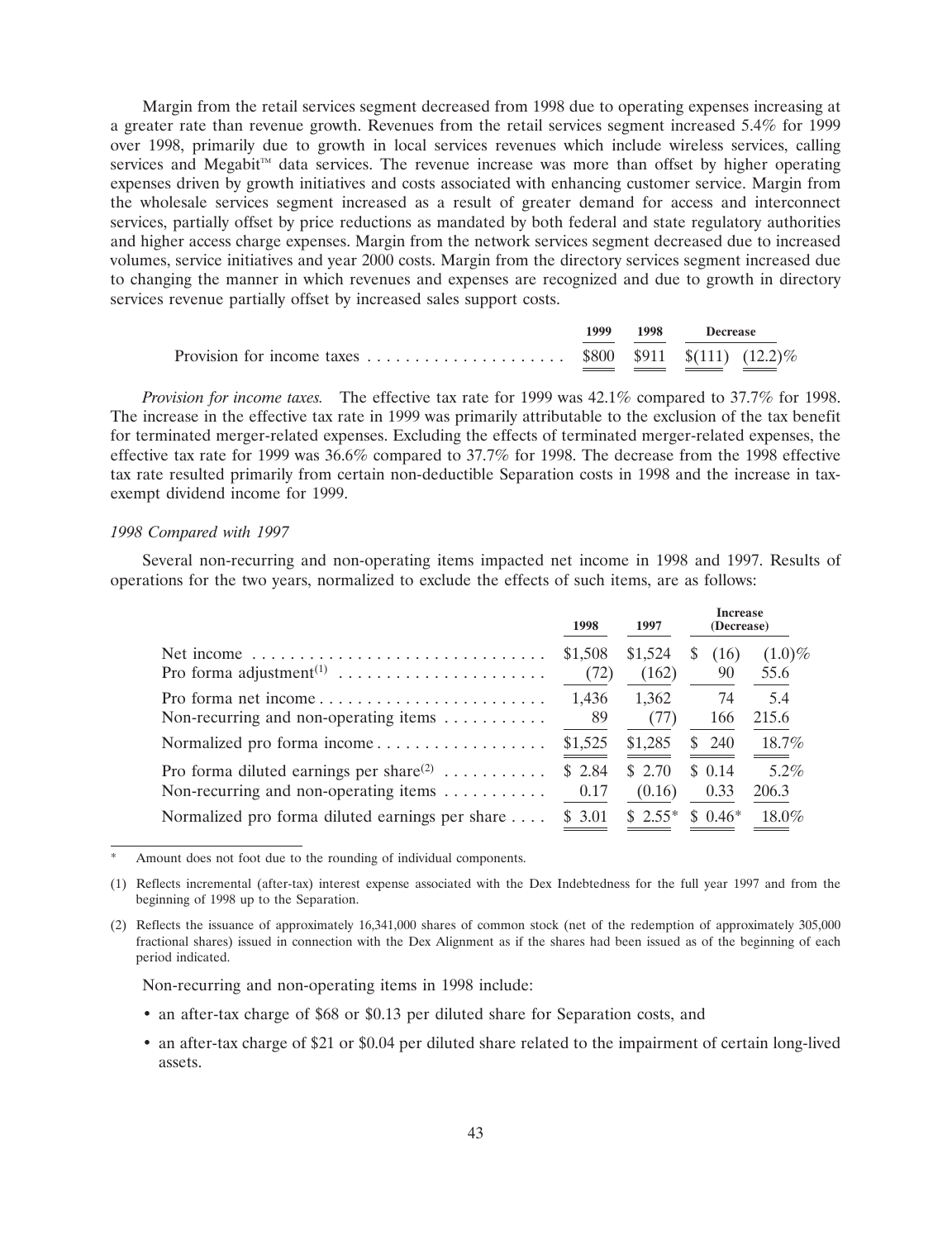Non-recurring and non-operating items in 1997 include:

- an after-tax charge of \$3 or \$0.01 per diluted share relating to the early extinguishment of debt, and
- an after-tax gain of \$80 or \$0.17 per diluted share relating to the sales of local telephone exchanges and our investment in Bellcore.

The following sections provide a more detailed discussion of the changes in revenues and expenses.

# **Revenues**

|  | 1998 1997 Increase |  |
|--|--------------------|--|
|  |                    |  |

*Local services revenues.* Local service revenues increased in 1998 due largely to access line growth and increased sales of calling services. Second line additions by residential and small business customers contributed to access line growth due to continuing demand for Internet access and data transport capabilities. In 1998, we provided a total of 568,000 additional access lines, an increase of 3.5% over 1997. Of this increase, second line installations accounted for 241,000 lines, an increase of 18.0% compared with 1997. In addition, regulatory rate increases in various jurisdictions accounted for \$53 of the increase in local service revenues in 1998. Unfavorable regulatory rate adjustments and other provisions for estimated state regulatory liabilities decreased \$122 in 1998 compared to 1997, due in part to a state of Washington rate order (''Washington Rate Order'') issued in 1997.

Additionally, revenues from calling services, wireless services and subscriber line charges also contributed to the increase in revenues. Lastly, the work stoppage in the third quarter of 1998 negatively impacted revenue growth.

| 1998 | 1997 Increase |  |
|------|---------------|--|
|      |               |  |

*Access services revenues.* In 1998, access services revenues were affected by a change in the classification of fees paid into the universal service funds. In 1997 and prior years, fees paid into the universal service funds were netted against access services revenues. In 1998, with the advent of the FCC's new universal service fund structure and funding mechanism, these fees were recorded as access expense within other operating expenses. Excluding the effects of the reclassification, access services revenues decreased \$70 or 2.6% in 1998. The volume of access minutes billed increased 6.3% in 1998. The increase in demand was substantially offset by price reductions as mandated by the FCC. Additionally, a \$68 charge recognized in 1997 resulting from the Washington Rate Order also contributed to the increase in revenues in 1998.

|  | 1998 1997 Increase |  |
|--|--------------------|--|
|  |                    |  |

*Directory services revenues.* The increase in directory services revenues was primarily attributable to increased sales of premium advertisements and price changes.

|  | 1998 1997 Decrease |  |  |
|--|--------------------|--|--|
|  |                    |  |  |

*Long-distance services revenues.* The decrease in long-distance services revenues was attributable to greater competition and regulatory rate reductions in 1998, offset by a \$51 charge recognized in 1997 resulting from the Washington Rate Order. As of December 31, 1998, in five of the 14 states in which we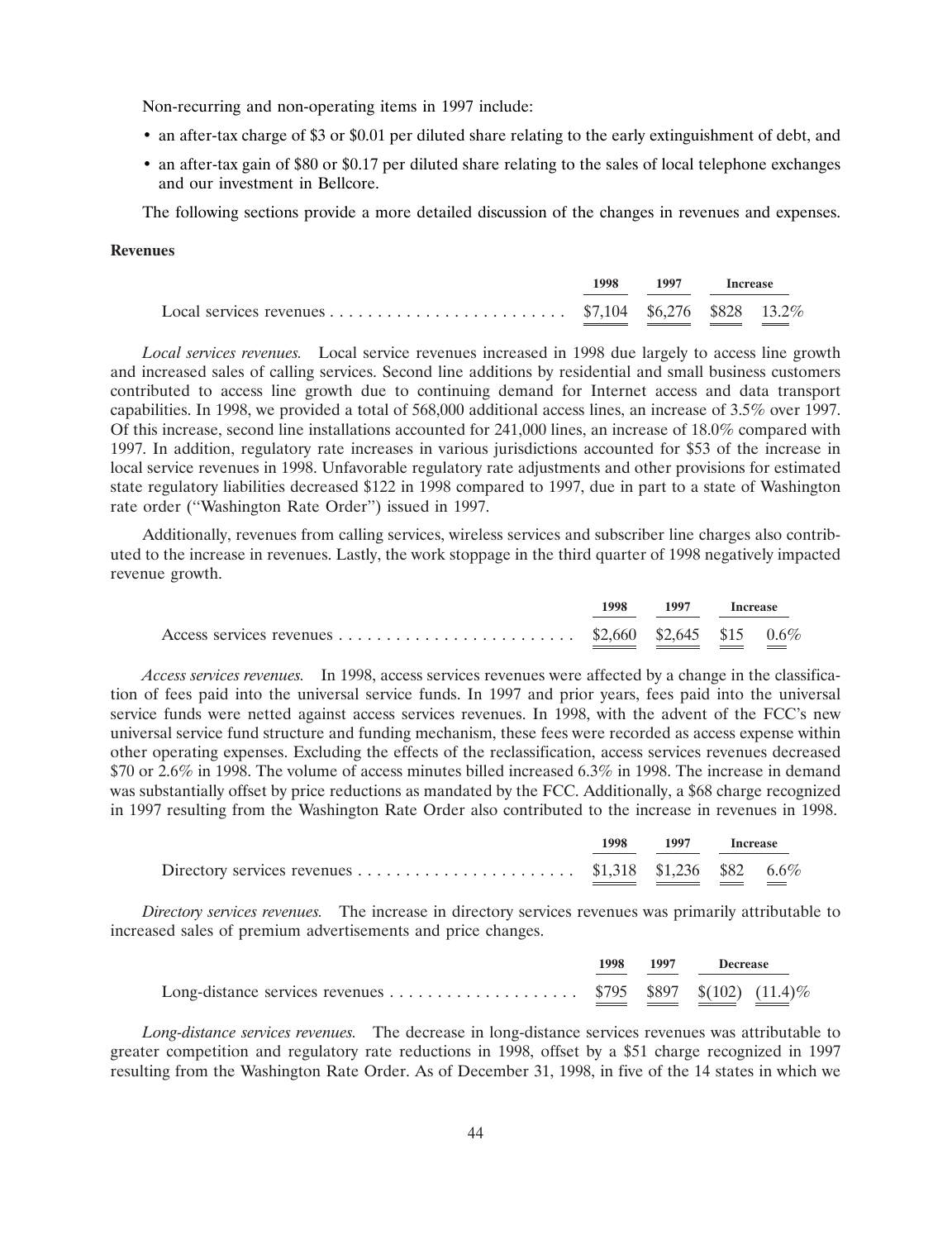operate, customers were able to choose an alternative provider for intraLATA calls without dialing a special access code when placing a call. Additionally, contributing to the revenue decline was the expansion of multiple toll carrier plans in 1997, whereby other telephone companies provide toll services previously provided by us. Although we no longer receive these revenues, the revenue loss has been offset with increased access services revenues and lower access expenses.

|  | 1998 1997 Increase |  |
|--|--------------------|--|
|  |                    |  |

*Other services revenues.* Other services revenues increased primarily as a result of increased revenues for customer equipment sales, the national expansion of our data business and U S WEST.net<sup>®</sup>.

### **Expenses**

|                                                                                               | 1998 1997 Increase |  |
|-----------------------------------------------------------------------------------------------|--------------------|--|
| Employee-related expenses $\dots \dots \dots \dots \dots \dots$ \$4,312 \$3,953 \$359 $9.1\%$ |                    |  |

*Employee-related expenses.* Employee-related expenses in 1998 included \$21 of costs incurred in connection with the third-quarter work stoppage, including incremental travel costs, contract labor costs and bonuses paid to management for work performed during the strike. Partially offsetting these additional costs were lower salaries and wages for occupational employees not working during the strike. Excluding the work stoppage costs, employee-related expenses increased \$338 or 8.6%.

Employee-related expenses increased because of growth in several sectors of the business, primarily wireless and data communications, resulting in increased employee levels. Across-the-board wage increases also contributed to the increase in employee-related expenses. The number of employees increased from 51,110 at the end of 1997 to 54,483 at December 31, 1998. We also incurred higher contract labor costs for systems development, including interconnection and Year 2000 costs and marketing and sales efforts. Additionally, approximately 530 employees were transferred from Old U S WEST as part of the Separation. Prior to the Separation, these costs were allocated to us and included in other operating expenses. Partially offsetting these increases was a \$101 pension credit in 1998 compared to a \$33 pension credit in 1997.

At December 31, 1998, 33,000 of our telephone company employees were represented by the Communications Workers of America. In October 1998, members of the union ratified a three-year contract providing for salary increases of 10.9% over three years, effective in August of each year, and a cumulative pension increase of 21% over three years.

|                                                                                                 | 1998 1997 Increase |  |
|-------------------------------------------------------------------------------------------------|--------------------|--|
| Other operating expenses $\dots \dots \dots \dots \dots \dots \dots$ \$2,835 \$2,629 \$206 7.8% |                    |  |

*Other operating expenses.* As discussed in ''access service revenues,'' universal service funding expenses were netted against revenues in 1997 and prior years and were reclassified as other operating expenses in 1998. Excluding the effects of the reclassification, other operating expenses increased \$121 or 4.6% in 1998. The increase was primarily attributable to the following:

- increased costs associated with growth initiatives, including wireless handset costs and related marketing and advertising;
- higher interconnection and LNP costs;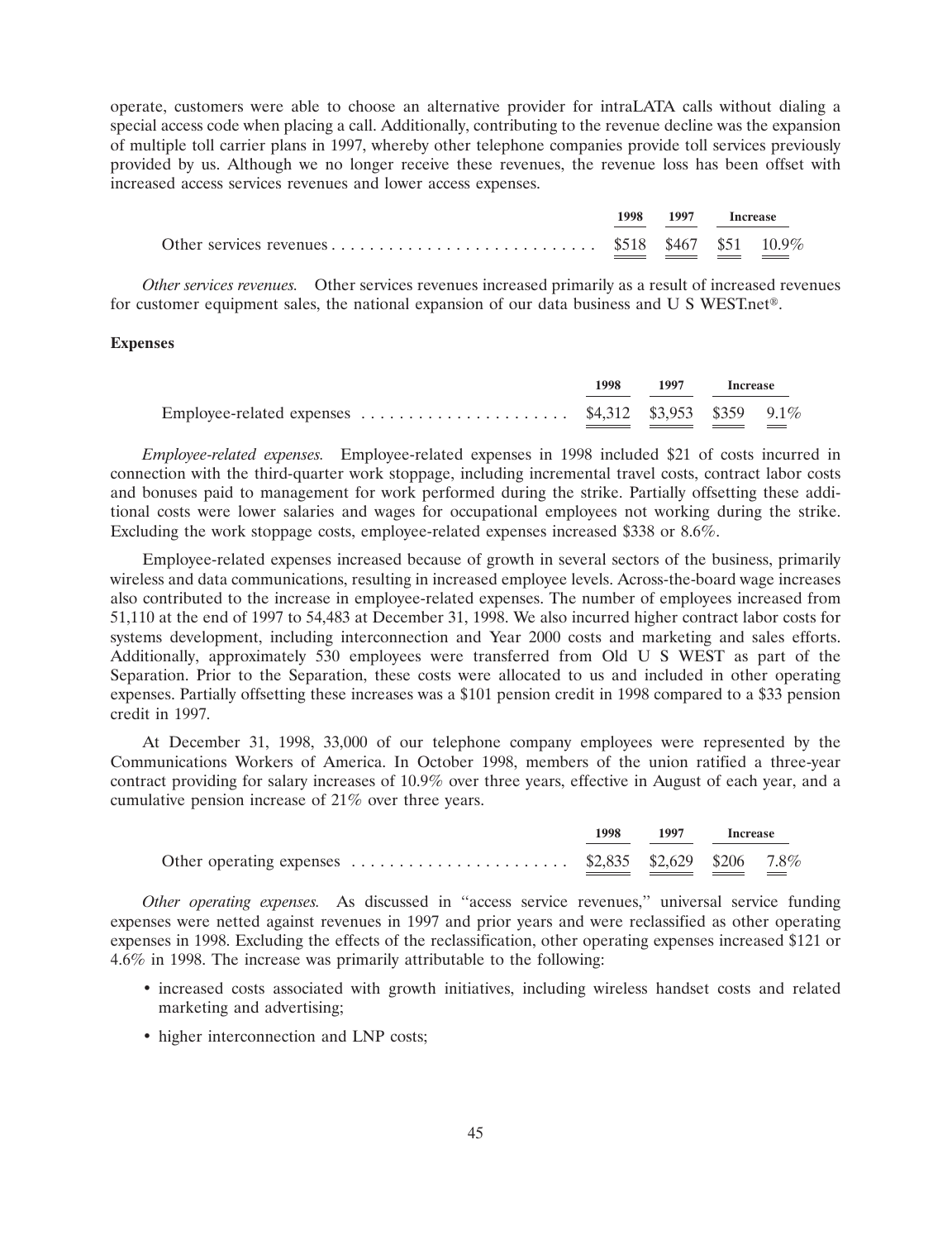- costs of \$94 that were directly attributable to the Separation, including executive severance, legal and financial advisory fees, securities registration fees, printing and mailing costs and internal systems and rearrangement costs; and
- an asset impairment charge of \$35 related to certain long-lived assets used in our video operations in Omaha, Nebraska. Technological advances permitted us to pursue and use more economical DSL (Digital Subscriber Line) technology in cable overbuild situations. Because the projected future cash flows were less than the assets' carrying values, an impairment loss was recognized.

Partially offsetting the increase in other operating expenses was the effect of transferring approximately 530 employees from Old U S WEST as part of the Separation. Costs related to these employees were reclassified to employee-related expenses. Previously, these costs were allocated from Old U S WEST and included in other operating expenses.

|                                                                   | 1998 1997 Increase |  |  |
|-------------------------------------------------------------------|--------------------|--|--|
| Depreciation and amortization expense  \$2,199 \$2,163 \$ 36 1.7% |                    |  |  |

*Depreciation and amortization expense.* Depreciation and amortization expense increased primarily due to higher overall property, plant and equipment balances resulting from continued investment in our network.

|  | 1998 1997 Increase |  |
|--|--------------------|--|
|  |                    |  |

*Other expense—net.* Interest expense was \$543 in 1998 compared to \$405 in 1997. The increase was primarily attributable to the Dex Indebtedness. On a pro forma basis, assuming the Dex Indebtedness had occurred at the beginning of each year presented, interest expense would have been \$660 in 1998 compared to \$667 in 1997. The decline in pro forma interest expense was attributable to overall lower average pro forma debt balances in 1998 compared to 1997.

Also included in other expense—net, were other expenses of \$87 in 1998 compared to other income of \$58 in 1997. The 1998 other expenses resulted primarily from interest expense on state regulatory liabilities whereas 1997 other income was derived primarily from sales of local telephone exchanges and our investment in Bellcore, offset by interest expense on state regulatory liabilities.

*Segment results.* Segment results represent margins which, for segment reporting purposes, exclude certain costs and expenses, including depreciation and amortization, corporate expenses, taxes other than income and other non-recurring charges. See Note 12 to the consolidated financial statements on pages F-24 through F-26.

|                                                                                           |     | 1997 | <b>Increase</b><br>(decrease) |                  |
|-------------------------------------------------------------------------------------------|-----|------|-------------------------------|------------------|
| Segment results:                                                                          |     |      |                               |                  |
|                                                                                           |     |      |                               |                  |
| Wholesale services segment $\dots \dots \dots \dots \dots \dots \dots$ 1,908 2,176        |     |      |                               | $(268)$ $(12.3)$ |
| Network services segment $\dots \dots \dots \dots \dots \dots$ (2,776) (2,738) (38) (1.4) |     |      |                               |                  |
| Directory services segment $\dots \dots \dots \dots \dots \dots$                          | 657 | 615  | 42                            | 6.8              |

Margin from the retail services segment increased due to revenue growth, primarily from local services revenues. The revenue increase was partially offset by higher operating expenses driven by growth initiatives. Margin from the wholesale services segment decreased as a result of price reductions as mandated by the FCC and higher operating costs, primarily interconnection costs, partially offset by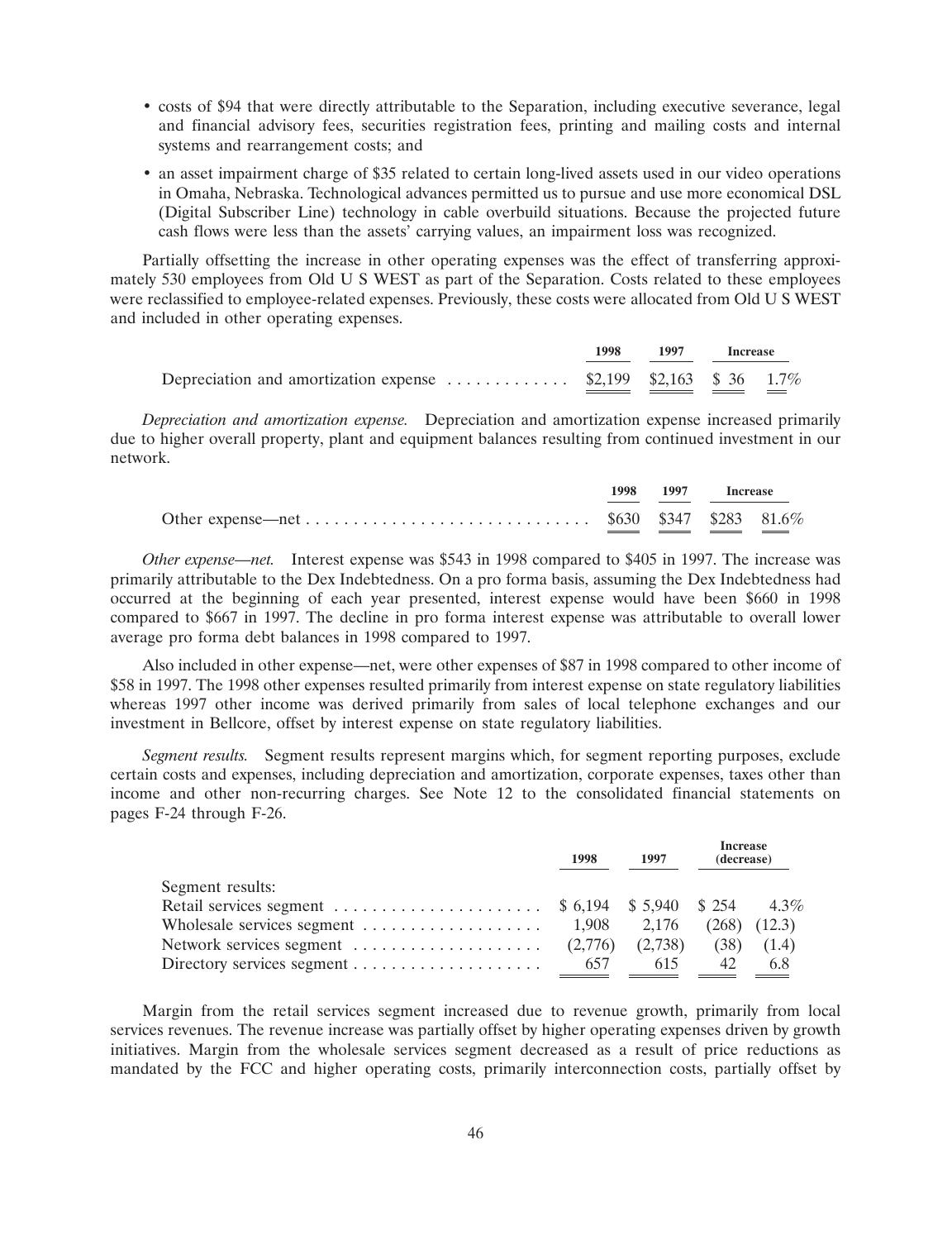greater demand for interstate access services. Margin from the network services segment decreased as a result of additional expenditures to support growth in the retail services segment. Margin from the directory services segment increased due to growth in directory services revenues partially offset by increased printing, paper and sales support costs.



*Provision for income taxes.* On a pro forma basis assuming the Dex Indebtedness had occurred at the beginning of each year presented, the effective tax rate was 37.7% for 1998 compared to 37.1% for 1997. The increase in the effective tax rate was primarily attributable to the non-deductibility of certain Separation costs and lower amortization of investment tax credits.

## **Liquidity and Capital Resources**

*Operating Activities.* Cash provided by operations was \$4,546, \$3,927 and \$4,191 in 1999, 1998 and 1997, respectively. The increase in operating cash flow in 1999 resulted from growth in operating income and changes in working capital. The decrease in operating cash flow in 1998 resulted from a reduction in payables, the effects of refunds paid relating to regulatory rulings and an increase in accounts receivable. Partially offsetting these items were the effects of growth in both the communications and directories businesses and lower income tax payments.

Future cash needs could increase with the pursuit of new business opportunities, including the acceleration of the deployment of additional and/or advanced new services to customers, such as broadband data, wireless (including the purchase of spectrum licenses) and video services, and may additionally be impacted by continued implementation of the requirements of the Telecommunications Act of 1996 (the "Act"). The acceleration of such additional and/or advanced new services could have a material adverse effect on our financial condition or results of operations. Interconnection, LNP, universal service and access charge reform will negatively impact cash flows to the extent recovery mechanisms provided by the FCC and state PUCs are inadequate. We would expect that such cash needs will be funded through operations and, when necessary, the issuance of securities.

*Investing Activities.* Total capital expenditures, on a cash basis, were \$3,944, \$2,672 and \$2,168 in 1999, 1998 and 1997, respectively. Capital expenditures have primarily been, and continue to be, focused on expanding access line growth, modernization of the telecommunications network and meeting the requirements of the Act, including interconnection services such as LNP, operational support systems, collocation and trunking. We continue to expand our investment to compete in the wireless, data communications and video markets. In addition to investments in property, plant and equipment, we paid \$18 in 1998 and \$73 in 1997 to purchase wireless PCS licenses in connection with our launch of PCS in various markets.

In connection with our proposed merger agreement with Global Crossing, we invested \$2,464 to purchase approximately 39 million shares of Global Crossing common stock in a tender offer during 1999. As a result of our subsequent merger agreement with Qwest, we entered into a termination agreement with Global Crossing under which we were required to pay Global Crossing \$140 and approximately 2.2 million shares of Global Crossing common stock for which we paid \$140. We obtained a \$140 loan from Qwest to satisfy the cash portion of the termination fee. In 1999, we closed on the sale of 24 million shares of Global Crossing common stock and settled, receiving gross proceeds of \$1,140 in January 2000. As of December 31, 1999, the remaining Global Crossing shares we held had a cost basis of \$818 and a market value of \$651. This market decline, which we believe to be temporary, has been reflected in accumulated other comprehensive income in the stockholders' equity section of the consolidated balance sheets.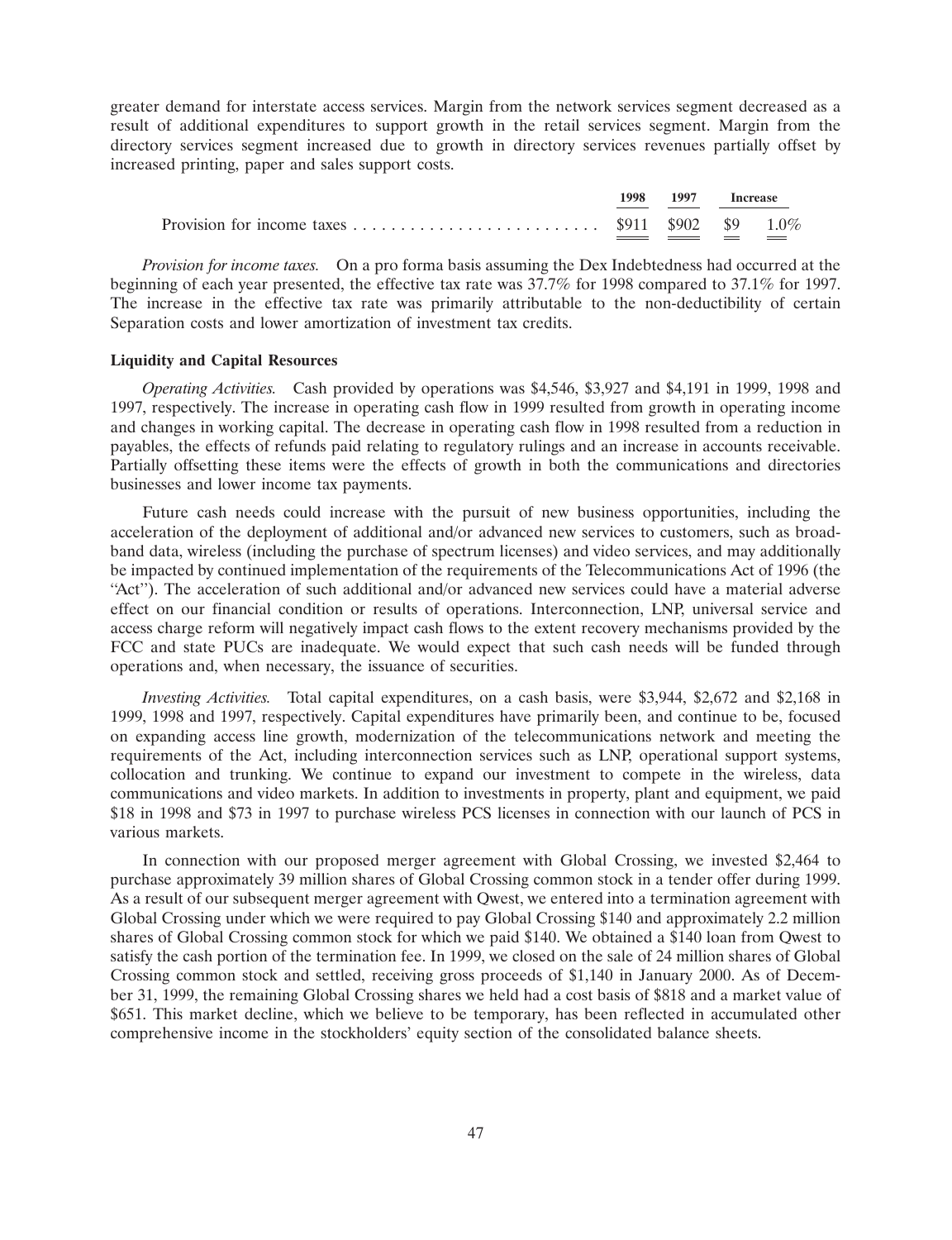We received cash proceeds of \$67 in 1997 from the sale of local telephone exchanges. Also during 1997, we sold our equity interest in Bellcore for proceeds of \$65.

*Financing Activities.* Cash provided by financing activities was \$1,945 in 1999. Cash used for financing activities was \$1,136 and \$2,157 in 1998 and 1997, respectively. The net proceeds from short-term and longterm debt in 1999 were, in part, utilized to finance the Global Crossing tender offer. In 1998, total debt increased by \$4,204 to \$9,919 at December 31, 1998, of which approximately \$3,900 was attributable to the Dex Indebtedness. The Dex Indebtedness was incurred at the Separation date to repay Old U S WEST debt.

Historically, prior to the Separation, Old U S WEST funded our nonregulatory activities, including Dex, with short-term advances. The net (repayments of) proceeds from such Old U S WEST short-term advances were \$(198) and \$153 during 1998 and 1997, respectively.

We paid dividends on our common shares totaling \$1,187, \$1,056 and \$992 in 1999, 1998 and 1997, respectively.

We maintain commercial paper programs to finance short-term cash flow requirements, as well as to maintain a presence in the short-term debt market. As of December 31, 1999, we had lines of credit with a total borrowing capacity of \$4,050.

#### **Risk Management**

Over time, we are exposed to market risks arising from changes in interest rates. The objective of our interest rate risk management program is to manage the level and volatility of our interest expense. We may employ derivative financial instruments to manage our interest rate risk exposure. We have also employed financial derivatives to hedge interest rate and foreign currency exposures associated with particular debt issues to synthetically obtain below market interest rates.

As of December 31, 1999 and 1998, approximately \$2,265 and \$951, respectively, of floating-rate debt was exposed to changes in interest rates. This exposure was primarily linked to commercial paper rates and changes in 3-month LIBOR. A hypothetical increase of one-percentage point in commercial paper rates and 3-month LIBOR would increase annual pre-tax interest expenses by \$23. As of December 31, 1999 and 1998, we also had \$522 and \$228, respectively, of long-term fixed rate debt obligations maturing in the following 12 months. Any new debt obtained to refinance this debt would be exposed to changes in interest rates. A hypothetical 10% change in the interest rates on this debt would not have had a material effect on our earnings.

As of December 31, 1999, all outstanding interest rate swaps and the associated debt instruments have matured. As of December 31, 1998, we had interest rate swaps with notional amounts of \$155. The swaps synthetically transformed certain of the Company's floating rate issues into fixed rate obligations.

As of December 31, 1999 and 1998, we had also entered into cross-currency swaps with notional amounts of \$133 and \$204, respectively. The cross-currency swaps synthetically transform \$94 and \$182 of Swiss Franc borrowings at December 31, 1999 and 1998, respectively, into U.S. dollar obligations. Any gains (losses) on the cross-currency swaps would be offset by losses (gains) on the Swiss Franc debt obligations.

As of December 31, 1999, we had entered into equity swaps with a notional amount of \$1,140 relating to the sale of 24 million shares of Global Crossing common stock. In connection with the equity swaps, we entered into several equity collars on certain shares. The equity collars restrict the magnitude of any gains or losses generated by the equity swaps. A hypothetical 10% reduction in the market price of Global Crossing common shares would decrease the market value of our net position by \$72. A hypothetical increase of one-percentage point in interest rates would decrease the market value of our net position by \$16.

Other assets at December 31, 1999 included marketable equity securities recorded at a fair value of \$1,206 including net unrealized gains of \$222. The securities have exposure to price risk. The estimated potential loss in fair value resulting from a hypothetical 10% decrease in prices quoted by stock exchanges would decrease the fair value of our equity securities by \$121.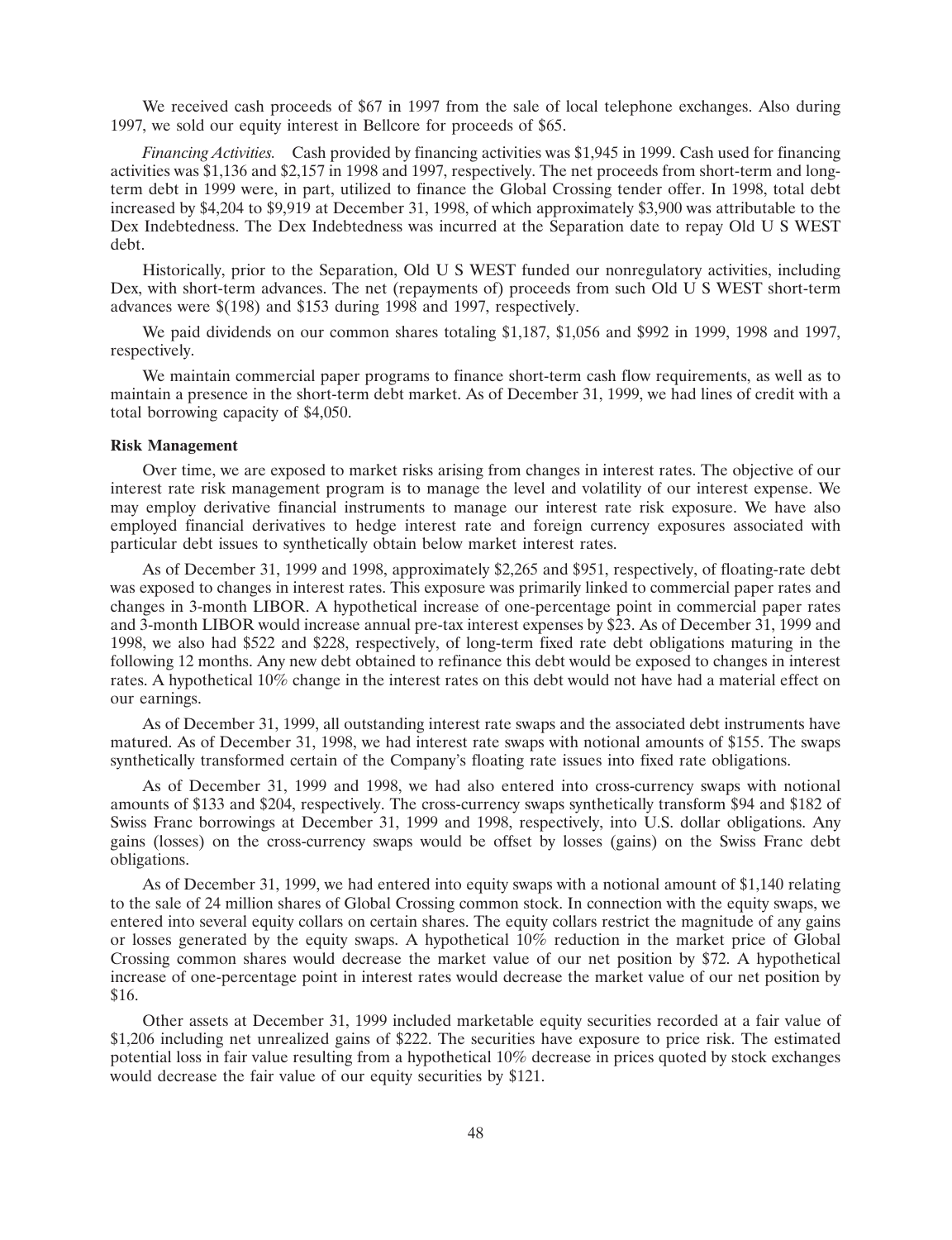#### **Contingencies**

We have certain pending regulatory actions. See Note 1 5 to the consolidated financial statements on pages F-27 through F-28.

### **Other Items**

From time to time, we engage in discussions regarding restructurings, dispositions, acquisitions and other similar transactions. Any such transaction could include, among other things, the transfer, sale or acquisition of significant assets, businesses or interests, including joint ventures, or the incurrence, assumption or refinancing of indebtedness, and could be material to our financial condition and results of operations. There is no assurance that any such discussions will result in the consummation of any such transaction.

### **Competition**

When Congress passed the Act, its primary purpose was to open the local markets of the telecommunications industry to competition. Now, four years later, the Act's impact on the industry and on us can be seen. We face increasing competition from a variety of sources, including other local service providers, long-distance service providers, cable TV companies, wireless service providers, Internet service providers and other entrants from closely-related industries. As a result of these competitors' efforts, we are experiencing an erosion of our market share as well as pressure on our profit margins which could have a material adverse effect on our operations going forward.

To date, the most significant competition has developed in the business market where competitors have targeted high-volume business customers in densely populated urban centers and selected businesses in smaller communities. In the residential market, competitors are focusing on areas of highly concentrated customers, such as multiple dwelling units. We are facing competition in virtually all areas of our business: local calling, intraLATA long-distance, wireless, Internet and data services. Our directory business is facing competition from services provided by web-based electronic providers and traditional directory publishers. We are also encountering competition from at least two cellular providers as well as other PCS companies in each market where we offer wireless service.

As part of the Act, we must provide interconnection to our network for competitors and furnish number portability to our customers. Both of these areas have, and will continue to increase our cost structure while providing others with the means to effectively compete with us. We must meet all parts of a 14-point checklist and then receive FCC approval before we are allowed to enter the in-Region interLATA long-distance market. The Act, as well as other state regulatory proceedings, have also significantly impacted pricing and the speed with which we may bring new products and services to market. For a further discussion of regulatory matters, you should read the section entitled ''Regulation'' below.

Technological advancements will help to shape the competitive landscape of the future. Examples include the wireless replacement of wireline capabilities, migration from circuit-switched to packetswitched technology such as IP telephony, the capabilities associated with DSL services versus hybrid fiber/ coax abilities and the analog conversions to digital. Also, the telecommunication-related mega-mergers announced and consummated in recent years will give competitors greater access to our markets and provide increased financial resources that can be used to fund projects that will compete directly with us.

We are countering the competition by expanding and improving our product and service offerings. In addition to enhancing and possibly accelerating current service offerings, including PCS, high-speed data, Internet access, interconnection services and video transmission, we will be investigating other services. Our proposed merger with Qwest will also provide additional resources to compete in an expanded geographic marketplace. We are also working to ease the regulatory barriers we face for entry into the interLATA long-distance market as well as addressing our needs to have increased pricing flexibility for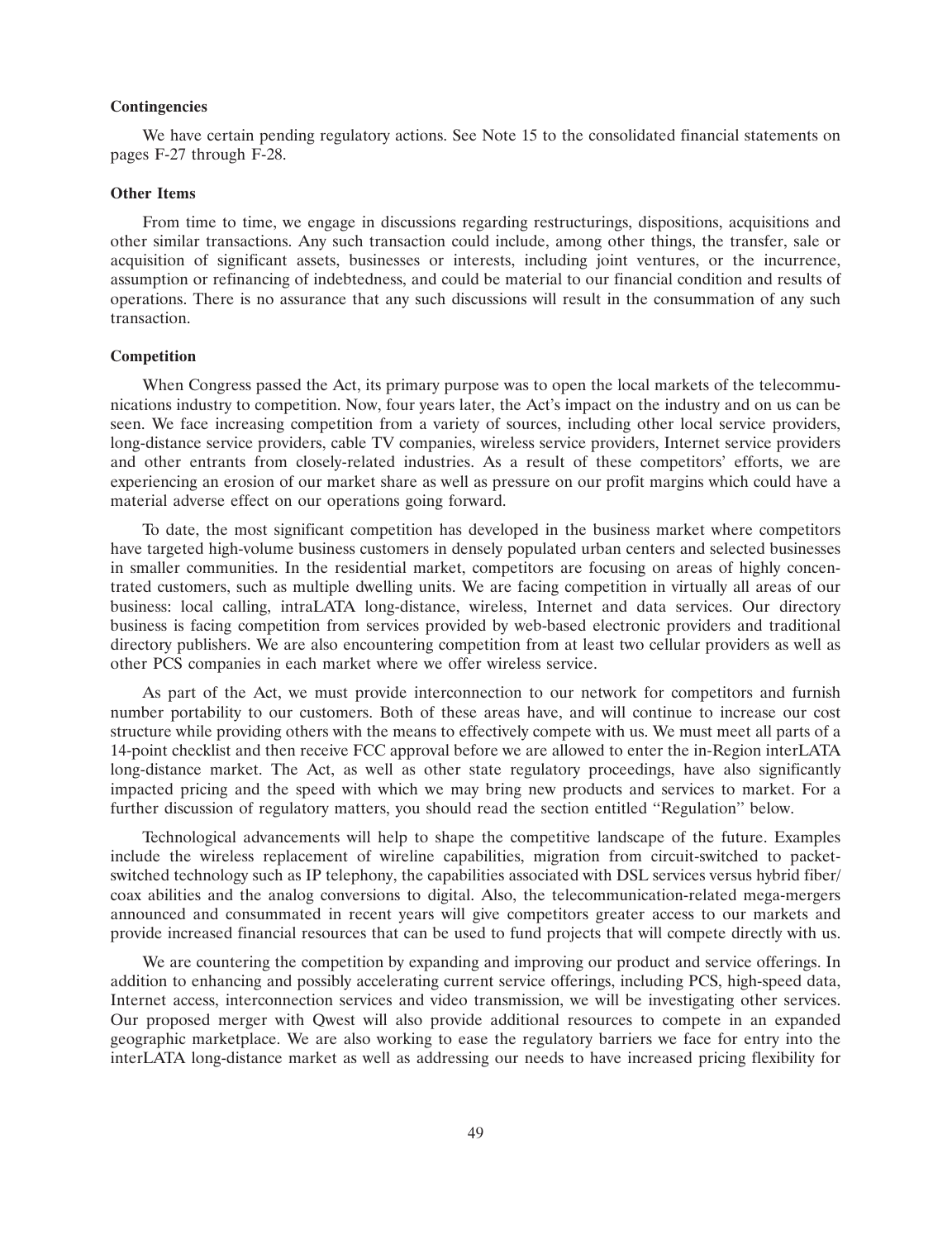our products and services. Finally, we believe that our ability to bundle and integrate a comprehensive telecommunications package that can be made available through one-stop shopping will provide a significant competitive advantage. For factors which could cause actual results to differ from expectations, refer to ''Special Note Regarding Forward-Looking Statements'' on page 1.

### **Regulation**

*Interconnection.* The FCC issued an order (the ''Order'') in 1996 relating to the Act that established interconnection costing and pricing rules which, from our perspective, significantly impeded negotiations with new entrants to the local exchange market, state PUC interconnection rulemakings and interconnection arbitration proceedings.

On January 25, 1999, the U.S. Supreme Court (''Supreme Court'') issued a ruling on our appeal of the Order. The Supreme Court affirmed in part and reversed in part the FCC Order and ruled that:

- the FCC has authority to set pricing methodology;
- unbundled network elements (''UNEs'') must be provided in cases where it is necessary or the lack of availability would impair competition, but not otherwise;
- Incumbent local exchange carriers (''ILECs'') must sell on a bundled basis, at the competitive local exchange carriers' ("CLECs") request, network elements the ILEC uses itself on a bundled basis; and
- CLECs may pick and choose pricing or other terms and conditions from multiple contracts within certain bounds.

The ultimate impact of the Supreme Court ruling remains unclear since state PUCs have generally followed the FCC's pricing and unbundling requirements in setting UNE prices and in conducting interconnection arbitrations. Over time, market forces and CLEC demand for UNEs will provide additional clarity.

On November 5, 1999, the FCC released its order responding to the Supreme Court's directive that it can order UNEs only where the failure to do so would impair competition. The order largely reaffirms, and in some instances expands, the earlier decision made by the Supreme Court. It is anticipated that there will be an ILEC appeal of this order. See ''Special Note Regarding Forward Looking Statements'' on page 1.

As part of the November 5th order, the FCC issued a further notice of proposed rulemaking. In this further notice, the FCC is considering whether to allow all interexchange carriers to substitute UNEs for existing special access circuits. Since UNEs are priced at substantial discounts using pricing which is much lower than current tariffed rates, this creates a potential arbitrage situation that could substantially reduce existing private line and special access revenues.

On interconnection pricing, we and other ILECs have challenged the FCC's pricing methodology at the Eighth Circuit Court of Appeals. This case was argued in September 1999 and is awaiting decision.

*Access Reform.* In its access reform order, the FCC mandated a substantial restructuring of interstate access pricing. A significant portion of the services that have been sold using minutes-of-use pricing are now being charged using a combination of minutes-of-use rates, flat-rate presubscribed interexchange carrier charges (''PICCs'') and subscriber line charges (''SLCs''). Although an increase in the SLC to multiline business users occurred on July 1, 1997, the bulk of the mandated pricing changes occurred on January 1, 1998. Additional mandated pricing changes occurred on January 1, 1999 and July 1, 1999 and further changes will be implemented in 2000 and 2001. The net effect of these changes will be to decrease minutes-of-use charges and increase flat-rate charges (i.e., PICCs and SLCs). These changes generally improve the pricing structure for our competitive services.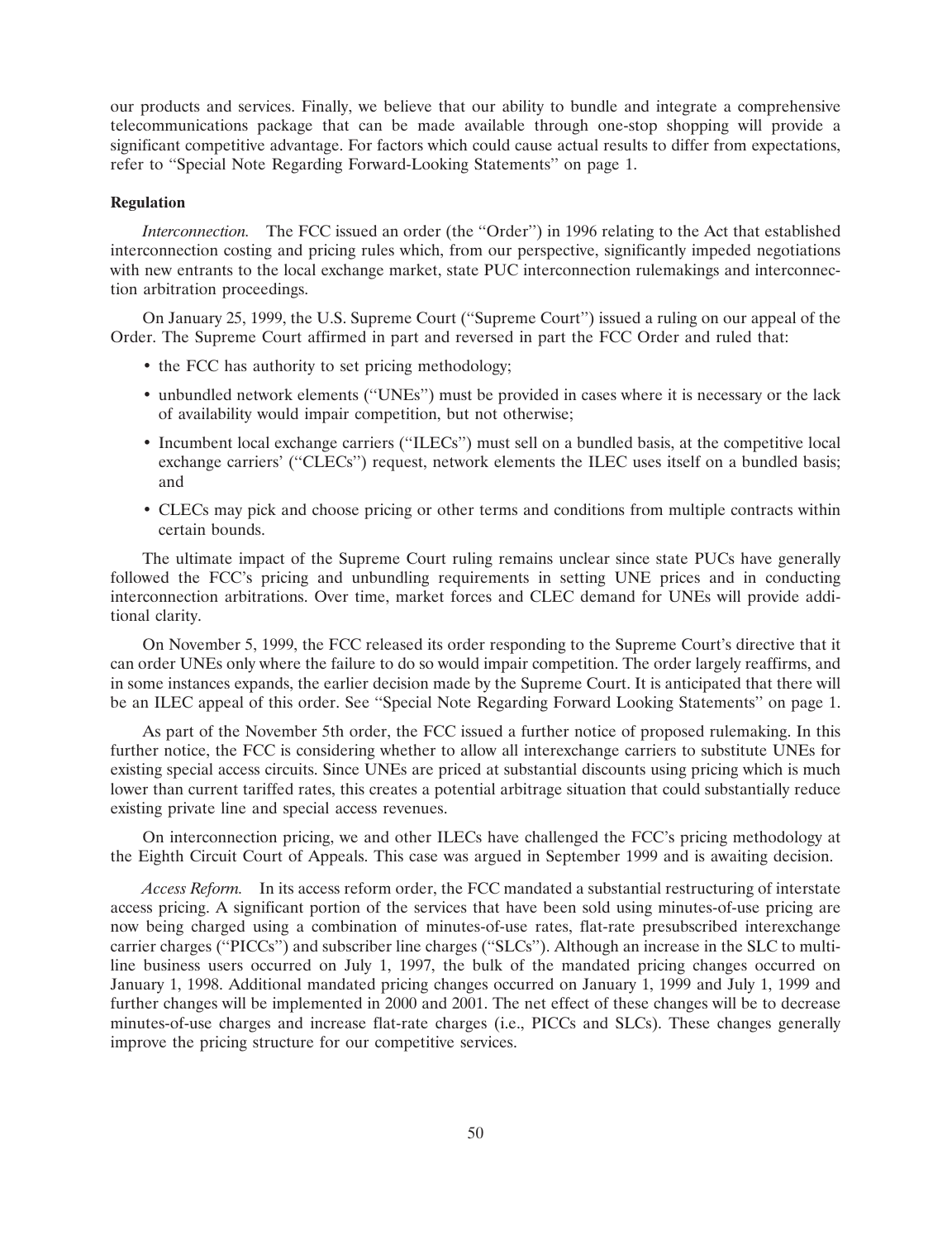The access reform order also continued the exemption regarding the application of interstate access charges on information service providers and purchasers of UNEs. This remains a problem as the volume of information service-related usage continues to increase without an associated increase in revenues.

In February 1999, the FCC issued an order declaring that Internet traffic is interstate and opened a proceeding to determine the appropriate regulatory structure. The FCC required no change in the current agreements for reciprocal compensation for local access expense with CLECs until it rules on this matter. This order has been appealed by the ILECs and MCI. Until this is resolved there will remain uncertainty regarding the Company's payment obligation for Internet traffic.

Pending before the FCC are several proposals for access reform including the reduction of interstate rates to reflect the removal of universal service support, changing the rate structure for switched access to a flat rated structure, an industry proposal for changing the general access structure including the removal of the productivity factor and elimination of the PICC for single line customers, and a court remanded review of the productivity factor. Action on these items is expected by mid-2000. Adoption of access reform proposals pending at the FCC could result in significant reductions in the Company's interstate revenues. There is no assurance such reductions would be offset by increases in other rates.

*Court Remand of 6.5% Productivity Factor.* On May 21, 1999, the District of Columbia U.S. Court of Appeals issued a ruling reversing and remanding back to the FCC its order requiring ILECs to retroactively increase the productivity offset to price caps to 6.5% in their annual price cap filings. The Court found that the FCC's order did not justify the increase. In December 1999, the FCC issued a notice of proposed rulemaking responding to the issues raised in the Court's remand. The FCC proposed three alternative approaches to determining a new productivity factor and asked whether it should be applied retroactively. The FCC must issue its order by April 2000. This issue is also being addressed in conjunction with the access reform proposals. If the FCC does not resolve this issue in conjunction with access reform, it may adopt a new higher productivity factor or modified formula which could materially reduce the Company's interstate access charges.

*Access Pricing Flexibility.* The FCC issued an order granting some pricing flexibility on August 27, 1999. The FCC removed many vestiges of regulation including price caps for intraLATA interstate toll because long distance parity has been achieved for all 14 states. Various levels of pricing flexibility, up to and including the removal of Price Cap regulation, are possible when competitive triggers are reached within geographic areas for special access and switched access transport. Some pricing flexibility is granted for switched access and SLCs when certain levels of competition are demonstrated by geographic area. Although this order provides some relief, it is unlikely to have substantial impact until the FCC removes the uncertainty around access reform and network unbundling.

*Advanced Telecommunications Services.* On March 31, 1999, the FCC issued an order establishing expanded collocation requirements for both conventional voice and advanced services. On December 9, 1999, the FCC further required that line sharing be provided as an UNE. Line sharing allows a CLEC to provide advanced services over the same loop that the ILEC uses to provide analog voice service. Previously, CLECs purchased a separate loop to provision advanced services. The ILECs have six months to negotiate agreements with CLECs and resolve operational issues. It is anticipated that line sharing will be available by mid-2000 and will reduce revenues from the sale of unbundled loops and may reduce demand for second lines. In its November 1999 interconnection remand decision, the FCC limited the scope of its unbundling decision and generally excluded facilities used for advanced services other than local loops and collocation space.

*InterLATA Long-Distance Entry.* Several regional Bell operating companies have filed for entry into the interLATA long-distance business. Although many of these applications have been approved by state PUCs, the FCC had rejected all applications until its December 1999 approval of Bell Atlantic Corporation's application in New York. AT&T and other carriers have appealed that decision.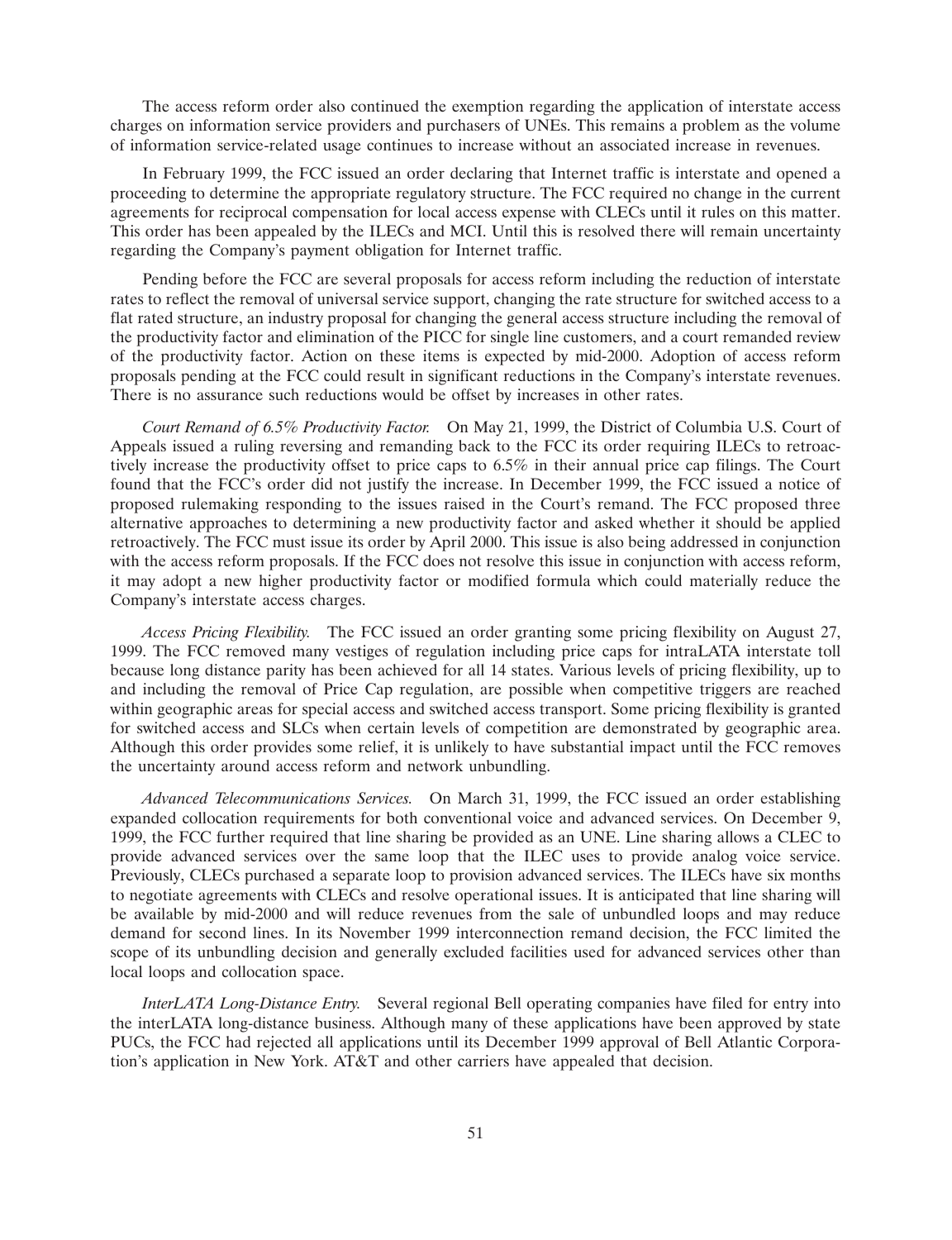We filed applications to enter the interLATA long-distance business in Arizona, Colorado and Nebraska in 1999 and continue to work with the PUCs in those states to gain approval. In April 1999, the Nebraska Public Service Commission approved eight of the fourteen checklist items but indicated it needed additional information before making a recommendation to the FCC. We are addressing operational support system issues on a regional basis and have agreed to participate in regional testing. In February 2000, we filed notices of our intention to file entry applications with our remaining state PUCs for their review and expect to file actual applications in all states by the end of 2000, with FCC filings following favorable state action. See ''Special Note Regarding Forward-Looking Statements '' on page 1.

*Long-Term Number Portability Tariffs.* In July 1999, the FCC issued an order on our LNP tariff that was originally effective in February 1999. The FCC's order approved a monthly cost recovery surcharge of \$0.43 per access line. We estimate the surcharge will facilitate the recovery of approximately \$407 of LNP implementation costs over five years. The Company successfully defended its tariffs against AT&T's objections.

*Universal Service Fees.* On October 8, 1999, the FCC issued orders in response to the Fifth Circuit Court of Appeals' mandate on universal service. These orders were effective on November 1, 1999. The FCC will allow the fees the ILECs pay to support universal service to be recovered in access charges indefinitely. ILECs that wish to do so may remove the fees from access and establish a separate end user charge. The FCC also changed the rules to remove certain revenues from the base for calculating the fees. A tariff filing, effective November 1, 1999, reduced the access rates which recover these fees.

On October 21, 1999, the FCC adopted two companion orders implementing a new universal service fund for non-rural ILECs. The orders adopted a forward-looking cost model and determined that an ILEC's costs at a study area (usually statewide) level must be greater than 135% of the nationwide average to collect from the federal fund. Under this new methodology, we will receive federal high cost funding (both rural and non-rural) for only four states versus funding for seven states in 1999. As a part of these orders, the FCC included a ''hold harmless'' provision. This provision allows ILECs whose collections would otherwise decrease, to continue collecting support using current methods for an indefinite period of time. The FCC will determine the phase-out period for these collections in 2000. We collected \$15 in total high cost support (rural and non-rural) in 1999, which will eventually be reduced to approximately \$13 under the FCC's new methodology. Because of regulatory uncertainty regarding, among other things, the duration of the ''hold harmless'' provision, we are currently unable to accurately estimate our federal high cost support for 2000. In 2000, we will receive federal high cost support for six states under the hold harmless provisions. The FCC has stated that non-rural carriers should look to the states to make up some or all of the shortfall in universal service support. We are in the process of seeking additional support from the states, but the likelihood of success and the amount of state support are as yet uncertain.

### **Year 2000 Costs**

*Background.* We conducted a comprehensive review of our computer-based systems and related software and took measures to ensure that such systems would properly recognize the year 2000 and continue to process beyond December 31, 1999. The systems we evaluated include systems within (i) the Public Switched Telephone Network (the ''Network''), (ii) Information Technologies (''IT''), and (iii) individual Business Units (the ''Business Units'').

The Network, which processes voice and data information relating to our core communications business, relies on remote switches, central office equipment, interoffice equipment and loop transport equipment that is predominantly provided to us by telecommunications network vendors. IT is comprised of our internal business systems that employ hardware and software on an enterprise-wide basis, including operational, financial and administrative functions. The Business Units, which include internal organizations such as finance, procurement, directory services, operator services, wireless, data networks, real estate, etc., employ systems that support desktop and departmental applications, as well as embedded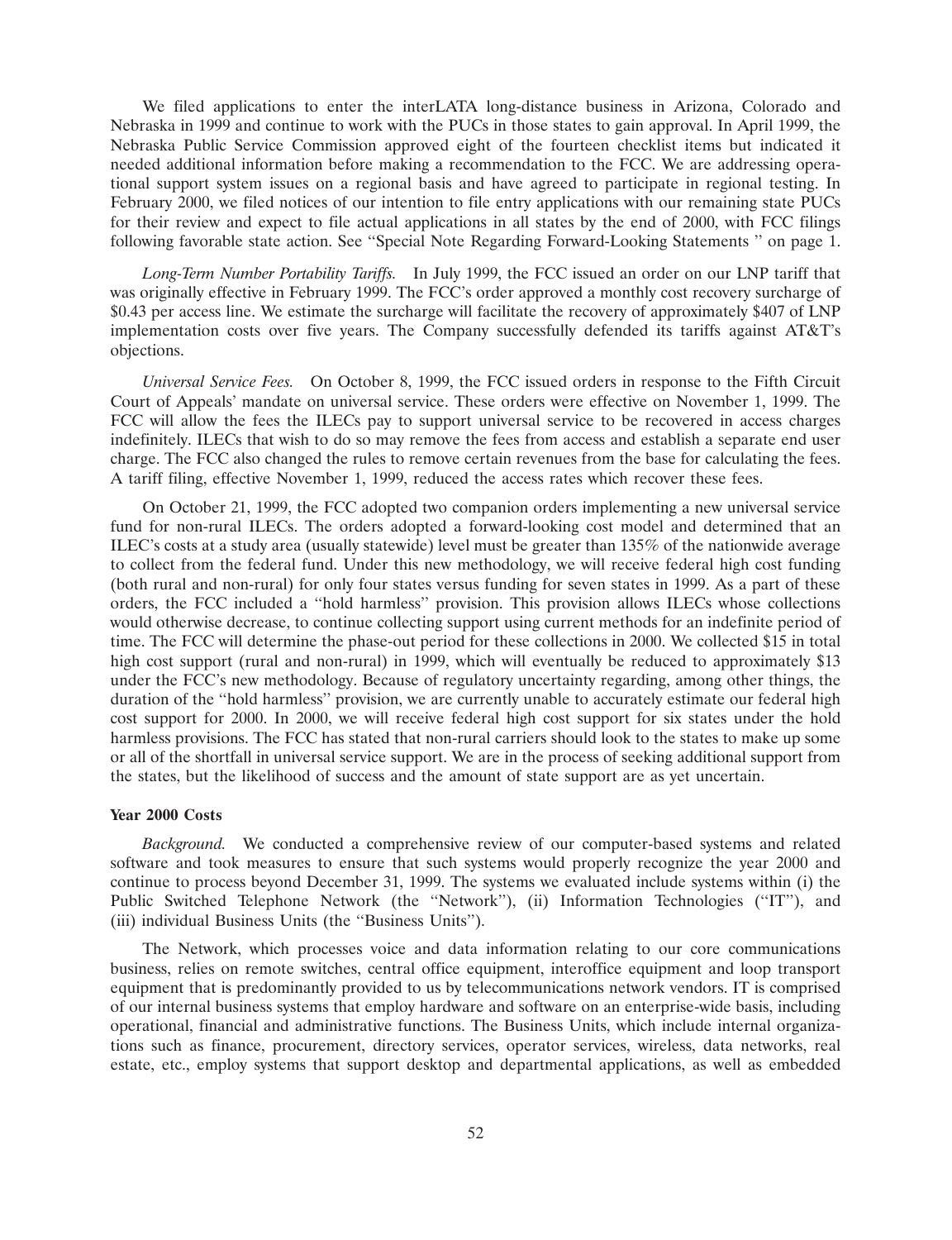computer chip technologies, which relate specifically to each of our Business Unit's functions and generally are not part of the Network or IT.

*Costs relating to year 2000.* We spent approximately \$271 from the beginning of 1997 through the end of 1999 on year 2000 projects and activities. Virtually all year 2000 related expenditures were funded through operations.

*Summary.* As of January 26, 2000, our Network, IT and Business Unit systems have not experienced any critical failures. To date, we have not experienced any disruption in our operations or impairment in our ability to bill or collect revenues relating to the year 2000. We do not expect to incur any additional year 2000 costs in 2000.

### **New Accounting Standards**

In June 1998, the Financial Accounting Standards Board issued Statement of Financial Accounting Standards ("FAS") No. 133, "Accounting for Derivative Instruments and Hedging Activities." This statement establishes accounting and reporting standards for derivative instruments and for hedging activities. FAS No. 133 requires, among other things, that all derivative instruments be recognized at fair value as assets or liabilities on the balance sheet and that changes in fair value generally be recognized currently in earnings unless specific hedge accounting criteria are met. The standard is effective for our 2001 fiscal year though earlier adoption is permitted. Financial statement impacts of adopting the new standard depend upon the amount and nature of the future use of derivative instruments and their relative changes in valuation over time. Had we adopted FAS No. 133 in 1999, its impact on the current year consolidated financial statements would not have been material.

In December 1999, the Securities and Exchange Commission (''SEC'') issued Staff Accounting Bulletin No. 101 (the ''Bulletin'') ''Revenue Recognition in Financial Statements,'' which addresses revenue recognition issues. The Bulletin requires, in certain cases, nonrefundable up-front fees for services to be deferred and recognized over the expected period of performance. The Bulletin also requires that incremental direct costs incurred in obtaining the up-front fees be deferred and recognized over the same period as the up-front fees. The Bulletin is required to be adopted for the quarter ending March 31, 2000. We are assessing the types of transactions that may be impacted by this pronouncement. The impact of the Bulletin on the consolidated financial statements is not yet known.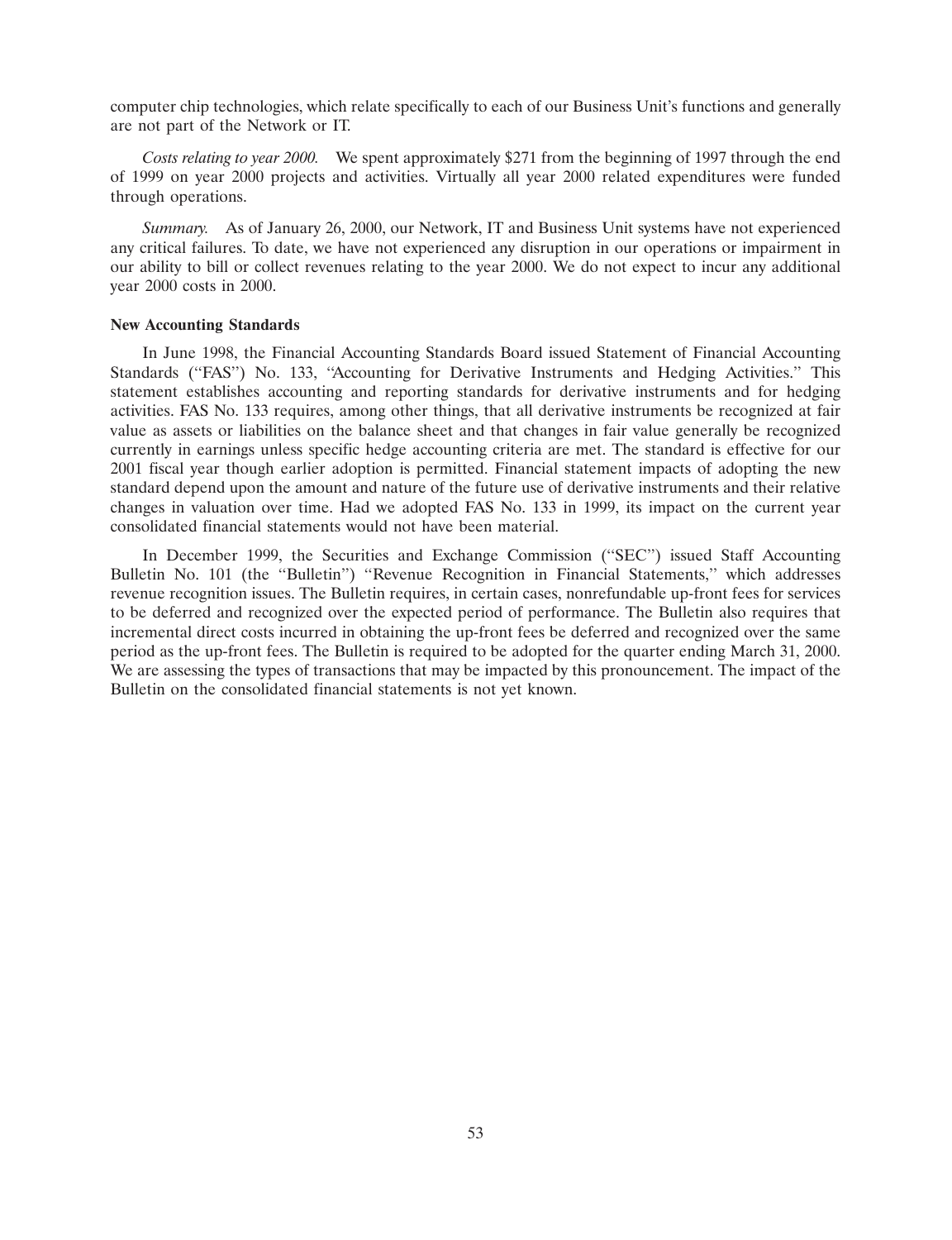### **REPORT OF INDEPENDENT PUBLIC ACCOUNTANTS**

To U S WEST, Inc.:

We have audited the accompanying consolidated balance sheets of U S WEST, Inc. (a Delaware corporation) and subsidiaries as of December 31, 1999 and 1998, and the related consolidated statements of income, stockholders' equity and cash flows for each of the three years in the period ended December 31, 1999. These consolidated financial statements are the responsibility of the Company's management. Our responsibility is to express an opinion on these consolidated financial statements based on our audits.

We conducted our audits in accordance with auditing standards generally accepted in the United States. Those standards require that we plan and perform the audits to obtain reasonable assurance about whether the financial statements are free of material misstatement. An audit includes examining, on a test basis, evidence supporting the amounts and disclosures in the financial statements. An audit also includes assessing the accounting principles used and significant estimates made by management, as well as evaluating the overall financial statement presentation. We believe that our audits provide a reasonable basis for our opinion.

In our opinion, the financial statements referred to above present fairly, in all material respects, the financial position of U S WEST, Inc. and subsidiaries as of December 31, 1999 and 1998 and the results of their operations, changes in stockholders' equity and their cash flows for each of the three years in the period ended December 31, 1999, in conformity with accounting principles generally accepted in the United States.

As explained in Note 2 to the consolidated financial statements, effective January 1, 1999, the Company changed its method of accounting for directory publishing revenues and expenses.

### ARTHUR ANDERSEN LLP

Denver, Colorado, January 26, 2000.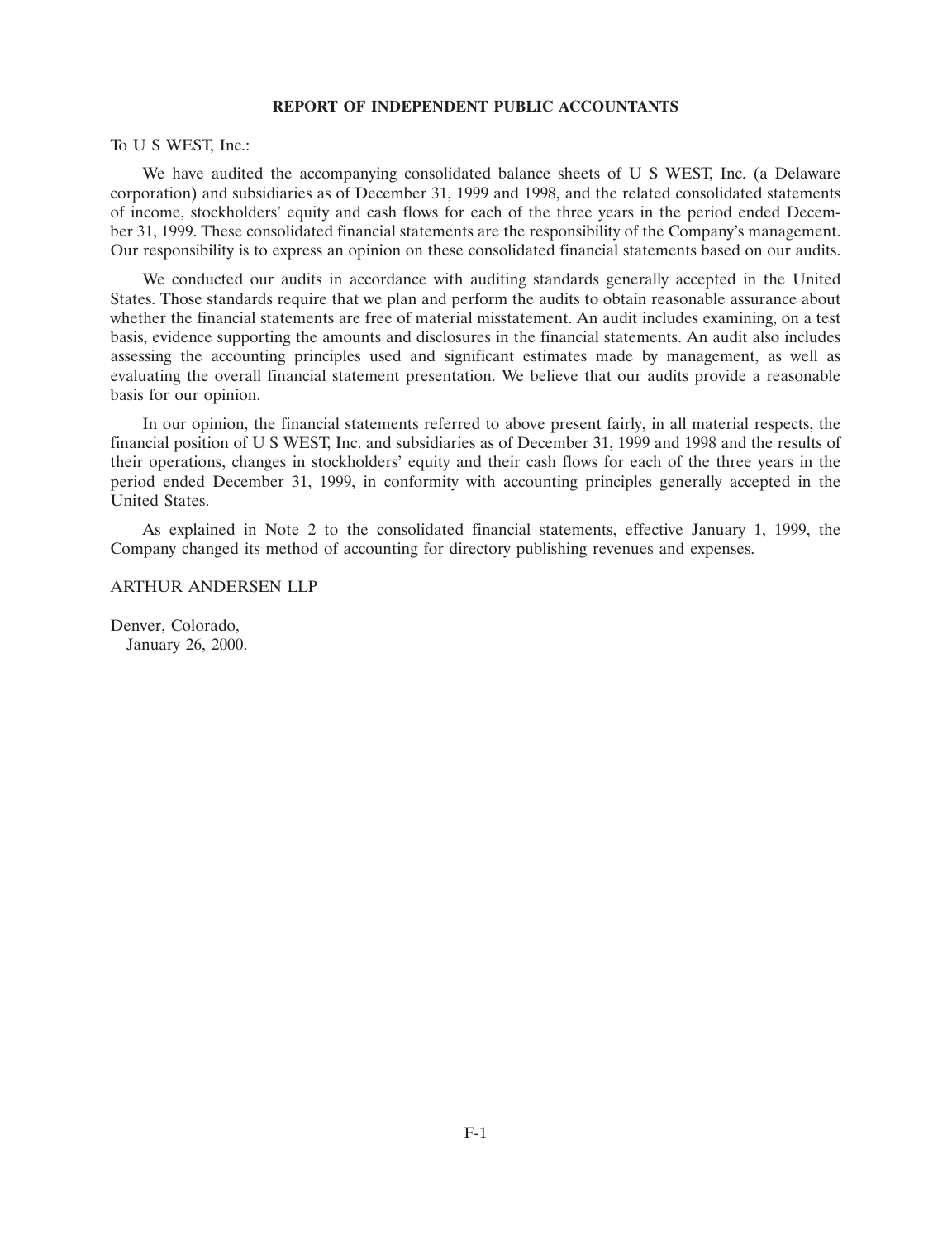# **U S WEST, INC. CONSOLIDATED STATEMENTS OF INCOME**

|                                                                                                 |                | Year Ended December 31,          |         |
|-------------------------------------------------------------------------------------------------|----------------|----------------------------------|---------|
|                                                                                                 | 1999           | 1998                             | 1997    |
|                                                                                                 | share amounts) | (dollars in millions, except per |         |
| Revenues:                                                                                       |                |                                  |         |
|                                                                                                 | \$7,746        | \$7,104                          | \$6,276 |
|                                                                                                 | 2,729          | 2,660                            | 2,645   |
|                                                                                                 | 1,436          | 1,318                            | 1,236   |
|                                                                                                 | 584            | 795                              | 897     |
|                                                                                                 | 687            | 518                              | 467     |
|                                                                                                 | 13,182         | 12,395                           | 11,521  |
| Operating expenses:                                                                             |                |                                  |         |
|                                                                                                 | 4,733          | 4,312                            | 3,953   |
|                                                                                                 | 2,745          | 2,835                            | 2,629   |
|                                                                                                 | 2,367          | 2,199                            | 2,163   |
|                                                                                                 | 9,845          | 9,346                            | 8,745   |
|                                                                                                 | 3,337          | 3,049                            | 2,776   |
| Other expense (income):                                                                         |                |                                  |         |
|                                                                                                 | 736            | 543                              | 405     |
| Terminated merger—related expenses                                                              | 282            |                                  |         |
| Loss on sale of Global Crossing common stock                                                    | 367            | $\overline{\phantom{0}}$         |         |
| Decline in market value of derivative financial instruments                                     | 56             | $\overline{\phantom{0}}$         |         |
|                                                                                                 | (6)            | 87                               | (58)    |
|                                                                                                 | 1,435          | 630                              | 347     |
| Income before income taxes, extraordinary item and cumulative effect of                         |                |                                  |         |
| change in accounting principle $\ldots \ldots \ldots \ldots \ldots \ldots \ldots \ldots \ldots$ | 1,902          | 2,419                            | 2,429   |
|                                                                                                 | 800            | 911                              | 902     |
| Income before extraordinary item and cumulative effect of change in                             |                |                                  |         |
|                                                                                                 | 1,102          | 1,508                            | 1,527   |
| Extraordinary item—early extinguishment of debt—net of tax                                      |                |                                  | (3)     |
| Income before cumulative effect of change in accounting principle $\dots$                       | 1,102          | 1,508                            | 1,524   |
| Cumulative effect of change in accounting principle—net of tax                                  | 240            |                                  |         |
|                                                                                                 | \$1,342        | \$1,508                          | \$1,524 |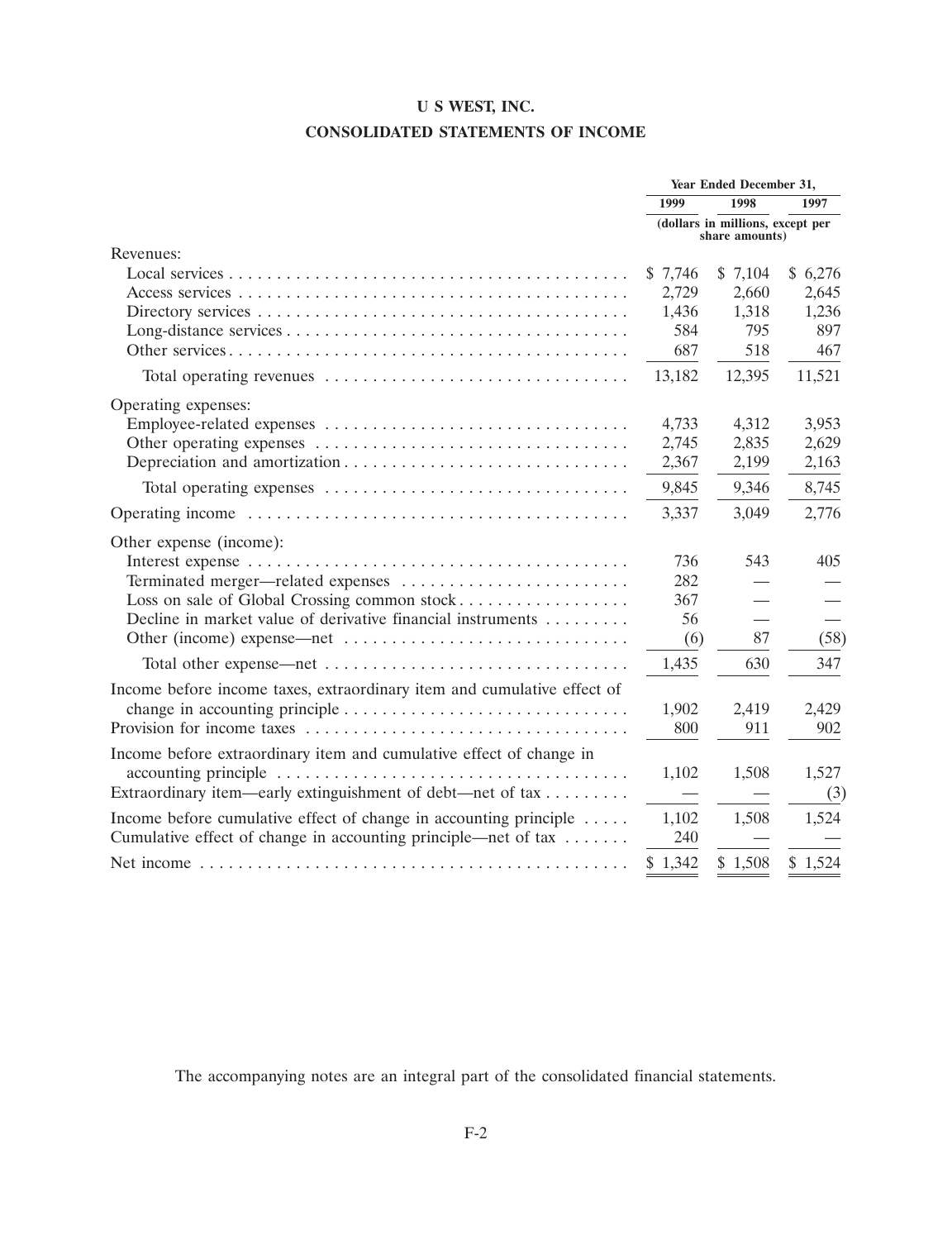# **CONSOLIDATED STATEMENTS OF INCOME (Continued)**

|                                                                                                                                                    | Year Ended December 31, |         |               |                |                                  |                |
|----------------------------------------------------------------------------------------------------------------------------------------------------|-------------------------|---------|---------------|----------------|----------------------------------|----------------|
|                                                                                                                                                    | 1999                    |         |               | 1998           |                                  | 1997           |
|                                                                                                                                                    |                         |         |               | share amounts) | (dollars in millions, except per |                |
| Basic earnings per share:                                                                                                                          |                         |         |               |                |                                  |                |
| Income before extraordinary item and cumulative effect of change                                                                                   | \$                      | 2.18    | \$            | 3.05           | \$.                              | 3.16           |
| Extraordinary item—early extinguishment of debt<br>Cumulative effect of change in accounting principle                                             |                         | 0.48    |               |                |                                  | (0.01)         |
|                                                                                                                                                    | \$                      | 2.66    | $\mathcal{S}$ | 3.05           | \$                               | 3.16#          |
| Basic average shares outstanding (in 000's)                                                                                                        |                         | 504,423 |               | 494,395        | 482,751                          |                |
| Diluted earnings per share:<br>Income before extraordinary item and cumulative effect of change                                                    |                         |         |               |                |                                  |                |
| in accounting principle $\ldots \ldots \ldots \ldots \ldots \ldots \ldots \ldots \ldots \ldots$<br>Extraordinary item—early extinguishment of debt | \$                      | 2.16    | \$            | 3.02           | \$                               | 3.13<br>(0.01) |
| Cumulative effect of change in accounting principle                                                                                                |                         | 0.47    |               |                |                                  |                |
|                                                                                                                                                    | \$                      | 2.63    | $\mathcal{S}$ | 3.02           | \$                               | 3.12           |
| Diluted average shares outstanding (in 000's)                                                                                                      |                         | 509,306 |               | 498,798        |                                  | 491,232        |
|                                                                                                                                                    | \$                      | 2.36    | $\mathbb{S}$  | 2.14           | $\mathbb{S}$                     | 2.14           |
| Pro forma basic earnings per share:                                                                                                                |                         |         |               |                |                                  |                |
|                                                                                                                                                    | \$                      | 2.18    | \$            | 3.05<br>0.02   | \$                               | 3.16<br>0.03   |
| Extraordinary item—early extinguishment of debt                                                                                                    |                         |         |               |                |                                  | (0.01)         |
|                                                                                                                                                    | \$                      | 2.18    | \$            | 3.07           | \$                               | 3.18           |
| Pro forma diluted earnings per share:                                                                                                              |                         |         |               |                |                                  |                |
|                                                                                                                                                    | \$                      | 2.16    | \$            | 3.02<br>0.02   | \$                               | 3.13<br>0.03   |
| Extraordinary item—early extinguishment of debt                                                                                                    |                         |         |               |                |                                  | (0.01)         |
|                                                                                                                                                    | \$                      | 2.16    | \$            | 3.04           | \$                               | 3.15           |

(1) Reflects the after-tax effect of the change in accounting method for directory revenues and expenses.

# Does not foot due to rounding of individual components.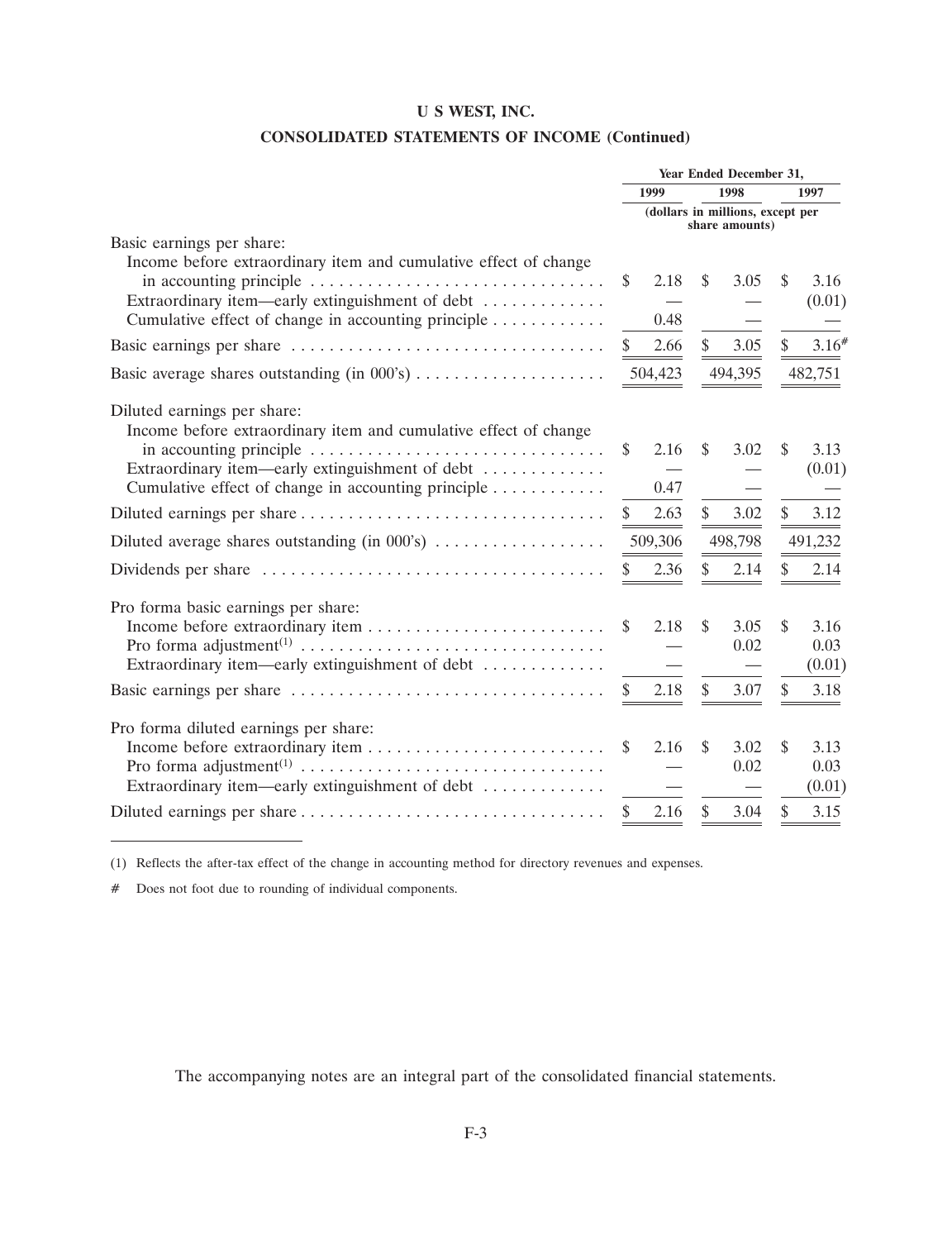# **U S WEST, INC. CONSOLIDATED BALANCE SHEETS**

|                                                                                  |          | December 31,                                          |
|----------------------------------------------------------------------------------|----------|-------------------------------------------------------|
|                                                                                  | 1999     | 1998                                                  |
|                                                                                  |          | (dollars in millions,<br>except per share<br>amounts) |
| <b>ASSETS</b>                                                                    |          |                                                       |
| Current assets:                                                                  |          |                                                       |
| Accounts receivable less allowance for uncollectibles                            | 78<br>\$ | $\mathcal{S}$<br>49                                   |
|                                                                                  | 2,455    | 1,743                                                 |
| Receivable from sale of Global Crossing Ltd. common stock                        | 1,140    |                                                       |
|                                                                                  | 272      | 197                                                   |
|                                                                                  | 85       | 274                                                   |
|                                                                                  | 46       | 151                                                   |
|                                                                                  | 116      | 78                                                    |
|                                                                                  | 4,192    | 2,492                                                 |
|                                                                                  | 16,404   | 14,908                                                |
|                                                                                  | 1,234    | 63                                                    |
|                                                                                  | 1,386    | 944                                                   |
|                                                                                  | \$23,216 | \$18,407                                              |
| <b>LIABILITIES AND STOCKHOLDERS' EQUITY</b>                                      |          |                                                       |
| Current liabilities:                                                             |          |                                                       |
|                                                                                  | \$2,882  | \$1,277                                               |
|                                                                                  | 1,700    | 1,347                                                 |
|                                                                                  | 1,840    | 1,702                                                 |
|                                                                                  | 344      | 370                                                   |
|                                                                                  | 6,766    | 4,696                                                 |
|                                                                                  | 10,189   | 8,642                                                 |
| Postretirement and other postemployment benefit obligations                      | 2,890    | 2,643                                                 |
|                                                                                  | 1,191    | 786                                                   |
|                                                                                  | 161      | 159                                                   |
|                                                                                  | 764      | 726                                                   |
| Commitments and Contingencies (Note 15)                                          |          |                                                       |
| Stockholders' equity:                                                            |          |                                                       |
| Preferred stock-\$1.00 par value, 190,000,000 shares authorized, none issued and |          |                                                       |
|                                                                                  |          |                                                       |
| Series A junior preferred stock-\$1.00 par value 10,000,000 shares authorized,   |          |                                                       |
| Common stock-\$0.01 par value, 2,000,000,000 shares authorized, 506,554,982      |          |                                                       |
| and 503,207,058 issued, 506,250,979 and 502,903,055 outstanding                  | 656      | 532                                                   |
|                                                                                  | 377      | 223                                                   |
|                                                                                  | 222      |                                                       |
|                                                                                  | 1,255    | 755                                                   |
|                                                                                  | \$23,216 | \$18,407                                              |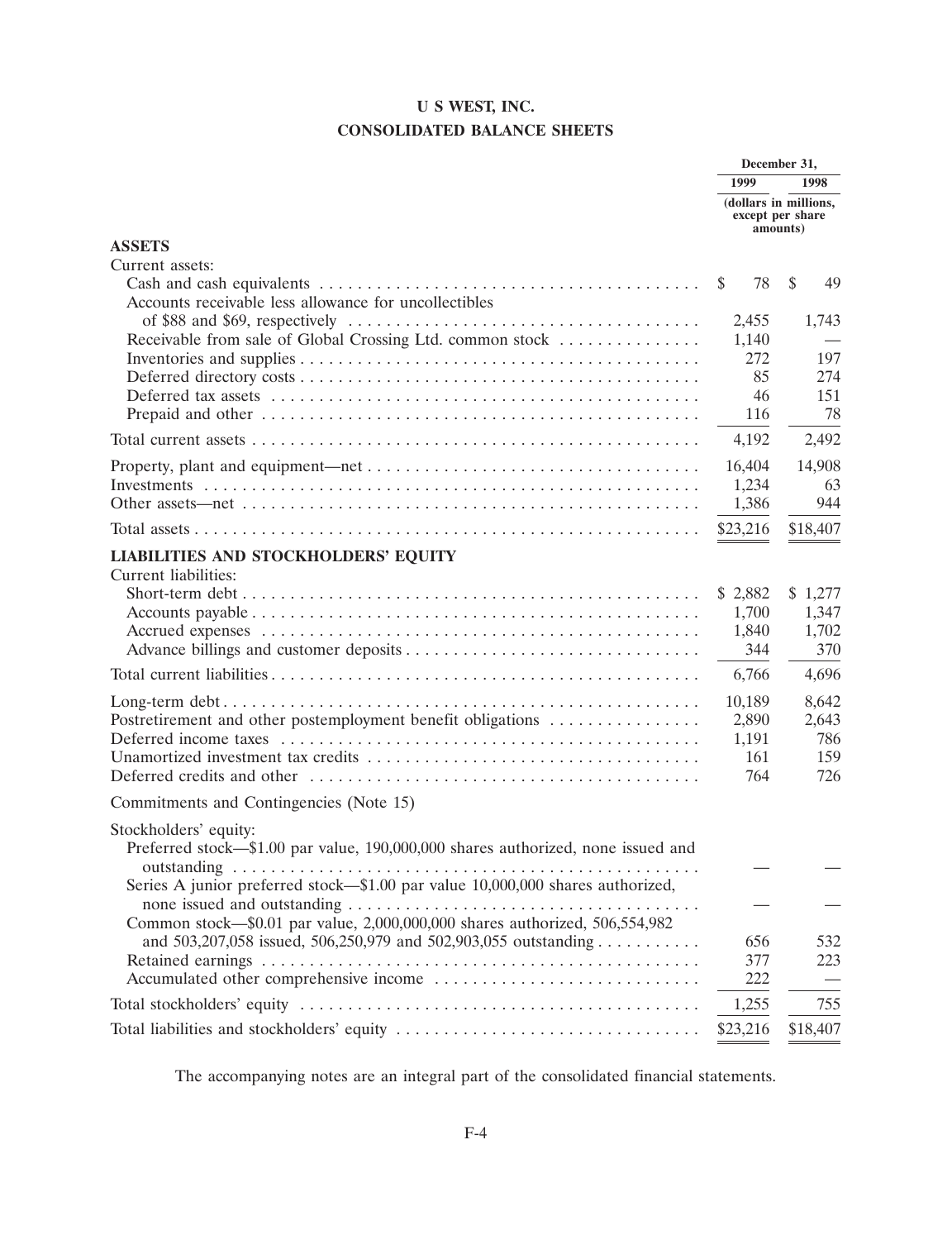# **CONSOLIDATED STATEMENTS OF CASH FLOWS**

|                                                                                                                  | Year Ended December 31,           |                           |                      |
|------------------------------------------------------------------------------------------------------------------|-----------------------------------|---------------------------|----------------------|
|                                                                                                                  | 1999                              | 1998                      | 1997                 |
|                                                                                                                  |                                   | (dollars in millions)     |                      |
| <b>OPERATING ACTIVITIES</b><br>Adjustments to net income:                                                        | \$1,342                           | \$1,508                   | \$1,524              |
| Loss on sale of Global Crossing common stock                                                                     | 2,367<br>367                      | 2,199                     | 2,163                |
| Loss on change in market value of derivatives                                                                    | 56                                |                           | (77)<br>(53)         |
| Cumulative effect of change in accounting principle                                                              | $\overline{\phantom{0}}$<br>(240) | 35                        |                      |
| Deferred income taxes and amortization of investment tax credits<br>Changes in operating assets and liabilities: | 225<br>(126)                      | 106<br>(26)               | (15)<br>(60)         |
| Accounts payable, accrued expenses and advance billings                                                          | (106)<br>345                      | (12)<br>(13)              | (63)<br>487          |
|                                                                                                                  | 316<br>4,546                      | 130 <sup>2</sup><br>3,927 | 285<br>4,191         |
| <b>INVESTING ACTIVITIES</b>                                                                                      |                                   |                           |                      |
| Expenditures for property, plant and equipment<br>Proceeds from (payments on) disposals of property, plant and   | (3,944)                           | (2,672)                   | (2,168)              |
| Investment in Global Crossing Ltd. common stock                                                                  | (49)<br>(2,464)                   | (30)                      | 22                   |
| Proceeds from sales of local telephone exchanges<br>Proceeds from sale of investment in Bellcore                 | (5)                               | (67)                      | 67<br>65<br>(73)     |
|                                                                                                                  | (6, 462)                          | (2,769)                   | (2,087)              |
| <b>FINANCING ACTIVITIES</b>                                                                                      |                                   |                           |                      |
| Net proceeds from (repayments of) short-term debt<br>Proceeds from issuance of long-term debt                    | 1,304<br>2,062                    | 887<br>3,781              | (640)<br>29          |
| Proceeds from issuance of common stock                                                                           | (336)<br>(1,187)<br>102           | (442)<br>(1,056)<br>88    | (446)<br>(992)<br>75 |
| Repayment of Old U S WEST debt in connection with the Dex                                                        |                                   | (3,829)                   |                      |
| Net (repayments of) proceeds from issuance of Old U S WEST                                                       |                                   | (198)                     | 153                  |
| Payment to Old U S WEST for debt refinancing costs<br>Return of capital from Old U S WEST                        |                                   | (194)<br>(140)<br>13      | (336)                |
|                                                                                                                  |                                   | (46)                      |                      |
| Cash provided by (used for) financing activities                                                                 | 1,945                             | (1, 136)                  | (2,157)              |
| <b>CASH AND CASH EQUIVALENTS</b>                                                                                 |                                   |                           |                      |
|                                                                                                                  | 29<br>49                          | 22<br>27                  | (53)<br>80           |
|                                                                                                                  | 78<br>\$                          | \$<br>49                  | 27<br>\$             |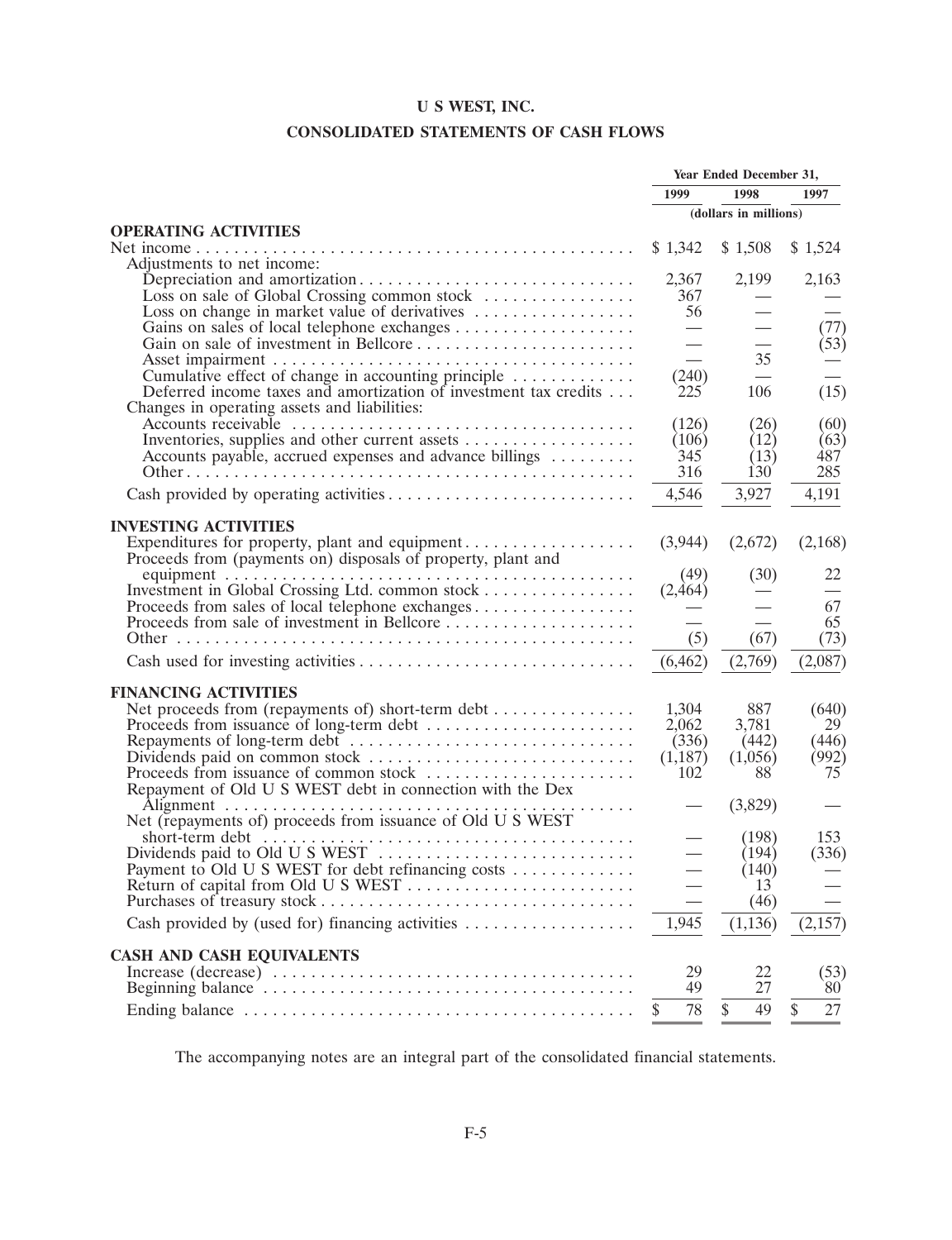# **CONSOLIDATED STATEMENTS OF STOCKHOLDERS' EQUITY**

|                                           | <b>U S WEST</b><br>Common<br>stock | Pre-<br>separation<br>Equity | Common<br><b>Stock</b> | <b>Retained</b><br>Earnings/Other<br>Comprehensive<br>Income | <b>Total</b> |
|-------------------------------------------|------------------------------------|------------------------------|------------------------|--------------------------------------------------------------|--------------|
|                                           | (shares in<br>thousands)           |                              |                        |                                                              |              |
| Balance, January 1, 1997                  | 480,457                            | \$4,085                      | \$                     | \$                                                           | \$4,085      |
|                                           |                                    | 1,524                        |                        |                                                              | 1,524        |
| Dividends declared on common stock        |                                    | (1,034)                      |                        |                                                              | (1,034)      |
| Dividends declared to Old U S WEST        |                                    | (347)                        |                        |                                                              | (347)        |
| Common stock issuances                    | 4,058                              | 138                          |                        |                                                              | 138          |
|                                           |                                    | $\mathbf{1}$                 |                        |                                                              | -1           |
| Balance, December 31, 1997                | 484,515                            | 4,367                        |                        |                                                              | 4,367        |
| Net income from January 1 to June 12,     |                                    |                              |                        |                                                              |              |
|                                           |                                    | 747                          |                        |                                                              | 747          |
| Dividends declared on common stock        |                                    | (528)                        |                        |                                                              | (528)        |
| Dividends declared to Old U S WEST        |                                    | (159)                        |                        |                                                              | (159)        |
| Common stock issuances                    | 1,100                              | 55                           |                        |                                                              | 55           |
| Return of capital from Old U S WEST       |                                    | 13                           |                        |                                                              | 13           |
| Treasury stock purchases                  | (574)                              | (32)<br>2                    |                        |                                                              | (32)<br>2    |
| June 12, 1998 Separation:                 |                                    |                              |                        |                                                              |              |
| Contributed capital from Old U S WEST     |                                    |                              |                        |                                                              |              |
| upon Separation, excluding assumption of  |                                    |                              |                        |                                                              |              |
|                                           |                                    | (4, 465)                     | 4,465                  |                                                              |              |
| Repayment of Dex Indebtedness to          |                                    |                              |                        |                                                              |              |
|                                           |                                    |                              | (3,829)                |                                                              | (3,829)      |
| Issuance of common stock to MediaOne      |                                    |                              |                        |                                                              |              |
| stockholders net of repurchases           | 16,646                             |                              | 850                    |                                                              | 850          |
| Distribution to MediaOne stockholders for |                                    |                              |                        |                                                              |              |
| Dex Dividend                              |                                    |                              | (850)                  |                                                              | (850)        |
| Dividend to MediaOne for share of Old     |                                    |                              |                        |                                                              |              |
| U S WEST's debt refinancing costs         |                                    |                              | (140)                  |                                                              | (140)        |
| Common stock issuances                    | 1,521                              |                              | 58                     |                                                              | 58           |
| Treasury stock purchases                  | (305)                              |                              | (15)                   |                                                              | (15)         |
| Net income from June 13 to December 31,   |                                    |                              |                        | 761                                                          | 761          |
| Dividends declared on common stock        |                                    |                              |                        | (538)                                                        | (538)        |
|                                           |                                    |                              | (7)                    |                                                              | (7)          |
|                                           |                                    |                              |                        |                                                              |              |
| Balance, December 31, 1998                | 502,903                            |                              | 532                    | 223<br>1,342                                                 | 755<br>1,342 |
| Other comprehensive income:               |                                    |                              |                        |                                                              |              |
| Unrealized gains on securities            |                                    |                              |                        | 222                                                          | 222          |
|                                           |                                    |                              |                        |                                                              |              |
| Total comprehensive income                |                                    |                              |                        | 1,564                                                        | 1,564        |
| Dividends declared on common stock        |                                    |                              |                        | (1,187)                                                      | (1,187)      |
| Common stock issuances                    | 3,348                              |                              | 124                    | (1)                                                          | 124          |
|                                           |                                    |                              |                        |                                                              | (1)          |
| Balance, December 31, 1999                | 506,251                            | \$                           | \$<br>656              | \$<br>599                                                    | \$1,255      |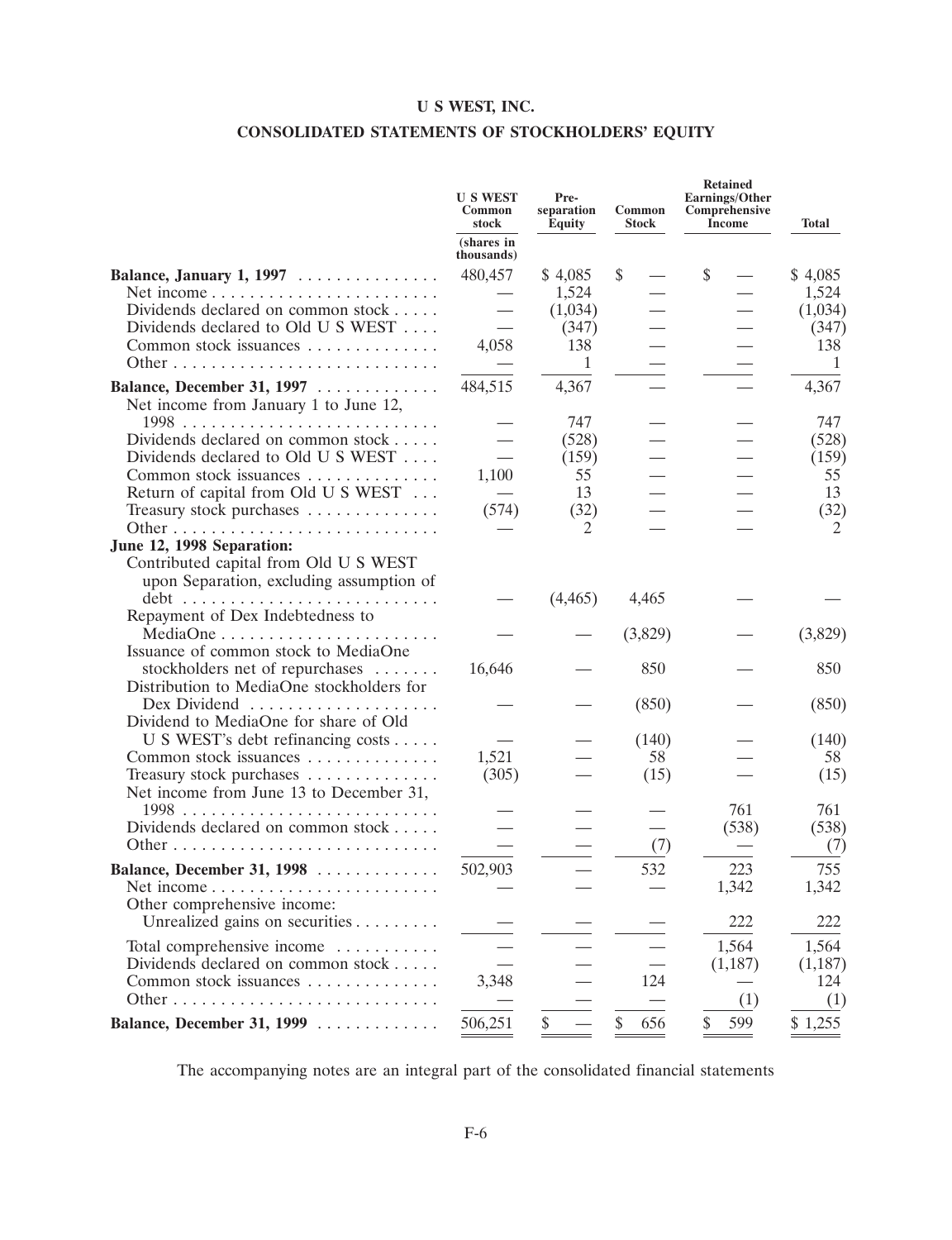# **U S WEST, INC. NOTES TO CONSOLIDATED FINANCIAL STATEMENTS For the Years Ended December 31, 1999, 1998 and 1997 (dollars in millions, except per share amounts)**

#### **NOTE 1: U S WEST SEPARATION**

On June 12, 1998, our former parent company (''Old U S WEST''), separated into two independent companies (the ''Separation''). Old U S WEST conducted its businesses through two groups: (i) the U S WEST Communications Group (the ''Communications Group''), which included the communications businesses of Old U S WEST, and (ii) the U S WEST Media Group (the ''Media Group''), which included the multimedia and directories businesses of Old U S WEST. As part of the Separation, Old U S WEST contributed to us the businesses of the Communications Group and the domestic directories business of the Media Group known as U S WEST Dex, Inc. (''Dex''). The alignment of Dex with U S WEST, Inc. (the "Company" or "U S WEST") is referred to in this document as the "Dex Alignment." Old U S WEST continues to operate as an independent public company comprised of the businesses of the Media Group other than Dex and has been renamed MediaOne Group, Inc.

In connection with the Dex Alignment, (i) Old U S WEST distributed to holders of Media Group common stock, approximately 16,341,000 shares of our common stock (net of the redemption of approximately 305,000 fractional shares) with an aggregate value of \$850 (the ''Dex Dividend'') ; and (ii) we refinanced \$3,900 of Old U S WEST debt (the ''Dex Indebtedness''), formerly allocated to Media Group.

## **NOTE 2: SUMMARY OF SIGNIFICANT ACCOUNTING POLICIES**

*Basis of Presentation.* The consolidated financial statements include the consolidated historical results of operations, financial position and cash flows of the businesses that comprise the Communications Group and Dex, as if such businesses operated as a separate entity for all periods and as of all dates presented. However, certain financial effects of the Separation and the Dex Alignment, including interest expense associated with refinancing the Dex Indebtedness and the dilutive effect of the Dex Dividend, are not reflected in the accompanying historical consolidated statements of income prior to the Separation.

For periods prior to the Separation, the consolidated financial statements include an allocation of certain costs, expenses, assets and liabilities from Old U S WEST to us. We believe the allocations were reasonable; however the amount of costs allocated to us were not necessarily indicative of the costs that would have been incurred if we had operated as a stand-alone company. The consolidated financial statements may not necessarily reflect the financial position, results of operations or cash flows in the future or what they would have been had we been a separate, stand-alone company during such periods.

We are incorporated under the laws of the State of Delaware. The consolidated financial statements include the accounts of U S WEST and its majority-owned subsidiaries. All significant intercompany amounts and transactions have been eliminated.

Certain reclassifications of prior year amounts within the consolidated financial statements have been made to conform to the current year presentation.

*Use of Estimates.* The preparation of financial statements in conformity with generally accepted accounting principles requires management to make estimates and assumptions that affect the amounts and disclosures reported in the financial statements and accompanying notes. Actual results could differ from those estimates.

*Change in Accounting Method.* Prior to 1999, Dex recognized revenues and expenses related to publishing directories using the ''deferral method,'' under which revenues and expenses were recognized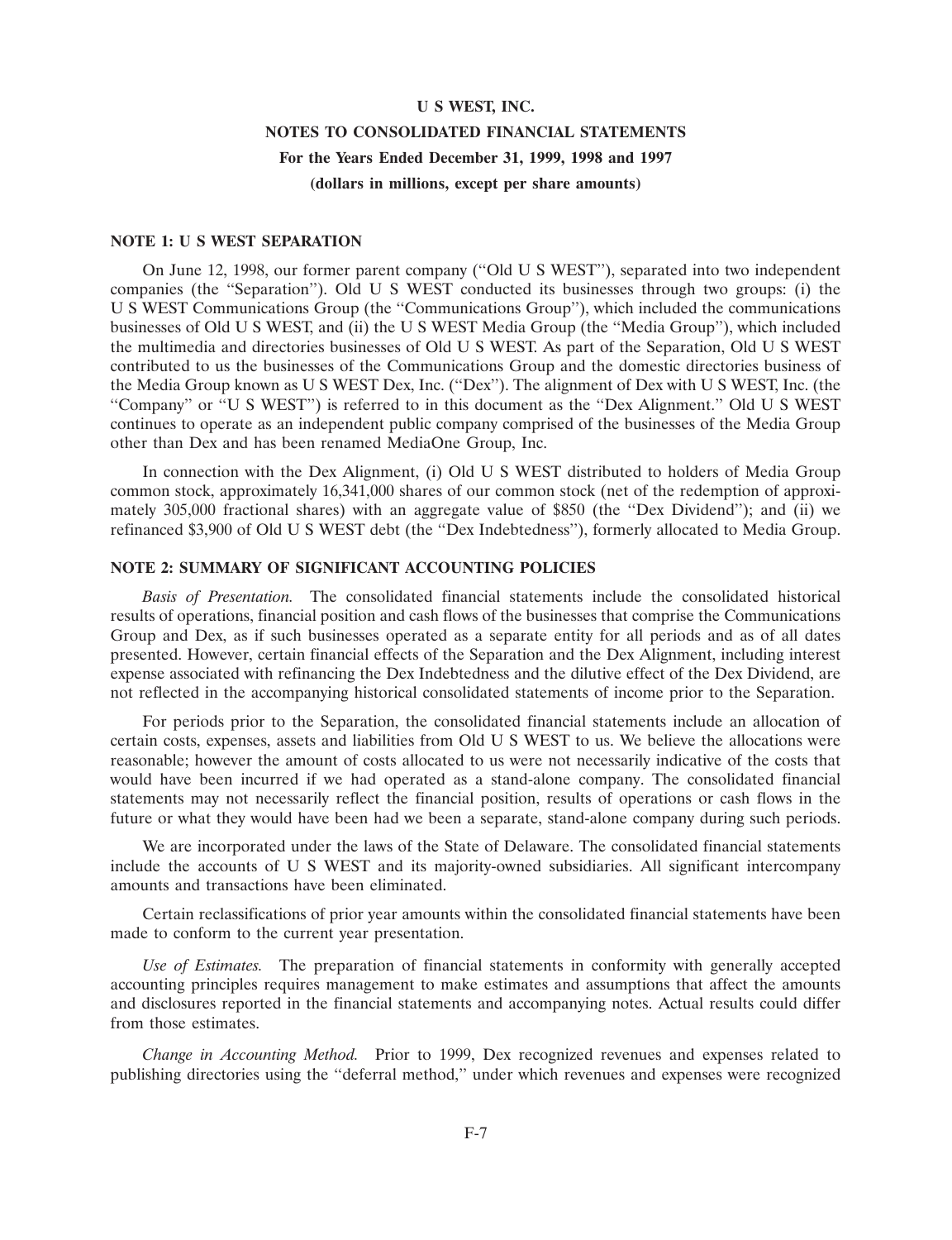# **NOTES TO CONSOLIDATED FINANCIAL STATEMENTS (Continued) For the Years Ended December 31, 1999, 1998 and 1997 (dollars in millions, except per share amounts)**

## **NOTE 2: SUMMARY OF SIGNIFICANT ACCOUNTING POLICIES (Continued)**

over the lives of the directories, generally one year. Effective the fourth quarter of 1999, Dex changed to the ''point of publication'' method of accounting, which recognizes revenues and expenses at the time the related directory is published. The change in methodology was made to align our revenue and expense policy with the earnings process and to better reflect the operating activity of the business. The accounting change resulted in a one-time increase in net income of \$240 (net of income tax of \$153), or \$0.47 per diluted share, which is reported as a cumulative effect (as of January 1, 1999) of a change in accounting principle. We restated our 1999 quarterly results of operations to give effect to the point of publication method (see Note 16) which increased net income by \$13 or \$0.03 per diluted share as compared to results that would have been reported under the deferral method. On a restated basis, use of the point of publication method would have increased net income in 1998 and 1997, by \$12 and \$16, respectively.

*Cash and Cash Equivalents.* Cash and cash equivalents include highly liquid investments with original maturities of three months or less that are readily convertible into cash and are not subject to significant risk from fluctuations in interest rates.

*Inventories and Supplies.* New and reusable materials of our regulated business are carried at average cost, except for significant individual items that are valued based on specific costs. Non-reusable material is carried at its estimated salvage value. Inventories of our nonregulated businesses are carried at the lower of cost or market on a first-in, first-out basis.

*Property, Plant and Equipment.* Property, plant and equipment is carried at cost. The majority of property, plant and equipment is depreciated using straight-line group methods. Under the group method, when an asset is sold or retired, the cost is deducted from property, plant and equipment and charged to accumulated depreciation without recognition of a gain or loss. Certain unregulated assets are depreciated using straight-line unit methods. When such depreciable property is retired or sold, the resulting gain or loss is included in income. The depreciable lives used for the major categories of property, plant and equipment are as follows:

| Category | Life (years) |
|----------|--------------|
|          | 19-40        |
|          | 8-14         |
|          | 8-57         |
|          |              |

Interest related to qualifying construction projects is capitalized and reflected as a reduction of interest expense. Amounts capitalized were \$27, \$25 and \$20 in 1999, 1998 and 1997, respectively.

*Valuation of Long-Lived Assets.* We assess the impairment of long-lived assets such as property, plant and equipment, goodwill and software when changes in circumstances indicate that their carrying value may not be recoverable. If the total expected future cash flows or salvage value is less than the carrying value of the asset, a loss is recognized.

*Computer Software.* On January 1, 1999, we adopted the accounting provisions required by the American Institute of Certified Public Accountants' Statement of Position (''SOP'') 98-1, ''Accounting for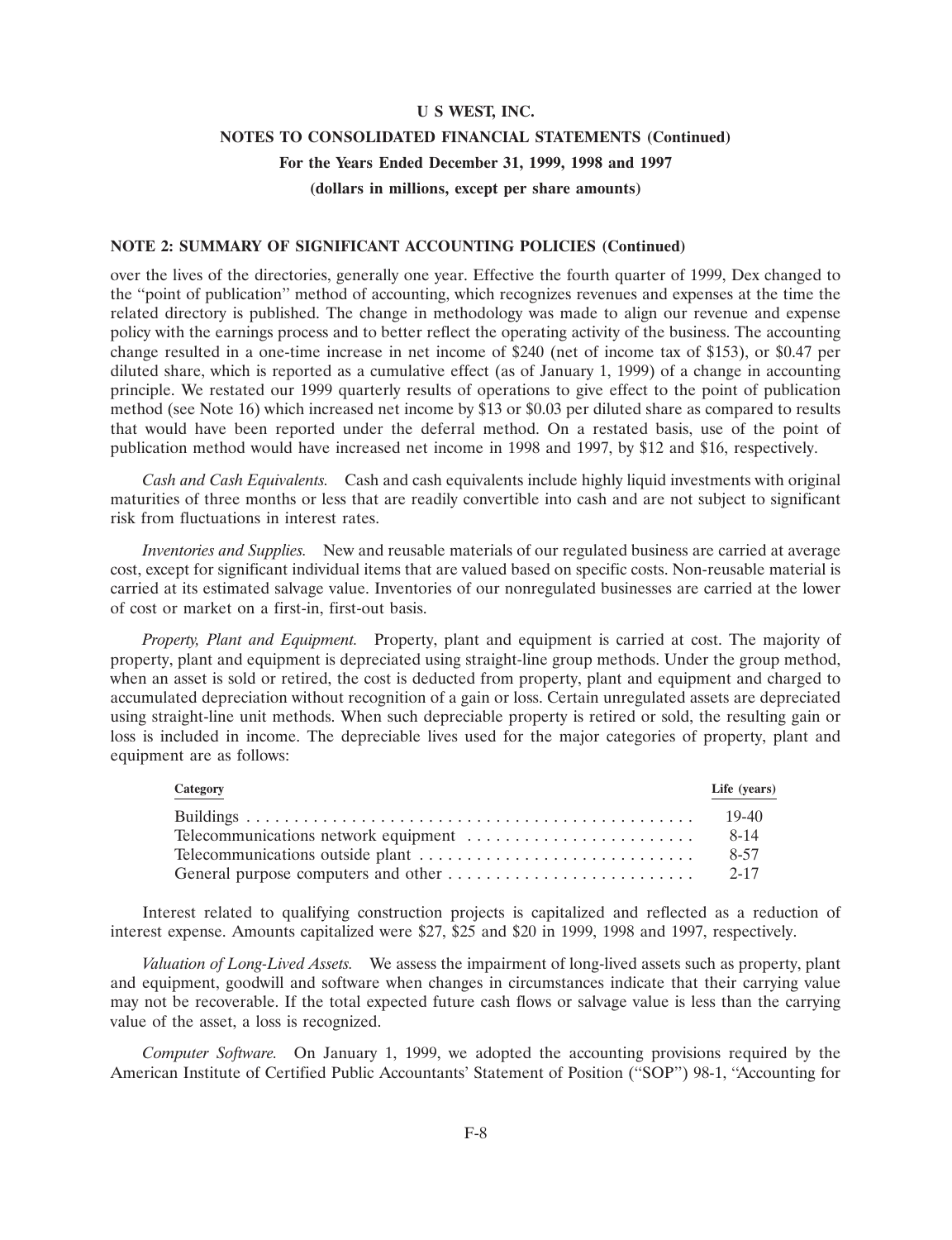# **NOTES TO CONSOLIDATED FINANCIAL STATEMENTS (Continued) For the Years Ended December 31, 1999, 1998 and 1997 (dollars in millions, except per share amounts)**

## **NOTE 2: SUMMARY OF SIGNIFICANT ACCOUNTING POLICIES (Continued)**

the Costs of Computer Software Developed or Obtained for Internal Use.'' SOP 98-1, among other things, requires that certain costs of internal use software, whether purchased or developed internally, be capitalized and amortized over the estimated useful life of the software. Adoption of the SOP resulted in an increase in net income for 1999 of \$180, or \$0.35 per diluted share.

Capitalized computer software costs of \$618 and \$196 at December 31, 1999 and 1998, respectively, are recorded in property, plant and equipment and other assets—net. Amortization of capitalized computer software costs totaled \$108, \$84 and \$78 in 1999, 1998 and 1997, respectively.

*Marketable Securities.* All marketable securities are classified as available-for-sale securities under the provisions of Statement of Financial Accounting Standards (''FAS'') No. 115, ''Accounting for Certain Investments in Debt and Equity Securities.'' Unrealized holding gains and losses are determined on the specific identification method and presented as a component of accumulated other comprehensive income within stockholders' equity.

*Financial Instruments.* The objective of our interest rate risk management program is to obtain the minimum total cost of debt over time consistent with an acceptable level of interest rate volatility. This objective is achieved through the type of debt issued, interest rate swaps that adjust the ratio of fixed- to variable-rate debt, cross-currency swaps that convert foreign-denominated debt to dollar-denominated debt and forward contracts to hedge future debt issues.

Under an interest rate swap, we agree with another party to exchange interest payments, based on a notional amount, at specified intervals over a defined term. Interest rate swaps are accounted for under the synthetic instruments accounting model if the index, maturity and amount of the instrument match the terms of the underlying debt. Net interest accrued is recognized over the life of the instruments as an adjustment to interest expense and is a component of cash provided by operating activities. Any gain or loss on the termination of an instrument that qualifies for synthetic instrument accounting would be deferred and amortized over the remaining life of the original instrument.

Under a cross-currency swap, we agree with another party to exchange U. S. dollars for foreign currency based on a notional amount, at specified intervals over a defined term. Cross-currency swaps are accounted for under the synthetic instruments accounting model if the index, maturity and amount of the instruments match the terms of the underlying debt. The cross-currency swaps and the foreign currency debt are combined and accounted for as if dollar-denominated debt was issued directly.

Under a forward contract, we agree with another party to sell a specified amount of U. S. Treasuries to hedge the treasury-rate component of future debt issues. The gain or loss on the forward contract is recorded as part of the carrying value of the related debt and is amortized as a yield adjustment.

Equity swaps are used to tailor our risk exposure to changes in the market price of Global Crossing Ltd. ("Global Crossing") common stock. Under equity swaps, we agree with another party to exchange payments based on a notional amount, at specific intervals over a defined term. In exchange, for making payments based upon an interest rate index we receive (render) payments based upon increases (decreases) in the market price of Global Crossing common stock. Collar agreements have been secured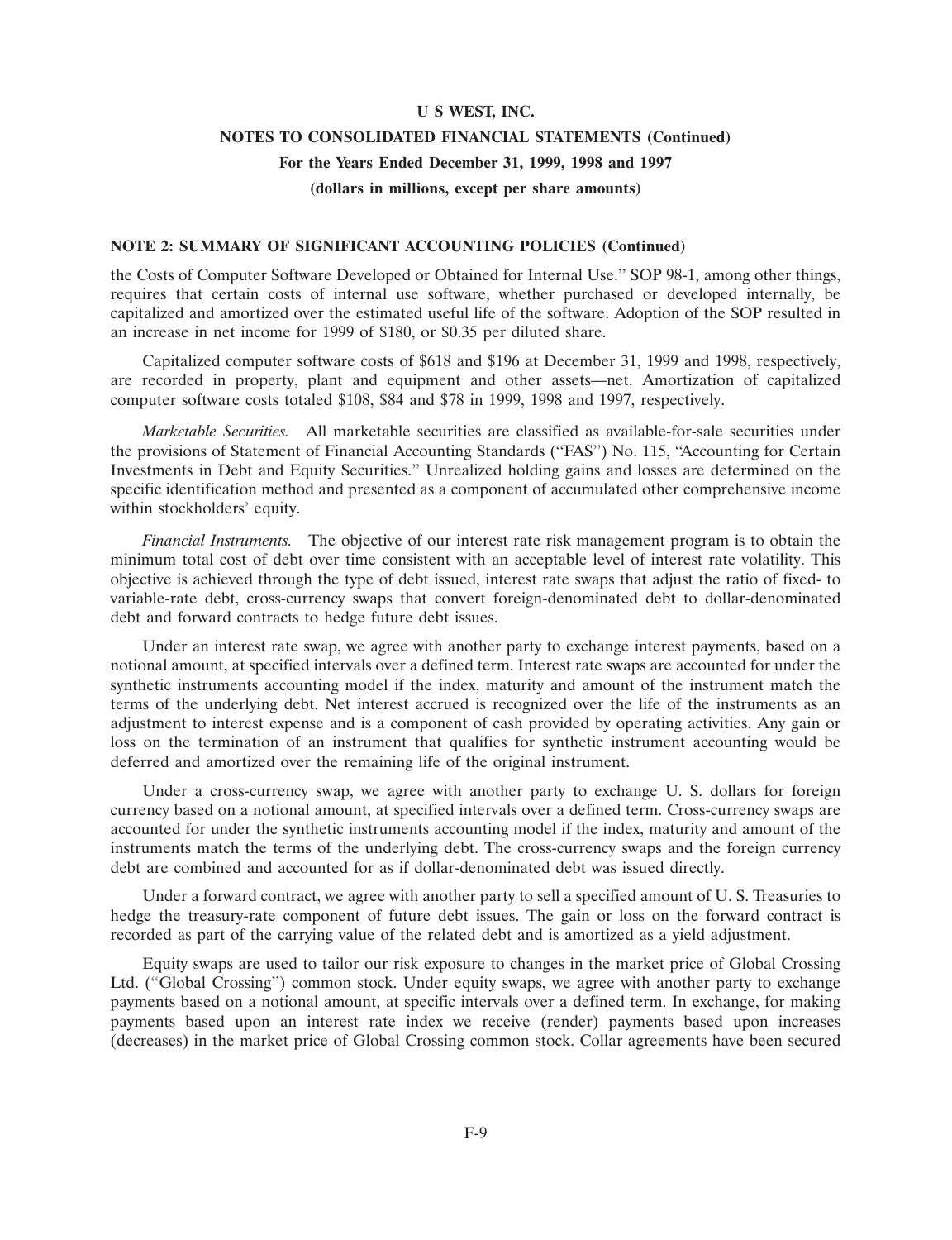# **NOTES TO CONSOLIDATED FINANCIAL STATEMENTS (Continued) For the Years Ended December 31, 1999, 1998 and 1997 (dollars in millions, except per share amounts)**

### **NOTE 2: SUMMARY OF SIGNIFICANT ACCOUNTING POLICIES (Continued)**

which limit the magnitude of the payments we receive (render) if the market price of Global Crossing common stock increases (decreases).

*Revenue Recognition.* Local telephone, wireless and Internet services are generally billed in advance with revenues recognized when services are provided. Revenues derived from exchange access, longdistance services and wireless airtime usage are recognized as services are provided.

*Advertising Costs.* Costs related to advertising are expensed as incurred. Advertising expense was \$308, \$263 and \$214 in 1999, 1998 and 1997, respectively.

*Income Taxes.* The provision for income taxes consists of an amount for taxes currently payable and an amount for tax consequences deferred to future periods. For financial statement purposes, investment tax credits are amortized over the lives of the related property, plant and equipment.

*Stock Options.* Stock incentive plans are accounted for in accordance with Accounting Principles Board Opinion No. 25, "Accounting for Stock Issued to Employees," under which no compensation expense is recognized for options granted to employees at fair market value, except when the plan is determined to be variable in nature.

*New Accounting Standards.* On June 15, 1998, the Financial Accounting Standards Board issued FAS No. 133, ''Accounting for Derivative Instruments and Hedging Activities.'' This statement establishes accounting and reporting standards for derivative instruments and for hedging activities. FAS No. 133 requires, among other things, that all derivative instruments be recognized at fair value as assets or liabilities in the consolidated balance sheets and changes in fair value are generally recognized currently in earnings unless specific hedge accounting criteria are met. This standard is effective for our 2001 fiscal year, although earlier adoption is permitted. Financial statement impacts of adopting the new standard depend upon the amount and nature of the future use of derivative instruments and their relative changes in valuation over time. Had we adopted FAS No. 133 in 1999, its impact on the financial statements would not have been material.

In December 1999, the Securities and Exchange Commission ("SEC") issued Staff Accounting Bulletin No. 101 (the ''Bulletin''), ''Revenue Recognition in Financial Statements,'' which addresses revenue recognition issues. The Bulletin requires, in certain cases, nonrefundable up-front fees for services to be deferred and recognized over the expected period of performance. The Bulletin also requires that incremental direct costs incurred in obtaining the up-front fees be deferred and recognized over the same period as the up-front fees. The Bulletin is required to be adopted for the quarter ending March 31, 2000. We are assessing the types of transactions that may be impacted by this pronouncement. The impact of the Bulletin on the consolidated financial statements is not yet known.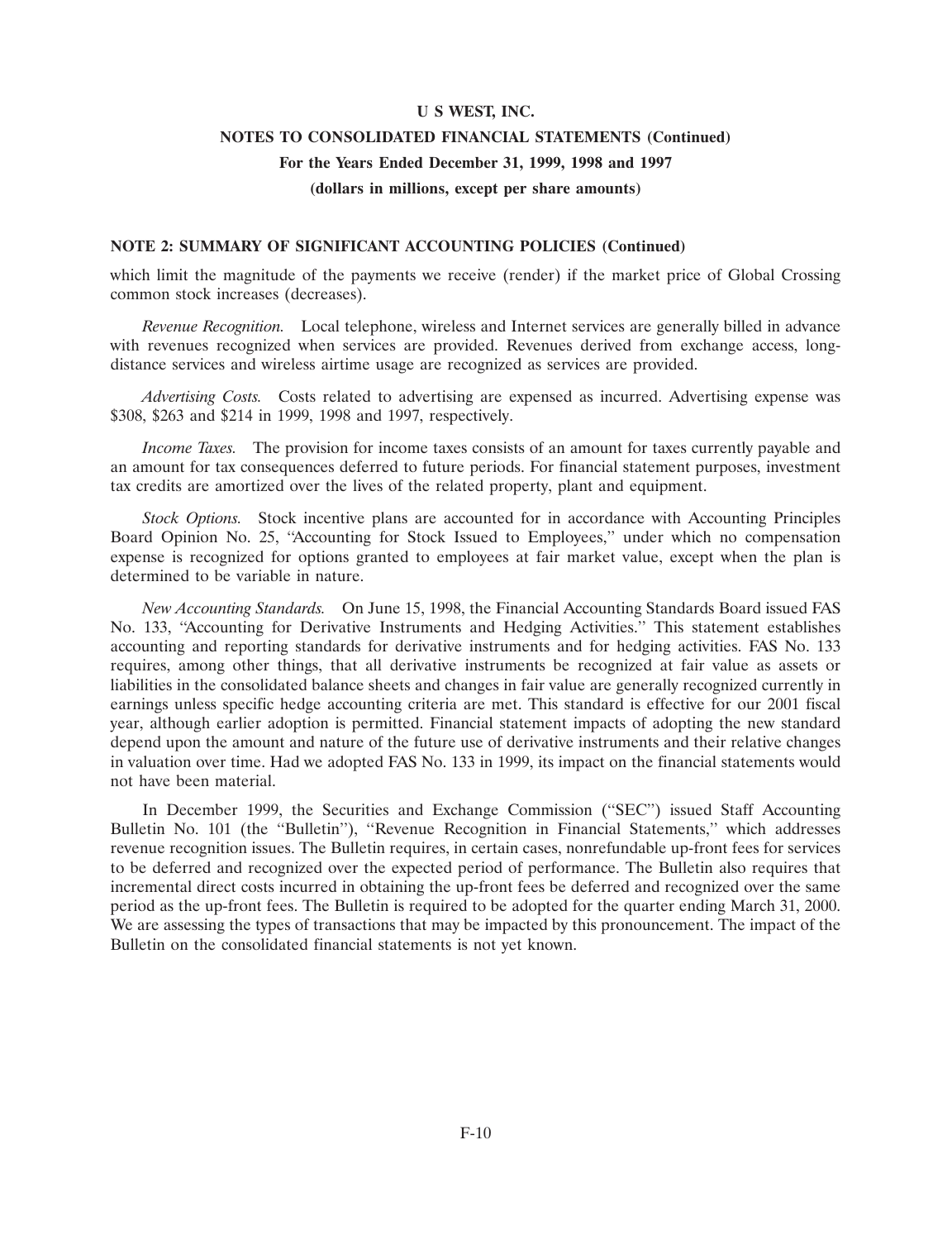# **NOTES TO CONSOLIDATED FINANCIAL STATEMENTS (Continued) For the Years Ended December 31, 1999, 1998 and 1997**

**(dollars in millions, except per share amounts)**

### **NOTE 3: PROPERTY, PLANT AND EQUIPMENT**

The components of property, plant and equipment are as follows:

|                                      | December 31, |           |  |
|--------------------------------------|--------------|-----------|--|
|                                      | 1999         | 1998      |  |
|                                      | \$2,535      | \$2,491   |  |
| Telecommunications network equipment | 15,828       | 14,750    |  |
|                                      | 15,021       | 14,342    |  |
| General purpose computers and other  | 3,396        | 3,374     |  |
|                                      | 1,346        | 681       |  |
|                                      | \$38,126     | \$35,638  |  |
| Less accumulated depreciation:       |              |           |  |
|                                      | 771<br>\$    | -S<br>748 |  |
| Telecommunications network equipment | 9,059        | 8,950     |  |
| Telecommunications outside plant     | 9,642        | 9,151     |  |
| General purpose computers and other  | 2,250        | 1,881     |  |
|                                      | 21,722       | 20,730    |  |
| Property, plant and equipment—net    | \$16,404     | \$14,908  |  |

*Asset Impairment.* During 1998, we recorded a non-cash charge of \$21 (net of a \$14 income tax benefit) related to the impairment of certain long-lived assets associated with our video operations in Omaha, Nebraska. The impaired assets primarily consisted of underground cable and hardware. Technological advances permitted us to pursue and use more economical digital subscriber line (''DSL'') technology in cable overbuild situations. Because the projected future cash flows were less than the assets' carrying values, an impairment loss was recognized in accordance with FAS No. 121, ''Accounting for the Impairment of Long-Lived Assets and for Long-Lived Assets to be Disposed of.'' The amount of impairment was determined based on the net present value of the expected future cash flows of the video operations, discounted at our cost of capital. The pretax charge is recorded in ''other operating expenses'' within the consolidated statements of income.

*Leasing Arrangements.* Certain office facilities, real estate and equipment are used in operations under operating leases. Rent expense under operating leases for 1999, 1998 and 1997 was \$269, \$210 and \$235, respectively. At December 31, 1999, the future minimum rental payments under noncancelable operating leases for the years 2000 through 2004 and thereafter are \$190, \$191, \$147, \$132, \$146 and \$663, respectively.

*Sale of Exchanges.* In June 1999, we entered into a series of definitive agreements to sell localexchange telephone properties serving approximately 530,000 access lines in nine states for approximately \$1,650 in cash, subject to adjustment. Approval of the sale is subject to review by federal and state regulatory agencies. The transfer of ownership, which will occur on a state-by-state basis, is expected to be completed over the next two years. We are planning the sale of approximately 270,000 additional access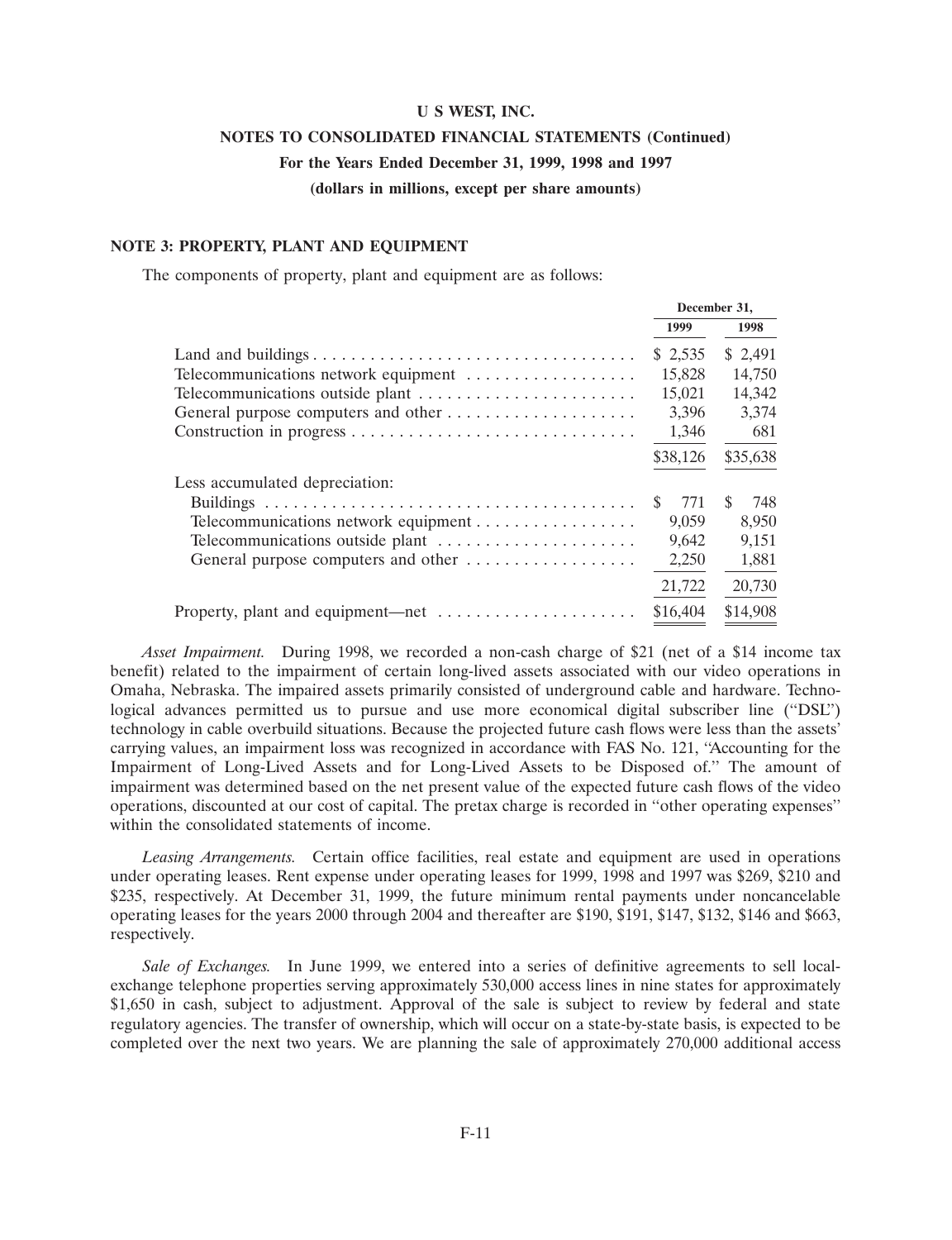# **NOTES TO CONSOLIDATED FINANCIAL STATEMENTS (Continued)**

# **For the Years Ended December 31, 1999, 1998 and 1997**

**(dollars in millions, except per share amounts)**

### **NOTE 3: PROPERTY, PLANT AND EQUIPMENT (Continued)**

lines in New Mexico and Washington. In accordance with FAS No. 121, we ceased depreciation on the access lines in 1999.

### **NOTE 4: ACCRUED EXPENSES**

Accrued expenses consist of the following:

| December 31, |     |      |      |
|--------------|-----|------|------|
| 1999         |     | 1998 |      |
|              |     |      |      |
|              | 271 |      | 269  |
|              |     |      | -190 |
|              |     |      | 809  |
|              |     |      |      |

### **NOTE 5: DEBT**

#### **Short-term Debt**

The components of short-term debt were as follows:

|  | December 31, |
|--|--------------|
|  | 1999 1998    |
|  |              |
|  |              |
|  |              |

The weighted-average interest rate on commercial paper was 6.53% and 5.70% at December 31, 1999 and 1998, respectively.

We maintain commercial paper programs to finance short-term cash flow requirements, as well as to maintain a presence in the short-term debt market. We enter into lines of credit as backup facilities in issuing commercial paper. At December 31, 1999, we have lines of credit totaling \$3,050, which expire in 2000. Commitment fees on the unused portion of the lines range from 0.06% to 0.25%. As of December 31, 1999, there was no outstanding balance. To the extent we continue our commercial paper programs, we plan to renew our lines of credit.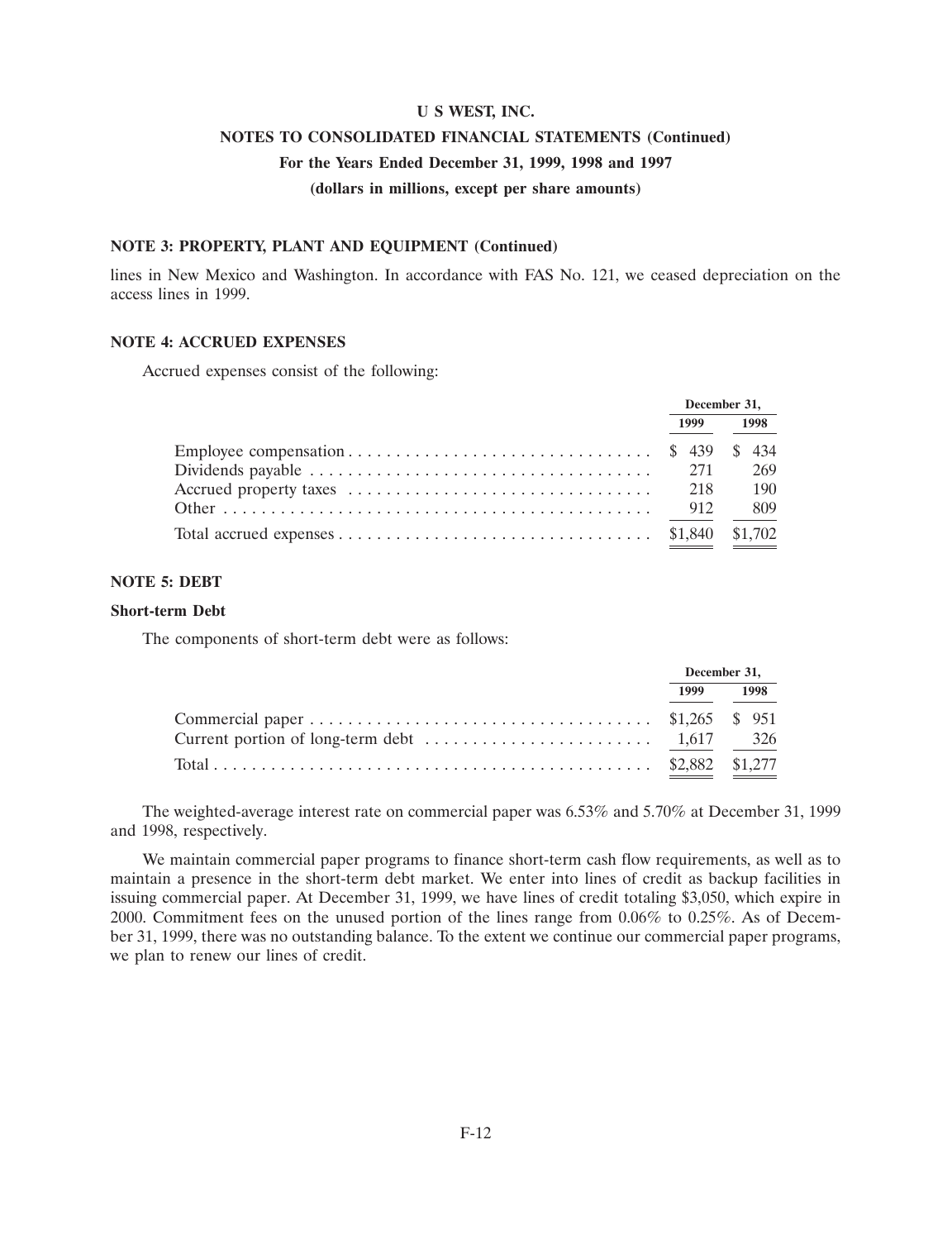# **NOTES TO CONSOLIDATED FINANCIAL STATEMENTS (Continued) For the Years Ended December 31, 1999, 1998 and 1997 (dollars in millions, except per share amounts)**

## **NOTE 5: DEBT (Continued)**

#### **Long-term Debt**

Interest rates and maturities of long-term debt at December 31 were as follows:

|                                                                           |                                   |       | <b>Maturities</b> |              |                   |                      |                      |
|---------------------------------------------------------------------------|-----------------------------------|-------|-------------------|--------------|-------------------|----------------------|----------------------|
| Interest rates                                                            | 2001                              | 2002  | 2003              | 2004         | <b>Thereafter</b> | <b>Total</b><br>1999 | <b>Total</b><br>1998 |
|                                                                           | <sup>S</sup><br>$\hspace{0.05cm}$ | \$100 | \$50              | <sup>S</sup> | -S                | 150                  | 240<br>S.            |
| Above 5\% to 6\%                                                          | 50                                |       |                   | 99           | 430               | 579                  | 578                  |
| Above $6\%$ to $7\%$                                                      | 1.427                             | 749   | 43                |              | 4.392             | 6.611                | 5,575                |
| Above 7\% to 8\% $\ldots$                                                 |                                   |       | 62                | 749          | 1,556             | 2.367                | 1,618                |
| Above $8\%$ to $9\%$                                                      |                                   |       |                   |              | 243               | 243                  | 243                  |
|                                                                           |                                   |       |                   |              |                   |                      | 175                  |
|                                                                           | \$1,477                           | \$849 | \$155             | \$848        | \$6,621           | 9.950                | 8.429                |
| Capital lease obligations                                                 |                                   |       |                   |              |                   | 115                  | 122                  |
|                                                                           |                                   |       |                   |              |                   | 124                  | 91                   |
| $Total \dots \dots \dots \dots \dots \dots \dots \dots \dots \dots \dots$ |                                   |       |                   |              |                   | \$10,189             | \$8,642              |

Long-term debt consists principally of debentures and medium-term notes.

In June 1998, U S WEST Capital Funding, Inc., a wholly-owned financing subsidiary, issued approximately \$4,100 in new debt securities, of which approximately \$1,000 was short-term commercial paper. Approximately \$3,830 in proceeds from the issuance of these securities were used to repay Old U S WEST debt in connection with the Dex Alignment. The remaining proceeds were primarily used to fund our share of operating expenses and debt refinancing costs incurred by Old U S WEST that were directly attributable to the Separation. In addition, we refinanced approximately \$200, including \$70 of Dex debt, assumed in the Dex Alignment.

Interest paid by us, net of amounts capitalized, was \$595, \$640, and \$394 in 1999, 1998 and 1997, respectively.

At December 31, 1999, we have a \$1,000 line of credit which expires in 2003. The line has a commitment fee on the unused portion of the line of 0.15%. As of December 31, 1999, there was no outstanding balance.

#### **Financial Contracts**

The following table summarizes the terms of outstanding interest rate, cross-currency and equity swaps at December 31, 1999 and 1998. Variable rates are indexed to two- and ten-year constant maturity U. S. Treasuries. Cross-currency swaps are tied to the Swiss Franc. Rates received in the equity swaps are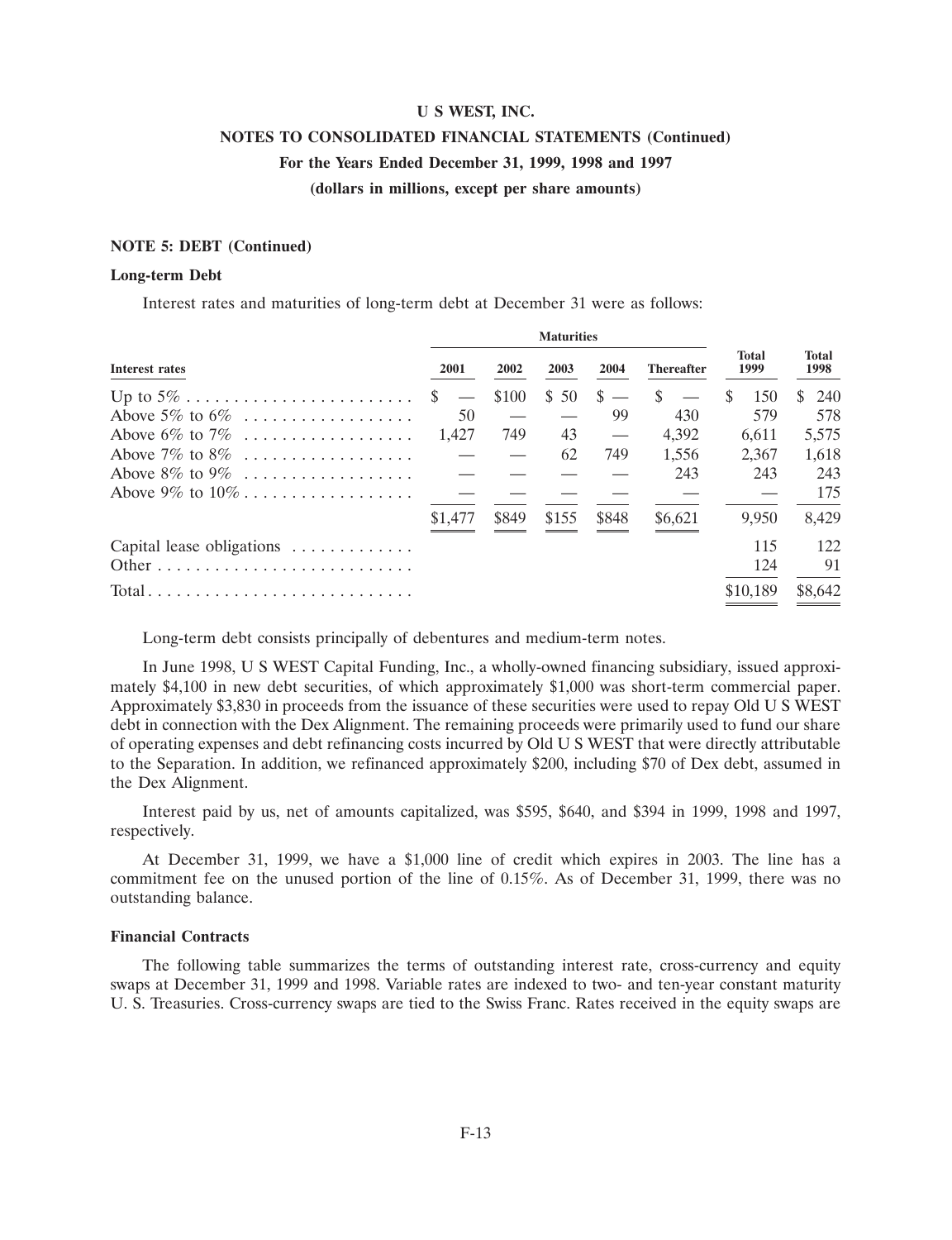# **U S WEST, INC. NOTES TO CONSOLIDATED FINANCIAL STATEMENTS (Continued) For the Years Ended December 31, 1999, 1998 and 1997 (dollars in millions, except per share amounts)**

## **NOTE 5: DEBT (Continued)**

tied to LIBOR. Equity collars have been entered into in conjunction with equity swaps to limit the magnitude of any gains or losses on the equity swaps.

|                                 | December 31, 1999         |                   |                              | December 31, 1998 |                           |                   |                              |      |
|---------------------------------|---------------------------|-------------------|------------------------------|-------------------|---------------------------|-------------------|------------------------------|------|
|                                 |                           |                   | Weighted-<br>Average<br>Rate |                   |                           |                   | Weighted-<br>Average<br>Rate |      |
|                                 | <b>Notional</b><br>Amount | <b>Maturities</b> | Receive                      | Pav               | <b>Notional</b><br>Amount | <b>Maturities</b> | Receive                      | Pay  |
| Variable to fixed $\dots \dots$ |                           |                   | $-\%$                        |                   | $-\%$ \$155               | 1999              | 5.16\% 6.24\%                |      |
| $Cross-currency \ldots \ldots$  | 133                       | 2001              |                              | 6.51              | 204                       | 1999-2001         |                              | 6.55 |
| Equity<br>.                     | 1.140                     | 2001              |                              | 6.41              |                           |                   |                              |      |

At December 31, 1999, deferred credits of \$7 and deferred charges of \$49 on closed forward contracts are included as part of the carrying value of the underlying debt. The deferred credits and charges are recognized as yield adjustments over the life of the debt that matures at various dates through 2043.

In the event we are owed money under the swap agreements, we could be exposed to risk in the event of nonperformance by counterparties. We manage this exposure by monitoring the credit standing of the counterparties and establishing dollar and term limitations that correspond to the respective credit rating of each counterparty. As of December 31, 1999, we do not believe that we have any exposure to any individual counterparty.

# **NOTE 6: FAIR VALUES OF FINANCIAL INSTRUMENTS**

Fair values of cash equivalents and current amounts receivable and payable approximate carrying values due to their short-term nature.

The fair values of interest rate, total return and cross-currency swaps are based on estimated amounts we would receive or pay to terminate such agreements allowing for current interest/foreign exchange rates, market price of Global Crossing common shares and creditworthiness of the counterparties.

The fair values of long-term debt are based on quoted market prices where available or, if not available, based on discounting future cash flows using current interest rates. Fair value of equity investments is based on market prices quoted by stock exchanges.

|                                                      | December 31,             |                   |                          |                   |  |
|------------------------------------------------------|--------------------------|-------------------|--------------------------|-------------------|--|
|                                                      |                          | 1999              | 1998                     |                   |  |
|                                                      | Carrying<br><b>Value</b> | <b>Fair Value</b> | Carrying<br><b>Value</b> | <b>Fair Value</b> |  |
| Debt (includes short-term portion) $$13,071$         |                          | \$12,112          | \$9,919                  | \$10,342          |  |
| Swap agreements—liabilities                          |                          | (36)              |                          | 24                |  |
| Equity swaps/collars $\dots \dots \dots \dots \dots$ | (56)                     | (56)              |                          |                   |  |
| Equity investments                                   | 868                      | 1.234             |                          |                   |  |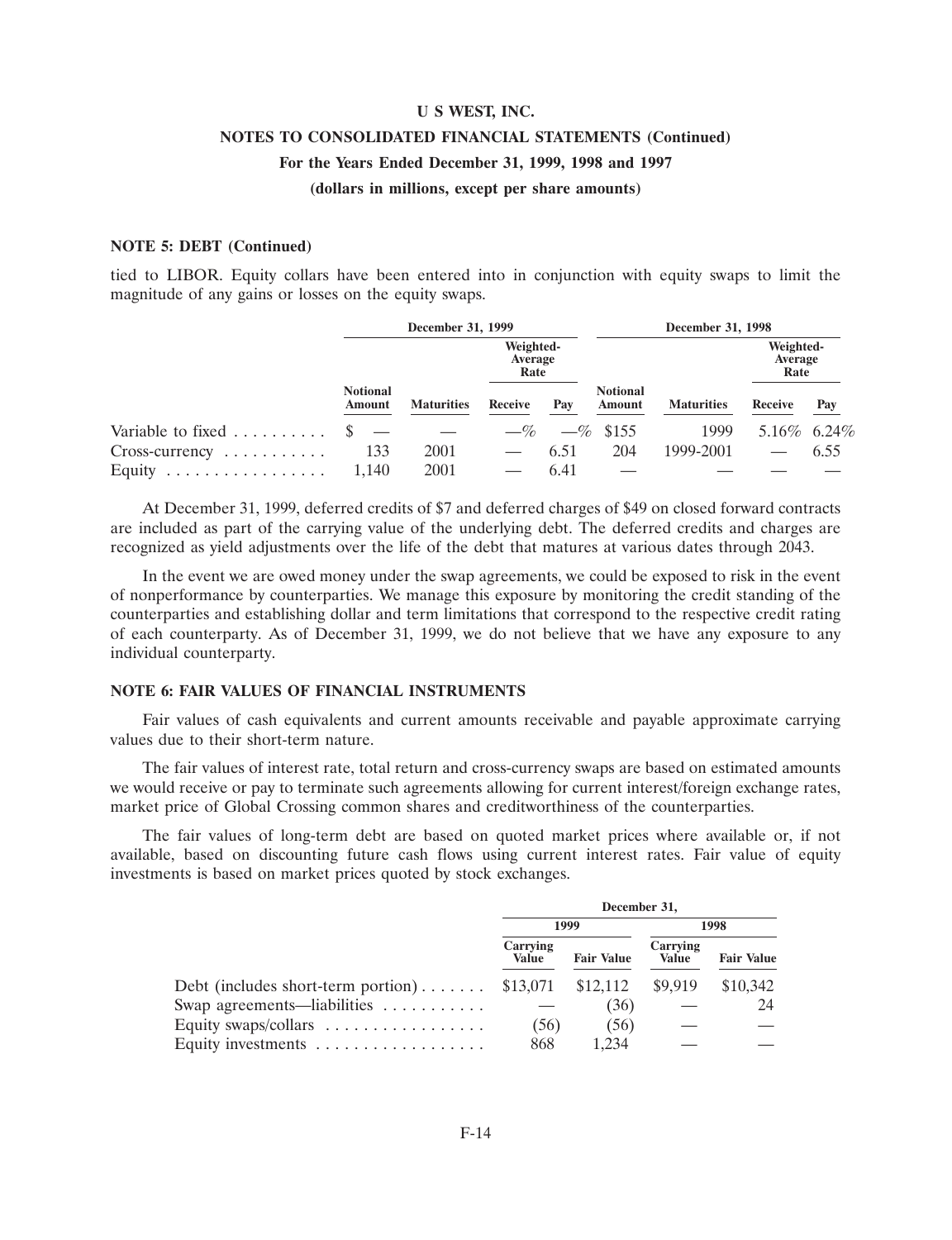# **U S WEST, INC. NOTES TO CONSOLIDATED FINANCIAL STATEMENTS (Continued) For the Years Ended December 31, 1999, 1998 and 1997 (dollars in millions, except per share amounts)**

### **NOTE 7: STOCKHOLDERS' EQUITY**

*Common Stock.* Prior to the Separation, Old U S WEST had two separate classes of outstanding common stock; U S WEST Communications Group common stock (the ''Communications Stock'') and U S WEST Media Group common stock (the ''Media Stock''). In conjunction with the Separation, on June 12, 1998, Old U S WEST redeemed each issued and outstanding share of Communications Stock (other than shares of Communications Stock held as treasury stock) for one share of U S WEST common stock. Each share of Communications Stock held as treasury stock by Old U S WEST was cancelled. For presentation purposes, Communications Stock shares outstanding prior to June 12, 1998 are shown as U S WEST shares.

*Dividends.* We declared dividends of \$2.36 and \$2.14 per share of common stock during 1999 and 1998, respectively. Prior to the Separation date, we paid dividends monthly to Old U S WEST based on Dex's net income adjusted for the amortization of intangibles.

*Other Comprehensive Income.* Components of other comprehensive income consist of the following:

|                                                                                                    | 1999 |
|----------------------------------------------------------------------------------------------------|------|
|                                                                                                    |      |
| Income tax expense $\dots \dots \dots \dots \dots \dots \dots \dots \dots \dots \dots \dots$ (144) |      |
|                                                                                                    |      |

Unrealized gains on marketable securities include reclassification adjustments of \$454 pertaining to net realized losses from the sale of securities. The income tax expense includes net reclassification adjustments of \$176 related to the sale of securities.

*Leveraged Employee Stock Ownership Plan (''LESOP'').* Prior to the Separation, we participated in the defined contribution savings plan sponsored by Old U S WEST (the ''Old U S WEST Savings Plan'') which covered substantially all employees. Old U S WEST matched a percentage of the eligible employee contributions with shares of Communications Stock and/or Media Stock in accordance with participant elections. Old U S WEST maintained a LESOP to provide shares of common stock for matching contributions. During 1998, prior to the Separation, the outstanding debt of the LESOP which was used to acquire common stock, was fully paid down. Contributions to the LESOP as well as dividends on unallocated shares of common stock held by the LESOP were used for debt service.

In connection with the Separation, the unallocated shares in the LESOP as of June 12, 1998, were split between us and MediaOne. We received 342,814 and 196,014 shares of U S WEST and MediaOne common stock, respectively. We sold the MediaOne common stock in the open market, the proceeds of which were used to acquire shares of our common stock for matching contributions. As of December 31, 1999, all of such unallocated shares received by us from the LESOP had been allocated to participant accounts.

As a result of the Separation, we assumed sponsorship of the Old U S WEST Savings Plan which covers substantially all our employees (the ''U S WEST Savings Plan''), and MediaOne adopted a new plan (''MediaOne Savings Plan''), covering eligible employees of MediaOne. Existing account balances of such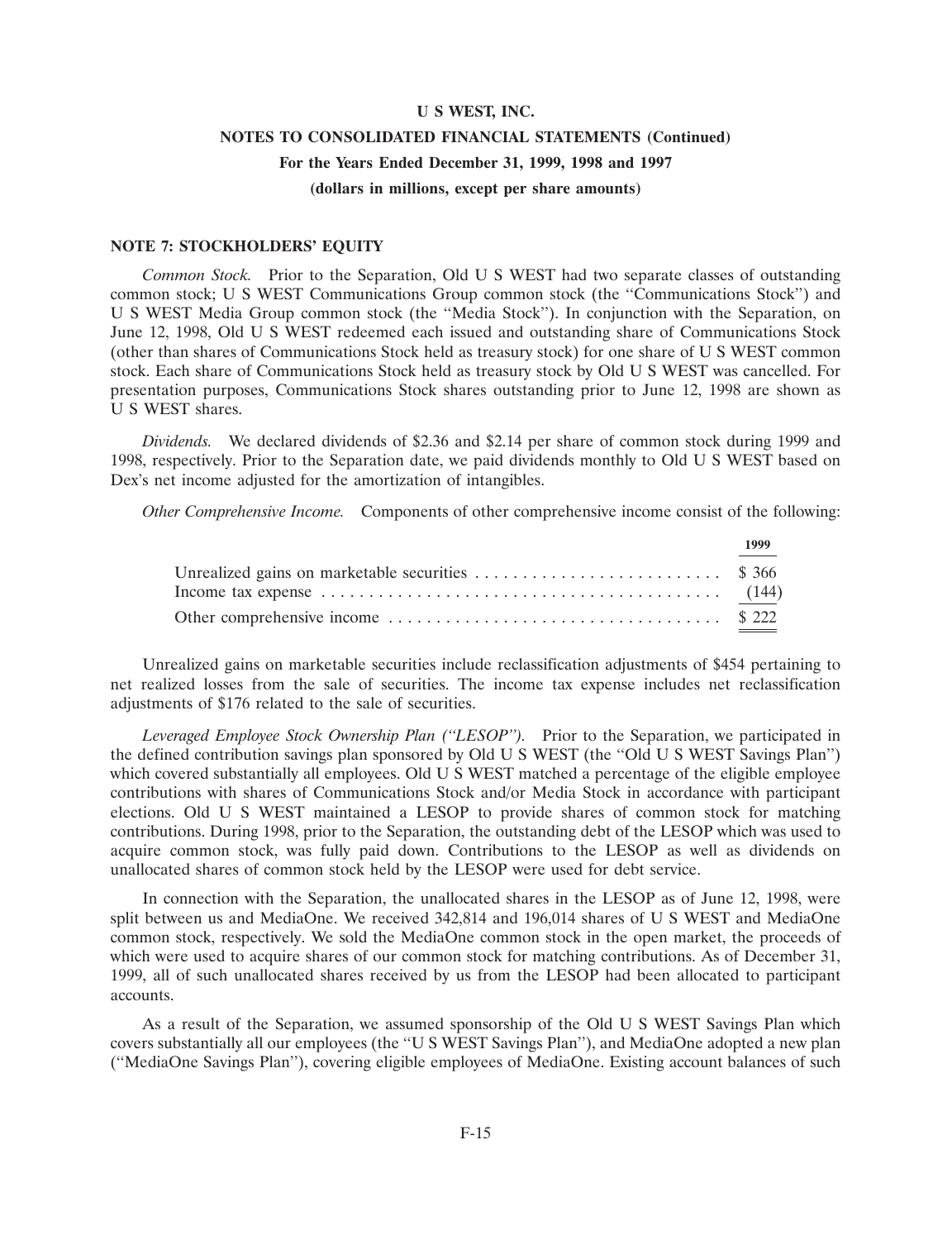### **NOTES TO CONSOLIDATED FINANCIAL STATEMENTS (Continued) For the Years Ended December 31, 1999, 1998 and 1997**

## **(dollars in millions, except per share amounts)**

#### **NOTE 7: STOCKHOLDERS' EQUITY (Continued)**

MediaOne employees were transferred from the Old U S WEST Savings Plan to the MediaOne Savings Plan.

As of October 1998, we had utilized all the unallocated shares of the LESOP for purposes of making matching contributions. Through this time period, we recognized contribution expense based upon the cash payments method as specified in SOP 76-3, ''Accounting Practices for Certain Employee Stock Ownership Plans.''

Subsequent to October 1998, for the remainder of 1998, we made \$14 of cash contributions to the U S WEST Savings Plan, which utilized the cash to purchase shares of common stock in the open market. Compensation expense for this period was equal to our cash contributions. The following LESOP information applies to the time period contributions were accounted for under SOP 76-3.

|                                                                                                                                                                                                                                                                                                                          | <b>Year Ended</b><br>December 31. |      |      |
|--------------------------------------------------------------------------------------------------------------------------------------------------------------------------------------------------------------------------------------------------------------------------------------------------------------------------|-----------------------------------|------|------|
|                                                                                                                                                                                                                                                                                                                          | 1999                              | 1998 | 1997 |
|                                                                                                                                                                                                                                                                                                                          |                                   |      |      |
| Total expense $\ldots$ $\ldots$ $\ldots$ $\ldots$ $\ldots$ $\ldots$ $\ldots$ $\ldots$ $\ldots$ $\ldots$ $\ldots$ $\ldots$ $\ldots$ $\frac{1}{2}$ $\frac{1}{2}$ $\frac{1}{2}$ $\frac{1}{2}$ $\frac{1}{2}$ $\frac{1}{2}$ $\frac{1}{2}$ $\frac{1}{2}$ $\frac{1}{2}$ $\frac{1}{2}$ $\frac{1}{2}$ $\frac{1}{2}$ $\frac{1}{2}$ |                                   |      |      |
|                                                                                                                                                                                                                                                                                                                          |                                   |      |      |

*Stockholders' Rights Plan.* Our board of directors has adopted a stockholders' rights plan which, in the event of a takeover attempt, would entitle existing stockholders to certain preferential rights. These rights expire on June 1, 2008 and are redeemable by us at any time prior to the date they become effective.

#### **NOTE 8: EARNINGS PER SHARE**

Certain of the financial effects of the Separation and the Dex Alignment, including interest expense associated with the refinancing of the Dex Indebtedness and the dilutive effects of the Dex Dividend, are not reflected in the historical consolidated statements of income prior to the Separation. As a result, earnings per share for 1998 are presented on both a pro forma and historical basis. The pro forma earnings per share amounts give effect to the Dex Indebtedness and the issuance of approximately 16,341,000 shares (net of the redemption of 305,000 fractional shares) of common stock in connection with the Dex Alignment as if such transactions had been consummated as of January 1, 1998.

The following reflects the computation of diluted earnings per share on a historical basis for 1999, 1998 and 1997 and basic and diluted earnings per share for 1998 on a pro forma basis. Income and earnings per share are before an extraordinary item and the cumulative effect of change in accounting principle.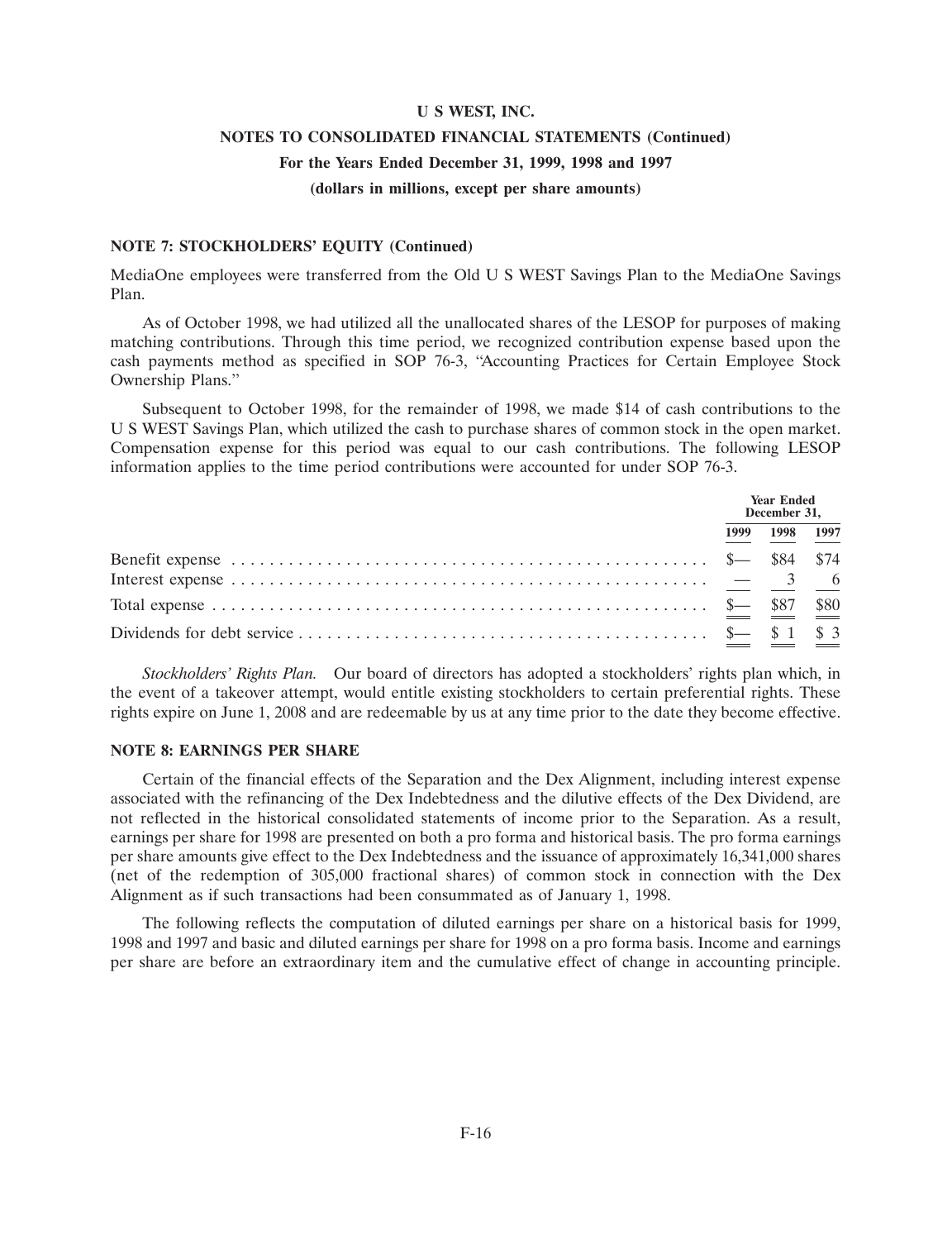# **NOTES TO CONSOLIDATED FINANCIAL STATEMENTS (Continued) For the Years Ended December 31, 1999, 1998 and 1997**

**(dollars in millions, except per share amounts)**

### **NOTE 8: EARNINGS PER SHARE (Continued)**

The earnings per share amounts presented on the consolidated statements of income may not foot due to rounding of individual components.

|                                                                 |                       | Year Ended December 31, |           |
|-----------------------------------------------------------------|-----------------------|-------------------------|-----------|
| <b>Historical Diluted Earnings Per Share</b>                    | 1999                  | 1998                    | 1997      |
|                                                                 | (shares in thousands) |                         |           |
| Interest on convertible zero coupon subordinated                |                       | $$1,102$ $$1,508$       | \$1,527   |
|                                                                 |                       |                         | 9         |
| Income used for diluted earnings per share $\dots \dots$        | \$1,102               | \$1,508                 | \$1,536   |
| Basic weighted average shares<br>Effect of dilutive securities: | 504,423               | 494,395                 | 482,751   |
|                                                                 | 4.883                 | 4,403                   | 2,386     |
| Convertible zero coupon subordinated notes $\dots$ .            |                       |                         | 6,095     |
| Diluted weighted average shares                                 | 509,306               | 498,798                 | 491,232   |
|                                                                 | 2.16<br>S.            | 3.02<br>\$.             | 3.13<br>S |

| Pro forma Basic Earnings Per Share | <b>Year Ended</b><br>December 31, 1998 |
|------------------------------------|----------------------------------------|
|                                    | (shares in thousands)                  |
|                                    | \$1,508                                |
|                                    | (72)                                   |
|                                    | \$1,436                                |
|                                    | 494,395                                |
|                                    | 7,432                                  |
|                                    | 501,827                                |
|                                    | - 2.86                                 |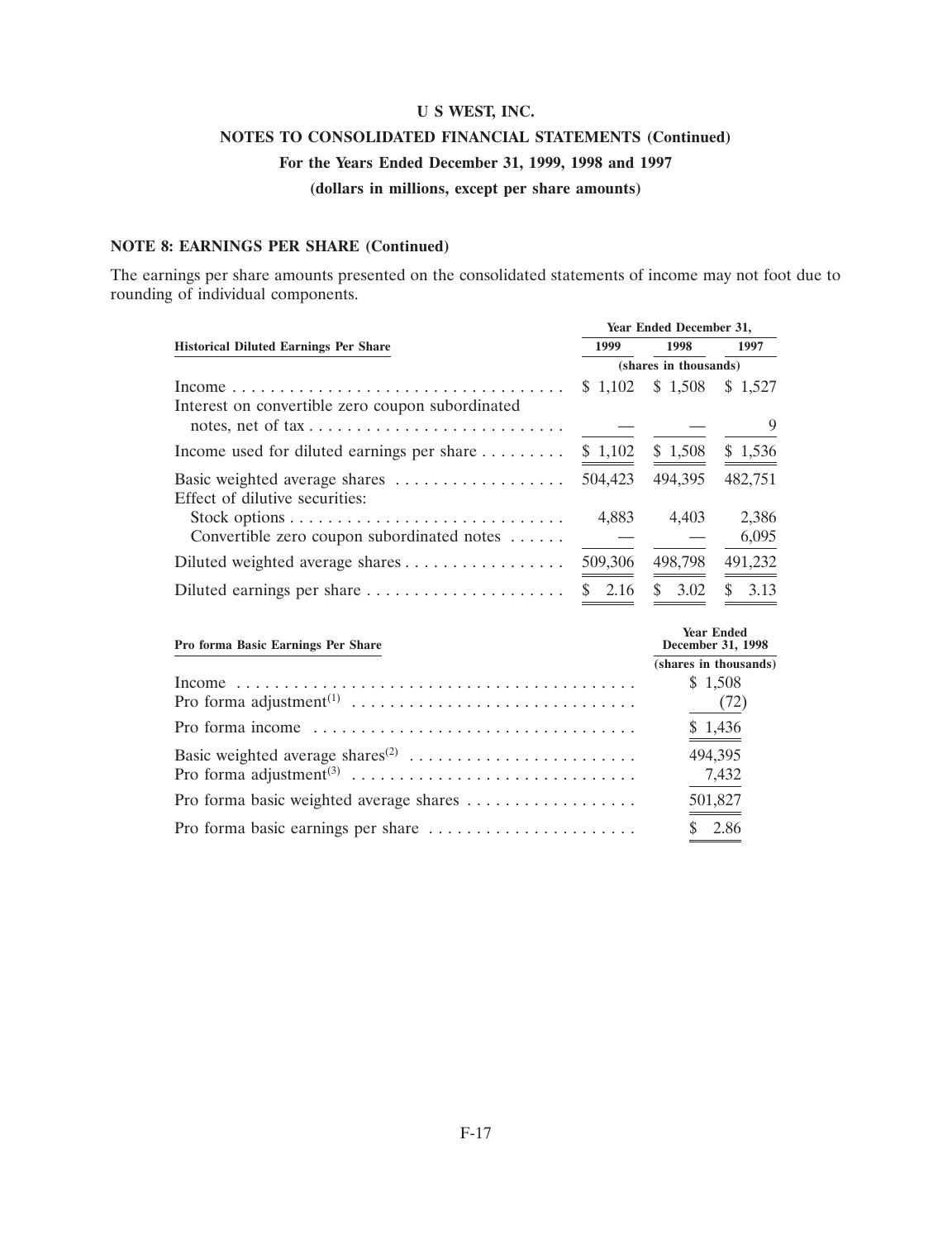#### **NOTES TO CONSOLIDATED FINANCIAL STATEMENTS (Continued)**

#### **For the Years Ended December 31, 1999, 1998 and 1997**

**(dollars in millions, except per share amounts)**

**Year Ended**

#### **NOTE 8: EARNINGS PER SHARE (Continued)**

| <b>Pro Forma Diluted Earnings Per Share</b>                                          | rear Ended<br>December 31, 1998 |
|--------------------------------------------------------------------------------------|---------------------------------|
|                                                                                      | (shares in thousands)           |
| Pro forma income $\dots \dots \dots \dots \dots \dots \dots \dots \dots \dots \dots$ | \$1,436                         |
|                                                                                      | 494,395                         |
| Effect of dilutive securities:                                                       |                                 |
|                                                                                      | 4,403                           |
|                                                                                      | 7,432                           |
|                                                                                      | 506,230                         |
|                                                                                      | 2.84                            |

(1) Reflects incremental (after-tax) interest expense associated with the Dex Indebtedness from the beginning of the year through the Separation.

(2) Historical average shares assume a one-for-one conversion of historical Communications Stock outstanding into shares of U S WEST as of the Separation.

(3) Reflects the issuance of approximately 16,341,000 shares of common stock (net of the redemption of approximately 305,000 fractional shares) issued in connection with the Dex Alignment as if the shares had been issued at the beginning of the year.

#### **NOTE 9: STOCK INCENTIVE PLANS**

We maintain stock incentive plans for employees and nonemployees, primarily members of the board of directors. The 1998 U S WEST Stock Plan (the ''Plan''), under which we may grant awards in the form of stock options, stock appreciation rights, restricted stock and phantom units, as well as substitute stock options and restricted stock awards, was approved by stockholders on June 12, 1998, in connection with the Separation. The Plan is a successor plan to the Amended 1994 Stock Plan (the ''Predecessor Plan''), under which shares of Communications Stock were previously issued. No further grants may be made under the Predecessor Plan.

Effective June 12, 1998, each outstanding Communications Group stock option was converted into one U S WEST stock option, whether held by U S WEST or MediaOne employees. Each option granted under the Plan has the same terms, conditions, exercise price, vesting and restrictions as the Communications Group stock awards it replaced.

Under the Plan, a maximum of 4.8 million shares could be granted in 1998. Thereafter, the maximum aggregate number of shares of stock granted in any calendar year for all purposes under the Plan is one percent (1.00%) of the shares outstanding (excluding shares held in our treasury) on the first day of such year. For 1999, a maximum of 5.0 million shares could be granted. In the event that fewer than the full aggregate number of shares available for issuance in any year are issued in any calendar year, the shares not issued shall be added to the shares available for issuance in any subsequent year or years. The options' exercise price is equal to the fair market value of the common stock on the date of the grant. Options granted vest over periods up to five years and may be exercised no later than 10 years after the grant date.

In June 1999, the U S WEST board of directors approved the 1999 U S WEST Stock Plan for Non-Executives. Under this plan, we may grant awards in the form of stock options, stock appreciation rights, common stock, restricted common stock and phantom units. A total of 12 million shares were registered.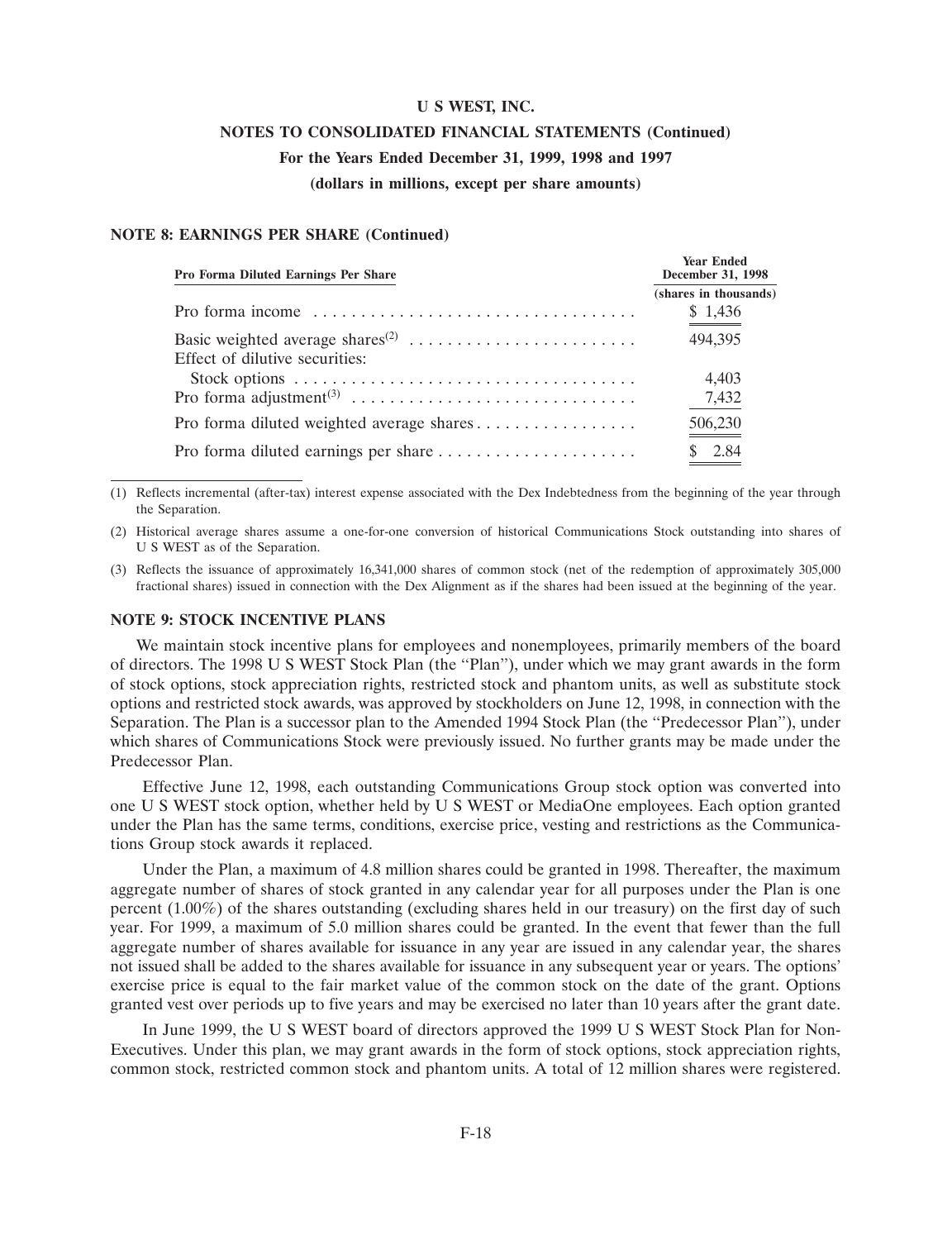#### **NOTES TO CONSOLIDATED FINANCIAL STATEMENTS (Continued)**

#### **For the Years Ended December 31, 1999, 1998 and 1997**

**(dollars in millions, except per share amounts)**

#### **NOTE 9: STOCK INCENTIVE PLANS (Continued)**

FAS No. 123, ''Accounting for Stock-Based Compensation,'' requires the fair value of stock options to be calculated using an option pricing model. We have elected the ''pro forma, disclosure only'' option permitted under FAS No. 123, instead of recording a charge to operations, as shown below:

|                     | Year Ended December 31, |      |      |
|---------------------|-------------------------|------|------|
|                     | 1999                    | 1998 | 1997 |
| Net income:         |                         |      |      |
|                     |                         |      |      |
|                     |                         |      |      |
| Earnings per share: |                         |      |      |
|                     |                         |      |      |
|                     |                         | 3.02 | 3.12 |
|                     | 2.56                    | 2.99 | 3.13 |
|                     |                         | 2.97 | 3.10 |

Because the FAS No. 123 method of accounting has not been applied to options granted prior to January 1, 1995, the pro forma compensation cost may not represent that expected in future years.

Following are the weighted-average assumptions used with the Black-Scholes option-pricing model to estimate the fair value of options granted during 1999, 1998 and 1997:

|                                                                                              | Year Ended December 31, |                     |         |
|----------------------------------------------------------------------------------------------|-------------------------|---------------------|---------|
|                                                                                              | 1999                    | 1998                | 1997    |
| Risk-free interest rate $\dots \dots \dots \dots \dots \dots \dots \dots \dots$              | 5.6%                    | $5.5\%$             | $6.4\%$ |
|                                                                                              |                         | $0.0\%$ 4.2\% 5.8\% |         |
|                                                                                              |                         |                     | 4.0     |
|                                                                                              |                         |                     |         |
| Weighted average grant date fair value $\ldots \ldots \ldots \ldots$ \$27.87 \$ 8.75 \$ 5.70 |                         |                     |         |

The expected dividend yield for the 1999 assumptions was primarily based upon the proposed merger with Qwest Communications International Inc. ("Qwest") and the dividend policy following the close of the Qwest merger as stipulated in the Agreement and Plan of Merger between U S WEST and Qwest (the ''Merger Agreement''). According to the Merger Agreement, the combined company will pay initial quarterly dividends of \$0.0125 per share. However, we may change our dividend policy before the merger.

Information on outstanding options is summarized as follows (shares in thousands):

|                               | Number of<br><b>Shares</b> | Weighted Avg.<br><b>Exercise Price</b> |
|-------------------------------|----------------------------|----------------------------------------|
|                               | 11.413                     | \$26.67                                |
|                               | 9.492                      | 34.87                                  |
|                               | (2,649)                    | 25.41                                  |
| Canceled or expired           | (637)                      | 27.54                                  |
| Outstanding December 31, 1997 | 17,619                     | 31.23                                  |
|                               | 9.589                      | 50.81                                  |
|                               | (2,480)                    | 23.03                                  |
| Canceled or expired           | (700)                      | 36.99                                  |
| Outstanding December 31, 1998 | 24,028                     | 38.45                                  |
|                               | 12.569                     | 53.96                                  |
|                               | (3,010)                    | 32.20                                  |
| Canceled or expired           | (1,189)                    | 40.43                                  |
| Outstanding December 31, 1999 | 32.398                     | \$44.14                                |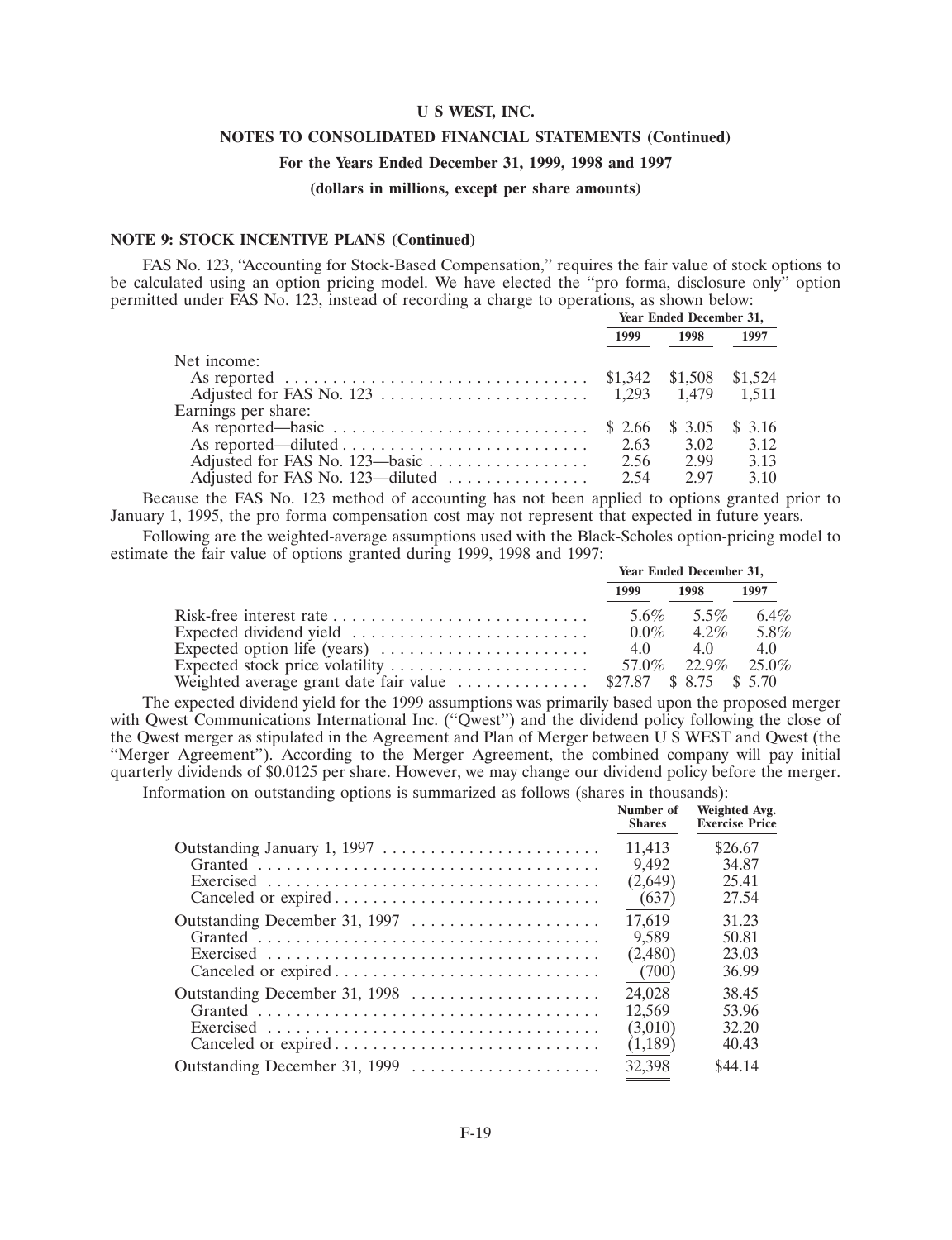#### **NOTES TO CONSOLIDATED FINANCIAL STATEMENTS (Continued)**

#### **For the Years Ended December 31, 1999, 1998 and 1997**

#### **(dollars in millions, except per share amounts)**

#### **NOTE 9: STOCK INCENTIVE PLANS (Continued)**

The outstanding options at December 31, 1999, have the following characteristics (shares in thousands):

| <b>Excercisable Options</b>                      |
|--------------------------------------------------|
| Weighted-<br>Average<br><b>Exercise</b><br>Price |
| \$29.56                                          |
| 43.43                                            |
| 52.58                                            |
| 58.56                                            |
| \$34.49                                          |
|                                                  |

Options to purchase 5,924,251 and 5,299,955 shares of common stock at weighted-average exercise prices of \$30.15 and \$25.72 were exercisable at December 31, 1998 and 1997, respectively.

Approximately 8 million shares of common stock were available for grant at December 31, 1999. Approximately 32 million shares of common stock were reserved for issuance at December 31, 1999.

#### **NOTE 10: EMPLOYEE BENEFITS**

#### **Pension, Postretirement and Other Post Employment Benefits**

We have a noncontributory defined benefit pension plan (the "Pension Plan") for substantially all management and occupational employees and postretirement healthcare and life insurance plans for retirees. We also provide post employment benefits for certain former employees.

Prior to the Separation, we participated in the defined benefit pension plan and postretirement healthcare and life insurance plans sponsored by Old U S WEST. Accordingly, our financial statements for periods prior to the Separation reflect an allocation of costs from Old U S WEST for its employees and retirees while they were included in Old U S WEST's plans.

On June 12, 1998, we assumed sponsorship of the Old U S WEST pension plan and MediaOne established a new defined benefit pension plan for eligible MediaOne employees (the ''MediaOne Pension Plan''). In connection with the Separation, a portion of the existing assets of the Old U S WEST pension plan were transferred at fair value to the MediaOne Pension Plan such that the ratio of plan assets to plan liabilities, calculated on a projected benefit obligation basis as determined by independent actuaries, was the same for the Pension Plan and the MediaOne Pension Plan. The pension benefit obligation and plan assets transferred to the MediaOne Pension Plan at June 12, 1998 were approximately \$150 and \$200, respectively.

In addition, on June 12, 1998, the three funded retiree medical and life insurance benefits trusts, maintained by Old U S WEST under an employee welfare benefit program for its employees, were split between us and MediaOne. One of the trusts covered hourly employees only and was transferred in its entirety to us. The remaining two trusts were transferred to us, and MediaOne established new trusts. A portion of the assets of the latter two trusts was transferred to MediaOne's trusts based upon the same methodology used to transfer assets of the Pension Plan to the MediaOne Pension Plan, except that the liabilities were calculated by independent actuaries using the accumulated postretirement benefit obligation method. The accumulated postretirement benefit obligation and plan assets transferred to MediaOne's trusts at June 12, 1998 were approximately \$20 and \$5, respectively.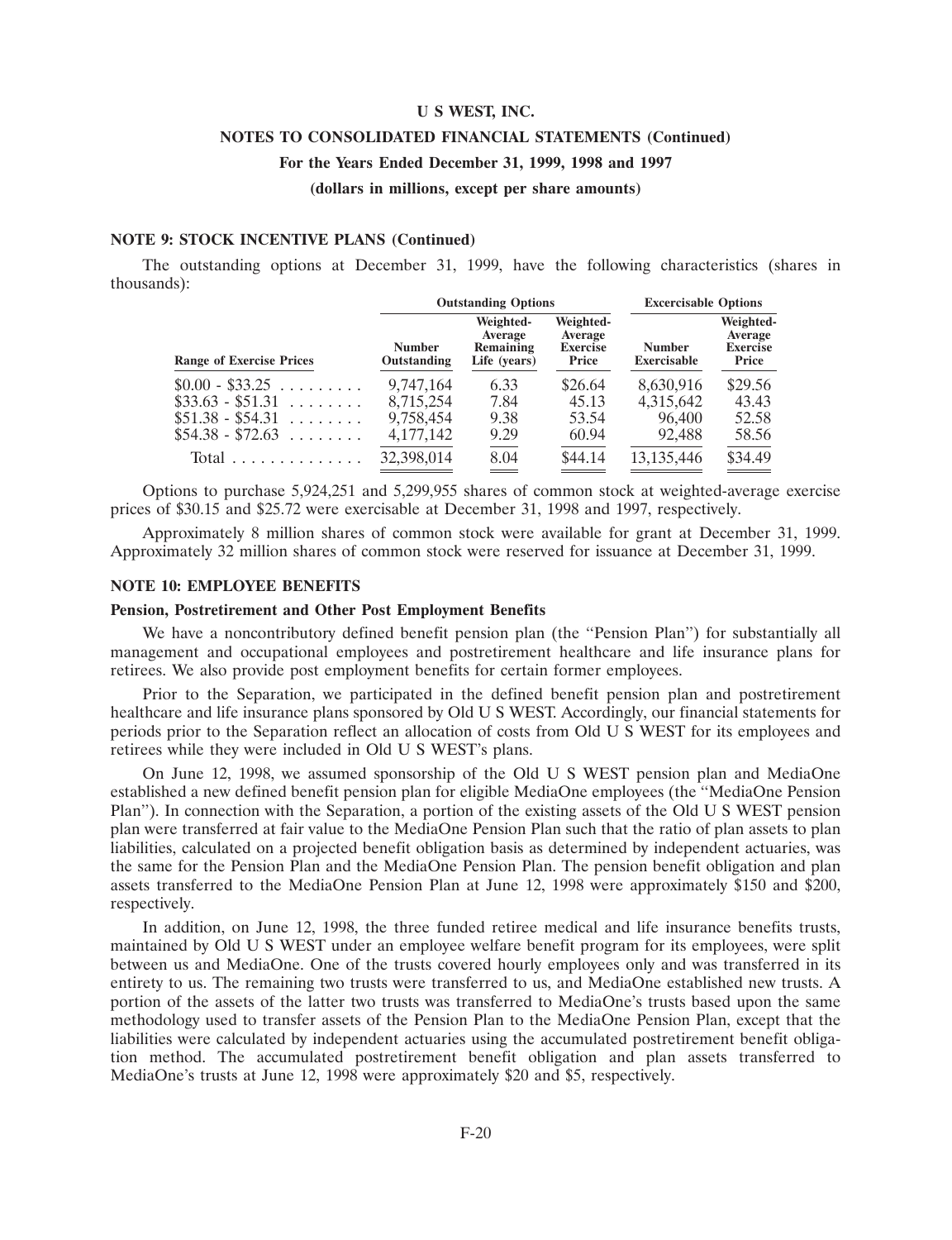### **NOTES TO CONSOLIDATED FINANCIAL STATEMENTS (Continued) For the Years Ended December 31, 1999, 1998 and 1997**

### **(dollars in millions, except per share amounts)**

#### **NOTE 10: EMPLOYEE BENEFITS (Continued)**

Pension benefits for management employees are based upon their salary and years of service while occupational employee benefits are based upon job classification and years of service. Pension and postretirement costs are recognized over the period in which the employee renders services and becomes eligible to receive benefits as determined by using the projected unit credit method. Our funding policy is to make contributions with the objective of accumulating sufficient assets to pay all benefits when due. No pension funding was required in 1999, 1998 or 1997.

Since plan assets for pension and postretirement benefits were not historically segregated into separate accounts or restricted to providing benefits to employees of U S WEST, assets of the plan were used to provide benefits to employees of both U S WEST and MediaOne. Therefore, the following pension and postretirement benefits plan information for periods prior to June 12, 1998, reflects the pension cost (credit), postretirement benefit cost, benefit obligation, assets and funded status of the Old U S WEST plans.

The portion of the pension credit applicable to U S WEST was \$33 in 1997. The components of the pension credit are as follows:

|                                   | Year Ended December 31, |                 |       |
|-----------------------------------|-------------------------|-----------------|-------|
|                                   | 1999                    | 1998            | 1997  |
| Details of pension cost (credit): |                         |                 |       |
|                                   |                         |                 | \$176 |
|                                   | 658                     | 639             | 625   |
| Expected return on plan assets    | (935)                   | (852)           | (759) |
|                                   | (79)                    | (79)            | (80)  |
|                                   |                         |                 |       |
|                                   |                         | $(101)$ \$ (36) |       |

The portion of the postretirement benefit cost applicable to U S WEST was \$179 in 1997. The components of the postretirement benefit cost are as follows:

|                                                                            | Year Ended December 31, |             |       |
|----------------------------------------------------------------------------|-------------------------|-------------|-------|
|                                                                            | 1999                    | 1998        | 1997  |
| Details of postretirement benefit cost:                                    |                         |             |       |
|                                                                            |                         |             | -66   |
|                                                                            | 326                     | 319         | 296   |
|                                                                            | (229)                   | (213)       | (174) |
| Amortization of prior service cost                                         | 20                      | 19          | 19    |
| Recognized actuarial gain $\ldots \ldots \ldots \ldots \ldots \ldots$ (28) |                         | (30)        | (28)  |
| Total postretirement benefit cost \$ 159                                   |                         | \$167 \$179 |       |

Since plan assets for pension and postretirement benefits were not historically segregated into separate accounts or restricted to providing benefits to employees of U S WEST, assets of the plan were used to provide benefits to employees of both U S WEST and MediaOne. Therefore, the following pension and postretirement benefit plan information for periods prior to June 12, 1998, reflects the benefit obligation, assets and funded status of the Old U S WEST plans.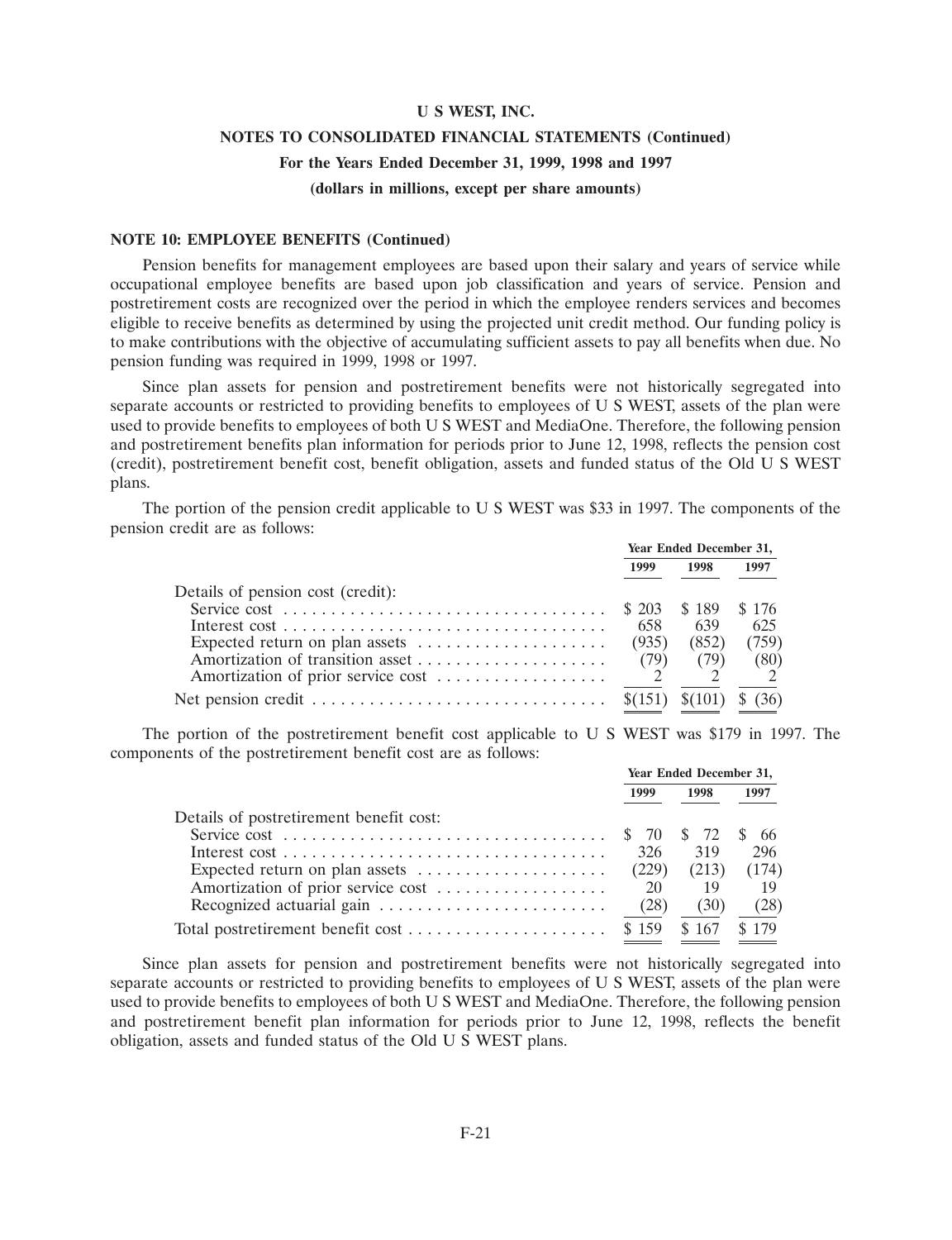#### **NOTES TO CONSOLIDATED FINANCIAL STATEMENTS (Continued)**

#### **For the Years Ended December 31, 1999, 1998 and 1997**

**(dollars in millions, except per share amounts)**

#### **NOTE 10: EMPLOYEE BENEFITS (Continued)**

Following is a reconciliation of the benefit obligation for the pension and postretirement plans:

**Postretirement**

|                                                       | <b>Pension</b>                    |         | <b>Benefits</b>                   |         |
|-------------------------------------------------------|-----------------------------------|---------|-----------------------------------|---------|
|                                                       | <b>Year Ended</b><br>December 31, |         | <b>Year Ended</b><br>December 31, |         |
|                                                       | 1999                              | 1998    | 1999                              | 1998    |
| Benefit obligation at beginning of year $\dots \dots$ | \$9,622                           | \$9,167 | \$4,825                           | \$4,406 |
|                                                       | 203                               | 189     | 70                                | 72      |
|                                                       | 658                               | 639     | 326                               | 319     |
|                                                       | (884)                             | 499     | (690)                             | 297     |
| Plan amendments                                       |                                   |         |                                   | (105)   |
|                                                       |                                   | (224)   |                                   | (23)    |
|                                                       | (722)                             | (648)   | (191)                             | (141)   |
| Benefit obligation at end of year                     | \$ 8,877                          | \$9,622 | \$4,344                           | \$4,825 |

Following is a reconciliation of the change in the fair value of plan assets for the pension and postretirement plans: **Postretirement**

|                                                    | <b>Pension</b><br><b>Year Ended</b><br>December 31, |          | -rostretirement<br><b>Benefits</b><br><b>Year Ended</b><br>December 31, |         |
|----------------------------------------------------|-----------------------------------------------------|----------|-------------------------------------------------------------------------|---------|
|                                                    |                                                     |          |                                                                         |         |
|                                                    | 1999                                                | 1998     | 1999                                                                    | 1998    |
| Fair value of plan assets at beginning of year     | \$12,925                                            | \$12,260 | \$2,604                                                                 | \$2,413 |
| Actual return on plan assets                       | 2,509                                               | 1,579    | 575                                                                     | 264     |
| Employer contributions/(withdrawals) $\dots \dots$ |                                                     |          | (212)                                                                   | 18      |
|                                                    | (8)                                                 | (212)    | (1)                                                                     | (4)     |
|                                                    | (111)                                               | (54)     | 111                                                                     | 54      |
|                                                    | (722)                                               | (648)    | (191)                                                                   | (141)   |
| Fair value of plan assets at end of year           | \$14,593                                            | \$12,925 | \$2,886                                                                 | \$2,604 |

In December 1999 and 1998, under provisions of section 420 of the Internal Revenue Code, \$111 and \$54, respectively, of pension assets were transferred to the postretirement benefit plan to pay for current year retiree health care benefits. In 1999, \$230 of Life Insurance and Welfare Trust assets were transferred to the Company to pay for employee welfare benefits.

The following table represents the funded status of the pension and postretirement plans: **Postretirement**

|                                                                                    | <b>Pension</b>                    |                    | rostretirement<br><b>Benefits</b> |                    |  |
|------------------------------------------------------------------------------------|-----------------------------------|--------------------|-----------------------------------|--------------------|--|
|                                                                                    | <b>Year Ended</b><br>December 31, |                    | <b>Year Ended</b><br>December 31, |                    |  |
|                                                                                    | 1999                              | 1998               | 1999                              | 1998               |  |
| Funded (unfunded) status<br>Unrecognized net actuarial gain $\ldots \ldots \ldots$ | \$5,716<br>(4,640)                | \$3,303<br>(2,195) | \$(1,458)<br>(1, 479)             | \$(2,221)<br>(482) |  |
| Unamortized prior service cost                                                     |                                   |                    | 125                               | 140                |  |
| Balance of unrecognized transition asset                                           | (387)                             | (466)              |                                   |                    |  |
| Prepaid (accrued) benefit $cost$                                                   | 691                               | 646                | \$(2,812)                         | \$(2,563)          |  |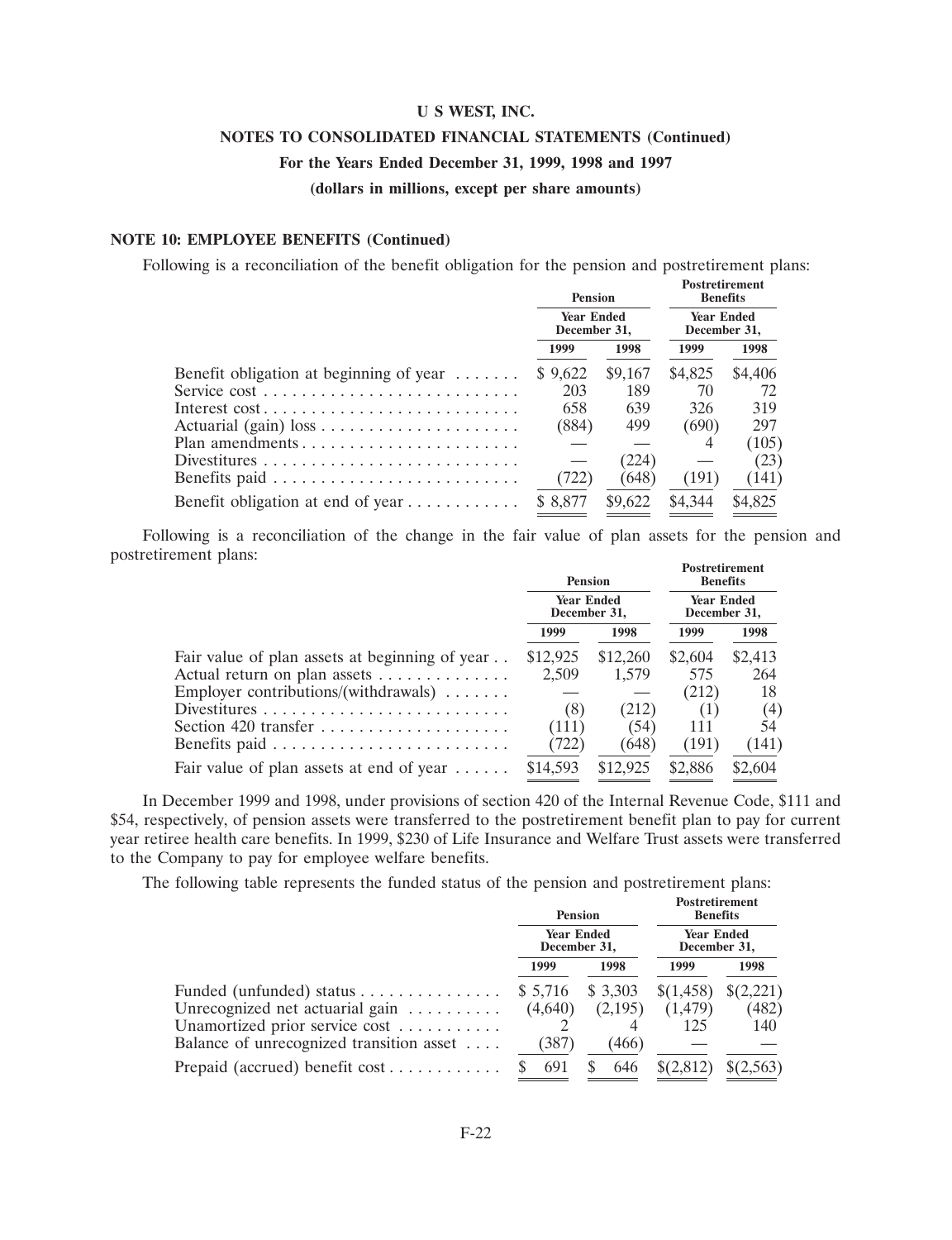### **NOTES TO CONSOLIDATED FINANCIAL STATEMENTS (Continued)**

#### **For the Years Ended December 31, 1999, 1998 and 1997**

#### **(dollars in millions, except per share amounts)**

#### **NOTE 10: EMPLOYEE BENEFITS (Continued)**

The actuarial assumptions used to account for the plans are as follows:

|                                                                                                 |                      | <b>Pension</b>                    |                                   | <b>Postretirement</b><br><b>Benefits</b> |  |
|-------------------------------------------------------------------------------------------------|----------------------|-----------------------------------|-----------------------------------|------------------------------------------|--|
|                                                                                                 |                      | <b>Year Ended</b><br>December 31, | <b>Year Ended</b><br>December 31, |                                          |  |
|                                                                                                 | 1999                 | 1998                              | 1999                              | 1998                                     |  |
| Weighted-average discount rate<br>Expected long-term rate of return on plan assets <sup>*</sup> | $8.00\%$<br>$9.40\%$ | $6.75\%$<br>$8.80\%$              | $8.00\%$<br>$9.40\%$              | $6.75\%$<br>$8.80\%$                     |  |
| Weighted-average rate of compensation increase.                                                 | $4.65\%$             | $4.65\%$                          | N/A                               | N/A                                      |  |

The expected long-term rate of return on plan assets for the pension and postretirement plans was 8.5% for 1997.

For measurement purposes, an 8% annual rate of increase in the healthcare cost trend rate for 1999 is assumed. The healthcare cost trend rate is assumed to gradually decline to an ultimate rate of  $5\%$  in 2011.

A 1% change in the assumed healthcare cost trend rate would have had the following effects in 1999:

|                                                               |                 | <b>One-Percent Change</b> |
|---------------------------------------------------------------|-----------------|---------------------------|
|                                                               | <b>Increase</b> | <b>Decrease</b>           |
| Effect on the aggregate of the service and interest cost      |                 |                           |
| components of net periodic postretirement benefit $cost$ \$53 |                 | $\frac{1}{2}(43)$         |
| Effect on accumulated postretirement benefit obligation       | 557             | (464)                     |

In October 1998, the Communications Workers of America voting members (who are our employees), ratified new three-year contracts. These contracts provide for both salary increases of 10.9% and pension increases totaling 21% over three years. These benefit changes are reflected in the above calculations.

We provide other post employment benefits, such as worker's compensation and disability to former or inactive employees who are not eligible for retirement.

#### **NOTE 11: INCOME TAXES**

The components of the provision for income taxes are as follows:

|                            | <b>Year Ended</b><br>December 31, |       |       |  |
|----------------------------|-----------------------------------|-------|-------|--|
|                            | 1999                              | 1998  | 1997  |  |
| <b>Federal:</b>            |                                   |       |       |  |
| Current                    | \$530                             | \$685 | \$798 |  |
|                            | 171                               | 103   | (10)  |  |
|                            | (15)                              | (13)  | (16)  |  |
|                            | 686                               | 775   | 772   |  |
| <b>State and local:</b>    |                                   |       |       |  |
|                            | 45                                | 108   | 119   |  |
| Deferred                   | 69                                | 28    |       |  |
|                            | 114                               | 136   | 130   |  |
| Provision for income taxes | \$800                             | \$911 |       |  |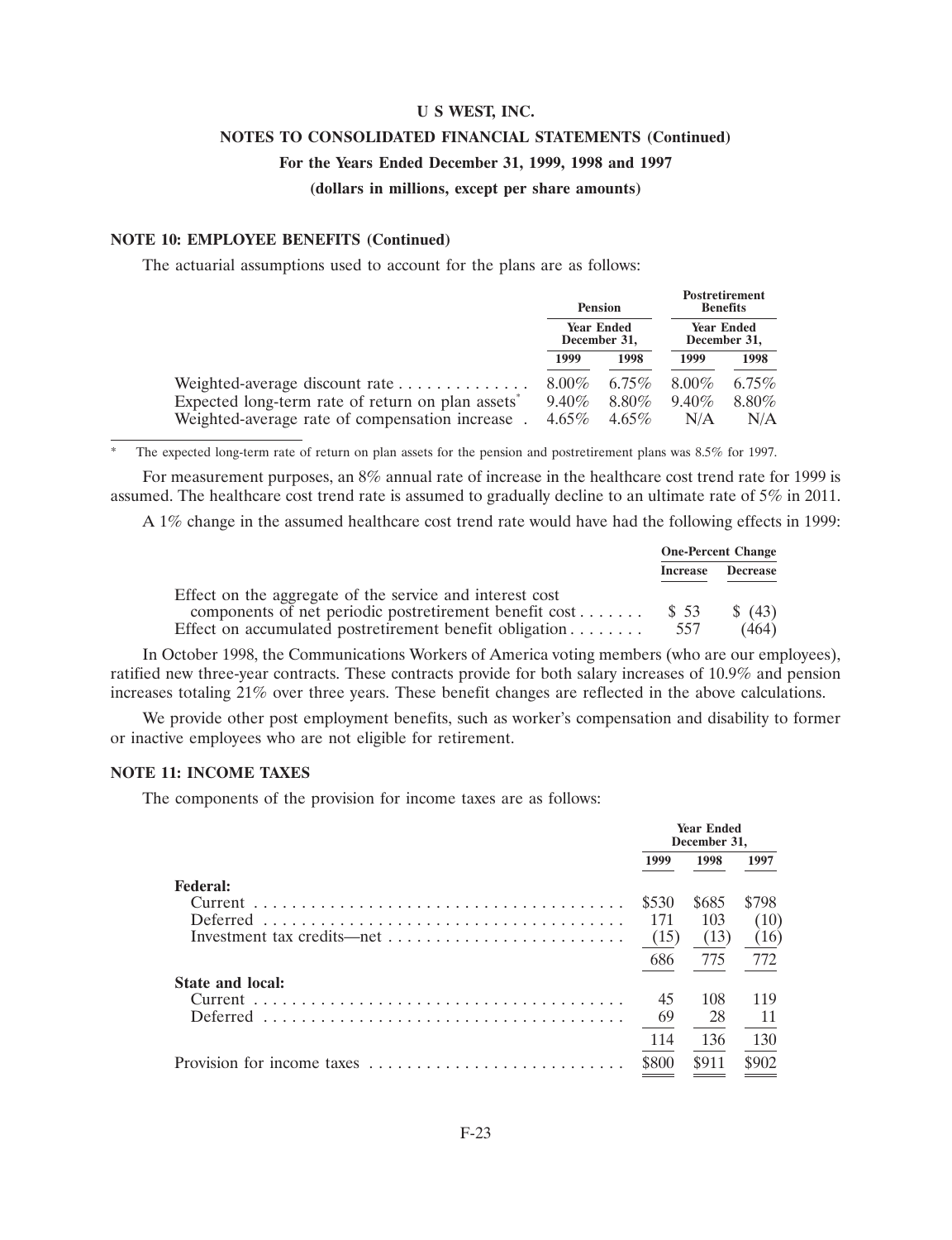### **U S WEST, INC. NOTES TO CONSOLIDATED FINANCIAL STATEMENTS (Continued) For the Years Ended December 31, 1999, 1998 and 1997 (dollars in millions, except per share amounts)**

#### **NOTE 11: INCOME TAXES (Continued)**

We paid \$472, \$678 and \$906 for income taxes in 1999, 1998 and 1997, respectively. The effective tax rate differs from the statutory tax rate as follows:

|                                                                                                     |      | <b>Year Ended</b><br>December 31, |      |  |
|-----------------------------------------------------------------------------------------------------|------|-----------------------------------|------|--|
|                                                                                                     | 1999 | 1998 1997                         |      |  |
|                                                                                                     |      | (in percent)                      |      |  |
| Federal statutory tax rate $\dots \dots \dots \dots \dots \dots \dots \dots \dots \dots \dots$ 35.0 |      | 35.0                              | 35.0 |  |
|                                                                                                     |      |                                   |      |  |
|                                                                                                     |      |                                   |      |  |
| Terminated merger-related charges $\dots \dots \dots \dots \dots \dots \dots$ 5.2 - -               |      |                                   |      |  |
|                                                                                                     |      |                                   |      |  |
|                                                                                                     |      | 37.7                              | 37.1 |  |

The components of the net deferred tax liability are as follows:

|                                         |         | December 31, |
|-----------------------------------------|---------|--------------|
|                                         | 1999    | 1998         |
|                                         | \$1,966 | \$1,633      |
|                                         | 266     | 205          |
|                                         | 128     |              |
|                                         | 137     |              |
|                                         | 27      | 40           |
| Deferred tax liabilities                | 2,524   | 1,878        |
| Postretirement benefits, net of pension | 776     | 701          |
| Unamortized investment tax credit       | 56      | 56           |
|                                         | 151     | 135          |
|                                         | 396     | 351          |
|                                         | 1,379   | 1,243        |
|                                         | \$1,145 | 635<br>\$.   |

#### **NOTE 12: SEGMENT INFORMATION**

We operate in four segments: retail services, wholesale services, network services and directory services. The retail services segment provides local telephone services, long-distance services, wireless services and data services. The wholesale services segment provides exchange access services that connect customers to the facilities of interexchange carriers and interconnection to our telecommunications network to competitive local exchange carriers. Our network services segment provides access to our telecommunications network, including our information technologies, primarily to our retail services and wholesale services segments. The directory services segment publishes White and Yellow Pages telephone directories and provides electronic directory and other information services. We provide our services to more than 25 million residential and business customers in Arizona, Colorado, Idaho, Iowa, Minnesota, Montana, Nebraska, New Mexico, North Dakota, Oregon, South Dakota, Utah, Washington and Wyoming.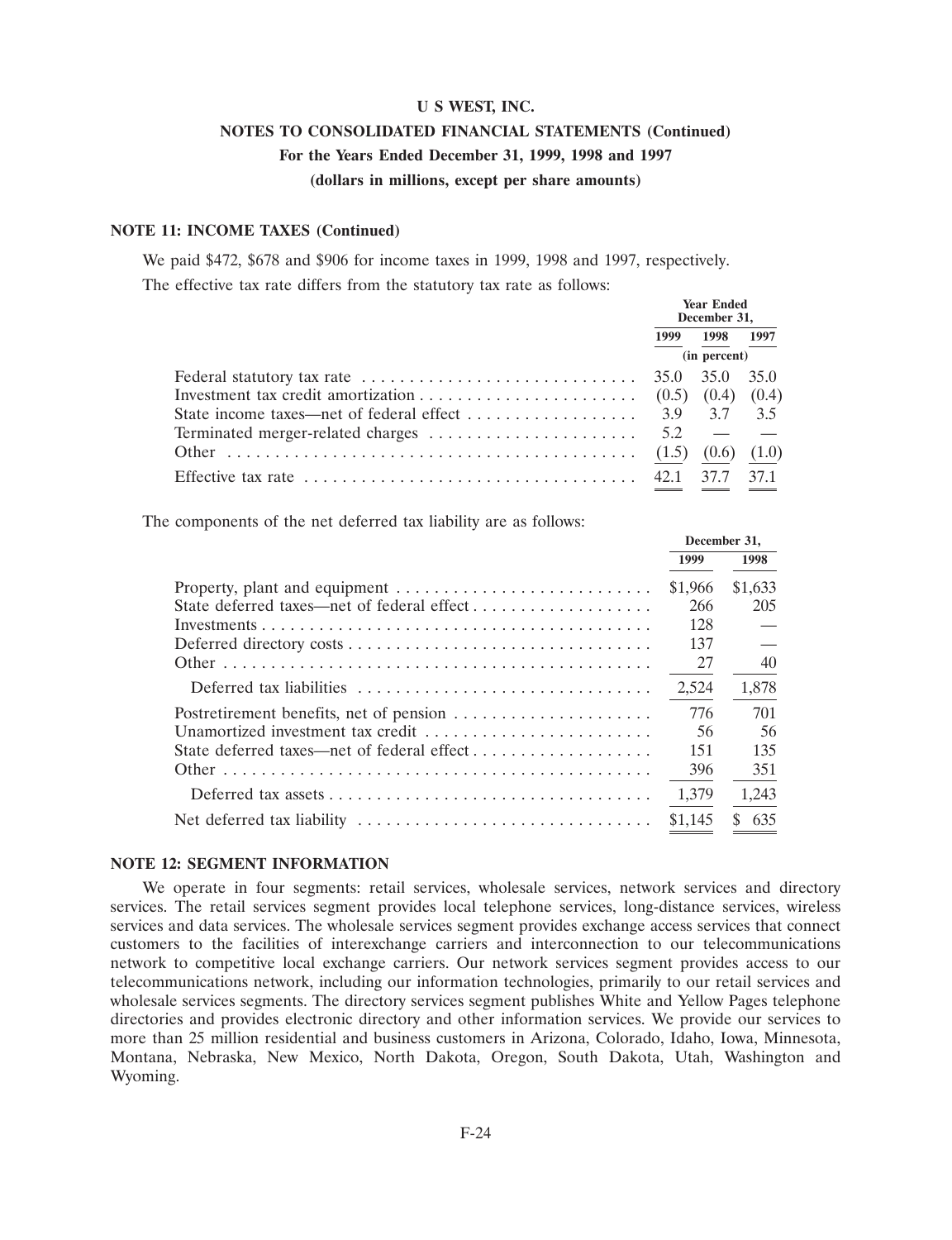### **NOTES TO CONSOLIDATED FINANCIAL STATEMENTS (Continued)**

**For the Years Ended December 31, 1999, 1998 and 1997**

**(dollars in millions, except per share amounts)**

#### **NOTE 12: SEGMENT INFORMATION (Continued)**

Following is a breakout of our segments. Because significant expenses of operating the retail services and wholesale services segments are not allocated to the segments for decision making purposes, management does not believe the segment margins are representative of the actual operating results of the segments. The margin for the retail services and wholesale services segments excludes network and corporate expenses. The margin for the network services segment and the directory services segment excludes corporate expenses. The "other" category includes our corporate expenses. The communications and related services column represents a total of the retail services, wholesale services and network services segments. As a result of regulatory actions and changes in internal reporting, the classification of certain operating revenues and expenses has changed during 1999, 1998 and 1997. It has not been practicable to restate 1997 results to conform to the current year's presentation. Accordingly, the operating revenues and margins may not be comparable for each year.

|                                                        | Retail<br><b>Services</b> | <b>Services</b>          | <b>Wholesale Network</b><br><b>Services</b> | Total<br><b>Communications</b><br>and Related<br><b>Services</b> | <b>Directory</b><br><b>Services</b> | Other   | <b>Items</b>            | <b>Reconciling Consolidated</b><br>Total |
|--------------------------------------------------------|---------------------------|--------------------------|---------------------------------------------|------------------------------------------------------------------|-------------------------------------|---------|-------------------------|------------------------------------------|
| 1999                                                   |                           |                          |                                             |                                                                  |                                     |         |                         |                                          |
| Revenues $\ldots \ldots \ldots \ldots \ldots$ \$ 9,022 |                           | \$ 2,871                 | 242                                         | \$12,135                                                         | \$1.446                             | -S      | $(399)^{(1)}$           | \$13,182                                 |
| Margin 6,111                                           |                           | 2,157                    | (2,793)                                     | 5,475                                                            | 741                                 | (116)   | (4,198)                 | $1,902$ <sup>(2)</sup>                   |
| Assets $\ldots$                                        | $-^{(3)}$                 | $-^{(3)}$                | $-$ (3)                                     | $-^{(3)}$                                                        | 819                                 | $- (3)$ | $22.397^{(3)}$          | 23,216                                   |
| Capital expenditures $\dots \dots$                     | 587(4)                    | 111                      | 3.473                                       | 4,171                                                            | 48                                  | (1)     |                         | 4,218                                    |
| 1998                                                   |                           |                          |                                             |                                                                  |                                     |         |                         |                                          |
| Revenues $\ldots \ldots \ldots \ldots \ldots$          | 8.556                     | 2,590                    | 214                                         | 11,360                                                           | 1,277                               |         | $(242)^{(1)}$           | 12,395                                   |
| Margin 6,194                                           |                           | 1,908                    | (2,776)                                     | 5,326                                                            | 657                                 | (234)   | (3,330)                 | $2,419$ <sup>(2)</sup>                   |
|                                                        | $- (3)$                   | $- (3)$                  | $-^{(3)}$                                   | $-$ (3)                                                          | 524                                 | $- (3)$ | $17,883$ <sup>(3)</sup> | 18,407                                   |
| Capital expenditures $\ldots \ldots \ldots$            | 362(4)                    | $\overline{\phantom{a}}$ | 2,376                                       | 2,738                                                            | 42                                  | 125     |                         | 2,905                                    |
| 1997                                                   |                           |                          |                                             |                                                                  |                                     |         |                         |                                          |
| Revenues $\ldots \ldots \ldots \ldots \ldots$          | 7.893                     | 2,609                    | 163                                         | 10,665                                                           | 1,190                               |         | $(334)^{(1)}$           | 11,521                                   |
| Margin                                                 | 5,940                     | 2,176                    | (2,738)                                     | 5,378                                                            | 615                                 | (396)   | (3,168)                 | $2,429$ (2)                              |
|                                                        | $-^{(3)}$                 | $- (3)$                  | $\frac{1}{2}$ (3)                           | $-$ (3)                                                          | 516                                 | $- (3)$ | $17,151$ <sup>(3)</sup> | 17,667                                   |
| Capital expenditures $\ldots \ldots \ldots$            | $340^{(4)}$               |                          | 2.214                                       | 2,554                                                            | 29                                  | 89      |                         | 2,672                                    |

(1) Represents primarily intersegment charges. The 1997 amount also includes \$230 of regulatory charges, primarily attributable to the state of Washington.

(2) Represents income before income taxes, extraordinary item and cumulative effect of change in accounting principle. Adjustments that are made to the total of the segments' income in order to arrive at income before income taxes, extraordinary item and cumulative effect of change in accounting principle include the following:

|                                                                                                         | <b>Year Ended</b><br>December 31. |         |         |
|---------------------------------------------------------------------------------------------------------|-----------------------------------|---------|---------|
|                                                                                                         | 1999                              | 1998    | 1997    |
| Costs and adjustments to reconcile segment data to the consolidated total:                              |                                   |         |         |
|                                                                                                         | $$282 \quad $-$                   |         |         |
|                                                                                                         | 367                               |         |         |
|                                                                                                         | 56                                |         |         |
|                                                                                                         |                                   | 94      |         |
|                                                                                                         |                                   | 35      |         |
|                                                                                                         | $\overline{\phantom{m}}$          |         | 230     |
|                                                                                                         | 730                               | 630     | 347     |
|                                                                                                         | 396                               | 372     | 428     |
| Depreciation and amortization $\dots \dots \dots \dots \dots \dots \dots \dots \dots \dots \dots \dots$ | 2,367                             | 2.199   | 2,163   |
|                                                                                                         | \$4.198                           | \$3,330 | \$3.168 |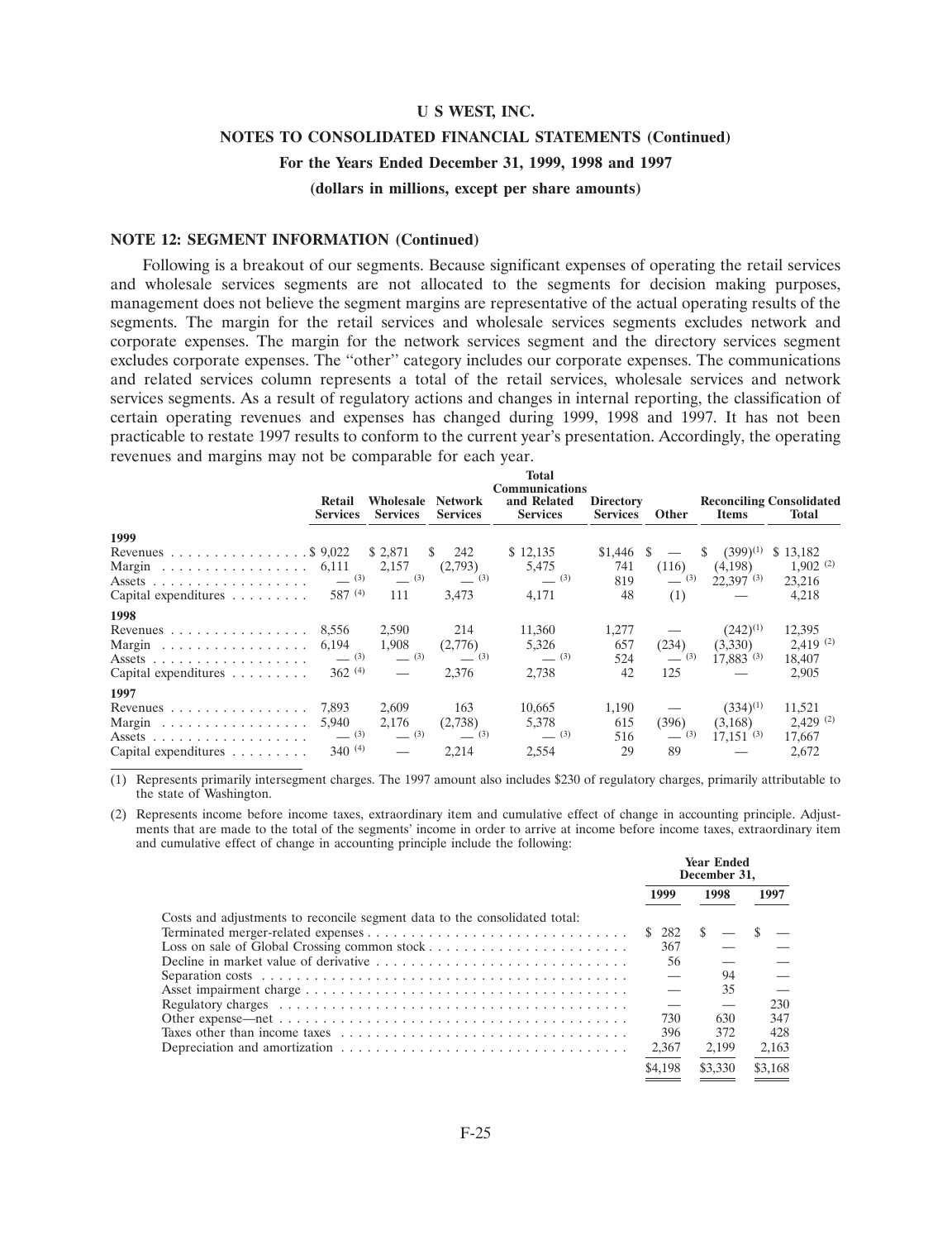#### **NOTES TO CONSOLIDATED FINANCIAL STATEMENTS (Continued)**

#### **For the Years Ended December 31, 1999, 1998 and 1997**

#### **(dollars in millions, except per share amounts)**

#### **NOTE 12: SEGMENT INFORMATION (Continued)**

- (3) A breakout of assets for all segments is not provided to our chief operating decision maker. The reconciling items column represents the amount to reconcile to the consolidated total.
- (4) Capital expenditures reported for the retail services segment include only expenditures for wireless services and certain data services. Additional capital expenditures relating to these services are included in network services capital expenditures.

In addition to the operating revenues disclosed above, intersegment operating revenues of the retail services segment were \$87, \$28 and \$30 for 1999, 1998 and 1997, respectively. Intersegment operating revenues of the network services segment were \$60, \$70 and \$64 for 1999, 1998 and 1997, respectively. Intersegment operating revenues of the directory services segment were \$10, \$10 and \$6 for 1999, 1998 and 1997, respectively.

*Significant Concentrations.* At December 31, 1999, we had 58,272 employees, of which 46,352 are employees of U S WEST Communications, Inc., a wholly owned subsidiary (''USWC'') and 3,787 are employees of Dex. Approximately 74% of USWC employees and 62% of Dex employees are represented by unions.

#### **NOTE 13: RELATED PARTY TRANSACTIONS**

*Bell Communications Research, Inc. (''Bellcore'').* Charges relating to research, development and maintenance of existing technologies performed by Bellcore, in which we had a one-seventh ownership interest, were \$118 in 1997.

In 1997, we sold our interest in Bellcore. We received cash proceeds of \$65 and recorded an after-tax gain of \$32. Bellcore, now named Telcordia, continues to provide research and development and other services to us on a contract basis.

#### **NOTE 14: MERGER AGREEMENTS**

In May 1999, we entered into an agreement to merge with Global Crossing. In connection with the Global Crossing merger agreement, in June 1999, we completed a cash tender offer for approximately 39 million shares of Global Crossing common stock at a price of \$62.75 per share for an aggregate purchase price of \$2,464.

In July 1999, we entered into an agreement to merge with Qwest. Under the terms of the merger agreement, Qwest will issue shares of its common stock having a value of \$69.00 for each share of our common stock, subject to a ''collar'' on Qwest's Average Price (as defined below) between \$28.26 and \$39.90 per share. The exchange ratio, and accordingly, the number of Qwest shares to be issued for each U S WEST share will be determined by dividing \$69.00 by the average of the volume weighted averages of the trading prices of Qwest common stock for the 15 trading days randomly selected by lot, by Qwest and us together from the 30 consecutive trading days ending on the third trading day preceding the closing of the transaction (the ''Average Price''). If Qwest's Average Price is less than \$28.26, the exchange ratio will be 2.44161. If Qwest's Average Price is greater than \$39.90, the exchange ratio will be 1.72932.

The obligation, if necessary, under the ''collar'' may be satisfied in whole or in part with cash if Qwest's Average Price is below \$38.70 per share. In determining the cash amount for the ''collar,'' Qwest and our Company will consider Qwest's desire to reduce dilution to its stockholders, our desire to provide a cash element to our stockholders and both companies' desire to maintain the merged company's strong financial condition. We may terminate the merger agreement if the closing price of Qwest's shares is below \$22.00 for 20 consecutive trading days before the closing, or if the Average Price of Qwest shares during the measurement period is less than \$22.00. The Boards of Directors of both Qwest and our Company and their and our stockholders approved the proposed merger. The merger is subject to federal and state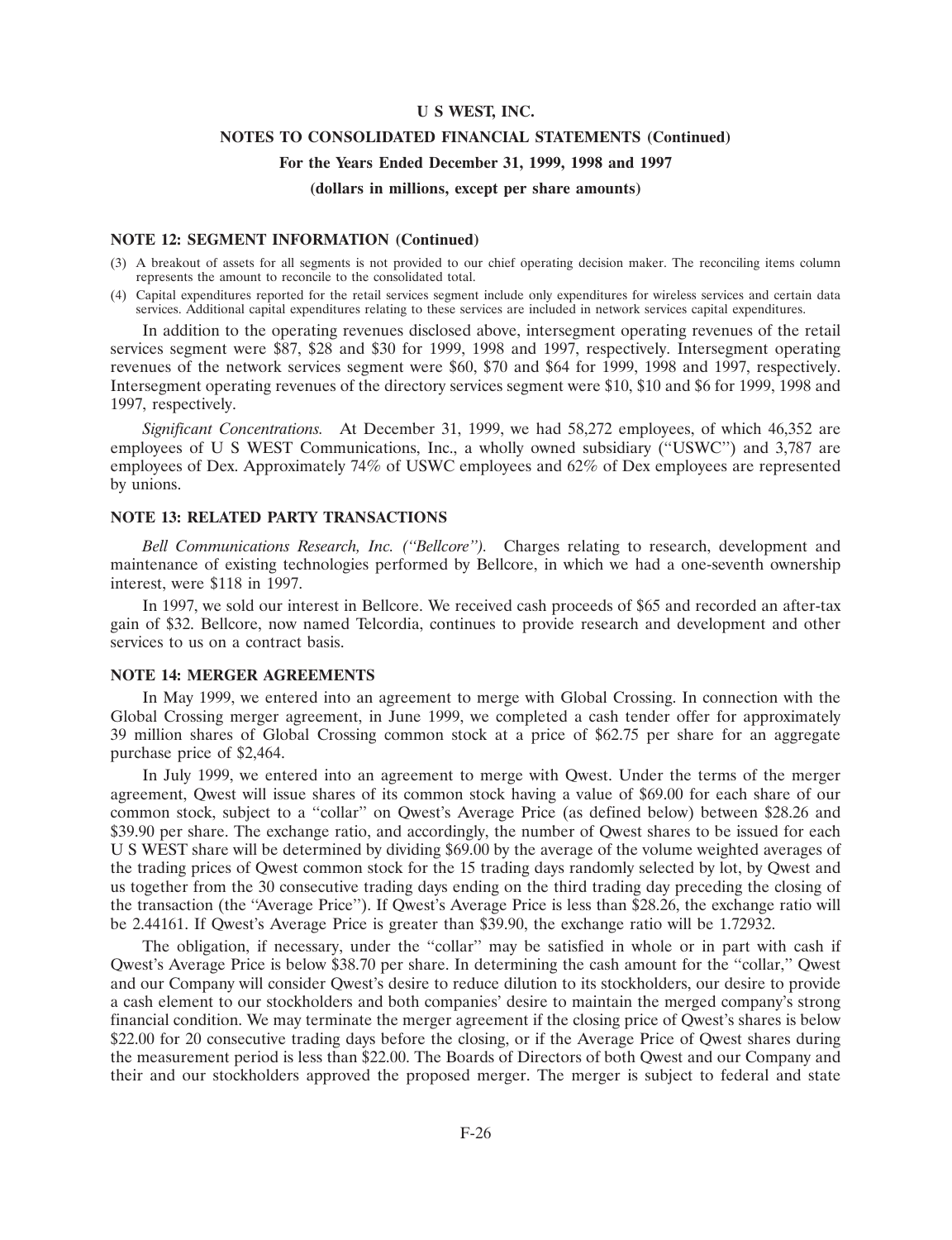# **U S WEST, INC. NOTES TO CONSOLIDATED FINANCIAL STATEMENTS (Continued) For the Years Ended December 31, 1999, 1998 and 1997 (dollars in millions, except per share amounts)**

#### **NOTE 14: MERGER AGREEMENTS (Continued)**

regulatory approvals without significant conditions and other customary closing conditions. Closing of the merger is expected by mid-2000.

In connection with the Qwest/U S WEST merger, our Company and Global Crossing agreed to terminate the merger agreement between us. In consideration for terminating the merger agreement, we paid Global Crossing \$140 in cash and 2,231,076 shares that we previously purchased in the open market of Global Crossing common stock valued at \$140. Qwest provided us a \$140 loan to pay for the cash portion of the termination fee. The loan bears interest at LIBOR plus 0.15% and is due December 31, 2001. If our merger with Qwest is terminated because we change our recommendation for the merger, we will be obligated to repay \$70 in cash to Qwest and we will receive from Qwest 1,115,538 shares of Global Crossing common stock or the market value in cash at the time of the termination. If termination is not caused by our changing our recommendation, Qwest will not receive reimbursement for its \$140 loan and will have to deliver to us the same number of shares of Global Crossing common stock delivered to Global Crossing by us or pay us the market value in cash at the time of the termination. In December 1999, we sold 24 million shares of Global Crossing common stock resulting in a pre-tax loss of \$367.

#### **NOTE 15: COMMITMENTS AND CONTINGENCIES**

#### **Commitments**

We have entered into an agreement with Olympic Properties of the United States to sponsor the 2002 Salt Lake City Winter Olympics and the U.S. Olympic Teams through 2004. As of December 31, 1999, we have a remaining commitment of \$48 to be paid in a combination of cash and services through 2004.

#### **Contingencies**

*Regulatory Contingencies.* On May 1, 1996, the Oregon Public Utilities Commission (''OPUC'') approved a stipulation terminating prematurely USWC's alternative form of regulation (''AFOR'') plan and it then undertook a review of USWC's earnings. In May 1997, the OPUC ordered USWC to reduce its annual revenues by \$97, effective May 1, 1997, and to issue a one-time refund, including interest, of approximately \$102 to reflect the revenue reduction for the period May 1, 1996 through April 30, 1997. This one-time refund for interim rates became subject to refund when USWC's AFOR plan was terminated on May 1, 1996.

USWC filed an appeal of the order and asked for an immediate stay of the refund with the Oregon Circuit Court which granted USWC's request for a stay, pending a full review of the OPUC's order. On February 19, 1998, the Oregon Circuit Court entered a judgment in USWC's favor on most of the appealed issues. The OPUC appealed to the Oregon Court of Appeals on March 19, 1998. In light of the settlement discussed below, the appellate court remanded the matter back to the OPUC.

On September 9, 1999, USWC and the OPUC staff reached a tentative settlement agreement whereby USWC would refund approximately \$247 and provide ongoing rate reductions of \$63. A hearing on the propriety of the proposed settlement was held by the OPUC, and that agency is expected to issue its decision sometime during March, 2000. We have reserved for the proposed refunds.

In December 1999, the Colorado Public Utilities Commission decided to fine USWC \$13 for violations of service quality rules between January 1998 and April 1999, although a written order has not yet been issued. USWC has reserved for this fine.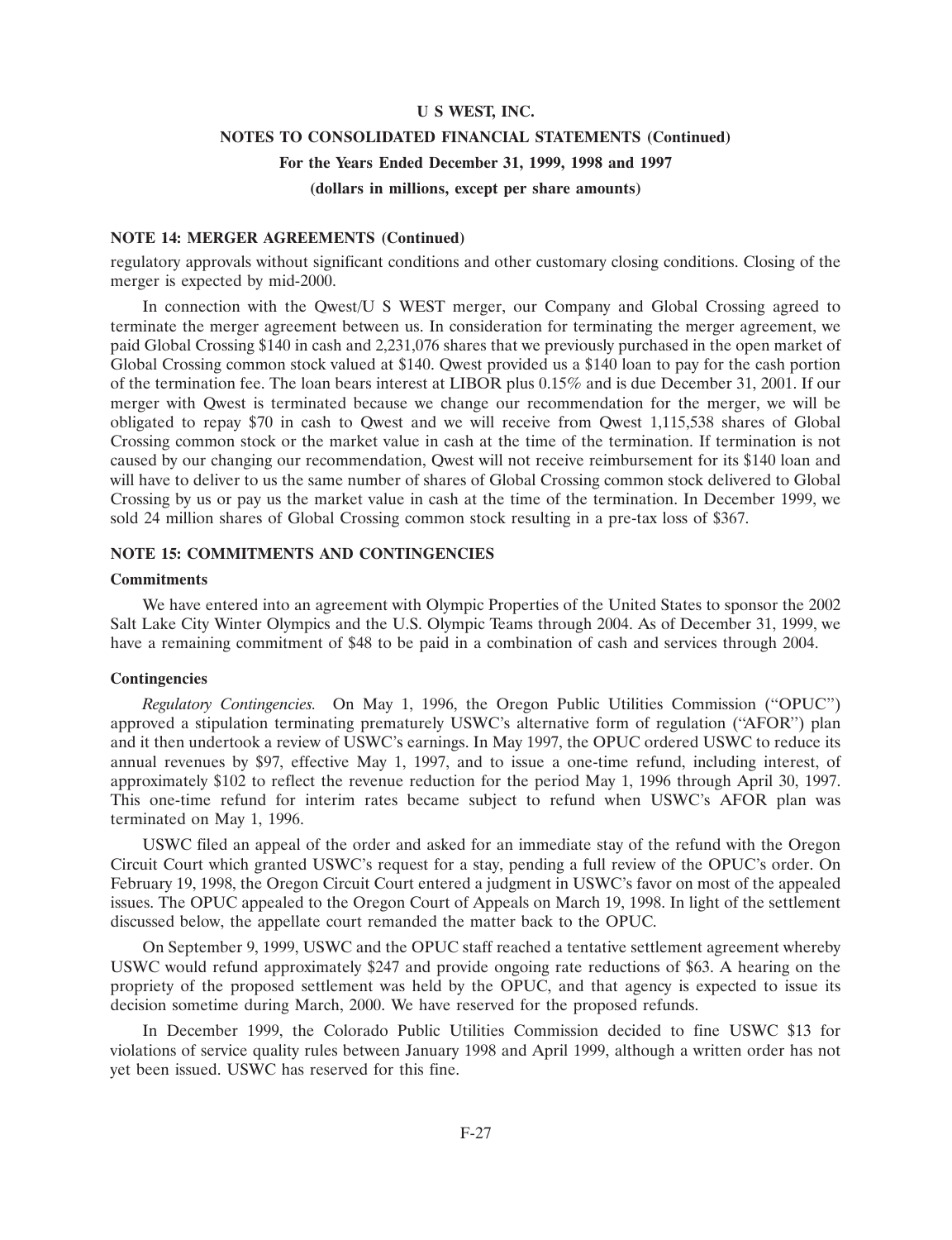### **NOTES TO CONSOLIDATED FINANCIAL STATEMENTS (Continued) For the Years Ended December 31, 1999, 1998 and 1997 (dollars in millions, except per share amounts)**

#### **NOTE 15: COMMITMENTS AND CONTINGENCIES (Continued)**

USWC has pending regulatory actions in local regulatory jurisdictions which call for price decreases, refunds or both. These actions are generally routine and incidental to USWC's business. USWC will continue to monitor and evaluate the risks associated with its local regulatory jurisdictions.

*Other Contingencies.* In 1999, twelve complaints were filed against us and our directors in the following jurisdictions: California Superior Court, Los Angeles County (1); New York Supreme Court, New York County (1); Colorado District Court, City and County of Denver (2); Delaware Court of Chancery (8). These actions are purported class actions brought on behalf of all persons, other than the defendants, who own our common stock against us and our directors. Each of the complaints makes substantially similar allegations that the defendants breached their fiduciary duties to the class members by refusing to seek all bona fide offers for the Company and refusing to consider the Qwest proposal, resulting in the stockholders being prevented from maximizing the value of their common stock. The complaints seek various injunctive and monetary relief, including orders: a) requiring defendants to act in accordance with their fiduciary duties by considering any bona fide proposal which would maximize stockholder value; b) requiring the directors to undertake an evaluation of our Company as a merger/ acquisition candidate and take steps to enhance that value and create an active auction for our Company; c) preventing defendants from using a stockholder rights plan to impede any bona fide offer for our Company; d) enjoining the consummation of the then proposed Global Crossing-U S WEST merger until all alternatives are explored; e) requiring defendants to account for all damages suffered by plaintiffs as a result of defendants' actions with respect to the tender offer for the shares of Global Crossing common stock by us and the then proposed Global Crossing-U S WEST merger; and f) requiring defendants to pay damages to plaintiffs. We intend to vigorously defend these actions.

On October 1, 1999, a Fifth Amended Class Action Complaint was filed against U S WEST and USWC purportedly on behalf of 220,000 customers in the State of Colorado. The complaint alleges, inter alia, that from 1993 to the present, U S WEST and USWC, in violation of alleged statutory and common law obligations, willfully delayed the provision of local telephone service to the purported class members. In addition, the complaint alleges that U S WEST and USWC misrepresented the date on which such local telephone service was to be provided to the purported class members. The complaint seeks compensatory damages for purported class members, disgorgement of profits and punitive damages. U S WEST and USWC intend to vigorously defend this action.

The New Mexico Public Regulatory Commission has ordered an interim rate reduction of \$29, but the Commission stayed the implementation of its order. Permanent resolution of this matter is expected during 2000.

We are subject to other legal proceedings and claims that arise in the ordinary course of business. Although there can be no assurance of the ultimate disposition of these matters, it is management's opinion, based upon the information available at this time, that the expected outcome, individually or in the aggregate, will not have a material adverse effect on our consolidated results of operations or financial position.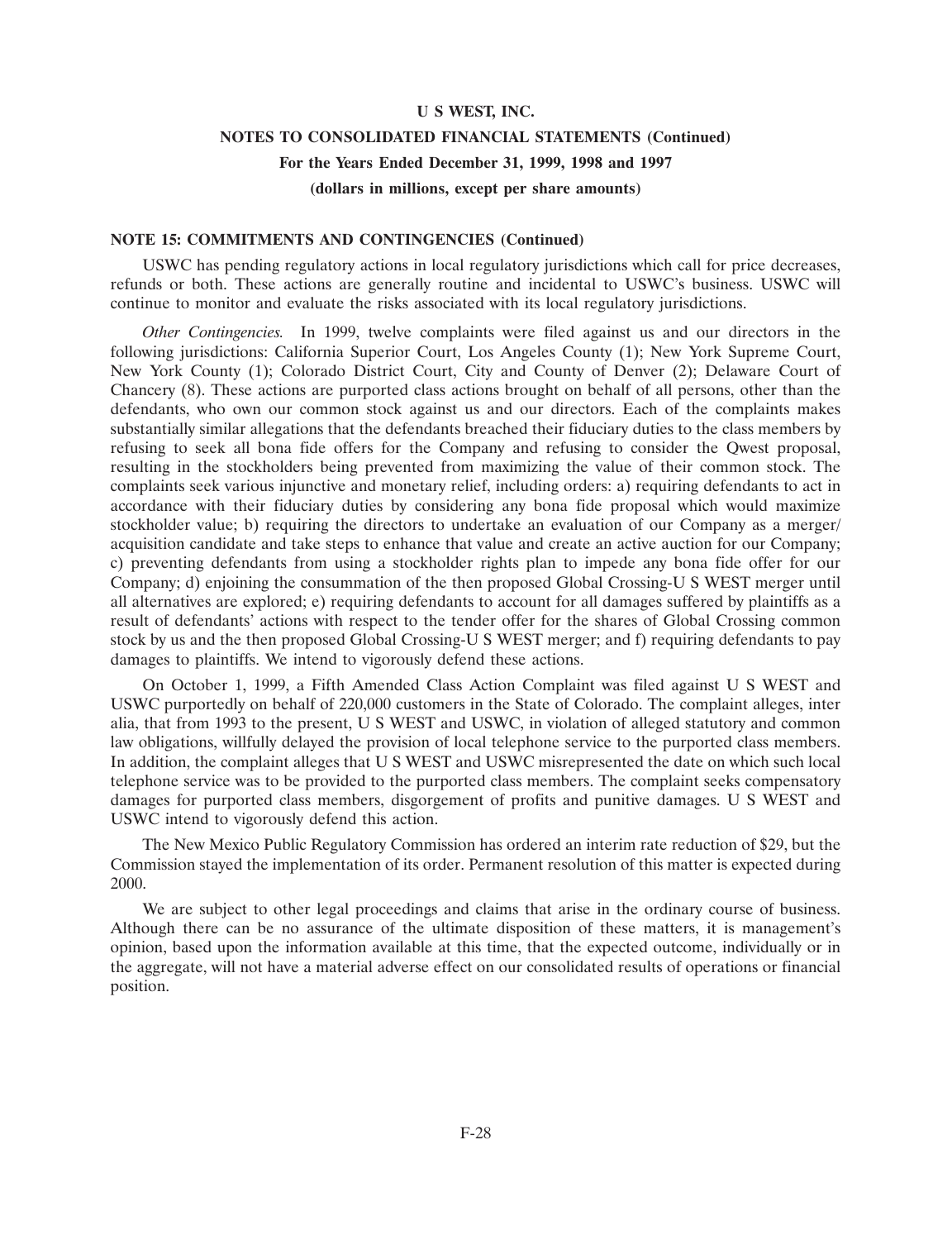# **NOTES TO CONSOLIDATED FINANCIAL STATEMENTS (Continued)**

### **For the Years Ended December 31, 1999, 1998 and 1997**

**(dollars in millions, except per share amounts)**

#### **NOTE 16: QUARTERLY FINANCIAL DATA (Unaudited)**

|                     | <b>Ouarterly Financial Data</b> |                          |                                |                   |
|---------------------|---------------------------------|--------------------------|--------------------------------|-------------------|
|                     | <b>First</b><br><b>Quarter</b>  | Second<br><b>Quarter</b> | <b>Third</b><br><b>Quarter</b> | Fourth<br>Quarter |
| 1999                |                                 |                          |                                |                   |
|                     | \$3.168                         | \$3,227                  | \$3,296                        | \$3,491           |
|                     | 634                             | 406                      | 136                            | 166               |
| Earnings per share: |                                 |                          |                                |                   |
|                     | 0.78                            | 0.81                     | 0.27                           | 0.80              |
|                     | 0.78                            | 0.80                     | 0.27                           | 0.79              |
| 1998                |                                 |                          |                                |                   |
|                     | \$3,015                         | \$3,057                  | \$3,114                        | \$3,209           |
|                     | 434                             | 327                      | 379                            | 368               |
|                     | 393                             | 296                      | 379                            | 368               |
| Earnings per share: |                                 |                          |                                |                   |
|                     | 0.89                            | 0.67                     | 0.76                           | 0.73              |
|                     | 0.89                            | 0.67                     | 0.75                           | 0.73              |
|                     | 0.78                            | 0.59                     | N/A                            | N/A               |
|                     | 0.78                            | 0.59                     | N/A                            | N/A               |

(1) 1998 first and second quarter include pro forma adjustments for the assumption of indebtedness and the issuance of shares in connection with the alignment of the directory business with New U S WEST, as if the Separation had been consummated as of the beginning of the year.

1999 quarterly data has been restated to give effect for the change in accounting principle associated with Dex's change to the ''point of publication'' method. See Note 2. 1999 first quarter net income includes the cumulative effect of change in accounting principle of \$240 (\$0.47 per diluted share). 1999 third quarter net income includes terminated merger-related expenses of \$282 (\$0.56 per diluted share). 1999 fourth quarter net income includes the loss on the sale of 24 million shares of Global Crossing common stock of \$367 (\$0.44 per diluted share) and decline in the market value of derivative financial instruments of \$56 (\$0.07 per diluted share).

1998 second quarter net income includes Separation expenses of \$68 (\$0.13 per diluted share) and a \$21 (\$0.04 per diluted share) charge related to the impairment of certain long-lived assets associated with our video operations.

| Per Share Market and Dividend Data | High      | Low       | <b>Close</b> | <b>Dividends</b> |
|------------------------------------|-----------|-----------|--------------|------------------|
| 1999                               |           |           |              |                  |
| First quarter                      | \$65.6250 | \$53.3125 | \$55,0625    | \$0.5350         |
| Second quarter                     | 62.2500   | 51.5625   | 58.7500      | 0.7500           |
|                                    | 60.2500   | 51.7500   | 57.0625      | 0.5350           |
|                                    | 73.0000   | 57.0000   | 72,0000      | 0.5350           |
| 1998                               |           |           |              |                  |
|                                    | \$56.3125 | \$45,3750 | \$54,6250    | \$0.5350         |
| Second quarter                     | 57.4375   | 46.8125   | 46.8125      | 0.5350           |
|                                    | 54.9375   | 48.4375   | 52.5000      | 0.5350           |
|                                    | 65,0000   | 51.8750   | 64.6250      | 0.5350           |

Per share market and dividend data prior to June 12, 1998 represents data of Communications Stock. Per share market and dividend data as of and subsequent to June 12, 1998 represents data of U S WEST.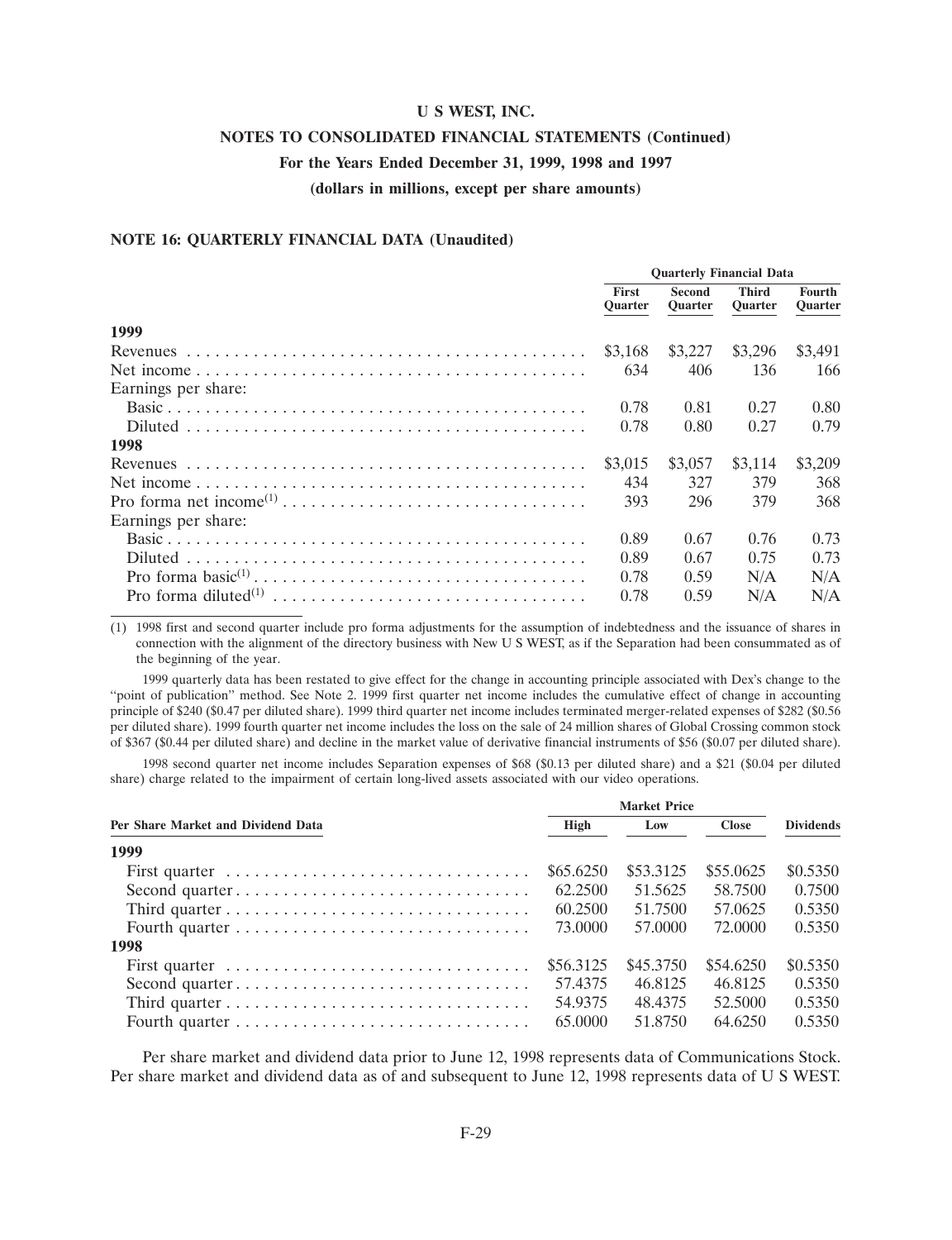#### **REPORT OF INDEPENDENT PUBLIC ACCOUNTANTS**

To U S WEST, Inc.:

We have audited in accordance with generally accepted auditing standards, the consolidated financial statements included in U S WEST, Inc.'s (the ''Company'') Annual Report on Form 10-K for the year ended December 31, 1999, and have issued our report thereon dated January 26, 2000 appearing on page F-1. Our audits were made for the purpose of forming an opinion on those statements taken as a whole. The schedule appearing on page F-3 1 of this Form 10-K is the responsibility of the Company's management and is presented for purposes of complying with the Securities and Exchange Commission's rules and is not part of the basic financial statements. This schedule has been subjected to the auditing procedures applied in the audits of the basic financial statements and, in our opinion, fairly states, in all material respects, the financial data required to be set forth therein in relation to the basic financial statements taken as a whole.

#### ARTHUR ANDERSEN LLP

Denver, Colorado, January 26, 2000.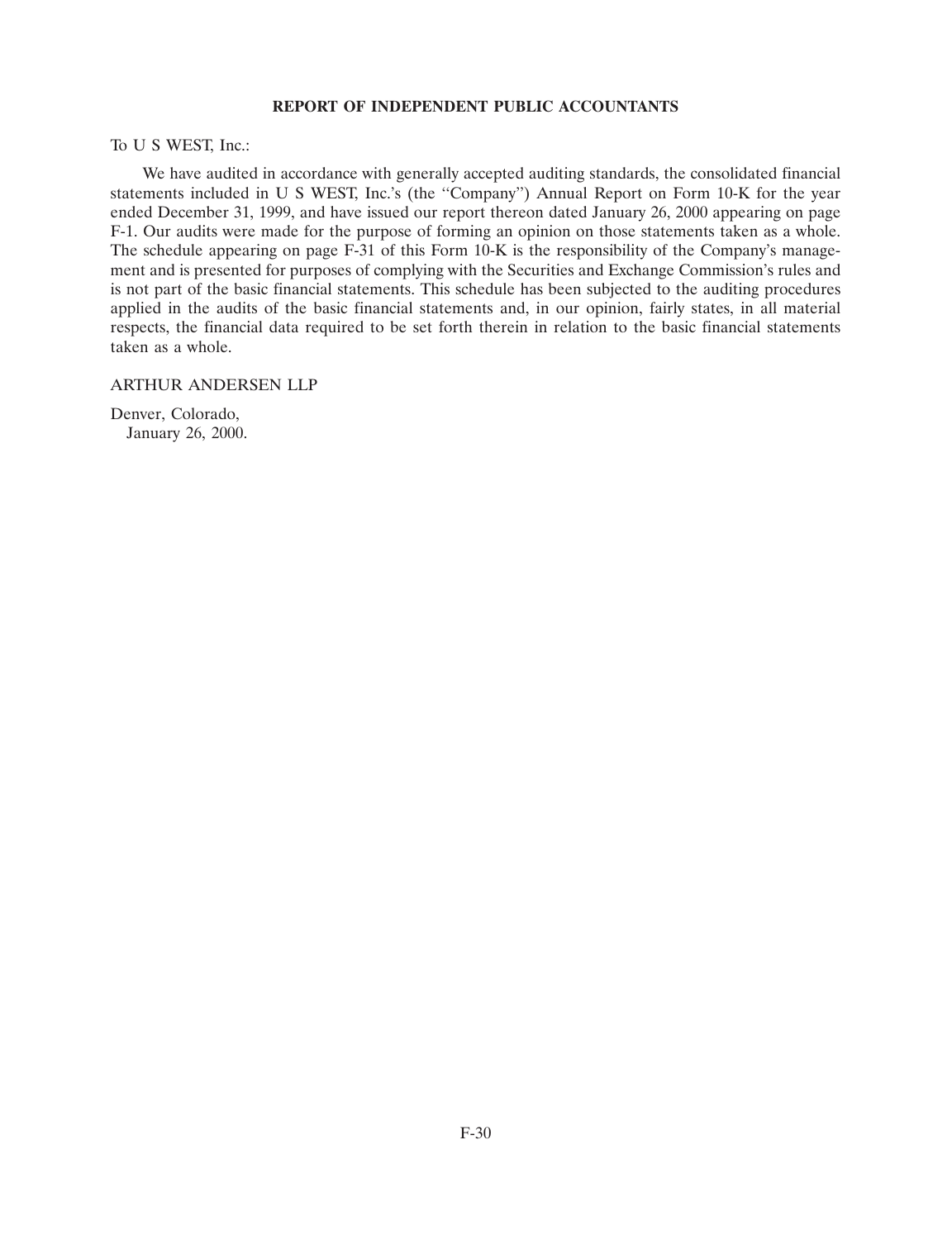### **U S WEST, INC. SCHEDULE II—VALUATION AND QUALIFYING ACCOUNTS (dollars in millions)**

|                               | <b>Balance at</b> Charged<br><b>Beginning</b><br>of Period | to to<br><b>Expense</b> | <b>Deductions</b> | Balance<br>at End of<br>Period |
|-------------------------------|------------------------------------------------------------|-------------------------|-------------------|--------------------------------|
| Allowance for uncollectibles: |                                                            |                         |                   |                                |
|                               | \$69                                                       | \$158                   | $$139^{(a)}$      | \$88                           |
|                               | $72^{\circ}$                                               | 141                     | $144^{(a)}$       | 69                             |
|                               | 60                                                         | 126                     | $11\Delta(a)$     |                                |

(a) Represents credit losses written off during the period, less collection of amounts previously written off.

|                                   | <b>Balance at</b> Charged<br><b>Beginning</b><br>of Period | <b>Expense</b> | <b>Deductions</b> | <b>Balance</b><br>at End of<br>Period |
|-----------------------------------|------------------------------------------------------------|----------------|-------------------|---------------------------------------|
| Allowance for obsolete inventory: |                                                            |                |                   |                                       |
|                                   | \$6                                                        |                |                   | \$10                                  |
|                                   |                                                            |                |                   |                                       |
|                                   |                                                            |                |                   |                                       |